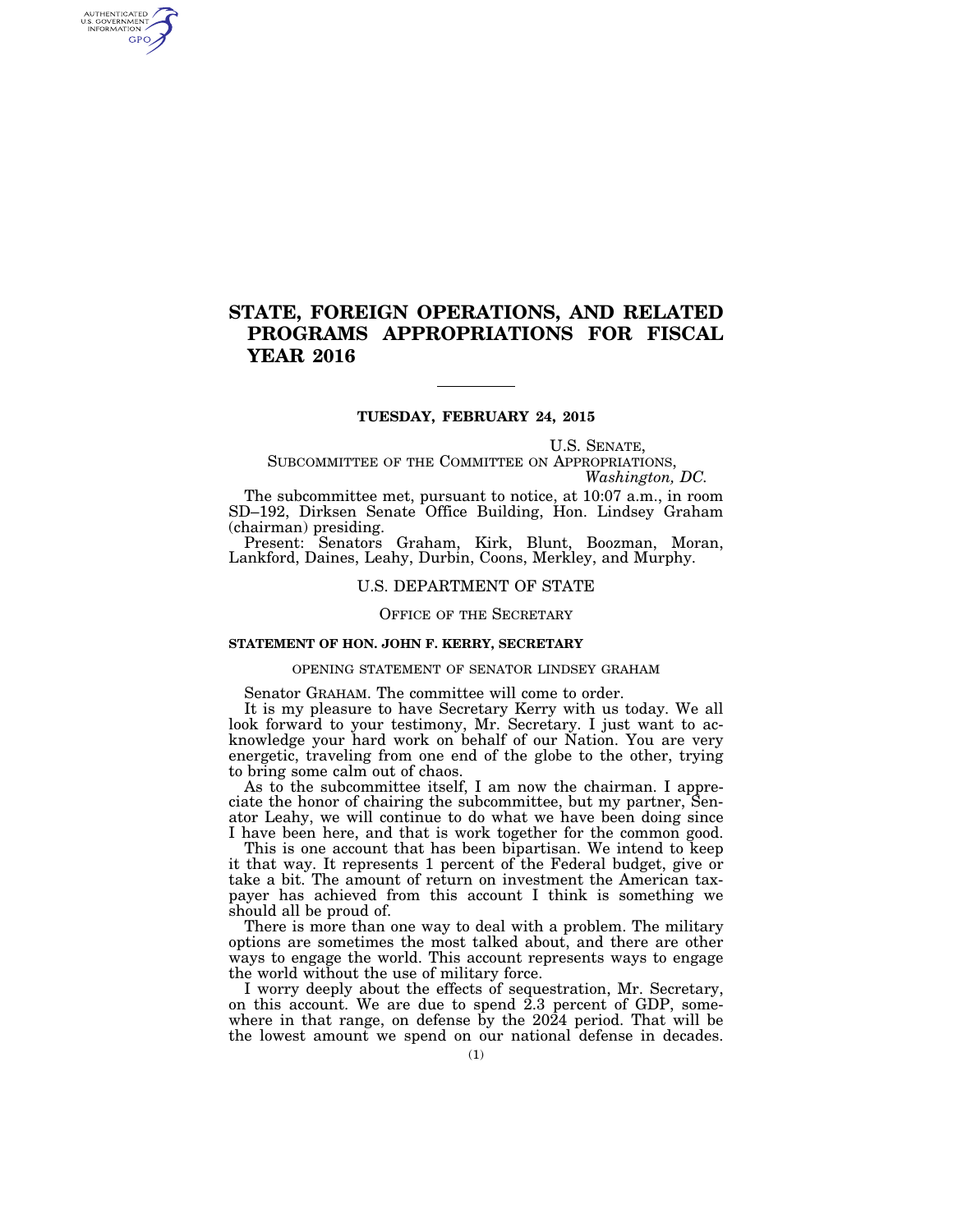This account, which I believe is national defense in another form, gets dramatically reduced.

What does that mean? It means that all the efforts we have made to counter malaria and AIDS in Africa and throughout the world are put in jeopardy. We have made such progress. Motherto-child AIDS transmission has been dramatically reduced. There are countries on the continent of Africa that are inside the 10-yard line in terms of eradicating their AIDS problems. We are turning the corner on malaria and almost eradicated polio.

The developing world needs America now more than ever. From an American taxpayer point of view, this has been a good investment to bring stability, particularly to the continent of Africa. All is in jeopardy if the Congress continues to sit on the sidelines and watch sequestration being implemented.

Finally, Embassy security. The entire State Department's budget is under the appropriation of this subcommittee. To the diplomats and the contractors who are serving in faraway places with strange sounding names, God bless you. We worry about your safety daily. I am here to say, from my point of view as chairman of the subcommittee, if sequestration is not somehow moderated or replaced, we are putting in jeopardy the ability to post people overseas in dangerous areas safely. That, to me, is not an alarmist view. It is reality.

So I look forward to hearing from the Secretary about a variety of challenges throughout the world, and would love to hear your comments about the effects of sequestration on your ability to manage the department. You have a hard stop at noon, so we will try to get through the 7-minute rounds.

With that, I will turn it over to Senator Leahy.

## STATEMENT OF SENATOR PATRICK J. LEAHY

Senator LEAHY. Thank you, Mr. Chairman. I congratulate you in the way your staff worked with me and my staff throughout the years. The chairman was right in saying that this is a committee where we are pretty transparent. We try to work in a bipartisan way. I remember Senators Dan Inouye and Ted Stevens doing that. I did it with Senator McConnell. We went back and forth. Part of the time, I was chairman. Part of the time, he was chairman. And then it was Senator Gregg in New Hampshire, and now Senator Graham.

We did work closely together. Our bill was one of the few that came out with virtually unanimous support. We tried to check the priorities of whoever was in the White House, whether it was a Democrat or Republican as President.

One of the things we tried to do also was to give the view to the rest of the world that we are a lot stronger when we work together.

Mr. Secretary, you have one of the most difficult jobs in the world. We have known each other for decades. I have talked to you about your travels, your indefatigable travels. But the world seems to be on fire, sometimes literally, in so many parts of the world.

We had a 14-year war in Afghanistan that set wildly optimistic goals. But today, much of that country remains under Taliban control with a weak central government. The government I believe we should support struggles to function in a highly insecure and cor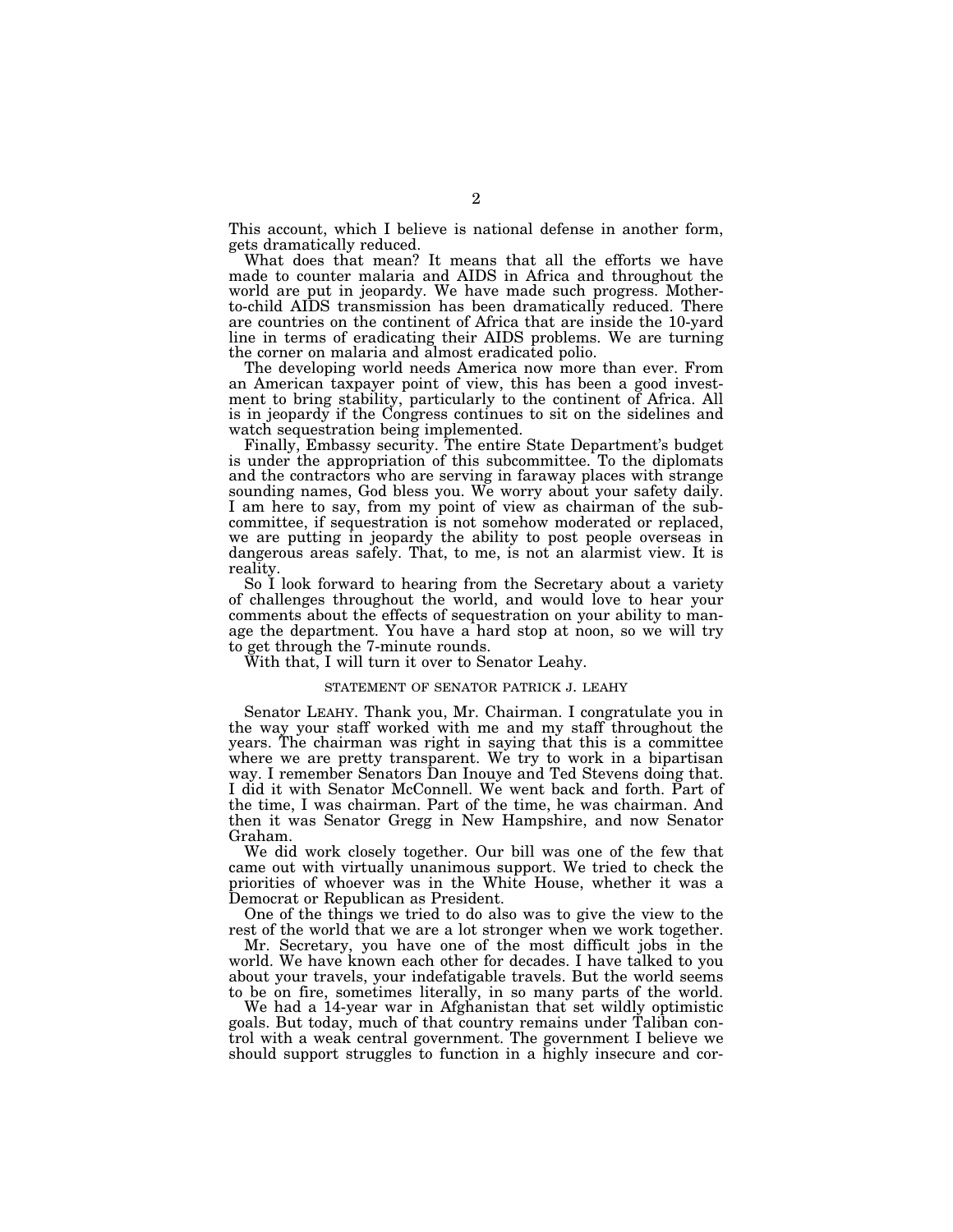rupt environment. We had tens of billions of dollars in aid programs implemented by U.S. contractors, very little of that can be or will be sustained by the Afghans.

In Iraq, we spent hundreds of billions while dire needs in other parts of the world, including our own hemisphere, to say nothing about our own country, were neglected. But there it is, an unstable, corrupt environment. I believe the future is anything but secure.

Syria is the world's biggest disaster. Libya looks like it can become another Syria.

Relations between Israelis and Palestinians have gone from bad to worse, and we are at a decisive point with Iran.

ISIL has emerged seemingly out of nowhere. It is probably the best illustration of how naive some were to think that launching a war to overthrow Saddam Hussein meant that we were going to be created in that area as liberators.

I have more of my statement that I will put in my record.

But look at Central America. Decades of corrupt oligarchies, civil wars, despots. Governments there have squandered the past two decades. Now you have organized crime and corruption deeply rooted, widespread. I do welcome a new focus in that region, but I want to make sure that the billions that are being requested are going to be spent differently than they were in the past.

Then we have Ebola, HIV/AIDS, spiraling cost of U.N. peacekeeping, global warming. There is a lot going on.

I do commend the administration. I have spoken to you privately and the President about this.

I realized that 50 years of policy on Cuba hadn't worked. I think of the memos sent to the President, to hold tough and those Castros will be gone any day now. Of course, the first such memo was sent to President Eisenhower and then President Kennedy and President Johnson, President Nixon, and so on.

## PREPARED STATEMENT

So I think it won't change overnight, but the nice thing now is that the mistakes made in Cuba and the failures of their own economy, the Cuban Government can no longer blame it on us because of our embargo. They are going to have to take responsibility for their own mistakes.

I will put my full statement in the record.

[The statement follows:]

## PREPARED STATEMENT OF SENATOR PATRICK J. LEAHY

Thank you Mr. Chairman. This is Senator Graham's first hearing as chairman of this subcommittee, and I congratulate him and thank him for the way he and his staff have worked with me and my staff over the years.

This subcommittee has a history of bipartisanship.

I remember 30 years ago when Senators Dan Inouye and Bob Kasten worked together, and myself with Senator McConnell, Senator Gregg, and since then with Senator Graham.

I have served as chairman and ranking member. We have switched back and forth. But unlike some committees we have worked in a transparent, cooperative way, drafting the bills and reports together.

We include the priorities of both sides, which has made it possible to report bills with strong bipartisan votes and the support of the White House—whether Republican or Democrat.

In a world as dangerous as today, we are far stronger when we act together.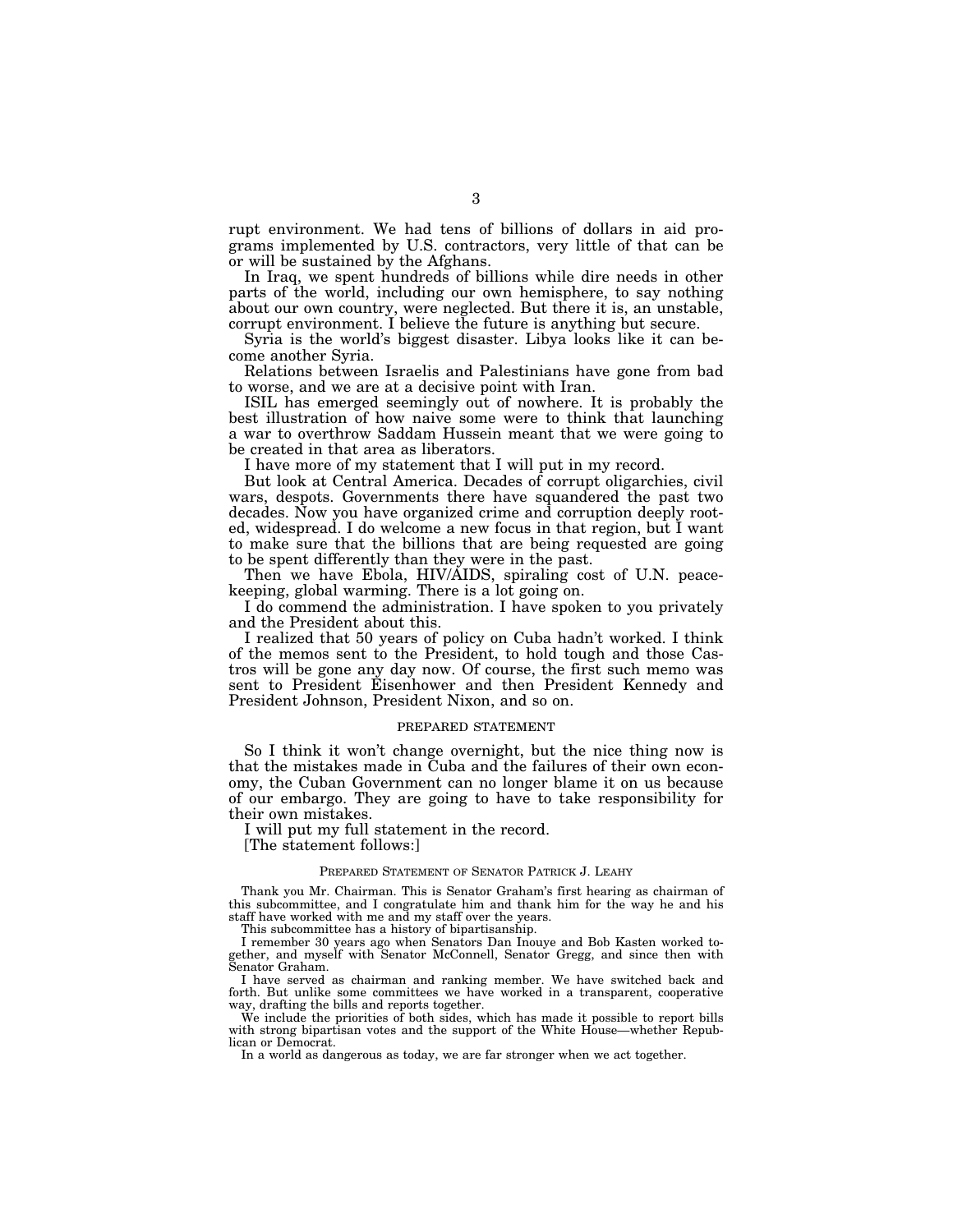Mr. Secretary, thank you for being here. You have one of the most difficult jobs in the Government. The world seems to be on fire—literally or figuratively—in so many places it is hard to keep track. We appreciate that you are here requesting the resources to try to put those fires out.

I think today we are reaping some of what we have sowed. After a 14 year war in Afghanistan that set wildly optimistic goals, much of that country remains under Taliban control. A weak central government—a government I believe we should support—struggles to function in a highly insecure and corrupt environment.

After tens of billions of dollars on aid programs implemented by U.S. contractors, very little of our investment can be sustained by the Afghans.

In Iraq, where we spent hundreds of billions while dire needs in other parts of the world—including our own hemisphere—were neglected, there is a similarly unstable, corrupt environment where the future is anything but secure.

In the meantime, Syria is the world's biggest disaster, Libya looks like it is be-coming another Syria, relations between Israelis and Palestinians have gone from

bad to worse, and we are approaching a decisive point in the negotiations with Iran. To top it off, ISIL has emerged seemingly out of nowhere, which is perhaps the best illustration of how little the past administration knew it was risking when it confidently, and naively, launched a war to overthrow Saddam Hussein expecting to be greeted as liberators.

Our history is replete with examples of enormously costly, failed attempts to control events—or to ally ourselves with repressive, corrupt regimes—in parts of the world we don't understand, seemingly oblivious to the long-term consequences.

I respect President Obama for wanting to avoid repeating those mistakes, and I am interested in hearing your ideas for how to do that.

In Central America, after decades of corrupt oligarchies, civil wars and death squads, governments there have squandered the past two decades. Poverty, violence, organized crime and corruption are now deeply rooted and widespread.

I welcome the administration's new focus on that region, but I want to hear how the billion dollar initiative you propose is substantially different from the billions we have spent there already.

Then there is Ebola and HIV/AIDS, the spiraling cost of UN peacekeeping, global warming—the list of challenges for you and this subcommittee is almost endless.

I want to commend you for the change in our policy toward Cuba, which has been praised by our allies in this hemisphere.

I hope the Congress will do its part by ending the embargo, which has failed to achieve any of its objectives. Then the Cuban people will see that it is their own government, not the United States that is to blame for the poverty and repression.

Your fiscal year 2016 budget request—with exceptions like the funding for Central America, the Green Climate Fund, and the State Department's and the United States Agency for International Development's (USAID) operating budgets—looks a lot like last year.

It will, like most years, require us to make hard choices. I want to work with you and Chairman Graham because I think we can do a much better job of getting what we pay for.

Senator GRAHAM. Thank you, Senator Leahy.

I have asked the Office of Inspector General to submit written testimony on the budget request, which will appear in the record following Secretary Kerry's opening statement.

## SUMMARY STATEMENT OF HON. JOHN F. KERRY

Welcome, Secretary Kerry. We look forward to testimony.

Secretary KERRY. Well, Mr. Chairman, thank you very, very much. It is really a pleasure to be here with you today and with all my former colleagues and some non-former. But I deeply appreciate the opportunity to testify.

And I welcome your chairmanship, Mr. Chairman, and Ranking Member Leahy's continued efforts on this committee. I have always found this committee has worked very hard to be bipartisan or apolitical, and find the important middle ground for America, and I appreciate those efforts.

To respect your time, I am going to summarize. The heart of my message, Mr. Chairman, is really pretty straightforward, and you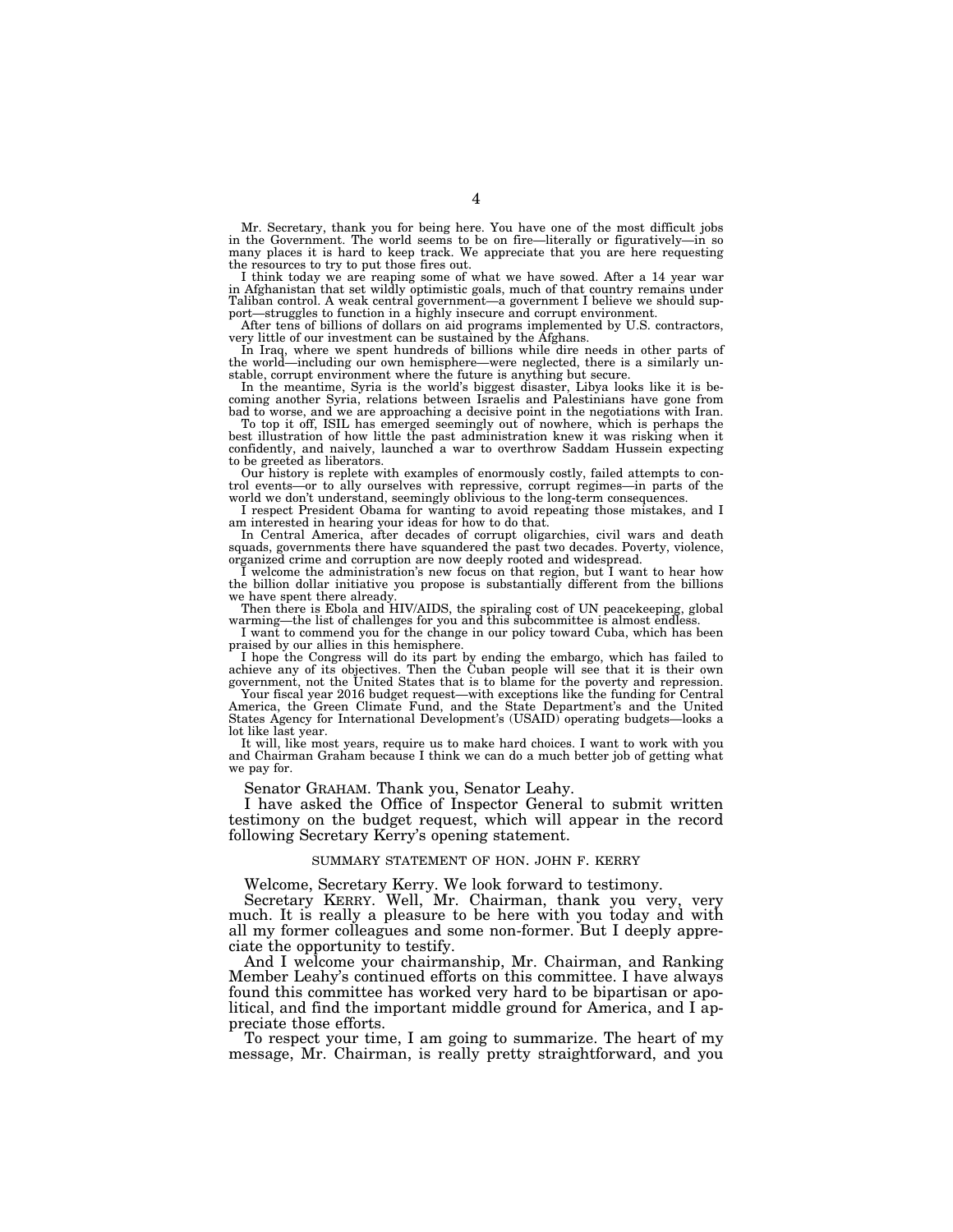spoke to it in your own opening. We do an awful lot on very little, and the simple reality is that America is leading all around the world. I am not going to go through all the places where we are literally taking the lead and making things happen, whether it is pushing back in parts of Asia against potentially aggressive behavior; or it is Ebola, the coalition to deal with that; the ISIL coalition; Syria; Ukraine, Europe, sanctions; the effort to negotiate with Iran. I can run a long list.

The bottom line I want to make to all of you is, we are a great country, and we need to behave like a great country. And when it comes to the issue of sequestration, it is kind of a public admission that the Congress is unwilling to or unable to make choices.

Our job is to make choices, all of us. And the simple fact is we cannot lead, we cannot do what we need to do in the world, on the cheap. As this committee knows well, the funds that we devote to the entire range of foreign policy programming, everything from our counterterrorism to nonproliferation initiatives, to helping businesspeople and travelers be able to open doors, get their visas, move through rapidly, do business in various countries, all of which creates jobs here at home, may I add, all of that amounts to less than 1 percent of the Federal budget. And yet it is not an exaggeration to say that that 1 percent probably has an impact on 50 percent or more of the history that will be written about this era.

So I invite members of this committee to work with me and my colleagues to shape that history in ways that will advance our Nation's interests and uphold the values that our citizens represent. And that is really what a budget is. It is a statement of your priorities and of your values.

## ISIL–DAESH

Now, one place to begin is with our efforts to mobilize countries everywhere to counter violent terrorism. Last week here in Washington, but every day around the globe, literally, we are preparing and acting to confront this challenge, and it goes well beyond ISIL or Daesh, although Daesh, obviously, is a central part of it.

Since September, we have put together a coalition of more than 60 countries, with five Arab nations joining us in the efforts in Syria today. We have launched some 2,500 airstrikes in Iraq and Syria. And whenever we have combined our air support with able partners on the ground, the terrorists have literally been routed.

We have helped the Iraqis to take back territory. Approximately 30 percent of the territory that had been gained by ISIL has now been restored to Iraqi hands. And we are training the Iraqis and preparing for the moment where they can do more. Thousands of ISIL-Daesh leaders have been taken off the battlefield. We are undertaking a global effort to restrict their revenues, curb the recruitment of foreign fighters. And we are engaged in a round-the-clock campaign to rebut the terrorist messaging on social media and on other outlets.

Now, we are in the early stages of what is going to be a multiyear effort, but the momentum that ISIL had built up last fall, last summer, has dissipated. A key supply line has been completely severed. ISIL militants can no longer maneuver out in the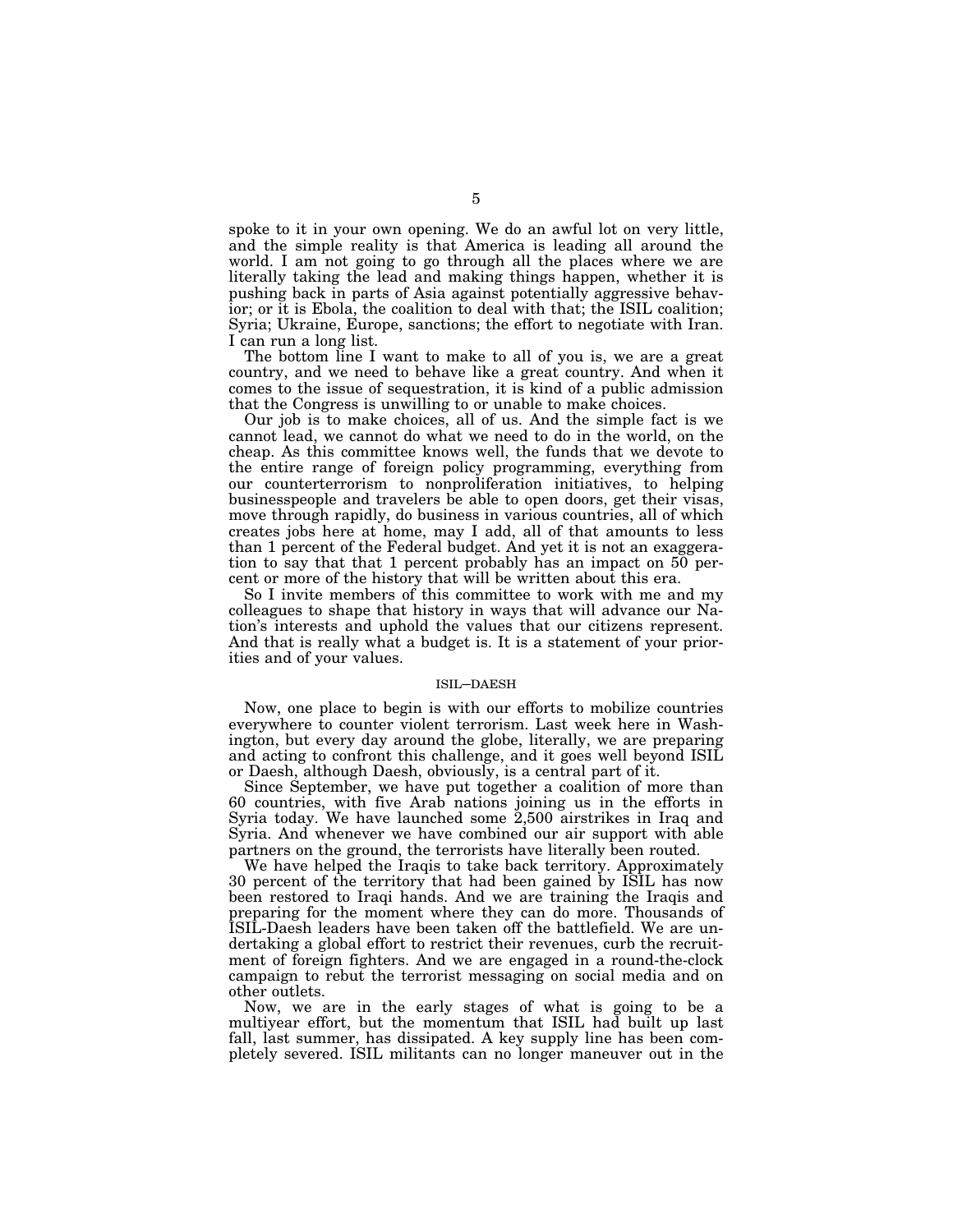open the way they did before. Convoys can't move, and they can't talk to each other the way they used to.

Throughout, the coalition has been working closely with Iraq. We have said from day one: President Obama made the right choice in saying that he was going to calibrate the early bombing in order to try to make certain that we had a government transition in Iraq that gave us a government we could work with. And frankly, with pretty effective diplomacy on the ground—with our ambassador, our assistant secretary, the Vice President, others—we were able to help the Iraqis themselves to make that transition. And now we have an inclusive government backed by professional security forces that are enjoying the full support of its people.

So we are looking to you for the resources to help us be able to continue to bring Sunni tribal leaders more fully into this process. It is also important that Iraqis speak against Daesh with one voice. And it is vital that Americans and the rest of our partners do so as well. The leaders of Daesh have to understand that they are not going to divide us, and they are not going to beat us.

Earlier this month, the President transmitted to Congress a draft Authorization for Use of Military Force. It reflects our views, but frankly, it profited greatly from the testimony that I gave the Foreign Relations Committee last December and the discussions we had on the Hill.

Mr. Chairman, bringing people together and finding answers to these tough challenges is what we do in our country, I think pretty darn well. And if we get caught trying to make a difference in many of these places, then we are living up to what the world expects from us.

## UKRAINE

In Europe, we have been supporting Ukraine. We can go into that in some greater detail. I won't tie it all up now, except to say that we are working also on the bilateral economic reforms necessary through the IMF. And while the situation in the east obviously still remains very tricky, very tenuous, even grim, the ultimate outcome is undecided, and Ukrainians are coming together to rebuild their own democracy. And Europe is standing firm, and Russia is paying a very significant price.

## IRAN

We are focused, obviously, on Iran. The President has made clear, and I can't state this more firmly, the policy is Iran will not get a nuclear weapon. And anybody running around right now jumping in to say, ''Well, we don't like the deal,'' or this or that, doesn't know what the deal is. There is no deal yet. And I caution people to wait to see what these negotiations produce.

Since 2013, we have been testing whether or not we can achieve that goal diplomatically. I don't know yet. But it is the most effective way to solve the problem, and we will prove that over the course of these next weeks and months.

The P5-plus-1 talks have made inroads since the Joint Plan of Action. We have halted the progress of Tehran's nuclear program. We have gained unprecedented insight into it. And we expect to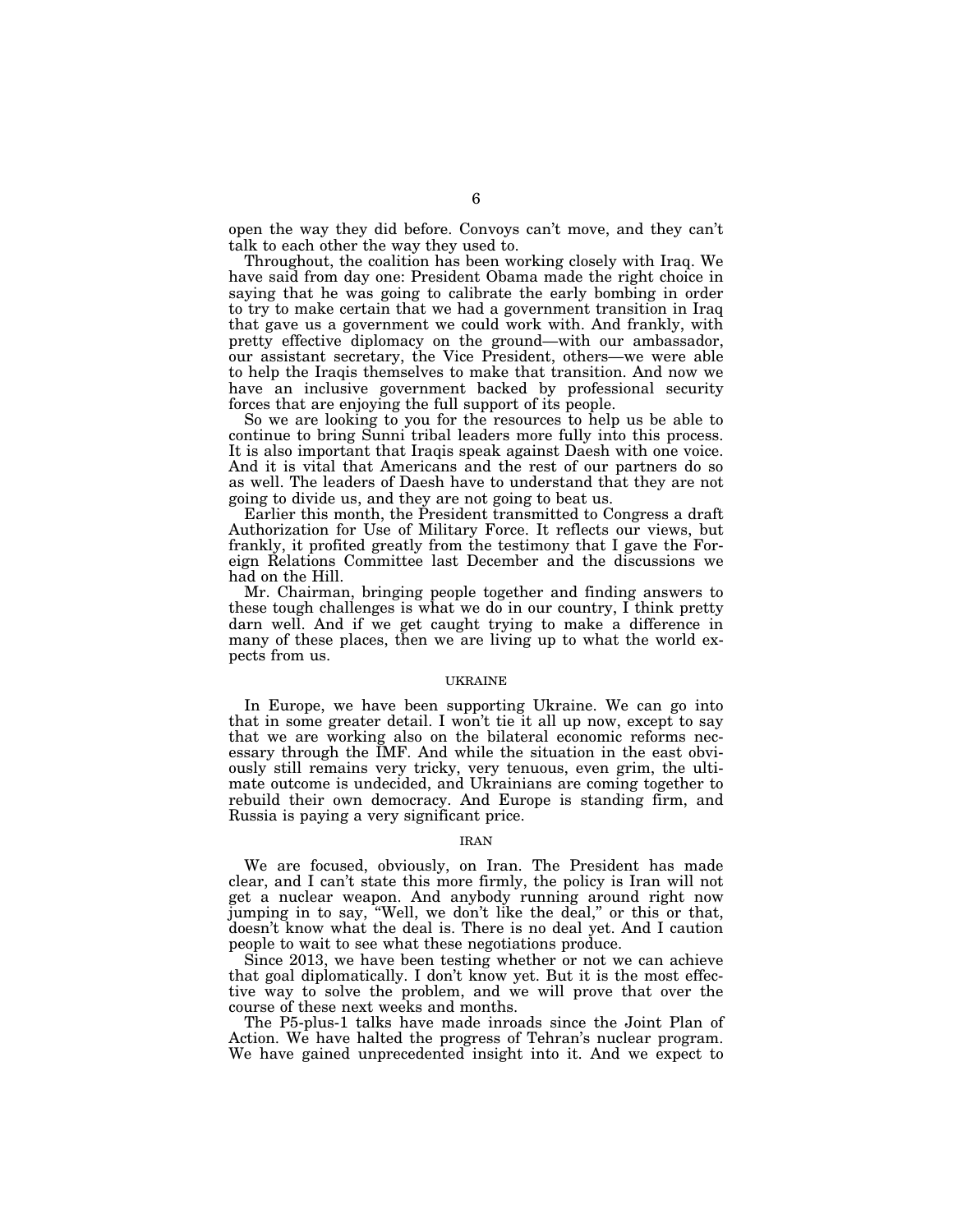know soon whether or not Iran is willing to put together an acceptable and verifiable plan.

## CUBA

As you know, in December, President Obama announced plans to normalize relations with Cuba. Last month, Assistant Secretary of State Jacobson went to the island for historic meetings with the government. The next meeting will take place here on Friday. We will exclusively be talking about the road to the diplomatic process.

But she conveyed the message echoed by many of you that America's support for democratic reforms, human rights, Internet freedom, and the release of political prisoners is unequivocal. And the change that we are making, we believe, actually assists the United States to be able to promote the democracy and the rights that we want for the people of Cuba. It will also make it harder for those who want to close the door to blame America for what is happening there, and we believe, in the end, can help create accountability for the hardships that those folks live under.

## AFGHANISTAN

So, Mr. Chairman, much has happened since my last budget testimony. For example, in the wake of a fractious election, we have helped Afghanistan's new unity government to come together to build on the past economic and social progress and take full responsibility for the security of its citizens. I was intimately involved in both negotiating the BSA and this transition. And I can tell you there is a very different process of governance now taking hold in Kabul, in Afghanistan.

## SYRIA

In addition, we led a successful international effort that eliminated Syria's declared stockpile of chemical weapons, placing those weapons beyond the reach of both government forces and terrorists.

And I ask you just to stop and think: If we hadn't done that there were many people saying all you have to do is drop a bomb or two. Well, a bomb or two would not have gotten the weapons out. Diplomacy got the weapons out. And thank God they are out, because if they weren't, ISIS, which controls a significant portion of Syria, would have access to them.

## ASIA

So we have been modernizing our alliances in the Asia Pacific, maintaining our steadfast support for the denuclearized Korean Peninsula. We are pursuing ambitious trade agreements in Europe and Asia. And last August, as you know, President Obama hosted a historic summit with African leaders. Especially, we are moving forward in the areas of food security, youth leadership, and the economic participation of women.

## PEACEKEEPING

We have supported peace operations by the U.N. and African Union to save civilian lives. And our former colleague Russ Feingold did an outstanding job of serving as a special envoy to the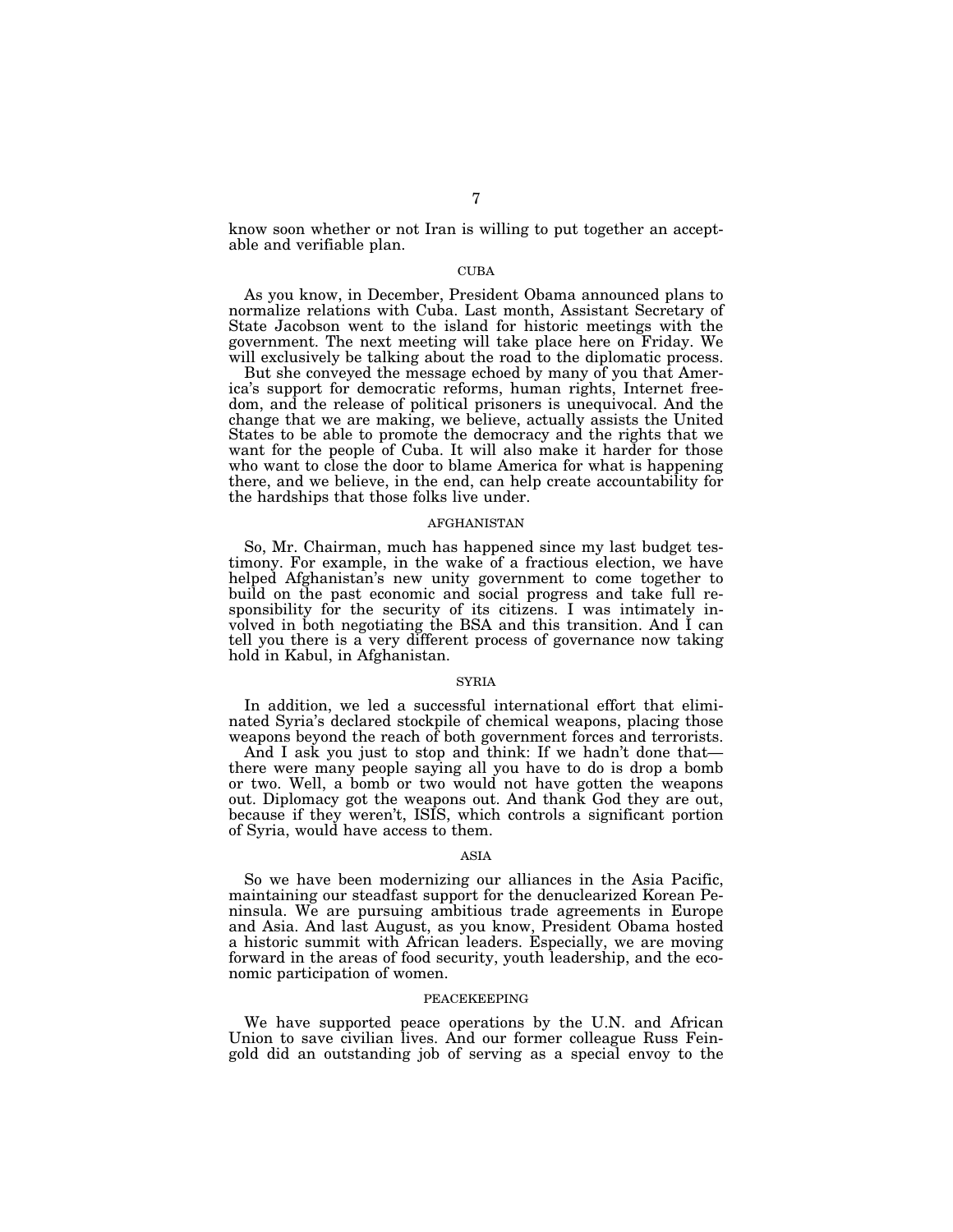Great Lakes region in helping to negotiate an end to the violence with M23 and a process for the disarmament, which we are now working on enforcing.

## HIV/AIDS

We have PEPFAR, which you mentioned, Mr. Chairman. With congressional support, we have been able to further reduce HIV infections to create an AIDS-free generation. That is what we are on the cusp of. And there are many other challenges, obviously, on that continent.

## ENVIRONMENT AND HUMAN RIGHTS

We have also been leading on the environment, on the oceans and marine sanctuaries, promoting democracy and good governance, supporting human rights and religious liberty.

And I would just close by saying to you, Mr. Chairman, Dean Acheson served as Secretary of State in 1949–1953 in the shadow of World War II. And he wrote that the problems that bedevil American foreign policy are not like headaches that can be cured by taking an aspirin and getting a good night's sleep. He wrote, "All our lives, the danger, the uncertainty, the need for alertness, for effort, for discipline, will be upon us.''

It is true today, never more so in many ways. Those words remind us that we long ago entered an era of ever-present danger. And the test of our leadership has never been to completely be able to eliminate those risks, because that is just probably not possible. The test has been whether we can manage them decisively over time in ways that reduce the peril and strengthen the forces of democracy, humanity, justice, law, human rights.

And that is precisely the task that confronts us today. And I believe that once again, the United States of America is answering that call.

And I want to express our gratitude to the young men and women in uniform around the world who bear an enormous amount of this burden of helping us to do that; also to the average Americans who contribute to civil society; the work of our development professionals who put themselves at risk; to journalists who have lost lives covering these challenges; and also to you, the Members of Congress who travel, who learn about these countries, who set the international gold standard, frankly, for meeting with our partners overseas and thinking constantly about how we best harness our resources to address the world's problem.

So like Secretary Acheson, we have had our share of headaches, and this is an explosive moment in the world. But the transition that is taking place is really an emergence, really, of people from a kind of darkness, a recognition that we are living in a new, modern global world, where everybody is in touch with everybody all of the time. That raises the possibilities. It also raises the stakes. And it obviously pushes back against culture, against learning, against people's beliefs.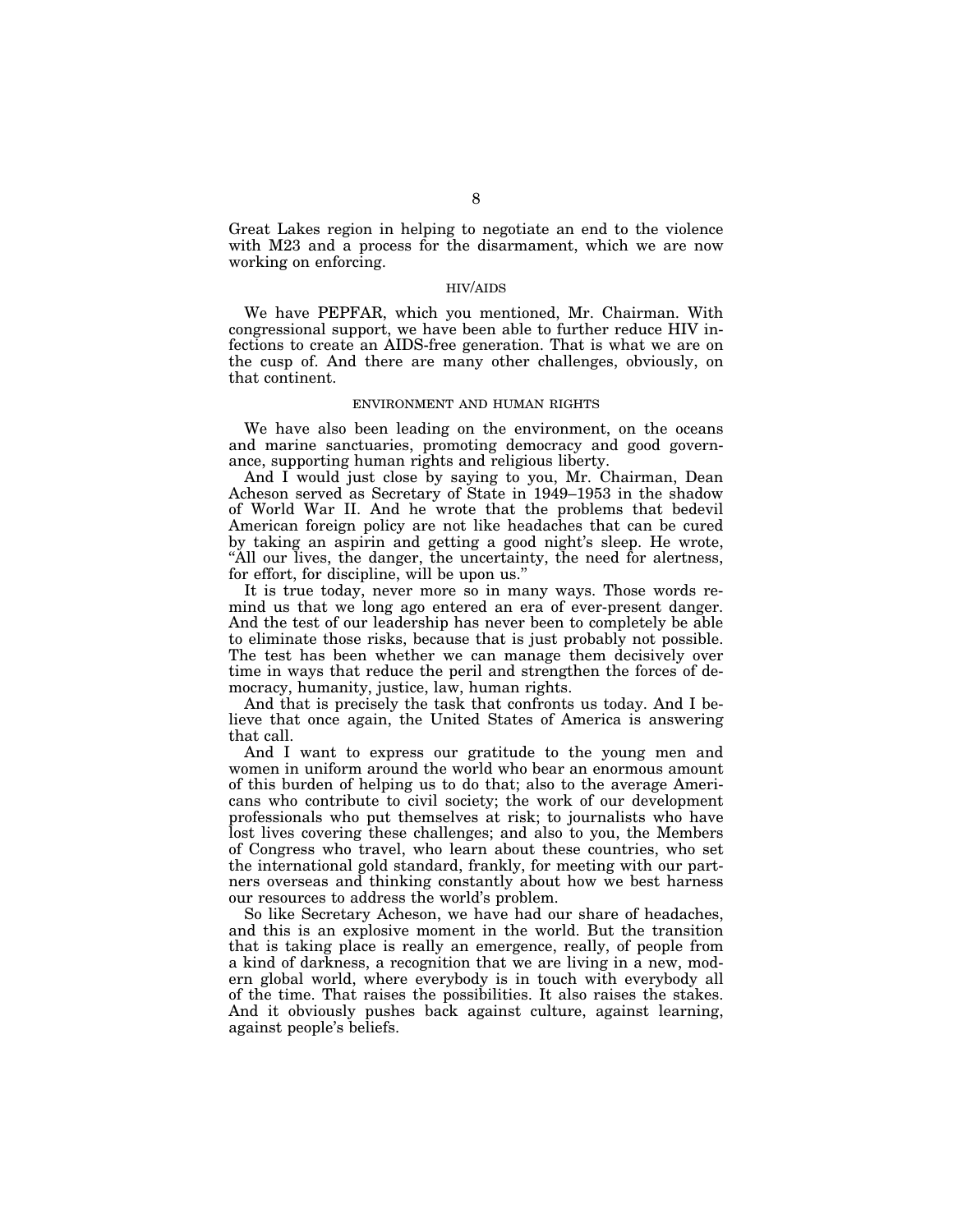## PREPARED STATEMENTS

So we are in an era of uncertainty, but I will tell you this, one thing remains absolutely sure. This administration, the United States, I am convinced this Congress, are absolutely prepared to answer the call.

And with that, Mr. Chairman, I would be delighted to answer any questions.

## [The statements follows:]

#### PREPARED STATEMENT OF HON. JOHN F. KERRY

Mr. Chairman and members of the subcommittee; thank you for the opportunity to testify today regarding America's international leadership and the administration's budget request for the State Department and related agencies for the 2016 fiscal year.

Last month, in his State of the Union Address, President Obama said that we ''lead best when we combine military power with strong diplomacy; when we leverage our power with coalition building; [and] when we don't let our fears blind us to the opportunities that this new century presents.''

It is with that guidance in mind that we submit our budget to you this year and ask for its fair consideration and approval. We do so at a time and in a world that is marked both by stark tragedy and by great promise, a world where America's role is critical as are the resources that only Congress can provide. So we ask for your help. America must lead, but cannot do so on the cheap. The money we devote to the entire range of foreign policy programming, everything from Embassy security to our counter-terrorism and nonproliferation initiatives, amounts to only about 1 percent of the Federal budget, yet it may impact fifty percent of the history that will be written about this era. So we all have a job—to do everything we can, working together, to shape that history in ways that advance our Nation's interests and uphold the values of the people we represent.

Mr. Chairman, within the fiscal year 2016 President's budget request, the Department of State and USAID are seeking a total of \$50.3 billion in discretionary funding, including \$7.0 billion for Overseas Contingency Operations. Our requests for all accounts include:

- —\$3.5 billion to counter the terrorist network known as ISIL, address the crisis in Syria, bolster regional security, and respond to the humanitarian catastrophe brought on by the crises in Syria and Iraq;
- —\$3.1 billion in continued support for our democratic partner, Israel;
- —\$639 million to help our friends in Ukraine, Georgia, and Moldova as they seek to strengthen their democracies, withstand pressure from Russia, and to integrate more closely into Europe;
- —\$1.4 billion to support our activities in and to implement the President's strategy to rebalance to the Asia-Pacific region;
- —\$1 billion to address the root causes of illegal migration from Central America to the United States, including the inhumane and perilous migration of unaccompanied children;
- —\$5.4 billion to finance our leadership and support for international organizations and peacekeeping efforts and thereby ensure that other nations will share the costs and burdens of maintaining global stability and strengthening consensus principles and norms;
- —\$3.4 billion to reinforce our partnerships and diplomatic engagement with Afghanistan and Pakistan;
- —\$4.8 billion for Embassy Security that will enable the Department to support overseas security requirements for our personnel and facilities, and continue implementing the recommendations of the Benghazi Accountability Review Board. These critical investments make possible the work of our diplomats to advance American interests worldwide, assist our citizens, and promote our ideals;
- —\$1.2 billion to support public diplomacy and exchanges;
- —\$8.2 billion for global health, including programs to end preventable child and maternal deaths; combat infectious disease through the Global Health Security Agenda; and create an AIDS-free generation;
- —\$808 million to invest in clean energy, sustainable growth, and measures to curb the harmful impacts of global climate change;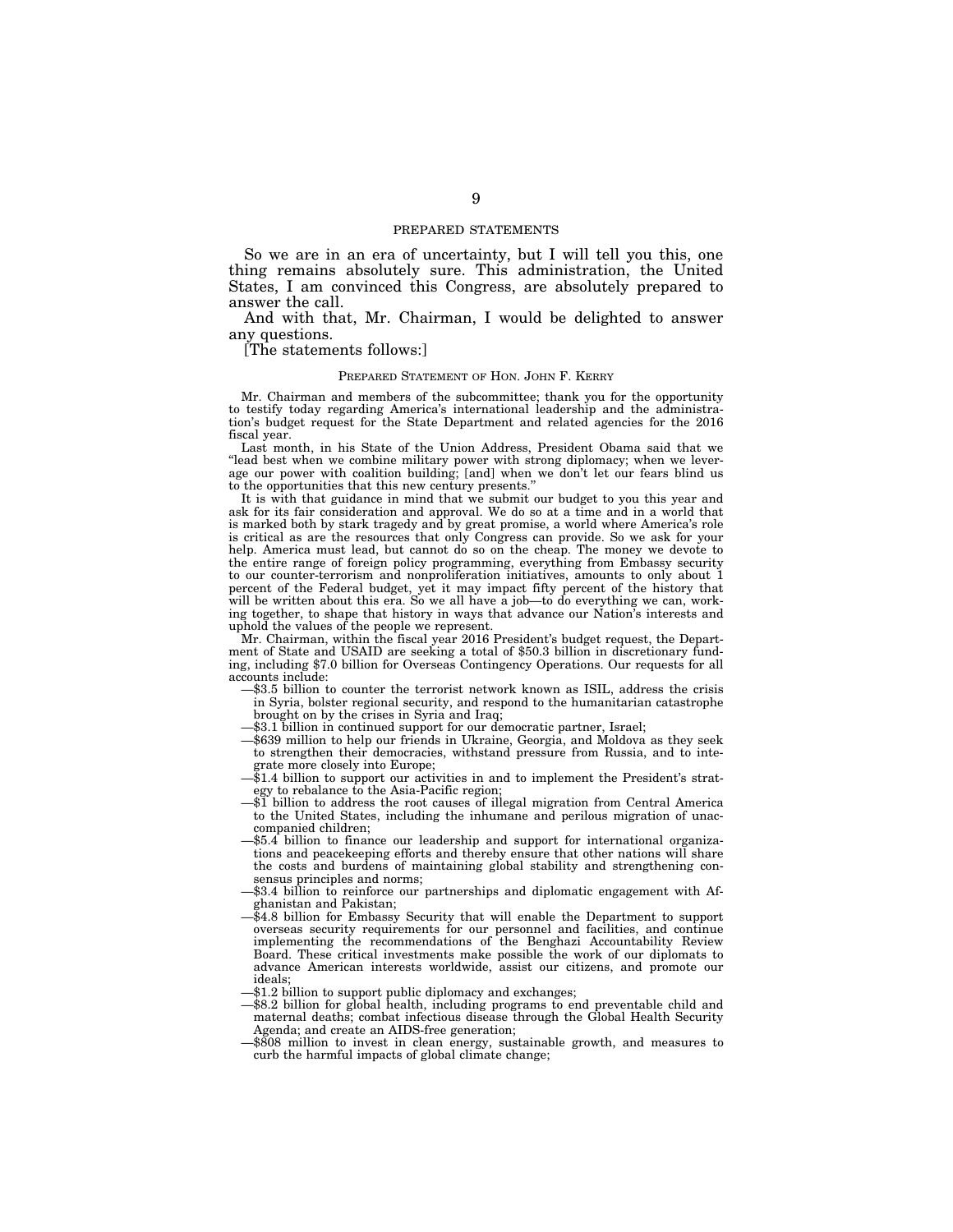—\$978 million for the President's Feed the Future initiative to promote agriculture-led development and help reduce poverty and hunger;<br>\$390 million for the President's Counterterrorism Partnerships Fund to support

- counterterrorism activities, countering violent extremism, and crisis response, as well as provide enabling support to partners engaged on the front lines
- against terrorism; and —Over \$2 billion for democracy, human rights, and governance programs that support governments and citizens to build societies where people can address legitimate grievances through the democratic process and express themselves through strong civil societies.

Mr. Chairman, decades ago, in the aftermath of World War II, Dean Acheson wrote that the problems that bedevil American foreign policy are not like headaches that can be cured by taking an aspirin and getting a good night's sleep. ''They will,'' he asserted, ''stay with us until death. We have got to understand that all our lives the danger, the uncertainty, the need for alertness, for effort, for discipline will be upon us. This is new to us. It will be hard for us. But we are in for it and the only real question is whether we shall know it soon enough.''

Secretary Acheson's words remind us that we long ago entered into an era of vir-tually nonstop danger, whether in one part of the world or another or regarding one type of challenge or another. The test for our leadership has never been to entirely eliminate those risks, because that is not possible; the test has been whether we can manage them decisively over time in ways that reduce the peril and strengthen the forces of democracy, humanity, justice, and law.

That is precisely the task that confronts us today just as it has confronted earlier administrations and generations. And I believe that, once again, our country is answering the call. We can see that leadership in the brave service of our fighting men and women on duty in strategic outposts and waterways across the planet. We can see it in our citizens who contribute to international civil society and who work hard every day to address and ease global challenges from extreme poverty to women's rights and the protection of religious liberty and other precious freedoms. We can see it in the work of our development professionals who are helping millions of people overseas to build strong communities, expand markets, and contribute to shared prosperity. We can see it in the Members of Congress from both parties who devote countless hours to meeting with international partners and to thinking about how best to harness our resources and relationships to address shared problems. And we can see it in the daily efforts of our diplomats to defend America's interests, advocate our principles, and strengthen our country's position in the world.

Mr. Chairman and members of the subcommittee, there can be no question that our diplomatic engagement around the globe today is as deep and as strong as it has ever been. Let me point to just a few examples of where our leadership backed by our resources is making an important difference.

To begin, our country's leadership is on display in mobilizing actions across the globe to counter and prevent violent extremism. Just last week, the White House convened a landmark conference to build solidarity and identify concrete plans to address both the immediate and long term challenges. The United States is committed to helping countries in vulnerable regions to enhance their capacity to defeat terrorist networks and to rebut the radical ideologies that drive those networks. We have also taken the lead in a robust international effort to combat the terrorist group known as ISIL. Frankly, coalition building is a natural fit for the State Department—we're in the business of bringing other countries to the table to support mutual interests. And because ISIL is a threat to us all, this menace has galvanized a Coalition with more than 60 members, a Coalition that is as diverse as it is dedicated.

Already, nine countries are contributing to air strike operations in Iraq and a dozen have committed to train security forces there. Coalition partner pilots are also flying strike missions in Syria, and hosting the train and equip program for the moderate opposition. Meanwhile, we're pooling information and resources to cut ISIL's profits from smuggling and to block access to banks. Our air strikes have reduced ISIL's ability to profit from oil sales. To slow recruiting of foreign terrorist fighters, we're engaged in capacity building in the Balkans, criminal justice reform in North Africa, helping high-risk communities in the Middle East, and tightening security at airports. These efforts are in addition to the humanitarian aid that the United States and many other countries have contributed to care for refugees and displaced persons in Jordan, Lebanon, Syria, and elsewhere in the region.

We are doing much; but we're still in the early stages of a multi-year campaign. Going forward, we must turn up the heat. Thus far, whenever our local partners have engaged the enemy on the ground with Coalition support from the air, we have prevailed. And the fact is that ISIL's momentum—which some called unstoppable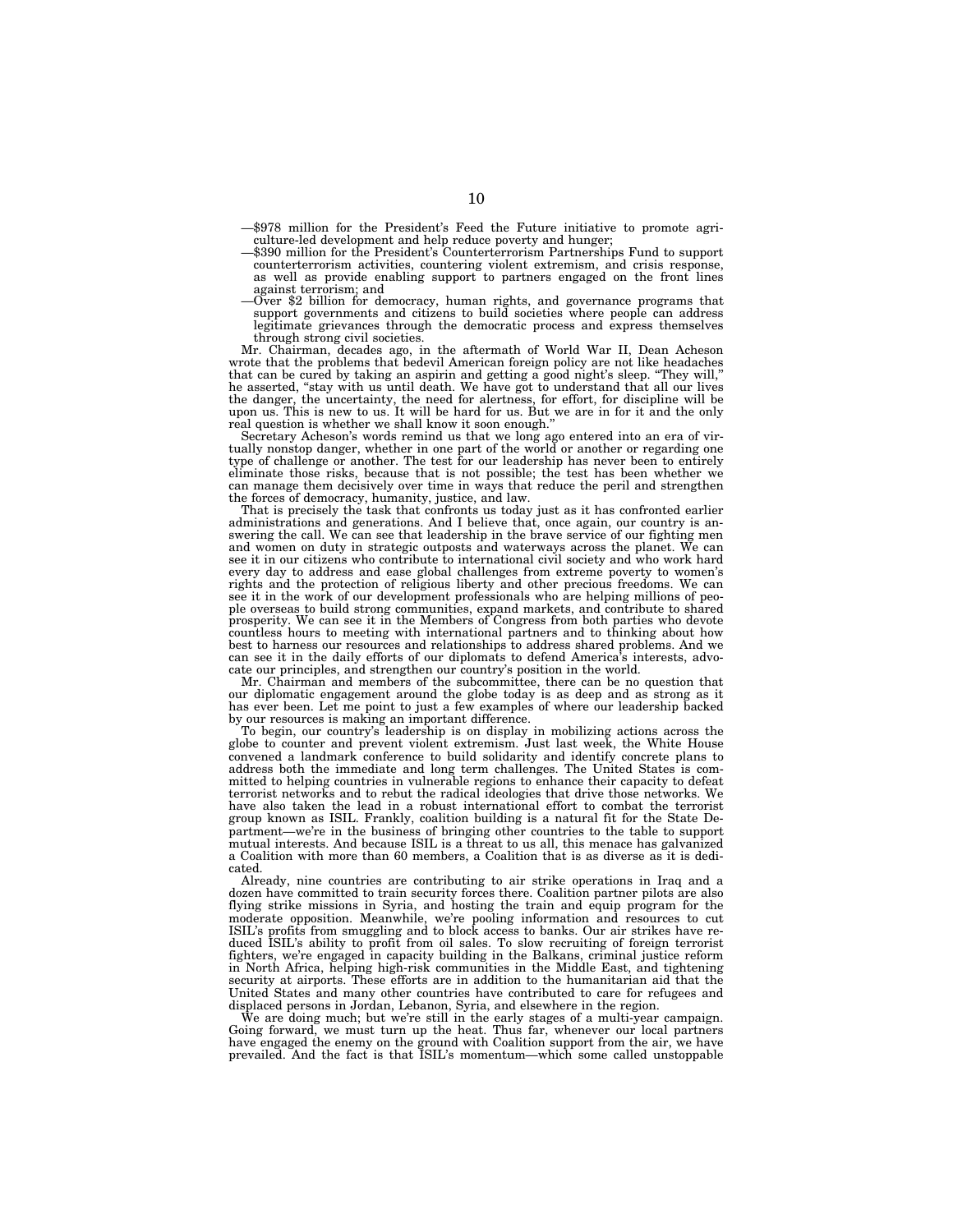just a few months ago—has dissipated. A key supply line has been severed. Terrorist fighters can no longer mass and maneuver in large convoys due to Coalition airstrikes.

Throughout, the Coalition has been working closely with the Government of Iraq and with moderate elements of the Syrian opposition. Success on the ground will depend on strong and legitimate local partners. That's why this year's request in-cludes \$355 million to support critical governance and security reforms in Iraq. Nothing will contribute more to the defeat of ISIL than an Iraqi Government that governs inclusively, respects the rights of and protects all of its citizens with the help of a professional security force, and as a result enjoys the full support of its people.

Success will also be more likely if America is able to speak with one voice in our determination to defeat ISIL. Earlier this month, the President transmitted to Congress a draft Authorization to Use Military Force that provides just such an oppor-tunity. As someone who served on Capitol Hill for almost 30 years, I welcome this step and look forward to discussing all aspects of this very important proposal with you. The approval of this authorization would provide a clear and powerful signal of American unity and resolve.

The fight against violent extremism also continues in Central and South Asia.

This year, Afghanistan will exercise full responsibility for its security forces, mak-ing possible a significant reduction in the U.S. military presence. We will, however, continue to consult with Kabul on security matters, and to administer a robust train, advise, and assist mission. We are also requesting \$1.5 billion to support the new Afghan Unity Government as it strives to implement reforms and improve eco-nomic performance. This aid will be targeted at helping Afghanistan to move ahead through better governance, investments in health, education, and infrastructure, and the equitable treatment of women and girls.

In Pakistan, the United States is working with the government to counter terrorist groups that threaten our shared security. Last month, I met with the coun-try's leadership for our annual Strategic Dialogue and found—in the wake of the December 16 terrorist attack on the military school that murdered 132 children a vigorous commitment to take on and defeat violent extremist groups. In recogni-tion of our long-term engagement with the Pakistani people, we're also helping to

promote development, energy security, health, and education. At the same time, through constant diplomacy and the exchange of historic visits by our heads of government, we've strengthened our ties with India, the world's largest democracy, on economic issues, security cooperation, science, and clean en-

ergy. Closer to home, in Europe, we have been steadfast in supporting Ukraine's re-cently-elected government against illegal intervention by Moscow and violence from the armed separatists that Moscow backs. Working closely with our international partners, we have approved targeted sanctions—including against Russia's financial, energy, and defense sectors—that have imposed a clear cost on the Russian economy and brought Kremlin leaders back to the bargaining table. The package of measures signed earlier this month to implement the September 2014 Minsk Protocol mandated a ceasefire and the pullback of heavy weapons. We have called for full implementation of the Minsk documents, including the withdrawal of all foreign equipment and troops from eastern Ukraine, the full restoration of Ukrainian control of the international border, and the release of all hostages. To date, neither Russia nor the forces it is supporting have come close to complying with their commitments. If that failure continues, there will be further consequences—consequences that would place added strains on Russia's weakened economy.

Meanwhile, the United States is backing Ukraine's economic reforms through a \$1 billion loan guarantee (and the possibility of another if reforms continue) and support for a \$17.5 billion financial package from the International Monetary Fund (IMF). Although the situation in eastern Ukraine remains very difficult, we are working to help the country emerge from this crisis united, and with the chance to decide its own future in a Europe where NATO is reinvigorated and leaders in the Kremlin are judged solely by their actions, not their words.

Mr. Chairman, President Obama has made it clear that Iran will not obtain a nuclear weapon. Since late 2013, we have been testing whether that goal can be achieved through determined multilateral diplomacy. The so-called  $P5+\bar{1}$  talks have made considerable progress but have not yet reached a satisfactory consensus on all critical questions. During our deliberations, for the first time in a decade, we've halted the progress of Tehran's nuclear program and even rolled it back in key respects. We will know soon whether we will be able to reach a verifiable and comprehensive plan to ensure that Iran's nuclear program is wholly peaceful. We will continue to consult closely with you as our efforts progress. Although I cannot pre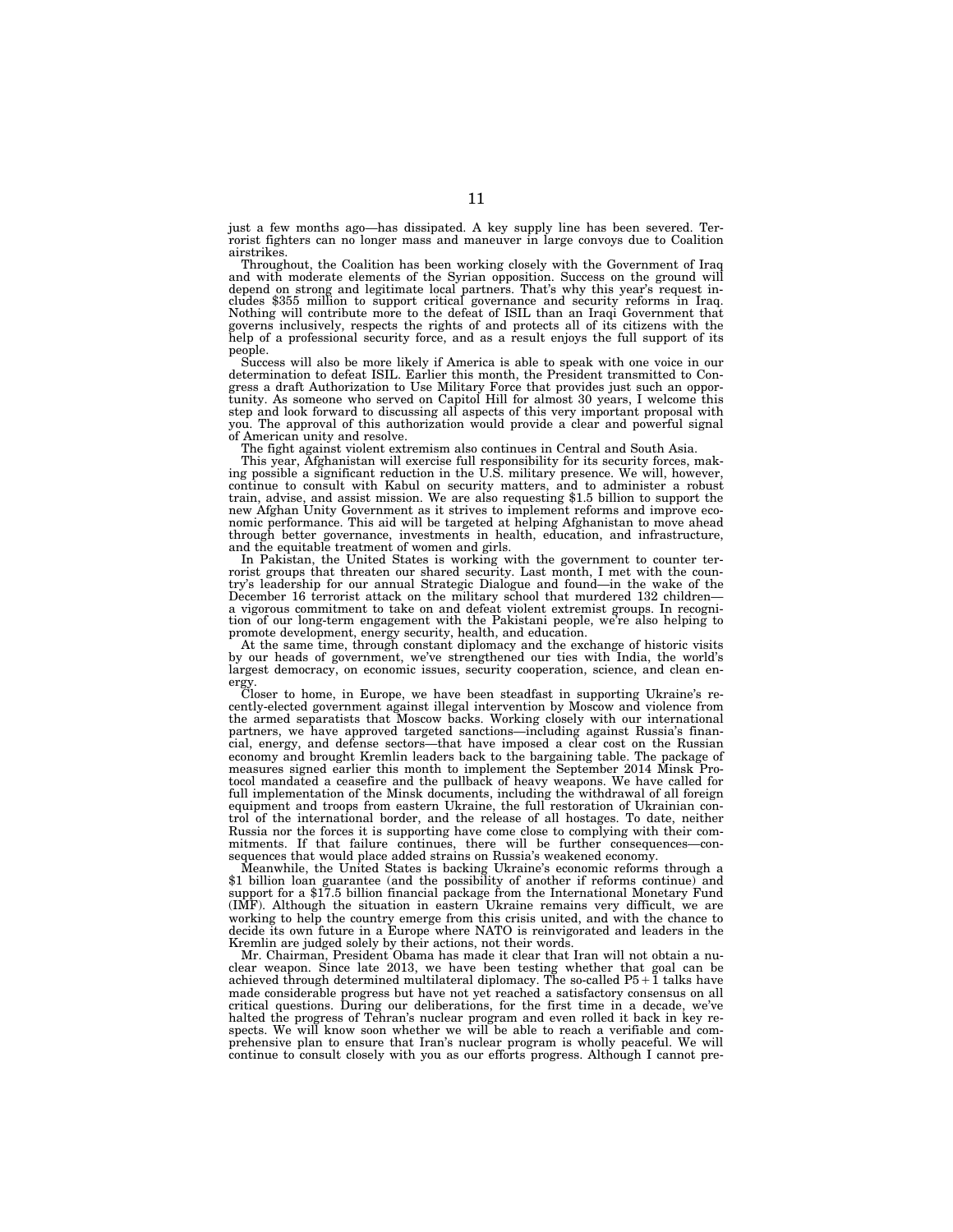dict the outcome, I do believe that an agreement of the type we seek would advance America's interests and that of our allies in the Middle East, strengthen the global nonproliferation regime, and serve the cause of international stability and peace.

In our own hemisphere, we are requesting \$1 billion to help our friends in Central America make the difficult reforms required to address the region's interlocking security, governance and economic problems. In recent years, the combination of limited educational and employment opportunities, epic levels of violence, a lack of suf-ficient investment, and corruption have held these countries back while also spurring attempts at illegal migration to the United States. An estimated 6 million young Central Americans will enter the work force in the next decade. If opportunity isn't there, our entire hemisphere will feel the consequences.

Last December, President Obama announced a change in U.S. policy to increase communications, commerce, and travel between our country and Cuba and to initiate the process—supported by this budget—of normalizing diplomatic relations with Havana for the first time since 1961. In January, Assistant Secretary of State Roberta Jacobson went to the island for a first round of meetings with government officials and representatives of independent civil society. She conveyed the message—reinforced before and since by many Members of Congress—that America's support for democratic reforms, human rights, Internet freedom, and the release of political prisoners is absolutely firm. We believe very strongly that the time is right to deprive Cuban authorities of their longstanding crutch—so that they can no longer blame U.S. policy rather than their own failures for the hardships faced by the brave people of Cuba.

This budget also supports the President's rebalance to the dynamic region of East Asia and the Pacific. Based on President Obama's strategic commitment, we have modernized our alliances with Japan and South Korea, strengthened our partnerships with other regional powers, and supported democratic progress and respect for human rights in Thailand and Burma. A key element of our policy has been to build a comprehensive relationship with China that supports its rise in a manner compat-ible with international law and respectful of the concerns and rights of its neighbors. The United States remains committed to the peaceful denuclearization of the Korean Peninsula and will continue—in close consultation with our allies—to bring pressure to bear on North Korea in support of that goal.

Last August, President Obama hosted a summit attended by some 50 African leaders, during which we discussed plans for future cooperation and progress. U.S. policy toward the region reflects the continent's diversity and includes the promotion of investment and trade, energy access, youth leadership, and the economic participation of women.

Mr. Chairman, American leadership has also been evident in the fight to halt the deadly spread of Ebola—and it was a team effort. The State Department, the U.S. military, USAID, the Department of Health and Human Services (including the Centers for Disease Control and Prevention, and the National Institutes of Health, and the U.S. Public Health Service Commissioned Corps), State and city governments, civil society, citizen volunteers, and Members of Congress all contributed. Together, we worked with international partners and with the brave communities and caregivers of West Africa to confront and contain this virus. The struggle won't be over until new infections are reduced to zero. But consider that 5 months ago, experts predicted that the number of active cases in West Africa would be 1.4 million. The actual level is less than 2 percent of that number. This is still a terrible human tragedy—but it is also an impressive demonstration of what international partnerships can accomplish. We have committed over the next 3 years to build on these partnerships, through the Global Health Security Agenda, to strengthen health systems in these vulnerable countries to prevent a tragedy of this scale from happening again.

We also serve our interests when we exercise leadership within the U.N. and other international organizations. The United States isn't everywhere and we shouldn't be everywhere, and so it's a great help to us when the U.N. is able to contribute to international security and stability through its peacekeeping and political missions, conflict-resolution, development, and humanitarian activities. As we continue to press for reforms within the U.N. system, it is essential that we meet our own obligations to pay our bills in full and on time. We demand that of others; we should be consistent in meeting that standard ourselves.

These are just some of the issues that we're focused on each and every day. But they're not the only ones. Programs to support democratic governance contribute to the development of societies that are peaceful, more prosperous and stable, and better partners for the United States. As more people around the world stand up for their fundamental freedoms, demands for U.S. support grow. Unfortunately, this has coincided with declining funding in recent years. This year, to meet the growing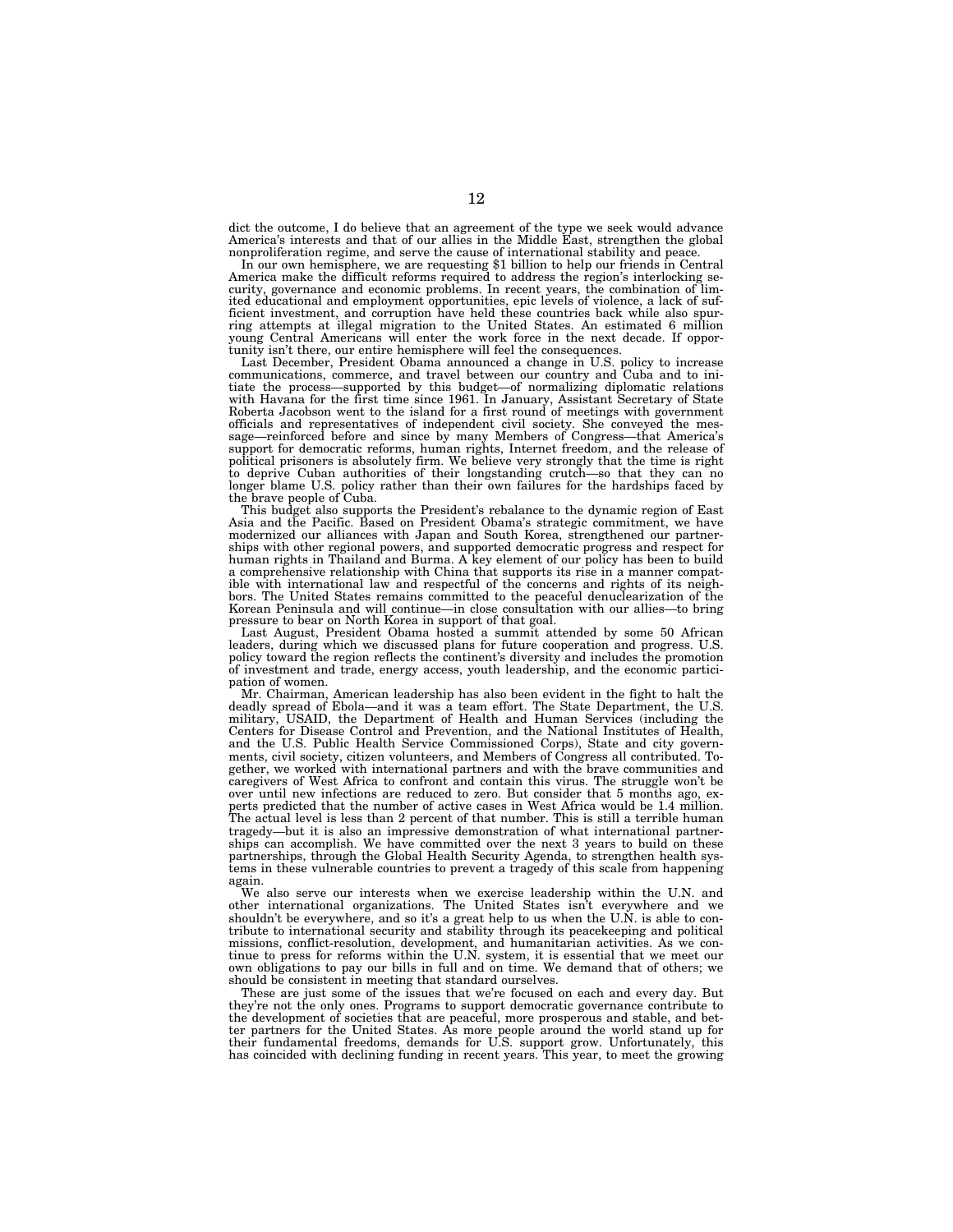needs and advance our interests, the President has requested over \$2 billion, a significant increase in democracy and governance funding.

Our military training and education enhances our security relationships while exposing students from friendly nations to U.S. values and respect for internationallyrecognized human rights. Training foreign law enforcement and counterterrorism officials in American investigative techniques increases their capability and our security. Implementing stricter export controls, training weapons inspectors, improving global nuclear, biological and chemical security, and securing our borders allows us to guard against the most pernicious of threats: the possibility that terrorists might one day attack our homeland or our allies with a weapon of mass destruction.

Our global presence does something else: it creates jobs. Through our contributions to international financial institutions like the World Bank, we don't just lift the economies of low-income countries; we open markets for American businesses. Foreign policy is economic policy, and so the State Department is fully geared to-ward helping American entrepreneurs to build prosperity at home and across the globe. To that end, we're pursuing ambitious, 21st century trade agreements such as the Transatlantic Trade and Investment Partnership and the Trans-Pacific Partnership that will establish landmark labor and environmental standards and help our manufacturers, farmers, ranchers, and service providers to increase what they are able to sell abroad.

We're also leading on the environment, on the oceans and marine sanctuaries, and in addressing the potentially devastating consequences of climate change. In No-vember, the leaders of the United States and China, the world's two largest emitters of greenhouse gases, came together to announce ambitious targets to limit carbon emissions in the post-2020 period. Our budget and our diplomacy are focused on helping nations to grow in sustainable ways, and to mobilize countries everywhere to achieve a truly meaningful agreement on climate change in Paris this December. And here I want to stress the connection between climate change and other goals. For example, our investments to protect global food and water supplies are critical. But none of those efforts will succeed over time if we don't also concern ourselves with what we put in the air; food security simply will not happen if we fail to curb the harmful effects of climate change.

All this speaks to why our budget proposals aren't just a collection of numbers they're the embodiment of our values and priorities. After serving in public life for over three decades, I am aware that there are few more reliable—or damaging applause lines than promising to slash the budgets of the State Department and USAID. President Reagan once lamented that, "Foreign aid suffers from a lack of domestic constituency." And it's true that, in Washington, long-term goals can often<br>lose out to more visible short-term projects. But that's help—to take the long view and to recognize how the relatively modest investments we make now can improve the world and enhance our own security for generations to come.

As we have learned through history, the success or failure of America's international leadership is not only relevant; it will be a determining factor in the quality of the lives of our citizens. Foreign policy can help our workers to find a job or lose one; it can start a war or forge a peace; it can safeguard our families or expose them to grave risk; it can enable us to look forward with confidence or it can place a shadow over the future in which our children and their children will grow up.

Mr. Chairman and members of the subcommittee, even though the globe seems at times to be awash in difficulties, the truth is that many international vital signs today are positive. Worldwide, extreme poverty is down and so is child mortality. More babies are being born healthy; more boys—and girls—are attending and staying in school; and with U.S. contributions leading the way, we are making welcome progress in protecting the vulnerable from HIV/AIDS and other infectious disease.

Meanwhile, each day in diplomatic outposts across the globe, America's representatives make known the high value our people place on democratic institutions, human rights, religious liberty, and the freedoms of speech and press.

So make no mistake, America is leading—with partners when possible, but alone when necessary. Leading against terror and proliferation. Leading in support of embattled friends from Ukraine and Afghanistan to Central America and Somalia. Leading to promote peace in the Middle East and Africa. Leading to create jobs domestically and protect the environment globally. Leading against the axis of suffering—hunger, ignorance, and disease. Leading to build a more free, just, and humane world. We are leading as one country, including the administration, Congress, our Armed Forces, our businesspeople, our citizen activists, and our volunteers.

Scanning the horizon, we are under no illusions about how difficult the demands of leadership are. Like Secretary Acheson, we have had our share of headaches. Setbacks along the way are inevitable. Engagement on all fronts will be required. But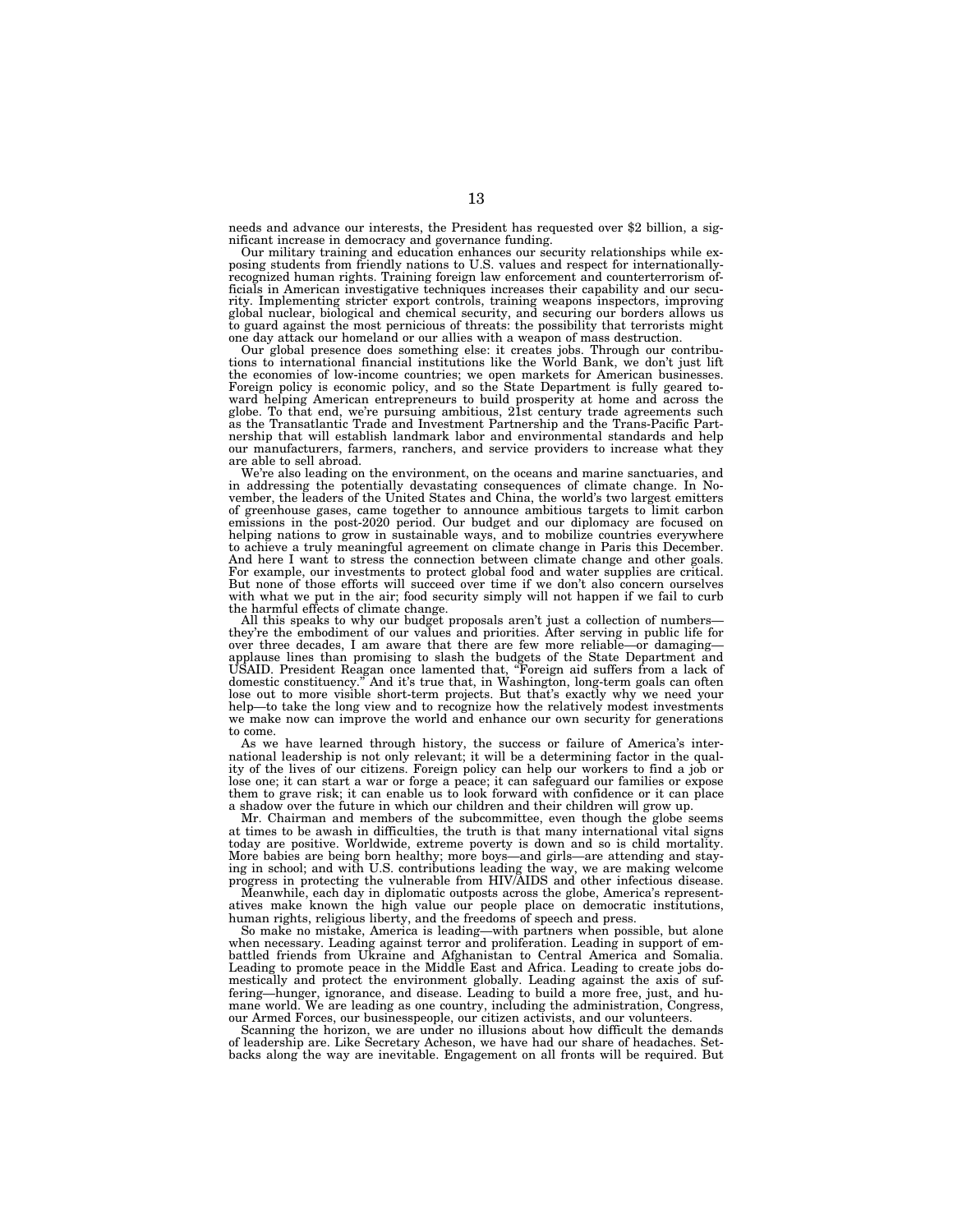we draw strength from our democratic ideals, inspiration from the example of our predecessors, and courage from the conviction that the values guiding us are the right ones. In an era of uncertainty, one thing remains sure: America will continue to answer the call.

Thank you and now I would be pleased to respond to any questions you might have.

#### PREPARED STATEMENT OF STEVE A. LINICK, INSPECTOR GENERAL FOR THE U.S. DEPARTMENT OF STATE AND THE BROADCASTING BOARD OF GOVERNORS

Chairman Graham, Ranking Member Leahy, and members of the subcommittee, thank you for the opportunity to highlight some of the mission-critical work performed by the Office of Inspector General (OIG) for the Department of State and Broadcasting Board of Governors (BBG). First, I want to express my appreciation for the support you have shown to my office. I am grateful for the overall budget increase that OIG received in fiscal year 2015. Notwithstanding the fiscal year 2015 increase, along with the increase included in the President's fiscal year 2016 request, we still face significant challenges, given the growth of Department funding compared to our own. Still, we have a substantial and positive impact on the operations of the Department and BBG.

With that premise in mind, I would like to outline some of our notable work and new initiatives, including our most recent responsibility—joint oversight of Operation Inherent Resolve (OIR), the overseas contingency operation directed against the Islamic State of Iraq and the Levant (ISIL). In the last section of my testimony, I discuss OIG's resource challenges.

#### I. STATE OIG'S MISSION AND OVERSIGHT EFFORTS

It is my honor to have led the State OIG for the past 17 months—since the end of September 2013. OIG's mandate is broad and comprehensive, involving oversight of the full scope of Department and BBG programs and operations, including more than 72,000 employees and 280 overseas missions and domestic entities, as well as the U.S. Section of the International Boundary and Water Commission. These agencies are funded through combined annual appropriations of approximately \$15 billion and nearly \$7 billion in consular fees and other earned income. OIG also is responsible for full or partial oversight of an additional \$17 billion in Departmentmanaged foreign assistance.

State OIG differs from most OIGs in that it has a mandated inspection function. We are statutorily required to periodically audit and inspect every domestic and overseas operating unit around the world once every 5 years.1 Additionally, since the beginning of my tenure, we have redoubled our efforts to address some of the top challenges of the Department, including the protection of people and facilities, the management of contracts and grants, and the security of sensitive information around the world. I will elaborate on each of these:

#### *Improving Security*

Protecting the people who work for the Department is a top priority for the Department and for OIG. OIG has inspected physical security at overseas posts for years; however, since the September 2012 attacks on U.S. diplomatic facilities and personnel in Benghazi, Libya, OIG has significantly stepped up its oversight efforts related to security, including targeted audits and evaluations. We help safeguard the lives of people who work in or visit our posts abroad by performing independent oversight to help the Department improve its security posture. Unlike many of our other oversight activities, as well as more traditional Government-wide work conducted by the Inspector General (IG) community, we cannot attach a dollar-value metric to our efforts related to physical security. Achievement in this area is not reflected in our "return on investment" statistics. However, our oversight successes are a source of great satisfaction, and to the degree that unreasonable risk persists, OIG will vigorously continue to highlight any deficiencies to the Department and to Congress.

Although the Department has made improvements to overseas security, challenges remain. Through our inspection and audit work, OIG continues to find security deficiencies that put our people at risk. Those deficiencies include failing to observe set-back and perimeter requirements and to identify and neutralize weapons of opportunity. Our teams also uncover posts that use warehouse space and other

<sup>&</sup>lt;sup>1</sup>This timeframe requirement is routinely waived by Congress each year.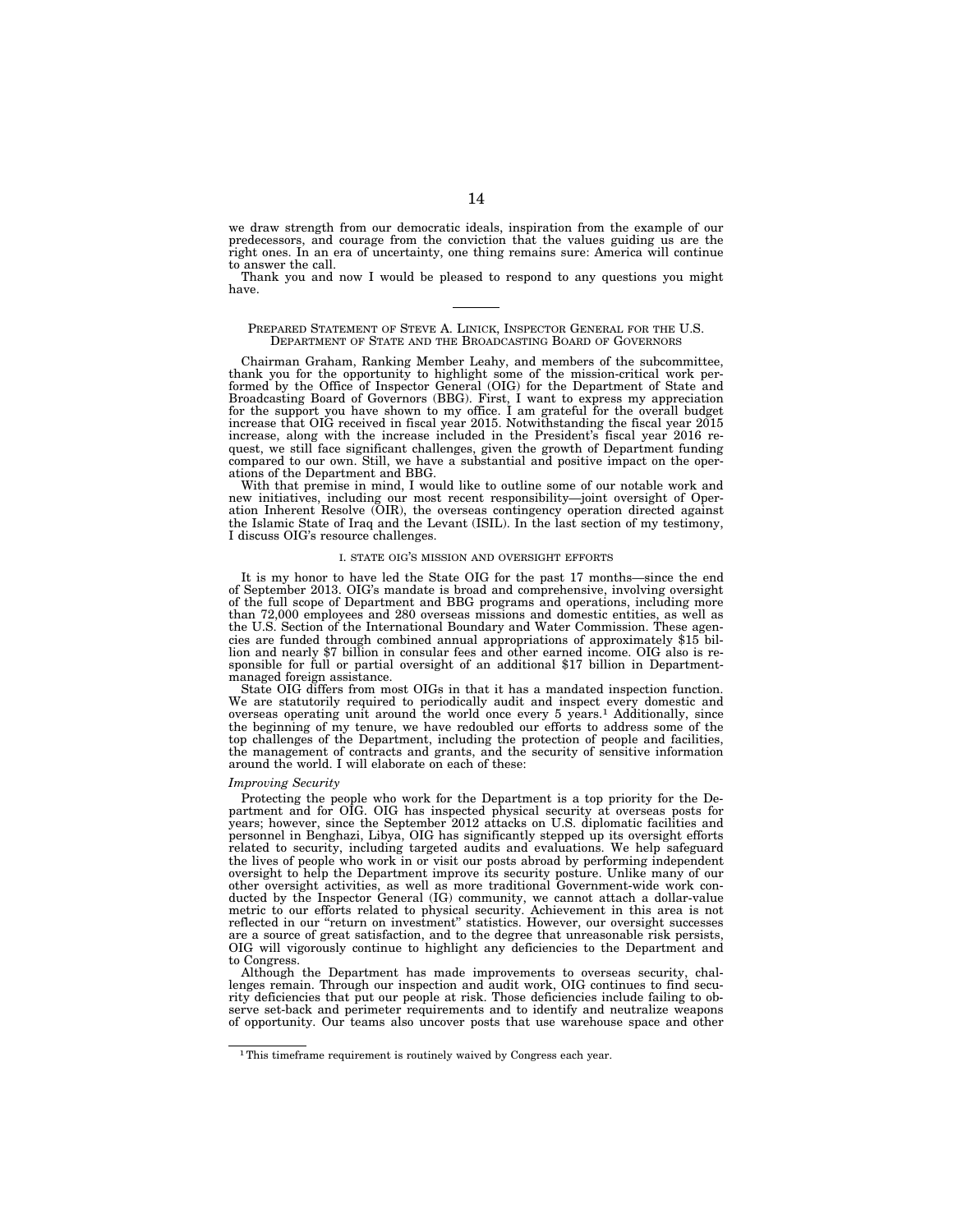sub-standard facilities for offices, another security deficiency.2 Under the Department's security rules, office space must meet more stringent physical security stand-<br>ards than warehouse space. Our audit<sup>3</sup> of the Local Guard Program found that firms providing security services for Embassy compounds were not fully vetting local guards they hired abroad, placing at risk our posts and their personnel. In other reports, we found that the Bureau of Diplomatic Security (responsible for setting standards) and the Bureau of Overseas Buildings Operations (responsible for constructing facilities to meet those standards) often do not coordinate adequately to timely address important security needs.4 Based on our recommendations, those bureaus have taken steps to improve their communication and coordination. OIG will closely monitor whether these steps actually sustain improved joint performance to mitigate security vulnerabilities.

OIG has also examined the Department's handling of significant security breaches that resulted in the deaths of U.S. Government personnel. For example, in September 2013, OIG published a report<sup>5</sup> on its Special Review of the Accountability Review Board (ARB). As you know, the Secretary of State convenes an ARB when serious injury, loss of life, or significant destruction of property at or related to a U.S. Government Mission abroad has occurred. The most recent ARB was convened following the 2012 attacks and tragic events in Benghazi. OIG's Special Review examined the process by which the Department's ARBs are established, staffed, supported, and conducted, as well as the manner in which the Department tracks the implementation of ARB recommendations. We examined the Department's followthrough on long-term security program improvements involving physical security, training, and intelligence-sharing over four administrations (since 1998) and found that it lacked sustained oversight by Department principals. Over time, the implementation of recommended improvements slows. The lack of follow-through explains, in part, why a number of Benghazi ARB recommendations mirror previous ARB recommendations. This underscores the need for a sustained commitment by Department principals to ensure that ARB recommendations are timely and effectively carried out.

OIG also continues to increase its focus on security issues. OIG is currently involved in reviewing the Department's reported compliance with recommendations made by the ARB convened in the aftermath of the 2012 attacks at U.S. diplomatic locations in Benghazi. In addition, planned fiscal year 2015 security audits include an audit of the approval and certification process used to determine employment suitability for locally employed staff and contracted employees, an audit of emergency action plans for U.S. Missions in the Sahel region of Africa, and an audit of the Vital Presence Validation Process (VP2) implementation. VP2 is the Department's formal process for assessing the costs and benefits of maintaining its presence in dangerous locations around the world. Finally, we will continue to emphasize security concerns as we inspect the International Programs Directorate of the Bureau of Diplomatic Security.

## *Improving Oversight of Contracts and Grants*

Contracts and grants are critical to the Department's mission. The Department's obligations in fiscal year 2014 equaled approximately \$9 billion in contractual services and \$1.5 billion in grants, totaling approximately \$10.5 billion.6 However, the Department faces challenges managing its contracts, grants, and cooperative agreements, which have been addressed repeatedly in OIG audits, inspections, and investigations over the years. These challenges were highlighted in two recent OIG Management Alerts that I provided to senior Department officials.

In fiscal year 2014, more than 50 percent of post or bureau inspections contained formal recommendations to strengthen controls and improve administration of grants. In our March 2014 Management Alert<sup>7</sup> focusing on contract management deficiencies, we reported that over the past 6 years, files relating to Department contracts with a total value of more than \$6 billion were either incomplete or could

<sup>&</sup>lt;sup>2</sup> Review of Overseas Security Policy Board Exceptions and Secure Embassy Construction and Counterterrorism Act of 1999 Waivers (ISP-I-13-06, January 2013).<br><sup>3</sup> Audit of Contractor Compliance With and Department of State

quired for Vetting Local Guards (AUD–HCI–14–24, June 2014).<br>4 Inspection of the Bureau of Diplomatic Security, High Threat Programs Directorate (ISP–I–<br>14–23, September 2014); Compliance Follow–up Review of the Bureau of O

erations (ISP–C–11–26, May 2011); Audit of the Process to Request and Prioritize Physical Security-Related Activities at Overseas Posts (AUD–FM–14–17, Mar. 2014).<br><sup>5</sup> Special Review of the Accountability Review Board Proc 7*Management Alert: Contract File Management Deficiencies* (MA–A–0002, March 20, 2014).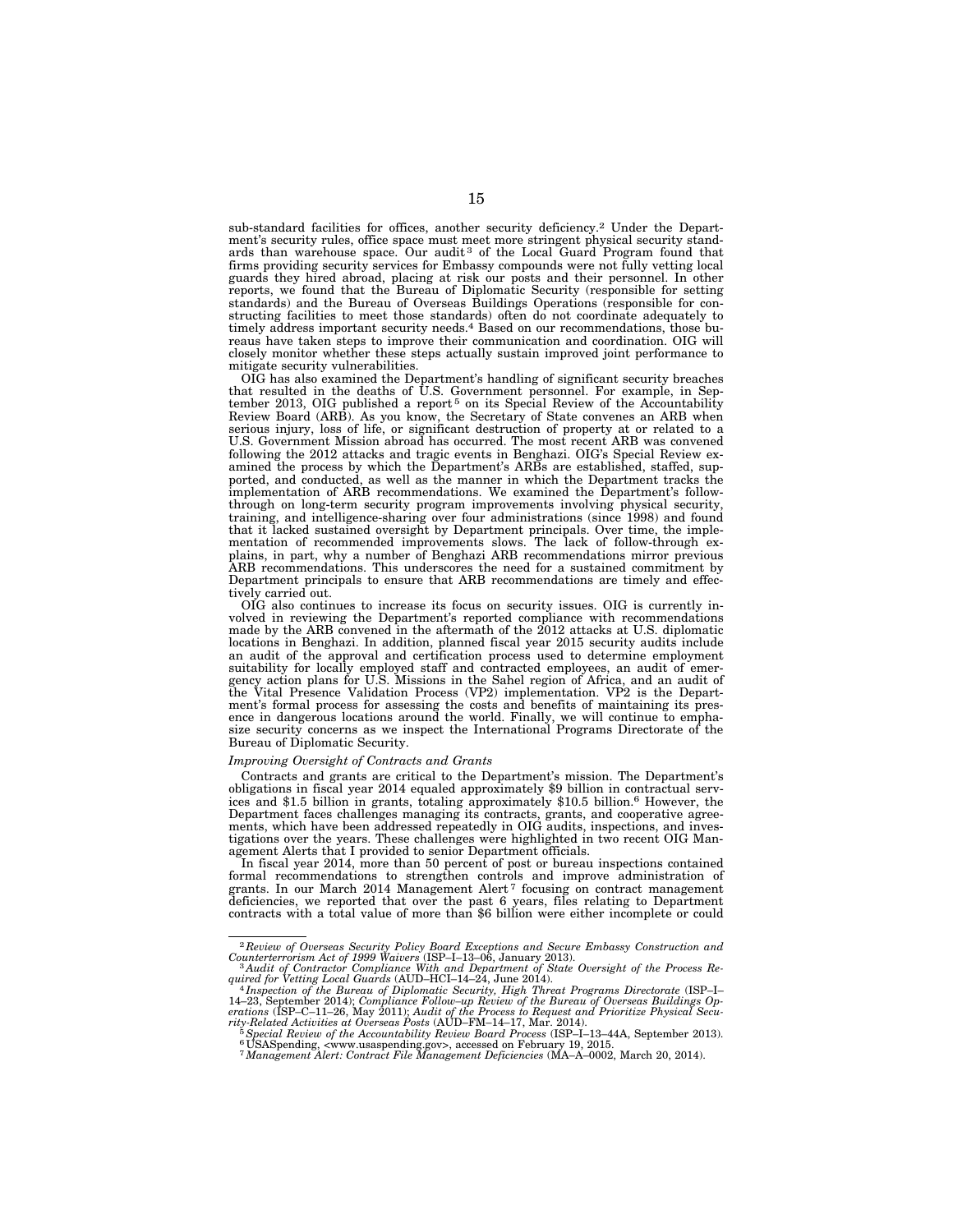not be located at all. In a September 2014 Management Alert<sup>8</sup> on grant management deficiencies, we highlighted weaknesses in oversight, insufficient training of grant officials, and inadequate documentation and closeout of grant activities. In fiscal year 2012 alone, the Department obligated more than \$1.6 billion for approxi-mately 14,000 grants and cooperative agreements worldwide.9 This is a significant outlay of American taxpayer funds, which makes oversight and accountability even<br>more critical. Grants present special oversight challenges because, unlike contracts,<br>they do not generally require the recipient to deliver can be measured. The Department has agreed to adopt most of OIG's recommendations in these Management Alerts. OIG will continue to monitor the Department's efforts and seek additional improvements in this important area.

In fiscal year 2015, OIG plans on issuing, among others, audits involving non-le-thal aid and humanitarian assistance in response to the Syrian crisis, the Iraq Medical Services Contract, and the Bureau of International Narcotics and Law Enforcement Affairs Embassy Air Wing Contract in Iraq.

#### *Enhancing Information Security*

Another top management challenge concerns information security. The Department is entrusted to safeguard sensitive information, which is often targeted by multiple sources, including terrorist and criminal organizations. The Department is responsible for preserving and protecting classified and other sensitive information vital to the preservation of national security in high-risk environments across the globe. OIG assessments of the Department's efforts to secure its information technology (IT) infrastructure have uncovered recurring weaknesses in unclassified systems and instances of noncompliance with Federal Information Security Management Act (FISMA) requirements. For example, we found that unclassified IT systems lacked adequate controls, allowing unauthorized individuals to enter and manipulate systems; ineffective security scanning; and weaknesses in cybersecurity management (including absence of a strategic plan). In a November 2013 Management Alert,<sup>10</sup> I raised these concerns with senior Department o mending, among other things, that independent penetration testing be conducted to assess the system's vulnerabilities to cyber attack.<sup>11</sup> This effort is currently underway.

#### II. NEW OIG INITIATIVES

Since joining OIG, I have implemented a number of new initiatives to enhance the effectiveness and efficiency of OIG's independent oversight of the Department's programs and operations:

#### *Management Alerts and Management Assistance Reports*

Soon after my arrival, we began to issue Management Alerts<sup>12</sup> and Management Assistance Reports.13 They are intended to alert Department leadership to significant issues that require immediate corrective action. For example, we issued two Management Assistance Reports recommending that the Department take immediate action (for example, termination) against certain grantees for misuse of grant funds. In addition, and as mentioned above, we issued Management Alerts 14 relat-

<sup>8</sup>*Management Alert: Grants Management Deficiencies* (MA–14–03, September 26, 2014). 9 *U.S. Government Accountability Office, Implementation of Grants Policies Needs Better Oversight* (GAO–14–635, July 2014). 10*Management Alert: OIG Findings of Significant, Recurring Weaknesses in Department of* 

State Information System Security Program (MA-A-0001, November 12, 2013).<br>
1<sup>1</sup> Vulnerabilities in the Department's uncleassified network also affect OIC's IT infrastructure,<br>
<sup>11</sup> Vulnerabilities in the Department's uncl

*Information System Security Program* (MA–A–0001, November 12, 2013).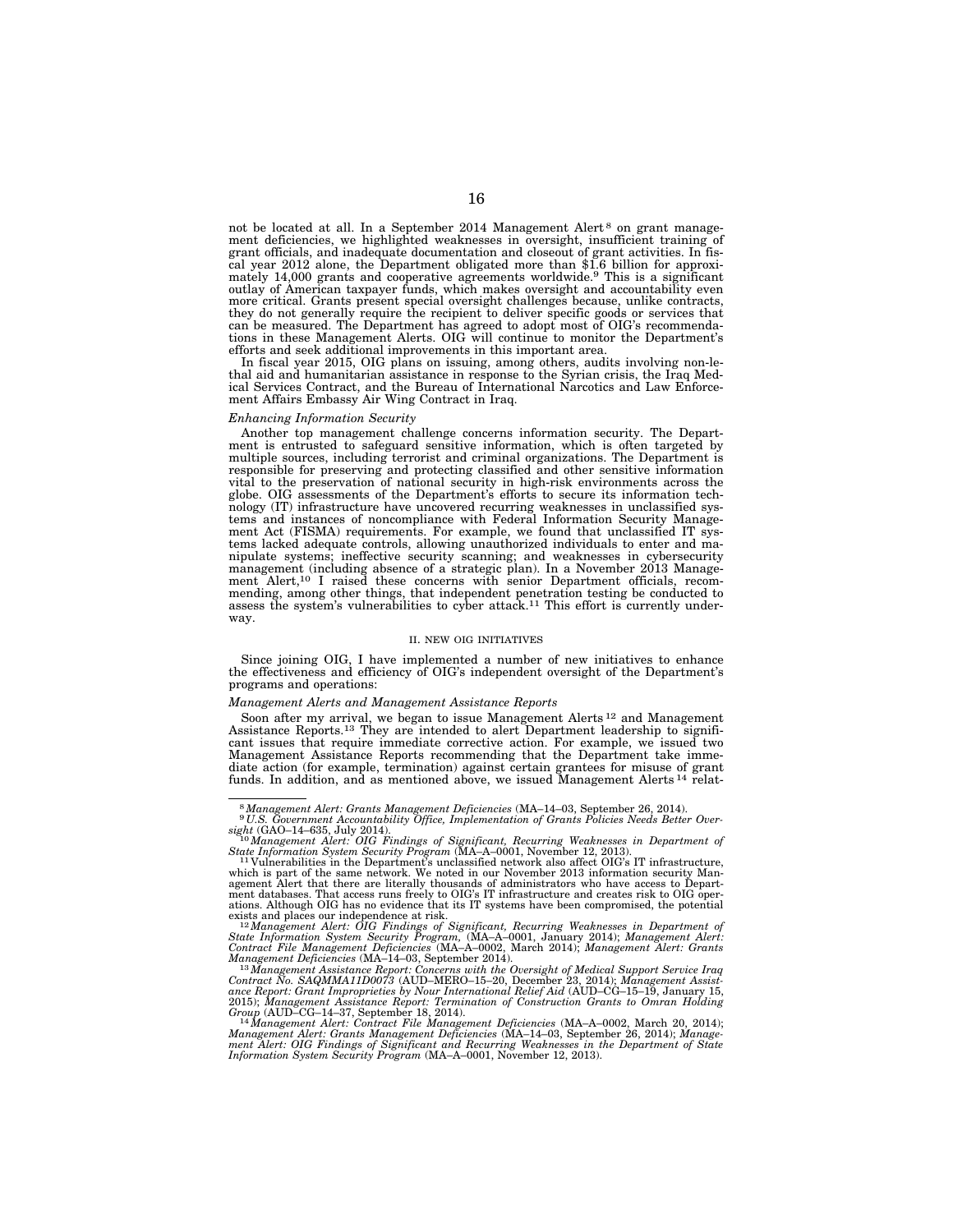ing to serious problems in the areas of grant and contract management and infor-mation security. The response from the Department to these products has been favorable, as they have concurred with most of our recommendations.

Moreover, we greatly appreciate that this Committee has also recognized their value. The explanatory statement to the fiscal year 2015 omnibus appropriations bill included language directing the Secretary of State to submit to Congress a report detailing the status of each of the recommendations included in OIG's fiscal year 2014 Management Alerts.

## *Office of Evaluations and Special Projects*

The Office of Evaluations and Special Projects (ESP) was established in 2014 to enhance OIG's oversight of the Department and BBG. In particular, ESP undertakes special evaluations and projects and complements the work of OIG's other offices by further developing the capacity to focus on broader, systemic issues. For example, in October 2013, ESP published a Review of Selected Internal Investigations by DS,15 which addressed allegations of undue influence by Department management. Currently, ESP is undertaking a joint review with the Department of Justice OIG of a number of shooting incidents in Honduras in 2012, which involved Drug Enforcement Administration (DEA) and Department of State personnel.

## *Increased Emphasis on Whistleblower Protections*

OIG is also using ESP to improve OIG's capabilities to meet statutory require-ments of the Whistleblower Protection Enhancement Act of 2012 and other whistleblower initiatives. Department employees, employees of contractors and grantees, and others have been encouraged to report fraud, waste, abuse, and misconduct. Such reporting must take place without fear of retaliation. We have designated an ombudsman (a senior ESP attorney) for these purposes. We also produced an educational video and published a guide regarding whistleblower protections on our website.16

#### *Oversight of Overseas Contingency Operations*

The IG community was recently tasked, through an amendment to the Inspector General Act of 1978 (IG Act), with additional responsibility for overseeing current and future overseas contingency operations. Approximately 8 weeks ago, Jon T. Rymer, the Inspector General for the Department of Defense (DOD), was appointed Lead Inspector General for Operation Inherent Resolve (OIR)—the U.S.-led overseas contingency operation directed against the Islamic State of Iraq and the Levant (ISIL). Mr. Rymer subsequently appointed me as Associate Inspector General in charge of oversight. Three OIGs (State, DOD, and U.S. Agency for International Development) have dedicated staff to this important project. We are working jointly on: (1) strategic planning, to provide comprehensive oversight of all programs and operations in support of OIR; (2) program management, to track, monitor, and update information provided by our agencies in support of OIR; and (3) communications, to collect information and prepare periodic reports for Congress on projects related to OIR. Relatedly, we are in the process of establishing a hotline dedicated to the contingency operation and developing joint investigative capabilities for OIR oversight.

## *Data and Technology*

OIG is developing an automated evidence tracking system to enhance evidence processing accuracy and efficiency, and employee computer forensic and data processing procedures in order to significantly reduce agents' time and investigative hours. Further, we are building the capacity of our new data analytics group and developing a fusion cell consisting of special agents, forensic auditors, criminal analysts, and computer specialists. This group of specialists will enable all of our divisions to proactively analyze financial data to identify potential vulnerabilities in Department programs and processes and perform fraud risk assessments.

#### *Suspension and Debarment*

We have enhanced our efforts to identify and refer appropriate cases to the Department for suspension and debarment. Our Offices of Investigations and Audits prepare detailed suspension and debarment recommendation packages, in consultation with our Office of General Counsel, including referral memoranda summarizing all relevant facts and setting forth the specific grounds for suspension or debarment. They then submit their packages to the Department's Suspension and Debarment

<sup>15</sup> *Review of Selected Internal Investigations Conducted by the Bureau of Diplomatic Security*  (October 2014, ESP–15–01). 16OIG, Whistleblower Protection, <http://oig.state.gov/hotline/whistleblower>.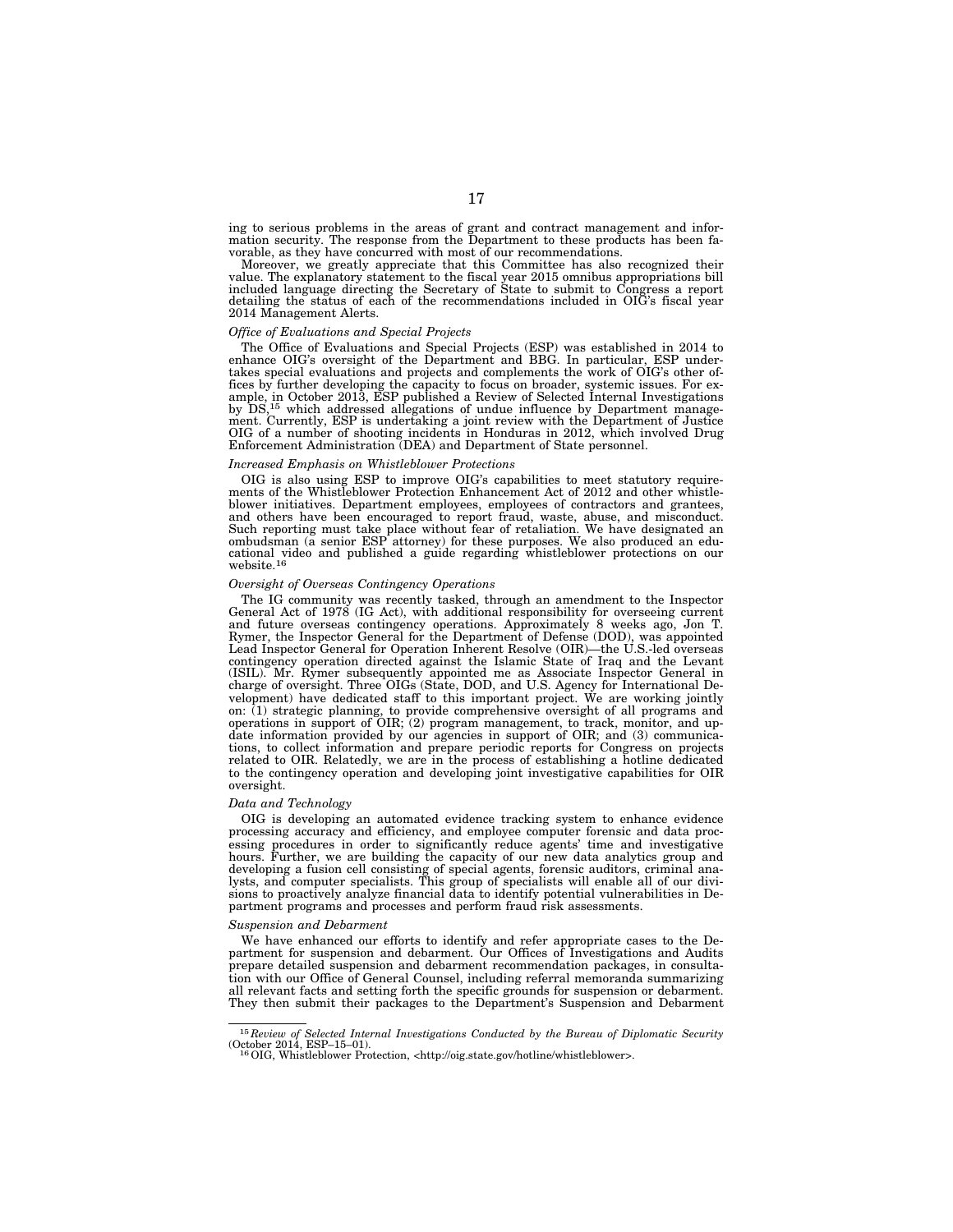Officials (SDOs) for action. Between 2011 and 2014, OIG referred 128 cases to the Department for action.

## *New Locations*

For reasons of oversight efficiency and to have ''boots on the ground'' at key financial locations, OIG intends, in the near term, to locate staff in Charleston, South Carolina, where one of the Department's Global Financial Services Centers resides, and in Frankfurt, Germany, the site of one of the Department's Regional Procurement Support Offices. Both locations are responsible for billions of taxpayer dollars. These moves will allow OIG to more efficiently and economically access pertinent information and pursue targeted reviews.

#### *Prosecution of Cases*

OIG has initiated a program to place one or more Special Assistant U.S. Attorneys (SAUSAs) in appropriate positions in the Department of Justice in order to prosecute more quickly and effectively cases involving fraud against the Department of State. For example, an OIG attorney-investigator now works as a full-time SAUSA in the U.S. Attorney Office for the Eastern District of Virginia.

## III. IMPACT OF OIG WORK

Through our independent audits, evaluations, inspections, and investigations, OIG returns significant value to American taxpayers and the Department and BBG. In fiscal year 2014, we issued 77 reports, which included hundreds of recommendations to improve the efficiency and effectiveness of the Department and BBG. During this period, we identified \$43.3 million in taxpayer funds that could be put to better use. Additionally, our criminal, civil, and administrative investigations resulted in the imposition or identification of \$75 million in fines, restitution, recoveries, and other monetary results last fiscal year. This was in addition to the \$1 billion in financial results from audit- or inspection-related findings and more than \$40 million in investigative-related financial results that OIG identified in the previous five fiscal years.

However, these financial statistics do not adequately take into account some of our most significant impacts, which cannot be quantified monetarily—namely, the physical safety and security of people and facilities, and the integrity of the Department's operations and reputation. Indeed, the work of our dedicated and talented staff in reviewing security and leadership at our overseas and domestic posts has significant effects on the lives and well-being of employees throughout the Department. This impact is what motivates our employees, many of whom sacrifice precious and long periods of time with their families, often at high-threat posts.

#### IV. OIG RESOURCES

I am very grateful for your support and the additional financial resources that OIG has received over the past 2 years, and I would like to express my thanks to this subcommittee, the committees on appropriations, and both Houses of Congress. Our budget requests have been substantially supported by the administration, and we are grateful for its support as well. These additional financial resources have enabled OIG to better fulfill its mission.

Although our appropriation has increased in recent years, we still face significant challenges, given the growth of Department funding compared to our own. In 1996, when our mission was expanded to absorb the United States Information Agency, OIG's budget represented 0.70 percent of the Department's appropriation. Over the following decade, OIG's budget was largely flat.

Through the support of Congress and the administration, OIG's funding has more than doubled in the last few years. By comparison, however, the Department's funding nearly quadrupled (more than 380 percent) between 1996 and 2014 accompanied by significant increases in foreign assistance for which OIG also provides oversight. As a result, even with the increase included in the 2015 budget and the President's fiscal year 2016 request, OIG still represents less than one-third of 1 percent of the Department's operating budget. This percentage drops to less than one-quarter of 1 percent when Department-managed foreign assistance is included.

In addition to the substantial number of programs and dollars for which we have oversight, another challenge that we face now is the new requirement that OIG conduct joint oversight of OIR to defeat ISIL. Since we are still in the process of defining the scope of our OIR oversight commitments, long-term impacts on mission priorities are difficult to predict. Presently, we are funding these responsibilities out of existing resources, a situation that necessarily reduces oversight resources for our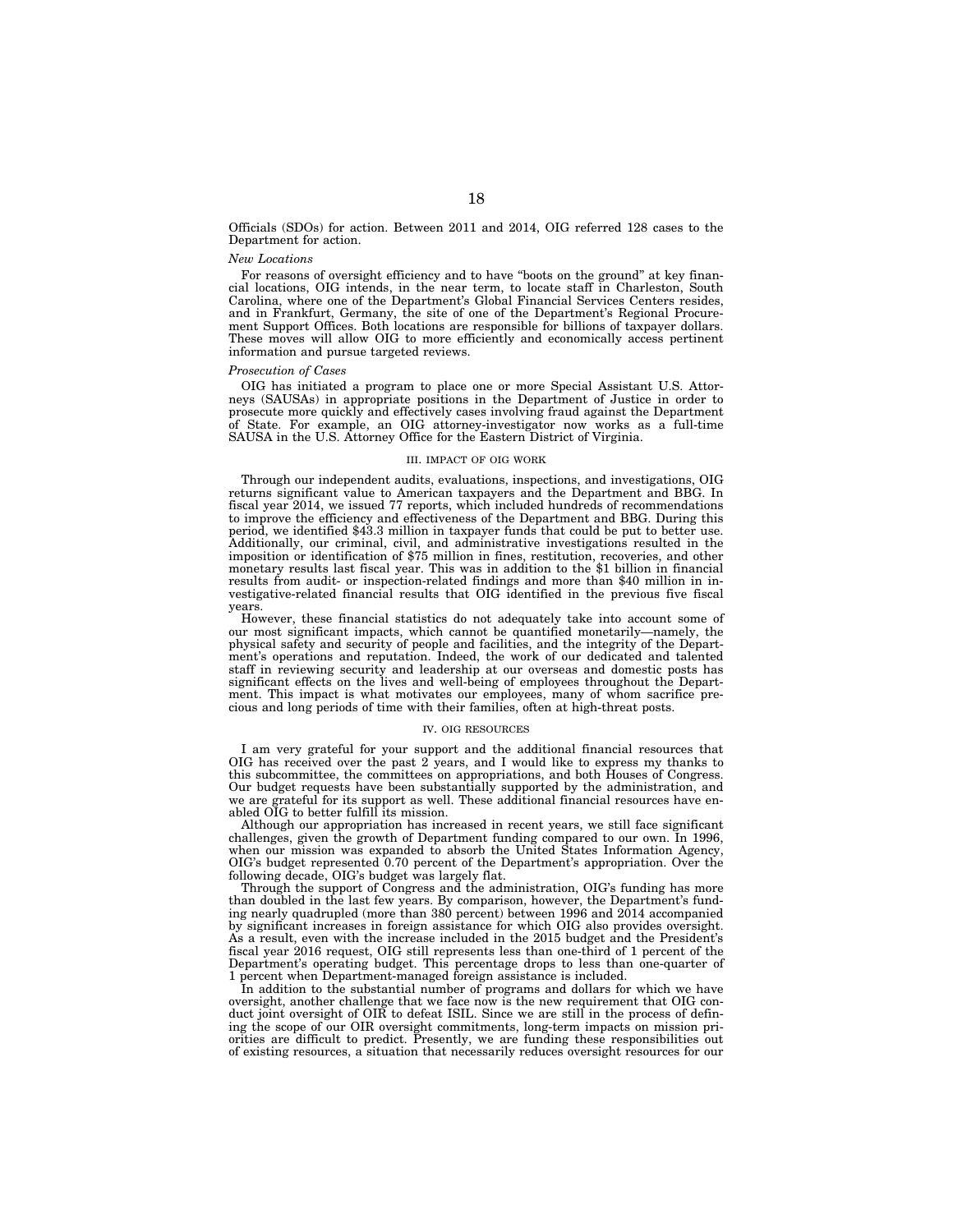other mission-critical priorities and operational needs.17 Challenges we face include, among others, the following:

- —OIG is statutorily required to inspect and audit every bureau and post once every 5 years.<sup>18</sup> However, due to budgetary and staffing limitations, more than 50 percent of domestic entities and 100 overseas posts, representing billions of dollars and tens of thousands of employees, have not been inspected in the last 5 years. At current staffing levels, OIG estimates that it will take approximately 8 years to inspect each overseas post and 11 years to inspect each domestic operating unit. One of the most important functions of our inspection work is ensuring the safety and security of personnel and facilities overseas.
- —In the past decade, there has been a substantial growth in Department grants and contracts, particularly in high-risk, high-cost programs and operations, such as Afghanistan. For example, in the last 5 years, Department procurements have more than tripled, to approximately \$12 billion annually.
- —As described above, we remain concerned about the vulnerabilities of our own IT network. Additional resources may be required to increase our independence and reduce the risk of OIG systems being vulnerable to unfettered and undetectable access by the Department.

In conclusion, Chairman Graham, Ranking Member Leahy, and members of the subcommittee, thank you for opportunity to highlight some of our significant oversight work and for your continued strong support. We take seriously our statutory requirement to identify instances of fraud, waste, abuse, and mismanagement and to notify Congress, agency leadership, and the public of these deficiencies. My staff and I remain committed to promoting the economy, efficiency, and effectiveness of the Department and BBG, as well as to protecting the safety and security of its employees and facilities and sensitive information around the world. As always, I would be happy to answer your questions and provide more information on any of our past, present, or future work.

### PREPARED STATEMENT OF JOHN F. SOPKO, SPECIAL INSPECTOR GENERAL FOR AFGHANISTAN RECONSTRUCTION

## IMPROVING THE EFFECTIVENESS OF U.S. RECONSTRUCTION EFFORTS IN AFGHANISTAN BY ENHANCING OVERSIGHT AND ADDRESSING KEY AREAS OF HIGH RISK

Chairman Graham, Ranking Member Leahy, and members of the subcommittee, Thank you for the opportunity to provide this statement for the record to aid in your consideration of the Department of State (State) fiscal year 2016 budget request for Afghanistan.

Since 2002, Congress has appropriated approximately \$107.5 billion to rebuild Afghanistan. For fiscal year 2016, the President has requested more than \$5.3 billion in additional reconstruction funding for Afghanistan, consisting of over \$1.5 billion for State and U.S. Agency for International Development (USAID) efforts, and \$3.8 billion for the Department of Defense (DOD) to train, equip, and sustain the Afghan National Security Forces (ANSF). It is the Special Inspector General for Afghanistan Reconstruction's (SIGAR) mission to ensure that these funds are spent as effectively and efficiently as possible and that they are protected from waste, fraud, and abuse. As funding for reconstruction projects in Afghanistan continues through fiscal year 2015 and beyond, and as the U.S. military presence and travel accessibility shrinks, the risk of fraud, waste, and abuse increases. SIGAR will continue to provide aggressive oversight of ongoing reconstruction projects and the billions of reconstruction dollars yet to be spent, while developing creative ways to operate in a more constrained environment.

This statement summarizes SIGAR's fiscal year 2016 budget request, recent successes from SIGAR's ongoing work, the challenges SIGAR has in accomplishing its mission, and steps being taken to overcome these challenges. In addition, the statement describes key management and program challenges facing State and USAID, as well as DOD, by highlighting areas of high risk that SIGAR has identified.

 $^{17}$  OIG's fiscal year 2015 budget does not include funds for OIR. Approximately two-thirds of the President's requested fiscal year 2016 increase— $$6.27$  million—will be directed toward funding 16 positions to meet our sight, particularly in the context of increased terrorist threats abroad, and to fulfill OIG's other statutory responsibilities.<br><sup>18</sup>This timeframe requirement is routinely waived by Congress each year.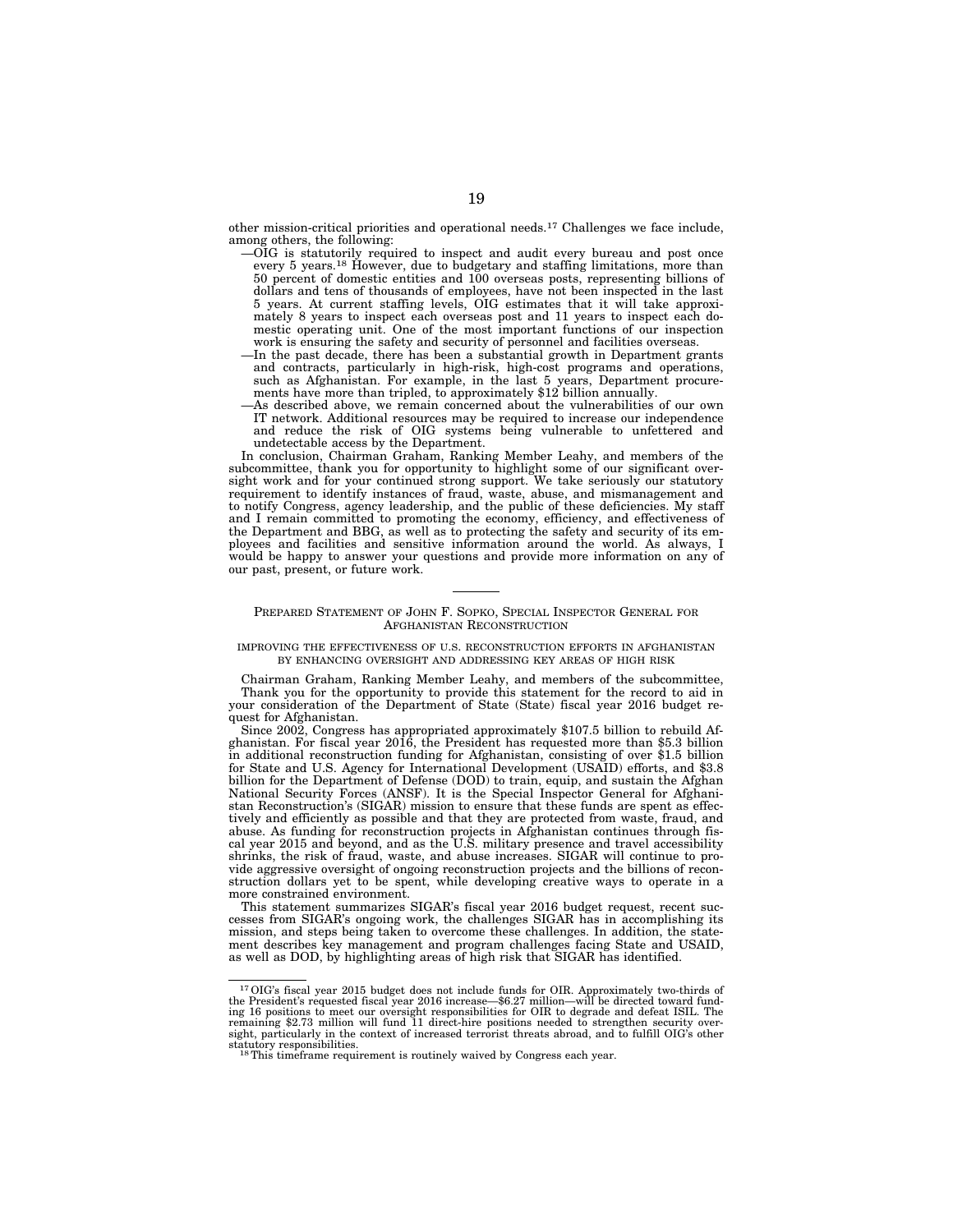FISCAL YEAR 2016 BUDGET REQUEST HIGHLIGHTS SIGAR'S UNIQUE AND IMPORTANT ROLE IN OVERSEEING AFGHANISTAN RECONSTRUCTION FUNDS

SIGAR is the only inspector general with interagency authority to audit, inspect, and investigate the activities of all U.S. Government agencies and international organizations that receive U.S. funding for Afghanistan reconstruction. As a result, SIGAR can conduct cross-cutting reviews of State, USAID, DOD, and other agencies. In addition, SIGAR is the only oversight agency that focuses solely on Afghanistan reconstruction, enabling it to examine reconstruction programs and issues in more depth while still producing timely and high-quality work. Further, SIGAR is truly independent. We conduct our oversight autonomously and report directly to Congress and the Secretaries of State and Defense. To support its ongoing oversight mission, SIGAR has requested \$56.9 million for fiscal year 2016. Although this is equivalent to the fiscal year 2015 enacted level, SIGAR intends to reallocate funds within the agency, as discussed below, to address operational and budgetary changes within Afghanistan's uncertain and unpredictable environment.

SIGAR currently has the largest oversight presence in Afghanistan, with more auditors, analysts, and investigators in country than any other agency. SIGAR's staff of 42 deployed personnel—consisting of 18 Audits and Inspections staff, 20 Investigations staff, and 4 Management and Support staff—are located at U.S. Embassy Kabul, Bagram Airfield, and Kandahar Airfield. Most of SIGAR's deployed staff serve at least 2 years in country, limiting the amount of annual turnover compared to other agencies and providing a stable knowledge base within the U.S. Government's presence in Afghanistan. SIGAR plans to maintain 41 deployed positions in Afghanistan through fiscal year 2016. SIGAR has also hired six local Afghan engineers and analysts. To supplement the deployed and local staff, SIGAR personnel located at the agency's headquarters in Arlington, Virginia, frequently travel to Afghanistan on a temporary duty basis for 2 to 8 weeks to conduct audit, inspection, and investigative work.

By working and living alongside their colleagues in State, USAID, DOD, and other implementing agencies, SIGAR's staff has a full understanding of the challenges and dangers of working on the ground in Afghanistan. SIGAR's investigators located at sites outside Kabul regularly experience rocket attacks and other indirect fire. An investigator recently received the Council of the Inspectors General on Integrity and Efficiency Sentner Award for Dedication and Courage in recognition of his courage, uncommon selflessness, and dedication to duty during an insurgency attack on the Herat Consulate in September 2013. The morning of September 13, 2013, a truck packed with explosives rammed into the security gate and blew up, killing several guards and heavily damaging the building. A group of armed insurgents then tried to storm the compound, but ultimately failed. SIGAR's investigator assisted the Regional Security Officer by conducting an armed sweep to ensure that all U.S. personnel were accounted for and that no insurgents had penetrated the consulate. The investigator also helped move casualties and held a weapons position covering the blown-open entrance to the consulate until security forces arrived.

When SIGAR was established in 2008, the agency created four directorates to accomplish its mission: (1) Audits and Inspections, (2) Investigations, (3) Research and Analysis, and (4) Management and Support.1 In addition to these directorates, in 2012, SIGAR created its Special Projects program to examine emerging issues and deliver prompt, actionable reports to implementing agencies and Congress. The team conducts a variety of assessments and, to date, has produced 88 inquiry and alert letters, reviews, fact sheets, and other products, on different aspects of the Afghanistan reconstruction effort. SIGAR was the only Inspector General with this capability until 2014, when State's Office of Inspector General followed SIGAR's lead by establishing a similar group within its own office.

In late 2014, SIGAR established another unique capability in the form of its Lessons Learned Program (LLP). SIGAR is the only Inspector General with the authority to look across the entire reconstruction effort in Afghanistan to analyze lessons learned and best practices. SIGAR's previous oversight work has exposed a series of systemic issues that have hindered the progress of agencies' reconstruction efforts in Afghanistan. These, along with the demonstrated successes of those and other efforts, will be incorporated into the lessons learned work.2

<sup>1</sup>Formerly known as the Information Management directorate, Research and Analysis produces SIGAR's quarterly report to Congress. Management and Support provides human re-<br>sources, budget, information technology, and other support to SIGAR's directorates and staff.

<sup>&</sup>lt;sup>2</sup> Some of these systemic interagency problems, such as corruption, sustainability, counternarcotics, contract management and oversight, and strategy and planning, are detailed in SIGAR's December 2014 *High-Risk List.*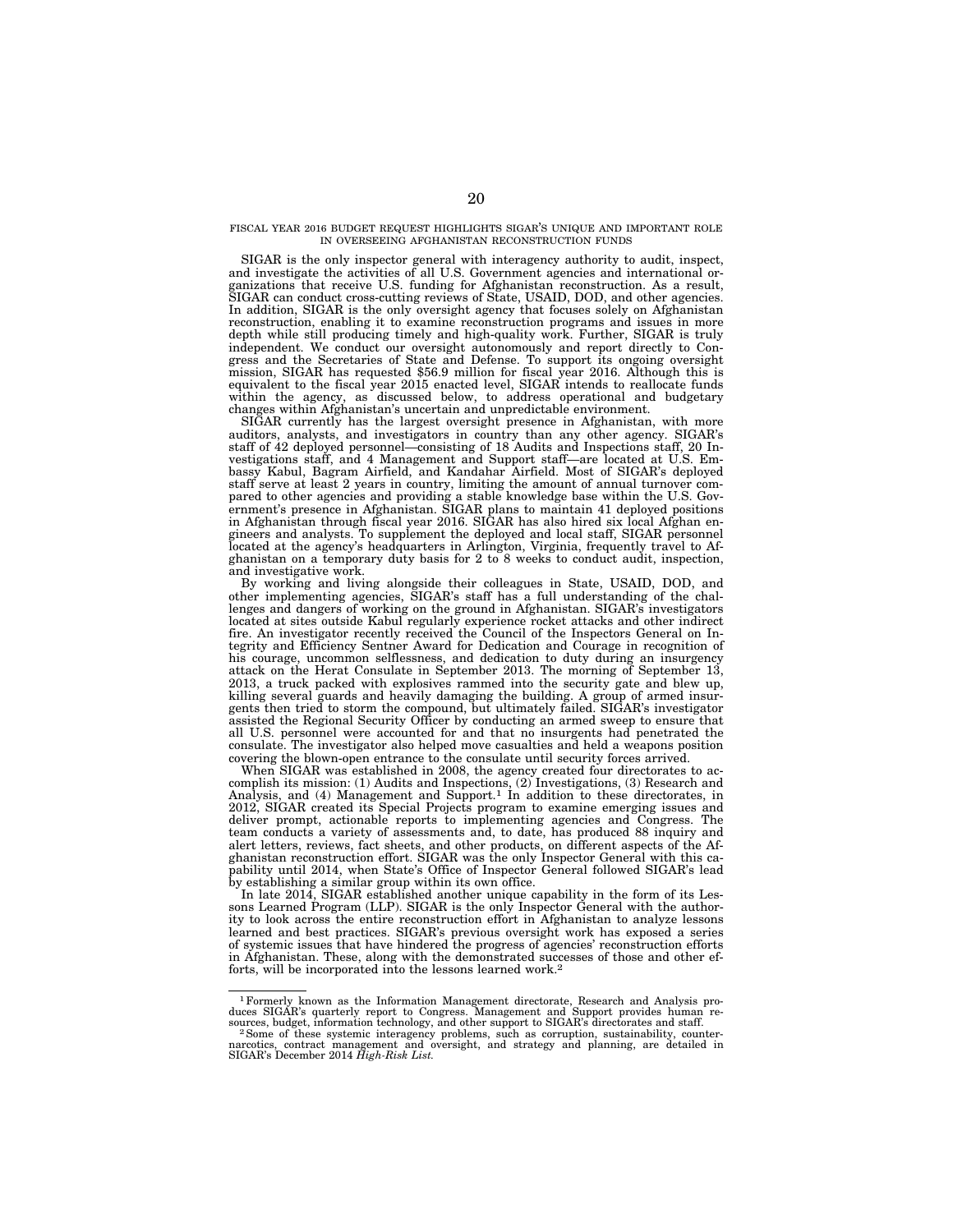LLP is planning to release a series of reports focused on key aspects of the reconstruction effort that will contain actionable recommendations that can help to improve current and future reconstruction efforts. These reports will document what the U.S. Government sought to accomplish through its reconstruction efforts, assess what it achieved, and evaluate the degree to which these programs helped the United States reach its strategic goals in Afghanistan. These reports will distill this knowledge to produce recommendations to address the challenges stakeholders face in ensuring efficient, effective, and sustainable reconstruction efforts, not just in Af-ghanistan, but in future conflict zones. Through these reports, SIGAR plans on reaching a diverse audience in the legislative and executive branches, at both the strategic and programmatic levels, and in Washington, DC, and the field. LLP has four initial projects underway, which will address (1) interagency strategy and plan-ning, (2) coordination of international donor assistance, (3) anti-corruption efforts, and (4) counternarcotics interventions in Afghanistan reconstruction. Future projects will focus on other significant issues.

SIGAR sees the LLP and its lessons learned reports as a key legacy of SIGAR and is working to ensure the proper resourcing for this important effort. To staff the LLP, SIGAR has hired subject-matter experts with considerable experience working and living in Afghanistan. In producing its reports, the LLP is also leveraging the considerable skills, experience, and resources found throughout SIGAR in its Audits and Inspections, Investigations, Research and Analysis, and Special Projects directorates. By leveraging these resources, as well as SIGAR's unique interagency mandate, LLP intends to do everything it can to make sure that the lessons from the United States' largest reconstruction effort are identified, ac-knowledged, and most importantly, remembered and used to inform future reconstruction and development efforts.

## *SIGAR's Work Continues to Improve the Effectiveness and Efficiency of Reconstruction Programs, and Reduce Fraud, Waste, and Abuse of Funds*

SIGAR's investigations, audit, and other work continues to have positive impacts on ongoing and planned reconstruction programs and agency operations. Since 2008, SIGAR has identified over \$1.6 billion in savings, representing a return of almost \$8 for \$1 appropriated to fund SIGAR. SIGAR's investigations have saved the U.S. Government more than \$550 million. Forfeitures, fines, and restitution resulting from criminal investigations currently total over \$18 million. In addition, SIGAR's investigative work has led to the conviction of over 80 subjects, 64 of whom have<br>been sentenced. During the first quarter of fiscal year 2015, SIGAR recovered a<br>record \$53.7 million for the U.S. Government from Civil Sett

- ments, consisting of:<br>
—\$25 million from Supreme Logistics FZE (Supreme) for falsifying billing claims by submitting false claims to three prime global transportation and logistics contractors, causing them to overcharge the U.S. Government for refrigerated containers when Supreme used dry goods containers; 3
	- —\$20 million from Supreme Site Services Gmbh for over-billing for fuel purchased by the Defense Logistics Agency for use by U.S. and coalition military forces; and
	- —\$8.7 million from Maersk Line Limited for alleged failure of performance and

This nearly equals SIGAR's total budget of \$56.9 million for the current fiscal year. Other significant achievements from prior years include four convictions resulting from an investigation into an individual who used his position to steer more than \$10 million in military supply contracts to a company owned and operated by his wife and mother-in-law. Two notable examples are the ernment fuel, and an investigation into a \$1.75 million contract for a clinical engi-neering support program to assist the Afghan National Army (ANA) Medical Services that resulted in the contract being terminated for nonperformance and a \$1.5 million cost savings for the U.S. Government.4

In addition, SIGAR has completed 188 audit and inspection reports and made 540 recommendations that have identified nearly \$1.1 billion in questioned costs, funds

<sup>3</sup>The U.S. Transportation Command awarded a series of contracts, collectively referred to as the "USC–06" contracts, to three global transportation and logistics companies: Maersk Line<br>Limited, American President Lines, and Hapag-Lloyd. Under various USC–06 contracts, those<br>three companies transported food and car nies then arranged with various logistics vendors, one of which was Supreme, to carry the cargo the rest of the way to Afghanistan.<br><sup>4</sup>SIGAR currently has 328 ongoing investigations.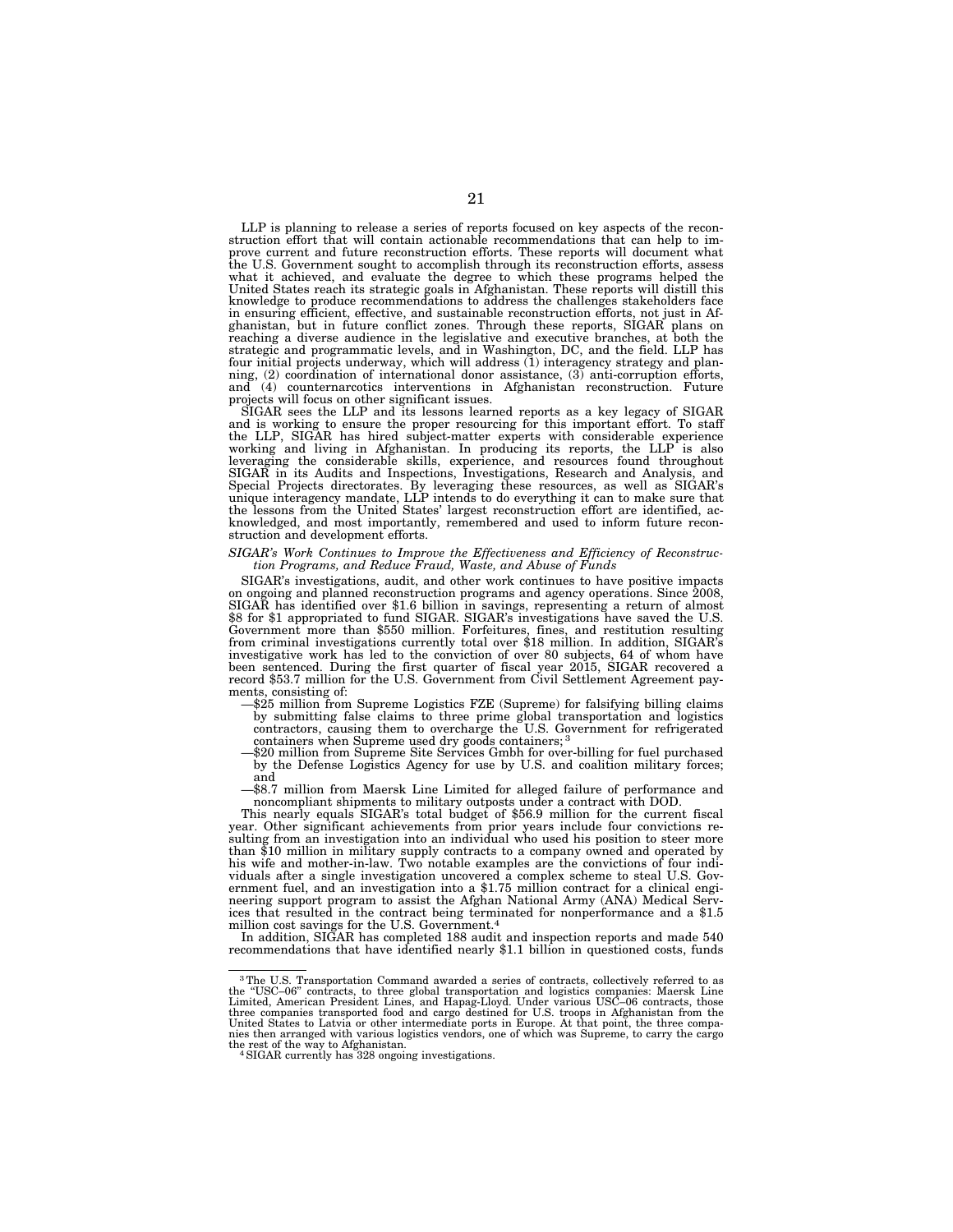that can be put to better use, and funds identified for potential recovery. Of that \$1.1 billion, SIGAR's financial audit program identified approximately \$107 million in questioned costs, \$11.5 million of which has been sustained by the agencies so far. Of the 540 recommendations, State, USAID, and DOD have implemented 374, or almost 70 percent, with 100 recommendations still open. These recommendations have, among other things, strengthened contract oversight, management, and compliance; assisted in building and sustaining the capacity of the Afghan Government; and ensured accountability over on-budget support.5 For example, based on SIGAR's audit of the Afghan Air Force's medium-airlift requirement, we requested that DOD review those requirements and the Afghan Air Force's ability to fully use its two existing C–130 cargo planes before providing two additional planes. DOD subsequently determined that a fourth plane was unnecessary, resulting in potential sav-ings of about \$40.5 million: \$19.8 million for the aircraft itself and \$20.7 million for maintenance, parts, training, and aircraft modifications.<sup>6</sup>

SIGAR's audit, inspection, and quarterly reports continue to be used by U.S. agencies, international partners, and the highest levels of the Afghan Government to im-prove oversight and management of reconstruction efforts. During my most recent trip to Afghanistan in February 2015, I met with President Ashraf Ghani and his key advisors, at President Ghani's request. During that meeting, President Ghani thanked me for SIGAR's aggressive oversight work. He noted that he reads and uses SIGAR's audit and quarterly reports. For example, he carefully followed SIGAR's work examining issues regarding the United Nations Development Programme's (UNDP) management of the Law and Order Trust Fund for Afghanistan (LOTFA), which funds Afghan National Police (ANP) salaries.<sup>7</sup> He also stated that he is pushing for major changes in the ANP's salary program as a result of SIGAR's recent audit of the reliability of ANP personnel and payroll data.<sup>8</sup>

SIGAR continues to have a good working relationship with the Department of Defense and its subcomponents and commands, most notably the Combined Security<br>Transition Command—Afghanistan (CSTC–A). SIGAR has also taken great strides<br>to improve its relationships with State and USAID. In addition, SIGAR regularly with the other Inspector General Offices and the Government Accountability Office to ensure coverage of all aspects of the reconstruction effort and prevent duplication of effort. For example, SIGAR participates in the Southwest Asia Joint Planning Group, which meets quarterly and produce ating those audits. Further, SIGAR's financial audit team meets frequently with the USAID Mission for Afghanistan to ensure, to the extent possible, that USAID's reconstruction contracts, grants, and cooperative agreements are audited.

## *SIGAR Has Taken Steps to Overcome Challenges to Completing Its Oversight Mission*

With the transfer of full responsibility for securing Afghanistan to the Afghan Government, the end of the International Security Assistance Force mission, and the beginning of the Resolute Support Mission, a new phase of the Afghanistan reconstruction effort has begun. The Afghan Government and international community refer to this as the ''Transformation Decade,'' which began in 2015 and ends in 2024. To help guide SIGAR during this period of rapid change in Afghanistan and address, among other things, how the office will conduct its oversight mission with less direct access to program and project sites, SIGAR developed a transition plan for 2014 through 2016. The plan ensures that SIGAR's transition activities are synchronized with its strategic plan and other U.S. agencies' transition plans. Over time, and as appropriate, SIGAR will adjust its functions, methods, products, and practices, adopting new ones when necessary, to continue to provide seamless, independent oversight of the reconstruction effort. Further, SIGAR will take all measures necessary to uphold Government standards of quality in carrying out its oversight.

<sup>&</sup>lt;sup>5</sup> As of February 19, 2015, recommendation implementation rates by agency were approximately 66 percent for State, 72 percent for USAID, and 69 percent for DOD.<br><sup>6</sup> SIGAR–14–80–AL, *Afghan Air Force C–130 Aircraft*, July

Afghan Air Force C130 Aircraft Response, October 6, 2014.<br>
<sup>7</sup> See SIGAR Special Project 14–95–SP, Inquiry Letter: UNDP LOTFA Oversight, May 13,<br>
2014; SIGAR Special Project 14–98–SP, Inquiry Letter: UNDP LOTFA Oversight R

*Salary Payments Is Based on Partially Verified or Reconciled Data,* January 7, 2015.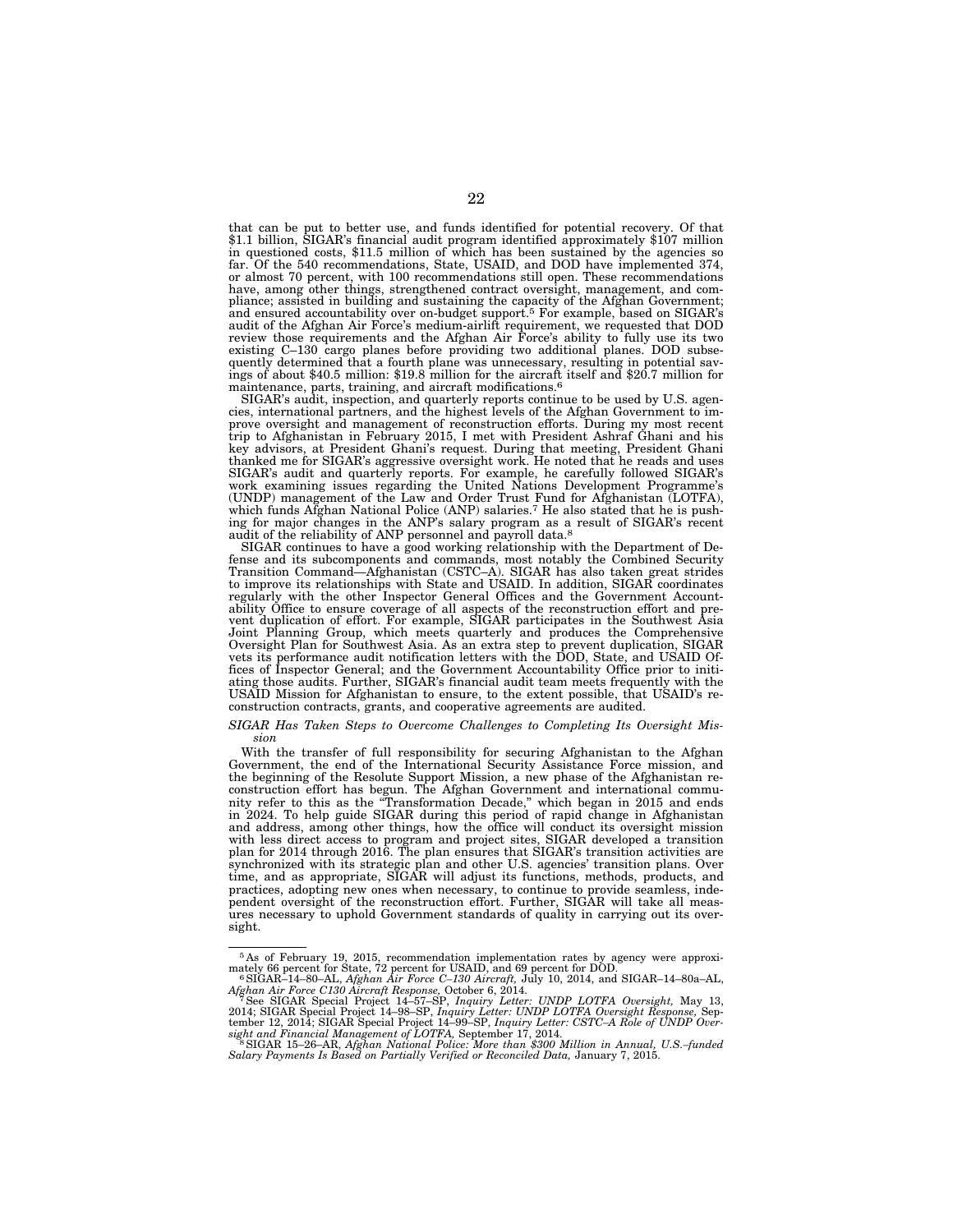For example, to expand our ability to monitor projects remotely, SIGAR has hired six Afghan engineers and analysts to assist with audit and inspection work. These local employees have greater freedom of movement, allowing them to visit sites and facilities that SIGAR's U.S. staff is unable to visit. In addition, in December 2014, SIGAR signed a cooperative agreement with Integrity Watch Afghanistan (IWA), a well-respected Afghan nongovernmental organization, to conduct site visits, includ-ing inspections and engineering assessments of U.S.-funded projects. SIGAR has assigned an agreement officer to work closely with IWA to ensure that its work meets generally accepted Government auditing standards (GAGAS) and SIGAR's internal quality control requirements. SIGAR has also expanded its use of geospatial imaging through agreements with the National Geospatial-Intelligence Agency and Army Geospatial Center. SIGAR is currently pursuing additional methods for remote monitoring.

In addition, SIGAR plans to continue its financial audit program.<sup>9</sup> Established in 2012, the SIGAR financial audit program contracts with independent public auditing firms to perform financial audits of completed reconstruction contracts. SIGAR staff oversees the firms' completion of these financial audits, from notification to the final report, to ensure the work complies with GAGAS and SIGAR quality control standards. To date, SIGAR has completed 38 financial audits, which have, as noted above, identified approximately \$107 million in questioned costs, \$11.5 million of which has been sustained by the agencies, and another 30 financial audits ongoing. When questioned costs are identified, SIGAR investigators review those costs and initiate criminal investigations, when applicable.

SIGAR is also coordinating closely with the Afghan Attorney General's office to refer criminal and civil cases involving Afghans for prosecution in Afghanistan. For example, SIGAR conducted an investigation into bid rigging on the Afghan Ministry of Defense's (MOD) contract to deliver fuel to ANA sites throughout Afghanistan<br>and other contracts. In early February 2015, a SIGAR investigator; Major General<br>Todd Semonite, the CSTC–A commander; and others attended a me dent Ghani at the presidential palace regarding the investigation. Based on SIGAR's work, President Ghani suspended the fuel contract and assigned a representative to investigate the alleged collusion. That representative has since informed SIGAR that President Ghani cancelled the fuel contract completely and that six MOD officials were suspended pending the results of the investigation. SIGAR was also in-formed that CSTC–A would fund \$280 million per year on the contract. That amount includes \$80 million in reserve funding per year. In order to draw upon the reserve funding, MOD would have to justify and account for its fuel usage, thus placing conditionality on that funding. In addition to referring cases to the Afghan Government, SIGAR plans to share lessons learned with Afghan central government auditors and facilitate their relationship with the Government Accountability Office and the International Organization of Supreme Audit Institutions.

# SIGAR HAS IDENTIFIED SEVEN AREAS OF HIGH RISK TO THE SUCCESS OF THE U.S. RECONSTRUCTION EFFORT IN AFGHANISTAN

Although State, USAID, and DOD have each experienced some successes in their individual reconstruction efforts, multiple challenges exist that could undermine the success of the overall U.S. reconstruction effort. Building on the seven questions SIGAR developed in early 2013 to guide decision makers as they consider whether and how best to use the remaining reconstruction funds,<sup>10</sup> in December 2014, SIGAR issued its first High-Risk List to call attention to program areas and elements of the U.S.-funded reconstruction effort in Afghanistan that are especially vulnerable to significant waste, fraud, and abuse.11 With the list, SIGAR seeks to highlight program areas SIGAR believes agencies, such as State, USAID, and DOD, need to focus on and discuss how specific agencies are failing to mitigate risks in areas under their purview. In addition to driving agencies to evaluate and address

<sup>9</sup>SIGAR produces two types of audits: (1) financial and (2) performance. Financial audits evaluate completed reconstruction contracts and identify questioned costs, if any, resulting from significant deficiencies in the audited entity's internal controls related to the contracts, and any instances of noncompliance with contract requirements and applicable laws and regulations. Performance audits provide objective analysis of the effectiveness and efficiency of reconstruction programs and make recommendations to improve performance and operations, reduce costs, and facilitate decisionmaking by parties with responsibility to oversee or initiate corrective ac-

tion for public accountability.<br><sup>10</sup>See SIGAR, *Quarterly Report to the United States Congress,* January 30, 2013, and SIGAR,<br>Statement for the Record, Committee on Appropriations, Subcommittee on the Department of State, Foreign Operations, and Related Programs, U.S. Senate, *Reducing Waste, Improving Efficiencies, and Achieving Savings in U.S. Reconstruction of Afghanistan,* April 18, 2013. 11SIGAR, *High-Risk List,* December 2014.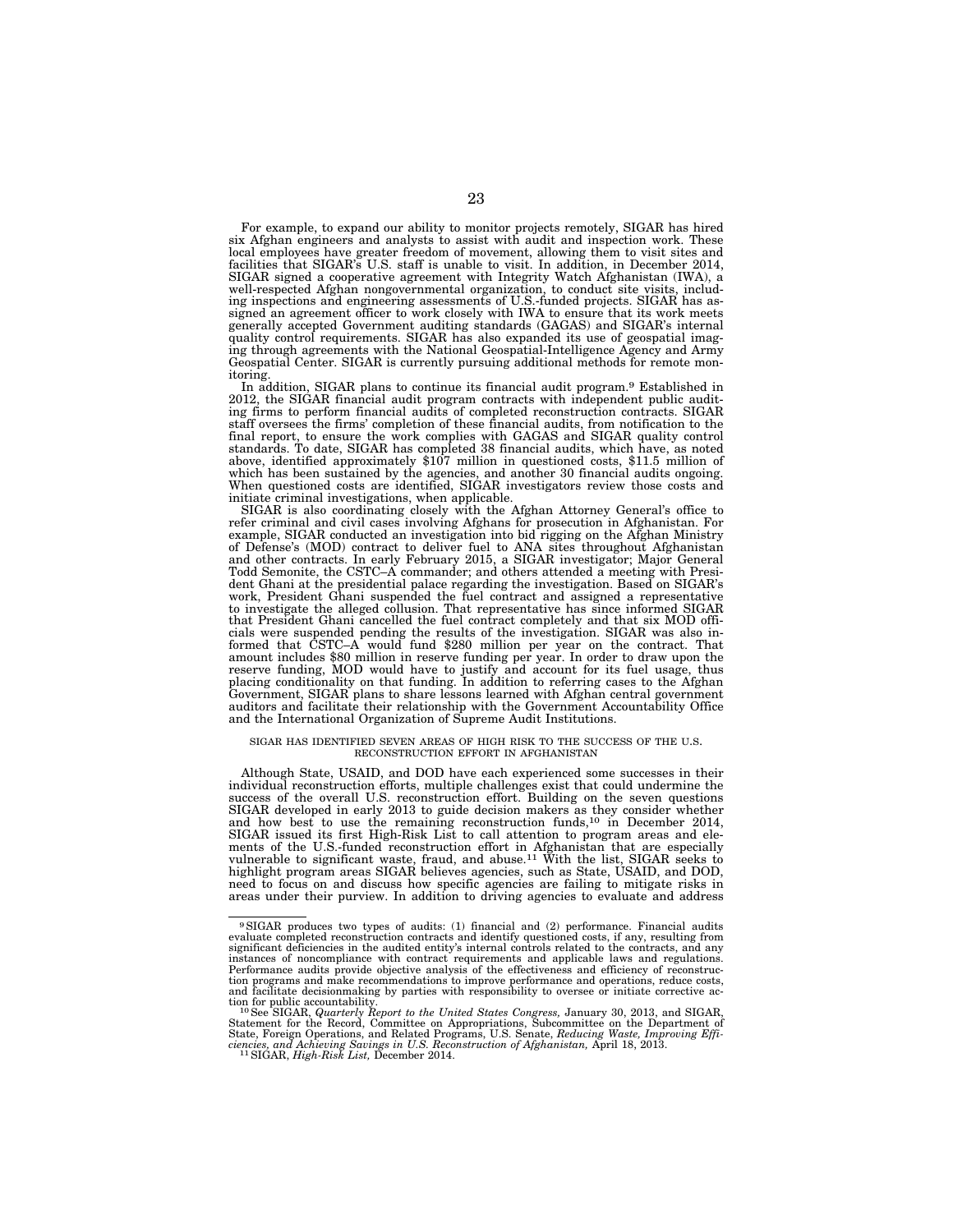their own operations, SIGAR intends to use the list as an internal tool for planning its own oversight work in order to develop recommendations to help Congress and the agencies correct major deficiencies. The list proposes some key questions for Congress and the agencies to consider to improve their reconstruction efforts. In addition to informing U.S. stakeholders, the list should assist the new Afghan national unity government in planning and implementing its reform agenda.

SIGAR's first High-Risk List identifies seven program areas:

- 1. Corruption/Rule of Law
- 2. Sustainability
- 3. ANSF Capacity and Capabilities
- 4. On-Budget Support
- **Counternarcotics**
- 6. Contract Management and Oversight Access
- 7. Strategy and Planning

Although other areas of risk exist, SIGAR selected these seven program areas because they are essential to the success of the reconstruction effort. In other words, if there is a failure in any of these areas, the entire 13-year reconstruction effort could fail, resulting in billions of dollars in taxpayer funds being wasted. These seven areas are also at risk of significant and large scale failure due to fraud, waste, or abuse; elements of ongoing or planned reconstruction programs and projects; and subject to the control or influence of the U.S. Government.

SIGAR recognizes that even in conflict-free areas, no reconstruction or development program or project is without risk of fraud, waste, and abuse. This risk is greater in insecure and unstable conflict areas, such as Afghanistan. However, SIGAR's work and the work of other oversight agencies has shown reconstruction efforts in Afghanistan are at unnecessarily high risk, which agencies could mitigate by taking appropriate corrective actions.

#### *Corruption/Rule of Law*

Corruption is one of the most serious threats to the U.S.-funded Afghanistan reconstruction effort. In a February 2014 report, the DOD Joint Staff wrote, ''Corruption alienates key elements of the population, discredits the government and security forces, undermines international support, subverts state functions and rule of<br>law robs the state of revenue and creates barriers to economic growth  $12$ law, robs the state of revenue, and creates barriers to economic growth.'

Reducing corruption and increasing accountability are important components of the U.S. reconstruction strategy in Afghanistan. However, in 2010, SIGAR reported that more than \$50 billion in U.S. assistance had been provided for reconstruction in Afghanistan since 2002 without the benefit of a comprehensive anti-corruption strategy, and that U.S. anticorruption efforts had provided relatively little assistance to some key Afghan institutions.13 In a 2013 follow-up review, SIGAR found that although an additional \$46 billion had been appropriated for reconstruction, the United States still did not have a comprehensive strategy or related guidance that defined clear goals and objectives for U.S. efforts to fight corruption.<sup>14</sup>

In 2012, SIGAR's Investigations directorate enhanced its relationship with the Afghan Attorney General's office and began documenting criminal activity by senior government officials and Afghan businessmen, and referring those matters to the Attorney General's office for action. More recently, in April 2014, SIGAR reported that the single biggest issue limiting the Afghan Government's collection of customs revenue is corruption.15 This is a significant loss since customs revenue has accounted for between 44 and 48 percent of Afghanistan's total domestic revenue for the past 3 years. Increasing domestic revenue is a key goal of both the U.S. and the Afghan Governments, and significantly reducing or eliminating corruption could double customs revenues. However, despite spending \$198 million to develop Afghan capacity to assess and collect customs revenue, its potential as a stable source of government income remains uncertain.

Key questions for consideration are:

<sup>&</sup>lt;sup>12</sup> DOD, Joint and Coalition Operational Analysis (JCOA), division of Joint Staff J–7 (Joint Force Development), *Operationalizing Counter* / *Anti-Corruption Study*, February 28, 2014. Force Development), *Operationalizing Counter/Anti-Corruption Study,* February 28, 2014. 13SIGAR Audit 10–15, *U.S. Reconstruction Efforts in Afghanistan Would Benefit from a Final-*

*ized Comprehensive U.S. Anti–Corruption Strategy,* August, 5, 2010. 14SIGAR Special Project Report SP–13–9, *U.S. Anti-Corruption Efforts: A Strategic Plan and* 

*Mechanisms to Track Progress are Needed in Fighting Corruption in Afghanistan,* September 11,

<sup>&</sup>lt;sup>15</sup> SIGAR Audit 14-47-AR, *Afghan Customs: U.S. Programs Have Had Some Successes, but Challenges Will Limit Customs Revenue as a Sustainable Source of Income for Afghanistan,*  April 15, 2014.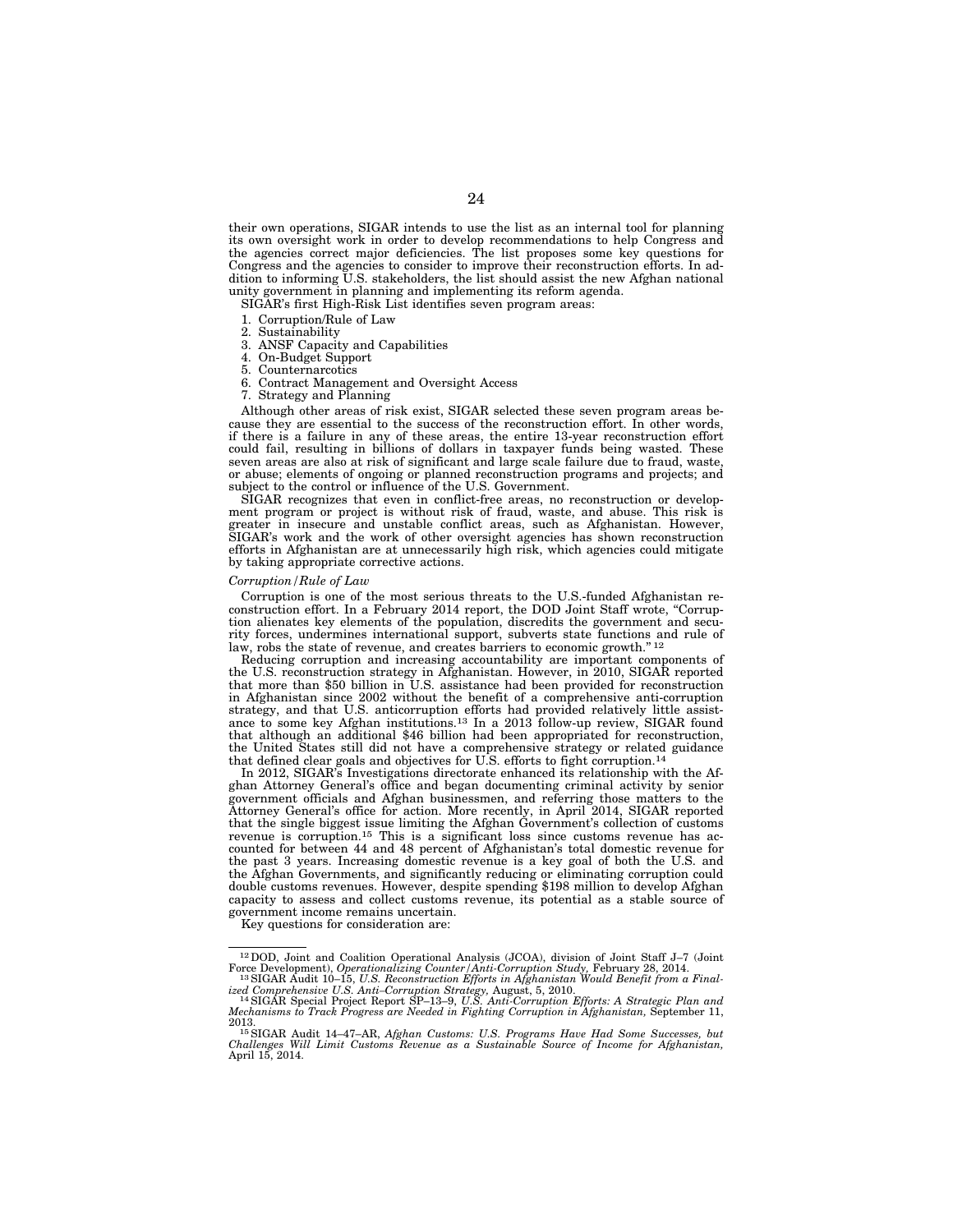- —To what extent have U.S. technical assistance and capacity-building programs dedicated sufficient resources to reducing corruption within the Afghan Government?
- —What steps has the Afghan Government taken to pursue criminal action against those matters referred by SIGAR?
- —What steps are U.S. agencies and the Afghan Government taking to reduce corruption within Afghanistan's customs collection system?

#### *Sustainability*

Much of the more than \$107 billion the United States has committed to reconstruction projects and programs risks being wasted because the Afghans cannot sustain the investment without significant support from the United States and other donors. However, Afghanistan lacks the capacity—financial, technical, managerial, or otherwise—to operate and maintain much of what has been built or established during more than a decade of international assistance. For example, the Afghan Government's budget for 2014 was nearly \$7.6 billion; however, the Government expected revenues to only cover \$2.8 billion, or less than 37 percent, of that amount, with donor grants making up the rest.

SIGAR's work has shown that State, USAID, and DOD have not always considered sustainability when planning programs or projects, jeopardizing the massive investment that the United States and other international donors have made. For example, a 2013 audit examining the \$18.5 million in USAID funds spent to build two hospitals in Afghanistan found that USAID did not fully assess the Afghan Ministry of Public Health's (MOPH) ability to operate and maintain the facilities. The new operation and maintenance costs for the two hospitals could be five times the costs of the hospitals they replaced, a burden that neither USAID nor the MOPH has agreed to assume.16

Further, both the international community and the Afghan Government agree that improving the energy sector is essential to Afghanistan's economic progress and long-term viability. However, the Afghans cannot afford to pay for much of the electric power infrastructure that the U.S. reconstruction effort has provided. In 2014, SIGAR reported that over 2 years after its completion, the Kabul Power Plant, a 105-megawatt power plant on the outskirts of Kabul built under a USAID contract—was not being operated and maintained in a sustainable manner by the Afghan national power utility, Da Afghanistan Breshna Sherkat.17

In addition to conducting audits, inspections, and special projects, SIGAR investigates cases involving sub-standard construction of critical facilities that not only detracts from their expected life spans but also presents an immediate safety risk for the individuals occupying those facilities.

- Questions for consideration are:
- —To what extent has the Afghan Government made progress in generating revenues to fund government operations?
- —To what extent have U.S. agencies developed plans for sustaining their programs and projects that will be turned over to the Afghan Government and coordinated these plans with the relevant Afghan ministries?

#### *ANSF Capacity and Capabilities*

A stable security environment is vital to prevent Afghanistan from again becoming a safe haven for terrorists and to enable much-needed reconstruction and development activities to occur. A well-developed and fully capable ANSF is critical to achieving and maintaining this security. As such, a key component of the U.S. and international reconstruction effort has been to build the capacity of the ANSF. As of January 2015, Congress had appropriated more than \$60 billion to build, equip, train, and sustain the ANSF, and DOD has requested an additional \$3.8 billion for fiscal year 2016. However, this significant investment in Afghanistan's security is at risk, particularly in light of the end of the U.S. and coalition military combat mission at the end of 2014 and drawdown of those forces.

SIGAR has developed a substantial body of work on U.S. efforts to develop the ANSF in areas such as infrastructure construction and maintenance; equipment and other resources, and maintenance of that equipment; personnel management; capabilities of the ANSF; and training. For example, in a 2014 audit of ANSF literacy training, SIGAR reported that widespread illiteracy undermines effective training,

<sup>&</sup>lt;sup>16</sup> SIGAR Audit 13–9, *Health Services in Afghanistan: Two New USAID-Funded Hospitals May Not Be Sustainable and Existing Hospitals Are Facing Shortages in Some Key Medical Posi-*

tions, April 29, 2013.<br><sup>17</sup>SIGAR Audit 13–2, *Afghanistan's National Power Utility: \$12.8 Million In DOD-Purchased*<br>*Equipment Sits Unused, and USAID Paid a Contractor for Work Not Done, December 18, 2012.*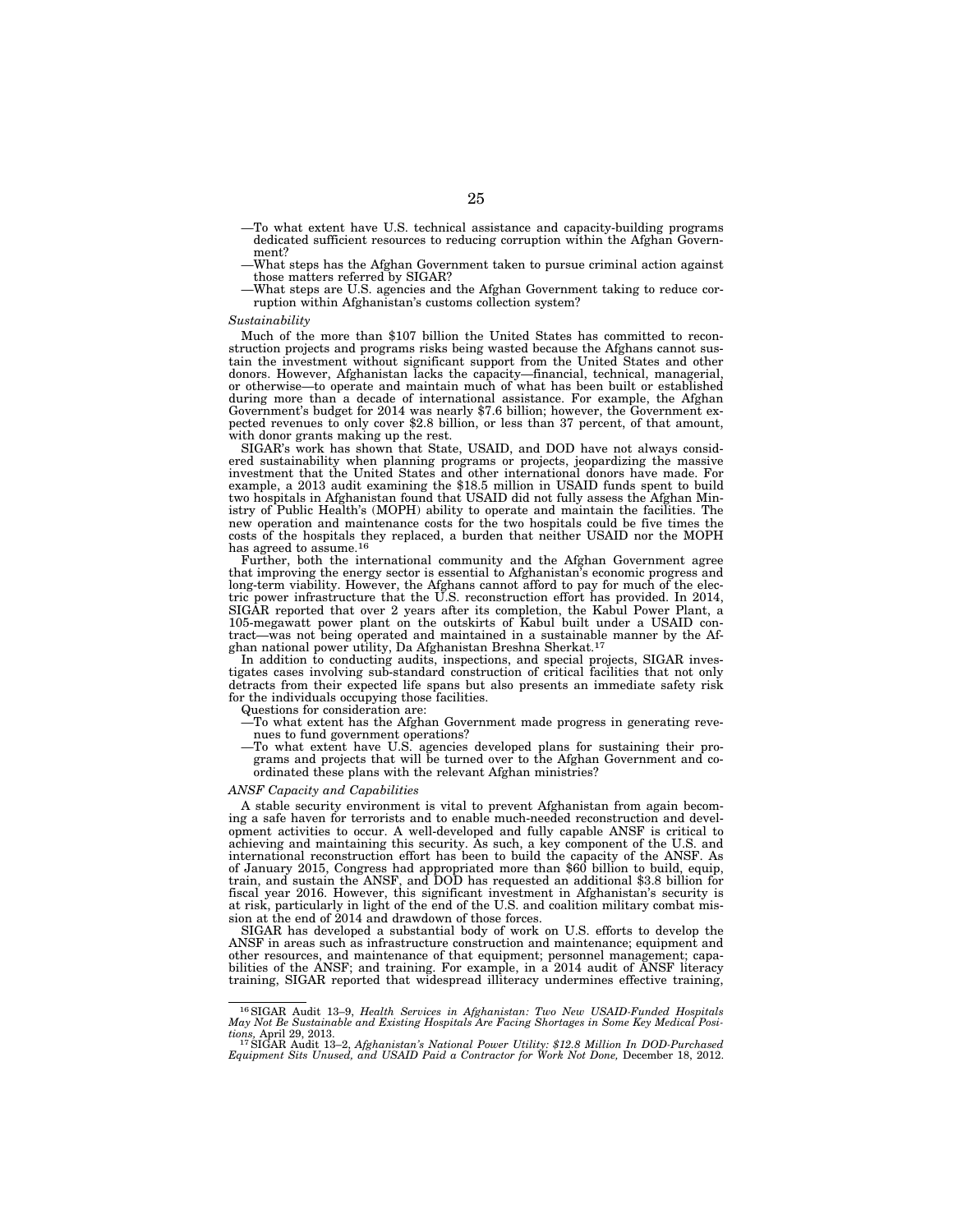use of technical manuals, understanding orders, inventorying equipment, documenting operations, and other vital military functions. Despite a \$200 million lit-eracy training contract, the NATO Training Mission—Afghanistan and CSTC–A did not have the ability to measure the effectiveness of the training or to determine the extent to which overall literacy of the ANSF had improved.18 In a 2012 audit of ANSF facilities, SIGAR found that the Afghan Government would likely be incapable of fully sustaining ANSF facilities after the transition in 2014 and the expected decrease in U.S. and coalition support. The Afghan Government's challenges in assuming operation and maintenance responsibilities included a lack of sufficient numbers and quality of personnel, as well as undeveloped budgeting, procurement, and logistics systems.<sup>19</sup>

Based on SIGAR's work, possible questions on the capability of the ANSF include: —To what extent is the ANSF making sufficient progress toward becoming a fully

- capable and self-sustaining force that is able to successfully secure Afghanistan? —What safeguards has DOD implemented—or planned to implement—to strengthen accountability for U.S.-funded equipment and infrastructure, and ensure the Afghans have the capacity and capability to account for, fully utilize,
	- and maintain this equipment and infrastructure?

#### *On-Budget Support*

SIGAR continues to have concerns about the risk to U.S. funds provided to the Afghan Government in the form of on-budget assistance, which includes direct assistance (also referred to as bilateral assistance), government-to-government assist-ance, and assistance that travels through multi-donor trust funds before reaching the Afghan Government.<sup>20</sup> Since 2002, the United States has committed a total of more than \$7.7 billion in the form of on-budget assistance to Afghanistan.

SIGAR's prior work has shown that many ministries lack the capacity or necessary internal controls to effectively manage and account for on-budget assistance funds, and are unable to do so in a transparent manner that enables U.S. agencies to oversee those funds. A 2013 audit of the \$236 million Partnership Contracts for Health program raised serious concerns about an on-budget program that supports the MOPH's delivery of healthcare services to local clinics and hospitals. The audit found that, despite MOPH financial-management deficiencies, USAID continued to<br>provide millions of U.S. taxpayer dollars in direct assistance with little assurance<br>that MOPH is using these funds as intended.<sup>21</sup> Yet anothe USAID's assessments of seven Afghan ministries receiving on-budget assistance from the U.S. Government found that none of the ministries would be capable of effectively managing and accounting for those funds unless they implemented a se-<br>ries of required risk-mitigation measures developed by USAID.<sup>22</sup> Further, in a re-<br>view of DOD's safeguards for funds provided to the MOD a (MOI), SIGAR identified a number of weaknesses that increased the risk that on-budget funds provided to the ANSF that made those funds particularly vulnerable to waste, fraud, and abuse. $^{23}$ 

One way to improve Afghan ministries' ability to manage and account for onbudget assistance is to make this assistance conditional on the ministries taking defined actions to improve their financial management, procurement, strategic planning, and auditing capabilities, among others. During my recent meeting, President Ghani voiced his support for conditionality on assistance provided to the Afghan Government, adding that he plans to use conditionality to keep his government fo-cused on meeting performance targets and prioritizing its key tasks. In addition, CSTC–A recently made a small portion of its on-budget support to the MOI condi-tional on the ministry taking steps to approve its accounting for ANP personnel and

<sup>18</sup>SIGAR Audit 14–30–AR, *Afghan National Security Forces: Despite Reported Successes, Con-cerns Remain About Literacy Program Results, Contract Oversight, Transition and Sustainment,* 

January 28, 2014. 19SIGAR Audit 13–1, *Afghan National Security Forces Facilities: Concerns with Funding,* 

Oversight, and Sustainability for Operation and Maintenance, October 30, 2012.<br><sup>20 Th</sup>e major multi-donor trust funds for Afghanistan are the Afghanistan Reconstruction<br>Trust Fund, managed by the World Bank (\$2.04 billion Afghanistan Infrastructure Trust Fund, managed by the Asian Development Bank (\$105 million in cumulative U.S. contributions); and LOTFA, managed by UNDP (\$1.45 billion in U.S. contributions). 21SIGAR Audit 13–17, *Health Services in Afghanistan: USAID Continues Providing Millions* 

of Dollars to the Ministry of Public Health Despite the Risk of Misuse, September 5, 2013.<br><sup>22</sup>SIGAR Audit 14–32–AR, Direct Assistance: USAID Has Taken Positive Action to Assess Af-

ghan Ministries' Ability to Manage Donor Funds, but Concerns Remain, January 30, 2014.<br><sup>23</sup> SIGAR Special Project Report 14–12—SP, Comprehensive Risk Assessments of MOD and<br>MOI Financial Management Capacity Could Improve O

*MOI Financial Management Capacity Could Improve Oversight of Over \$4 Billion in Direct Assistance Funding, December 3, 2013.*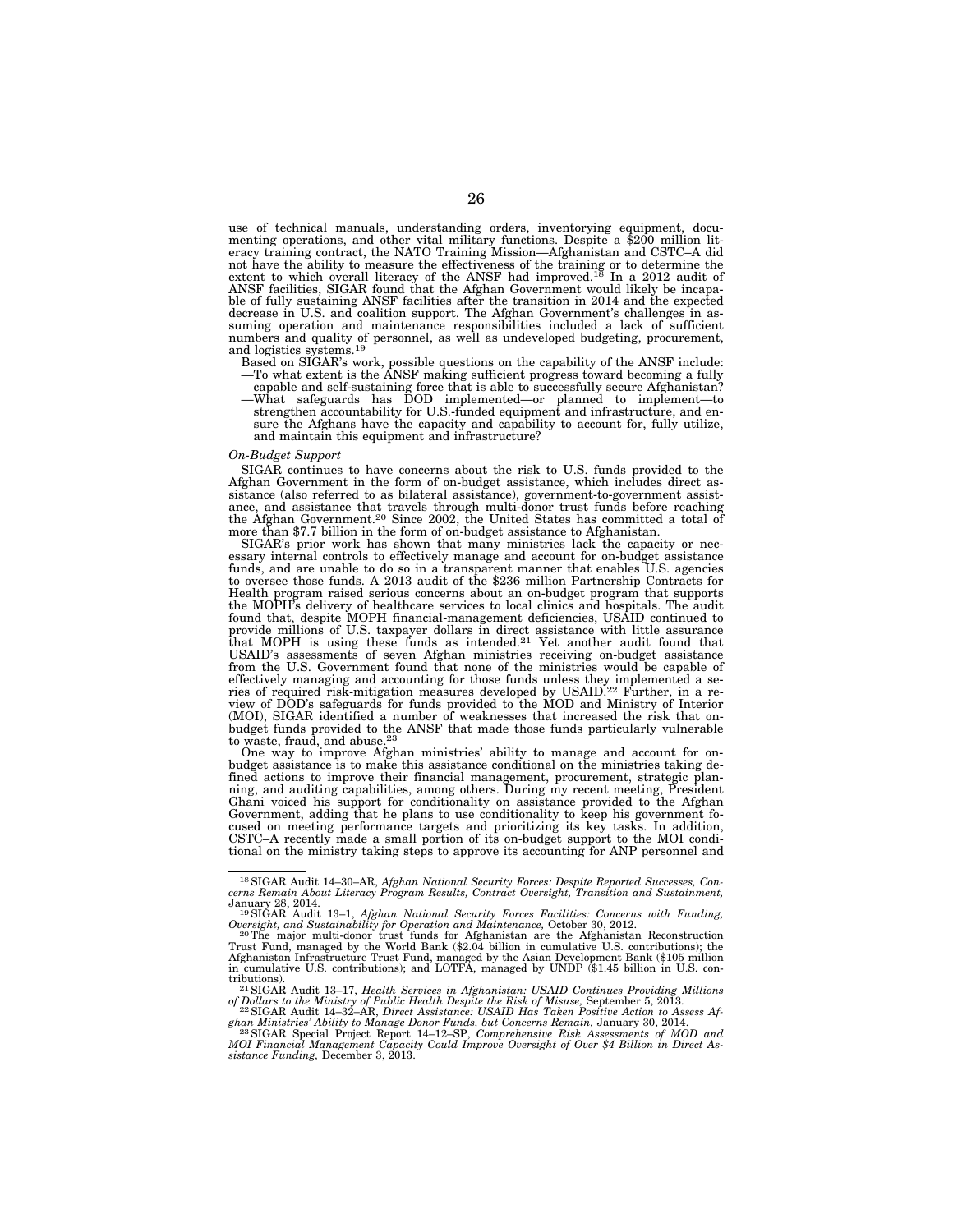salaries. However, State and USAID have yet to fully embrace the conditionality as part of their on-budget support.

Given the ongoing concerns about on-budget support, questions for consideration are:

- —What conditions should U.S. agencies impose on Afghan ministries before distributing on-budget funding to the Afghan Government?
- —What steps are agencies taking to achieve Afghan transparency in the use of U.S. on-budget assistance?

—What level of oversight access do U.S. officials have to documents, personnel, and locations funded through on-budget support?

## *Counternarcotics*

The expanding cultivation and trafficking of drugs puts the entire U.S. and international investment in the reconstruction of Afghanistan at risk. The narcotics trade, which not only supports the insurgency but also feeds organized crime and corruption, puts the gains the U.S. agencies and their international partners have achieved over the past 13 years in women's issues, health, education, rule of law, and governance in jeopardy. Although the United States has invested \$8 billion, as of December 30, 2014, in counternarcotics efforts in Afghanistan, that country still leads the world in opium production, and Afghan farmers are growing more opium than ever before.

Both SIGAR's October 2014 quarterly report and a special project on opium cultivation highlighted the ineffectiveness of law enforcement and alternative livelihoods programs in combating opium cultivation.24 A SIGAR report on the Counternarcotics Justice Center (CNJC) alerted U.S. officials that the CNJC's \$11 million detention facility was not being used for high-profile drug traffickers as intended; rather, the cells were being occupied by low-profile detainees. Because the detention center was filled with low-profile detainees, no cells were available to house midand high-profile drug traffickers. SIGAR also noted that, at the time, the CNJC did not have procedures in place to handle a high case load.25

SIGAR investigations routinely involve analysis of financial flows out of Afghanistan. For law enforcement to be effective in combating the narcotics trade, financial information must be made transparent to ensure that illegal networks can be identified and eliminated. For this to be accomplished, it is imperative the Afghan Government be Financial Action Task Force (FATF) compliant.26

Some questions for consideration on the counternarcotics issue are:

- —To what extent has U.S. assistance for counternarcotics efforts in Afghanistan succeeded in achieving its overarching goals and objectives?
- —To what extent is the Afghan Government capable of assuming a lead role and sustaining—the fragile progress made by U.S.-supported counternarcotics operations?
- —What steps has the Afghan Government taken to be fully FATF compliant?

#### *Contract Management and Oversight Access*

U.S. military and civilian agencies in Afghanistan rely heavily on contractors to carry out their missions. At times, the number of contractor employees has exceeded the number of in-country U.S. military personnel. Although contracting has provided indispensable support of the U.S. mission, it has also been a massive opportunity for waste, fraud, and abuse, and an enormous challenge to effective oversight of funding and performance.

SIGAR has repeatedly found problems with agencies' management and oversight of contracts and other agreements. In January 2015, SIGAR reported that it could not complete a full inspection of Gorimar Industrial Park, built under a \$7.7 million USAID contract because USAID was unable to locate project design, planning, construction, quality assurance, and related documents that the agency should have

<sup>&</sup>lt;sup>24</sup>SIGAR, *Quarterly Report to the United States Congress*, October 30, 2014, and SIGAR Special Project Report 15–10–SP, *Poppy Cultivation in Afghanistan: After a Decade of Reconstruc*cial Project Report 15–10–SP, *Poppy Cultivation in Afghanistan: After a Decade of Reconstruc- tion and Over \$7 Billion in Counternarcotics Efforts, Poppy Cultivation Levels Are at an All-Time High,* October 14, 2014. 25SIGAR Audit–09–7, *Documenting Detention Procedures Will Help Ensure Counter-Narcotics* 

*Justice Center Is Utilized As Intended,* September 30, 2009. 26FATF is an inter-governmental body established to set standards and promote effective im-

plementation of legal, regulatory, and operational measures for combating money laundering, terrorist financing, and other related threats to the integrity of the international financial system.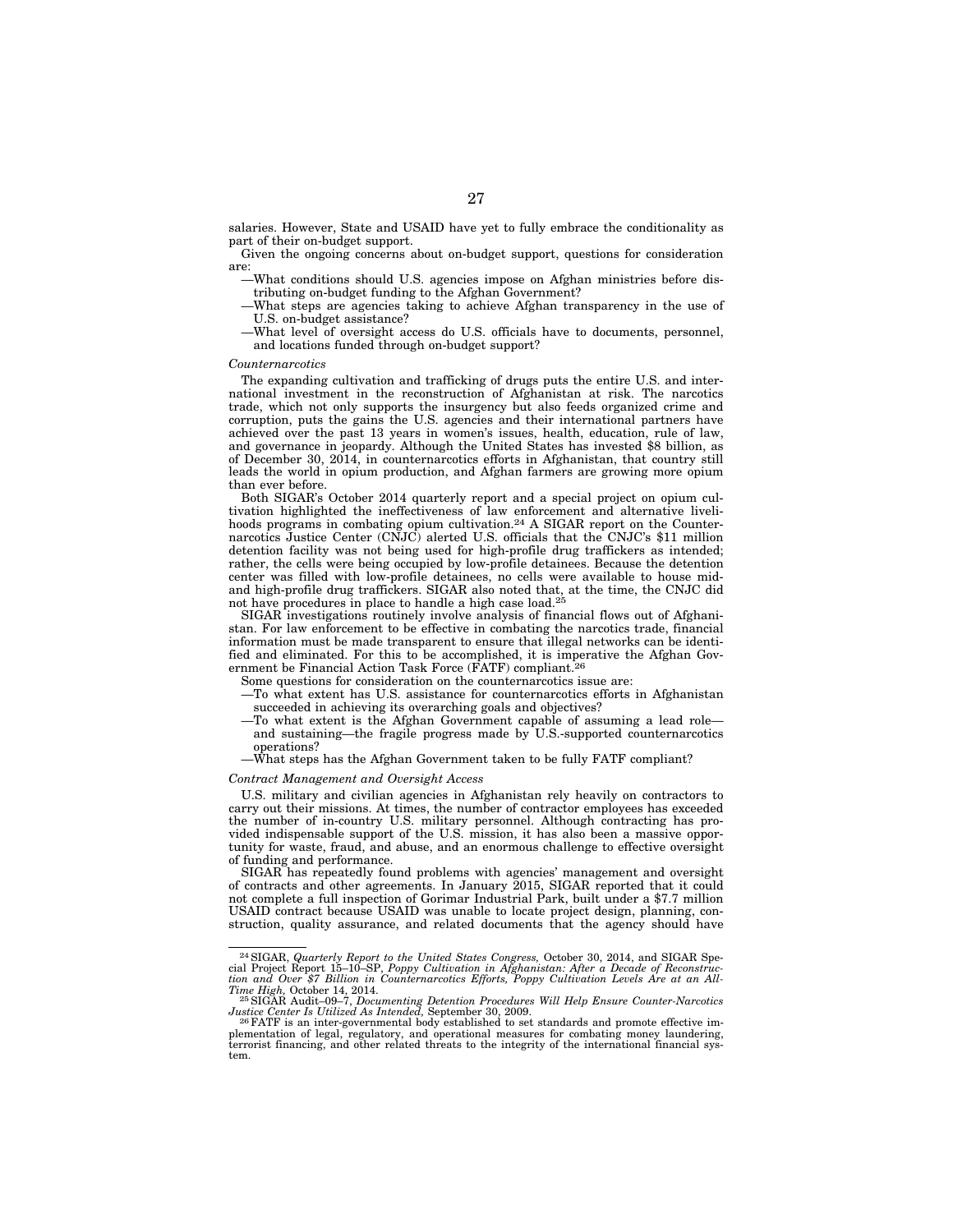maintained in accordance with the Federal Acquisition Regulation.27 Another inspection found that a contractor's noncompliance with contract requirements and inadequate contract oversight of the construction of a dry fire range for the ANP in Wardak province resulted in serious structural deficiencies in the facility.<sup>28</sup> Notably, improper substitution of clay bricks for bricks composed mostly of sand resulted in water penetration that essentially "melted" the facility building. Because of these irreparable damages, the ANP demolished and is currently rebuilding the facility, representing a waste of the almost \$500,000 in U.S. funds spent on the initial construction.

The increasing difficulties U.S. agencies are having—due to, among other things, drawdown of U.S. and coalition military personnel, deteriorating security conditions across Afghanistan, and the ongoing normalization of Embassy Kabul's operations and presence—have made it much more difficult for agency personnel to oversee their programs and projects first-hand, thus exacerbating ongoing problems with contract oversight. USAID has developed a multi-tiered monitoring and evaluation strategy for Afghanistan that includes using independent, third-party contractors to monitor and evaluate the agency's programs. State is reportedly taking similar step

Although U.S. agencies may be well intentioned in their efforts to rebuild Afghanistan, SIGAR remains concerned that the agencies are implementing and have planned several large-scale reconstruction programs without fully determining how they will oversee those programs. For example, in October 2014, USAID announced the launch of Promoting Gender Equity in National Priority Programs (Promote), a 5-year, \$416 million program that, according to USAID, is ''the largest women's em-powerment program supported by USAID anywhere in the world.'' 29 Promote's primary goal is to strengthen Afghanistan's development by boosting female participation in the economy, helping women gain business and management skills, supporting women's rights groups, and increasing the number of women sess the impact of Promote and the extent to which the program will achieve its overall goal.

Key questions for consideration regarding U.S. agencies' contract management and oversight are:

- —If security conditions prevent U.S. access for direct management and oversight in some areas, to what extent have agencies made reasonable plans for adequate and verifiable remote or third-party monitoring of contractor performance?
- —What steps have agencies taken to improve contract management and oversight, particularly agency personnel's adherence to existing regulations and policies and contractors' adherence to the terms of their agreements?

#### *Strategy and Planning*

U.S. agencies have sought to coordinate their efforts to achieve the U.S. reconstruction objectives in Afghanistan through a series of Civil-Military Strategic Frameworks (2012 and 2013) and United States Integrated Civilian-Military Campaign Plans (2009 and 2011). Since fiscal year 2007, the number of reconstruction projects and programs implemented has dramatically increased. However, SIGAR's work has shown that there has been a gap between the high-level strategic documents and the various projects and programs being implemented. This lack of strategic and operational planning to ensure that U.S. activities in Afghanistan actually contribute to overall national goals threatens to cause agencies and projects to work at counter-purposes, spend money on duplicative or unnecessary efforts and endeavors, or fail to coordinate efforts to maximize their impact.

For example, a 2014 SIGAR audit found that although the U.S. Government has developed a comprehensive water strategy for U.S. agencies working in Afghanistan, USAID did not meet three of its key objectives in four of the nine water projects it has funded since fiscal year 2010.30 During the course of another audit of State's

<sup>27</sup>SIGAR Inspection 15–30–IP, *Gorimar Industrial Park: Lack of Electricity and Water Have Left This \$7.7 Million U.S.-funded Industrial Park Underutilized by Afghan Businesses,* January

<sup>27, 2015. 28</sup>SIGAR Inspection 15–27–IP, *Afghan Special Police Training Center's Dry Fire Range: Poor Contractor Performance and Poor Government Oversight Led to Project Failure,* January 13,

<sup>2015.&</sup>lt;br>
<sup>29</sup>Of the \$416 million, USAID will fund \$216 million and other international donors are ex-<br>
pected to fund \$200 million.

pected to fund \$200 million.<br><sup>30</sup>SIGAR Audit 14–52–AR, *Afghanistan's Water Sector: USAID's Strategy Needs to Be Updated*<br>*to Ensure Appropriate Oversight and Accountability, A*pril 24, 2014.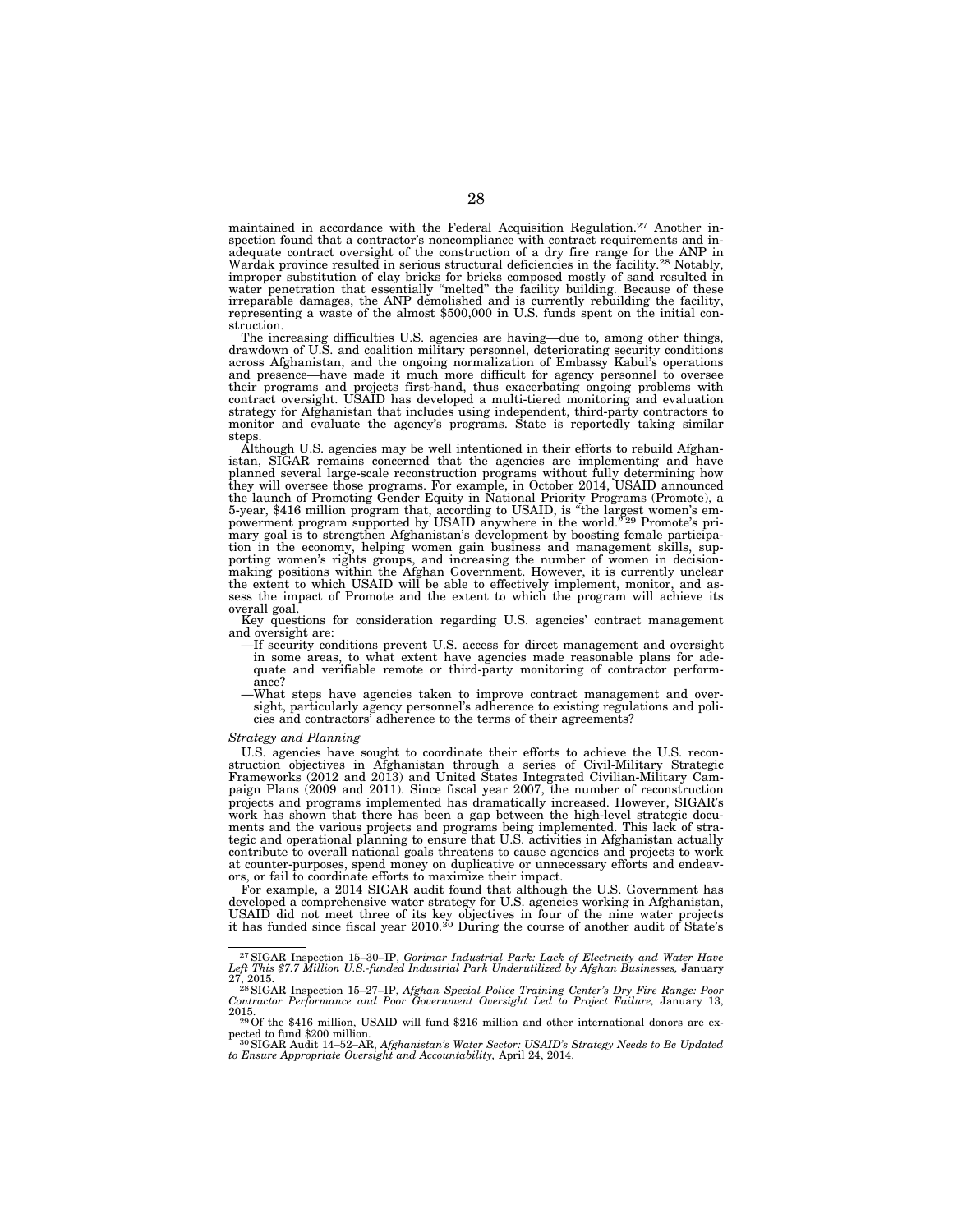Justice Sector Support Program, Embassy officials told SIGAR that they were currently updating the 2009 U.S. Government Rule of Law Strategy for Afghanistan<br>to, among other things, assist them to identify overall goals for sector and help them develop policies and programs to achieve those goals. However, this strategy has not been finalized, and there is no clear timeline for its completion.<sup>31</sup>

Key questions for consideration are:

- —To what extent do agencies monitor and evaluate the contributions of specific programs and projects to higher-level U.S. strategic reconstruction goals for Af-
- ghanistan? —What mechanisms exist to facilitate interagency coordination, and how effective are these mechanisms?

#### **CONCLUSION**

Since 2002, the United States has provided billions of dollars to rebuild Afghanistan and prevent it from again becoming a safe haven for terrorist groups. The transfer of security responsibility for the country to the Afghan Government, the end of the U.S. and coalition combat mission, and the drawdown of international forces does not mean the reconstruction effort is over. Much remains to be done before Afghanistan becomes a country that can ensure its own stability and security with a capable and self-sustaining ANSF, and has a stable government that can provide necessary services, such as rule of law and education, to its citizens. The success of this effort greatly hinges on the U.S. Government's ability to efficiently and effectively provide reconstruction assistance to Afghanistan and ensure that funds are not wasted or abused in what is the most costly rebuilding program for a single nation in U.S. history. SIGAR is committed to assisting Congress, U.S. agencies, and other stakeholders by continuing to provide the aggressive and independent oversight of the reconstruction effort.

Thank you for the opportunity to provide this statement to assist your oversight of U.S.-funded reconstruction efforts in Afghanistan. SIGAR shares your commitment to protecting U.S. funds from waste, fraud, and abuse, and is available to answer any questions you may have.

#### PREPARED STATEMENT OF CATHERINE M. TRUJILLO, ACTING DEPUTY INSPECTOR GENERAL, U.S. AGENCY FOR INTERNATIONAL DEVELOPMENT

Chairman Graham, Ranking Member Leahy, and members of the subcommittee, I am pleased to provide this written statement to the subcommittee on behalf of the Office of Inspector General (OIG) for the U.S. Agency for International Development (USAID). In the following pages, I address our oversight and budget requirements as well as challenges that the agencies we oversee confront in managing and implementing assistance activities abroad.

## USAID OFFICE OF INSPECTOR GENERAL OVERSIGHT

USAID OIG was established to combat waste, fraud, and abuse and promote economy, efficiency, and effectiveness in foreign assistance programs. Our oversight responsibilities extend across USAID programs and activities, as well as those of the Millennium Challenge Corporation (MCC), U.S. African Development Foundation, and Inter-American Foundation. In addition, OIG has limited oversight authority and responsibility relating to the Overseas Private Investment Corporation (OPIC).

OIG executes this mission by conducting audits and reviews of agency foreign assistance programs and operations; by investigating allegations of fraud, waste, and abuse; and by conducting extensive outreach to educate and raise awareness among stakeholders about their responsibilities to help prevent, detect, and report mismanagement, fraud, waste, and abuse. OIG employs dedicated Foreign and Civil Service auditors, analysts, investigators, and Foreign Service Nationals to carry out oversight of foreign assistance programs around the world. To ensure independence, OIG maintains administrative, personnel, and information technology (IT) systems separate and apart from USAID's. By law, we obtain legal counsel from our own staff of attorneys, and we fund and independently execute our own management, communications, and reporting responsibilities.

OIG seeks to deliver a consistently high level of performance and productivity in providing independent oversight of foreign assistance programs. Last year, we made

<sup>31</sup>SIGAR Audit 14–26–AR, *Support for Afghanistan's Justice Sector: State Department Pro-grams Need Better Management and Stronger Oversight,* January 24, 2014.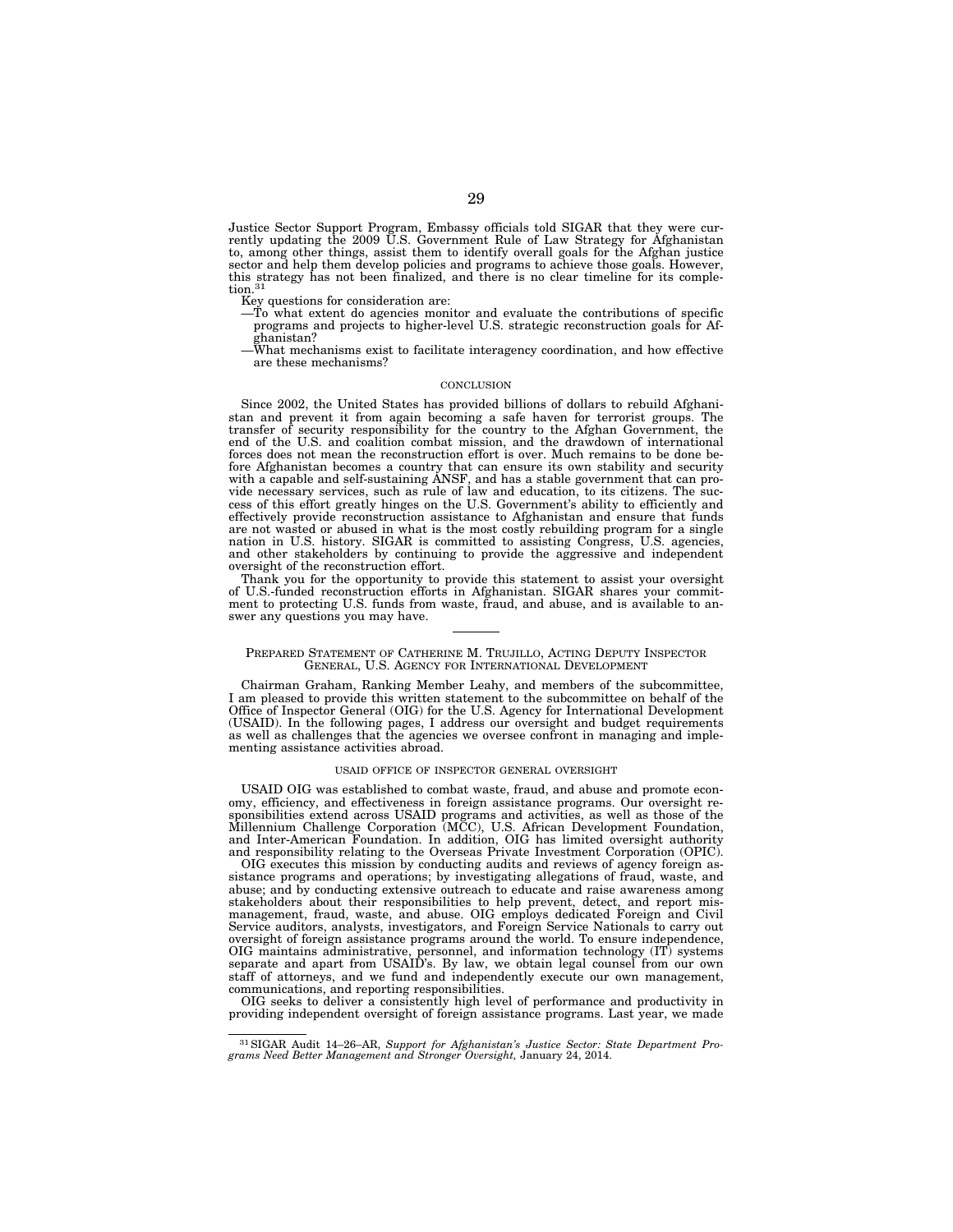good on that commitment through the issuance of 694 financial and performance audits and reviews with more than 1,100 recommendations for improving foreign assistance programs. These audits identified \$167 million in questioned costs and funds to be put to better use, and during the course of the year agency officials sustained approximately \$117 million in costs that we had questioned. Meanwhile, OIG investigative work led to 8 arrests and 96 administrative actions such as suspensions, debarments, and terminations of employment. In total, OIG investigations contributed to more than \$23 million in savings and recoveries in fiscal year 2014. To promote fraud awareness and reinforce adherence to appropriate spending and accounting practices, OIG provided more than 280 briefings and training sessions for approximately 8,700 attendees.

Overall, even by the most conservative appraisal, OIG has consistently served as a net source of revenue for the Federal Government. For every dollar OIG has spent over the past 5 years, the agencies we oversee have recouped almost three dollars in sustained questioned costs, funds to be put to better use, and investigative savings and recoveries. In addition to these clear direct returns, OIG has contributed to future economies and efficiencies by strengthening systems and controls and helping to get agency programs and activities back on track. By making it plain that there is a cop on the beat in high-risk international settings, OIG activity has also had a deterrent effect against waste, fraud, and abuse.

While OIG can point to a strong track record of providing effective oversight and adding value to foreign assistance efforts, our ability to continue to meet our mandate is in question. As we look forward to fiscal year 2016, OIG confronts new oversight requirements and must take steps to shore up its internal systems, but has not been budgeted the resources that OIG believes are necessary to address these needs.

USAID's push to expand its use of host country systems in implementing assistance programs under the Local Solutions Initiative has increased OIG oversight requirements. As the number of new local partners has increased, OIG has had to expand audit and outreach efforts to ensure appropriate controls are in place and that new partners understand fraud reporting requirements and procedures. OIG has also had to work more intensively with local law enforcement, prosecutors, and courts to address misuse of U.S. Government funds on the part of a growing base of USAID implementing partners not subject to U.S. legal jurisdiction. Rather than one court system, OIG must seek to advance prosecutions and recoveries in many jurisdictions scattered across the globe. This greatly complicates our work and significantly adds to coordination and liaison requirements.

These developments coincide with the expansion of whistleblower protections to Federal contractors. Congress extended whistleblower protections previously enjoyed by Federal employees to employees of Federal contractors and grantees on a pilot basis. Provided these additional protections, employees of foreign assistance implementing partners may be more willing to report allegations regarding waste, fraud, abuse, and mismanagement to our office. Consequently, we have intensified outreach to implementing partner personnel with the aim of increasing their awareness of these protections. Because employees of agency contractors and grantees are often in the best position to observe fraud, waste, and mismanagement in foreign assistance programs, OIG believes that these additional protections have and will continue to encourage more of these personnel to report matters of concern to OIG.

The emergence of two overseas contingency operations (OCOs) related to the Ebola (Operation United Assistance) and ISIL (Operation Inherent Resolve) response efforts has also placed additional demands on our office. Whereas in the past, special inspectors general were established to provide oversight for contingency operations in Iraq and Afghanistan, in 2012, Congress amended the Inspector General Act to provide for a Lead Inspector General to work with counterpart OIGs to provide oversight of future OCOs. This arrangement was adopted to increase the efficiency of oversight efforts by leveraging the specialized knowledge and standing capacity of the OIGs for USAID and the Departments of Defense and State. While this new framework promises to deliver the kind of contingency operation oversight that Congress and the public expect, it also entails more intensive oversight, outreach, coordination, and reporting on the part of all OIGs associated with an OCO, including our office. Notwithstanding these additional requirements and responsibilities, USAID OIG did not receive funding to fully address Ebola-related oversight needs in our view, or any additional resources to support OCO oversight contributions in Syria and Iraq.

Not only has the intensity of OIG oversight requirements increased, so too has the amount of funding for which USAID OIG is likely to be responsible. In addition to substantial funding for Ebola-related activities in the recent appropriation,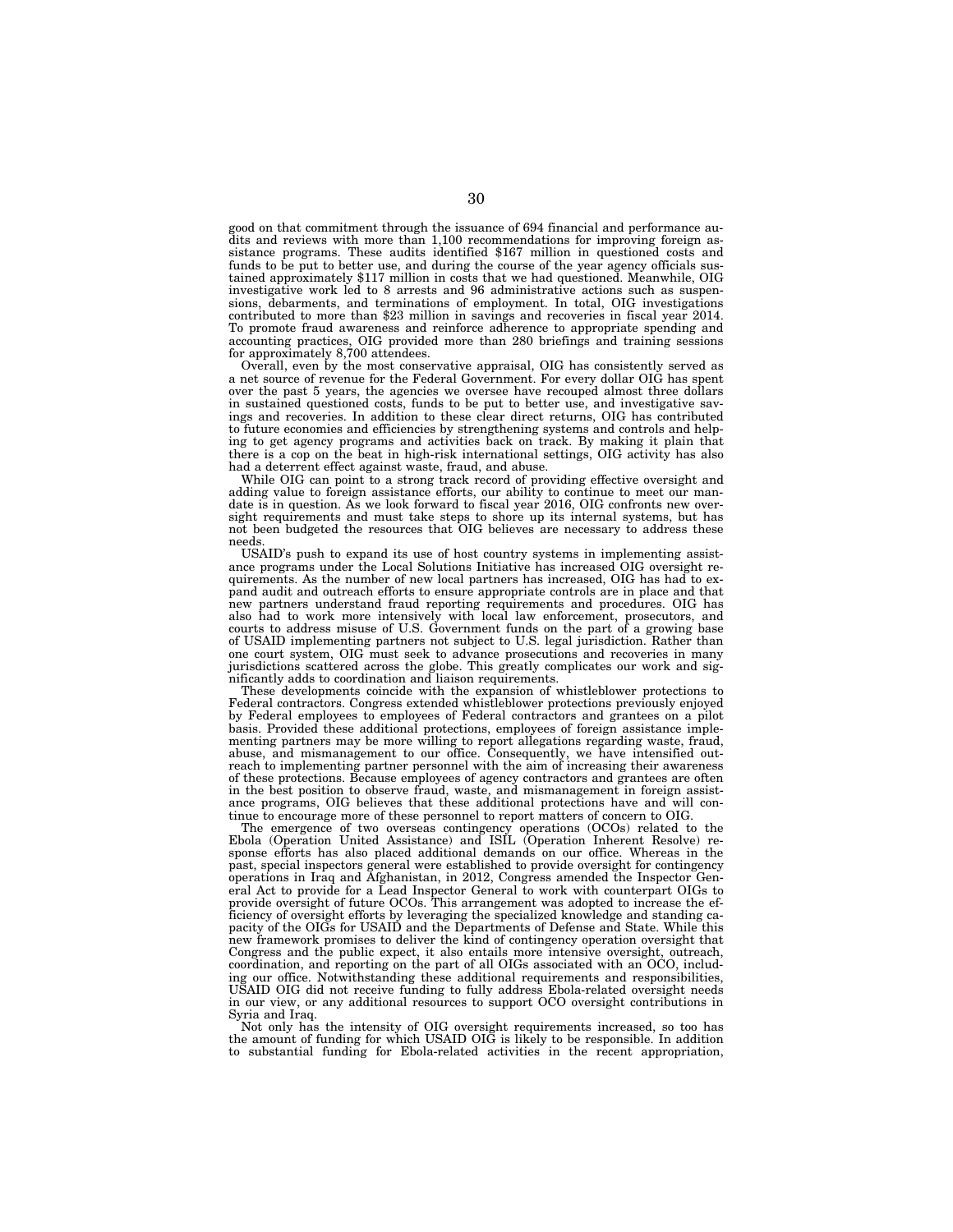USAID and MCC accounts received a significant increase in the fiscal year 2016 Budget Request.1

By any measure, expectations and requirements for our office have grown, yet our budget reflects historic levels of spending. In fact, the amount provided for our office in the fiscal year 2016 budget request is consistent with what we spent last year. So, while our requirements are increasing, the levels of funding available to us are standing still.

While promoting efficiency in the agencies we oversee, OIG has consistently looked for ways to find economies in its oversight operations. In the austere budget climate of the past several years, however, OIG has cut funding in several areas that can no longer go unsupported without adversely affecting the quality of its work. Important training and professional development activities have been canceled or postponed, and internal support systems vital to OIG independence such as those associated with IT and human capital, have been under-resourced. These and other internal requirements must be addressed for OIG to continue to properly perform mission-critical oversight functions.

These challenges are taking a toll on the organization. OIG's IT and human capital systems are not resourced to deliver the level of service we need to remain an effective, independent organization. Our auditors are struggling to keep pace with demands to examine emerging issues of congressional and public interest and have had to set aside assessments of the implementation of significant policy and program initiatives. OIG criminal investigators face average caseloads that increased by 75 percent over the past several years, and leads are going cold while they wait in the queue. These conditions have created an environment in which turnover is too high and morale too low.

Absent relief, these conditions will worsen. OIG anticipates that this situation will become more serious in the coming months as we begin to suspend recruitment and hiring activity to bring staff levels in line with what we can support with the amounts in the President's budget.

OIG cannot meet the challenges it faces in the coming years within current budget constraints. We believe that the immediate trade-offs we must consider to operate within the levels provided in the President's budget will impair our ability to sustain the kind of broad-based, robust oversight that Congress has long held us to. In OIG's view, provided funding at this level, OIG would not be able to properly deliver on oversight of two active OCOs or fortify its internal systems, and we would need to divert resources from other aspects of our operations. OIG would need to recall personnel from international offices and provide oversight at a distance in several parts of the world. In particular, we would need to withdraw personnel from two international offices, significantly roll back oversight of Europe and Eurasia programs, and suspend plans to enhance investigative coverage of East Africa by opening a small investigative office in the region. While these changes will have a significant effect on our staff and organization, the impact will be felt more acutely in the programs and operations of the agencies we oversee. Constraints on OIG's ability to provide needed oversight will reduce accountability and expose foreign assistance programs and activities to greater risks of waste, fraud, and abuse.

We look forward to working with the Office of Management and Budget and Congress to ensure that OIG oversight requirements are adequately supported in the future.

#### CHALLENGES TO THE MANAGEMENT AND ADMINISTRATION OF FOREIGN ASSISTANCE

Our oversight work has highlighted a number of significant challenges that foreign assistance agencies face in administering related programs and activities. Significant challenges currently facing foreign assistance include operating in nonpermissive environments, effectively mitigating risks associated with increased foreign partner implementation of assistance projects, providing clear strategic focus, strengthening performance data, improving sustainability, and planning and operating in the context of budgetary uncertainty. In addition, the management of human capital, IT, and financial systems represents a major management challenge for agencies responsible for foreign assistance activities. Finally, defects in the oversight arrangement for OPIC also represent a significant challenge that must be addressed.

Work in nonpermissive environments poses a major management challenge for foreign assistance agencies. USAID in particular frequently operates in countries facing conflict, insecurity, instability, and weak governance. Travel restrictions on U.S. direct hire personnel and sometimes local Foreign Service National staff com-

<sup>1</sup>OIG oversight of MCC is funded through MCC's appropriation.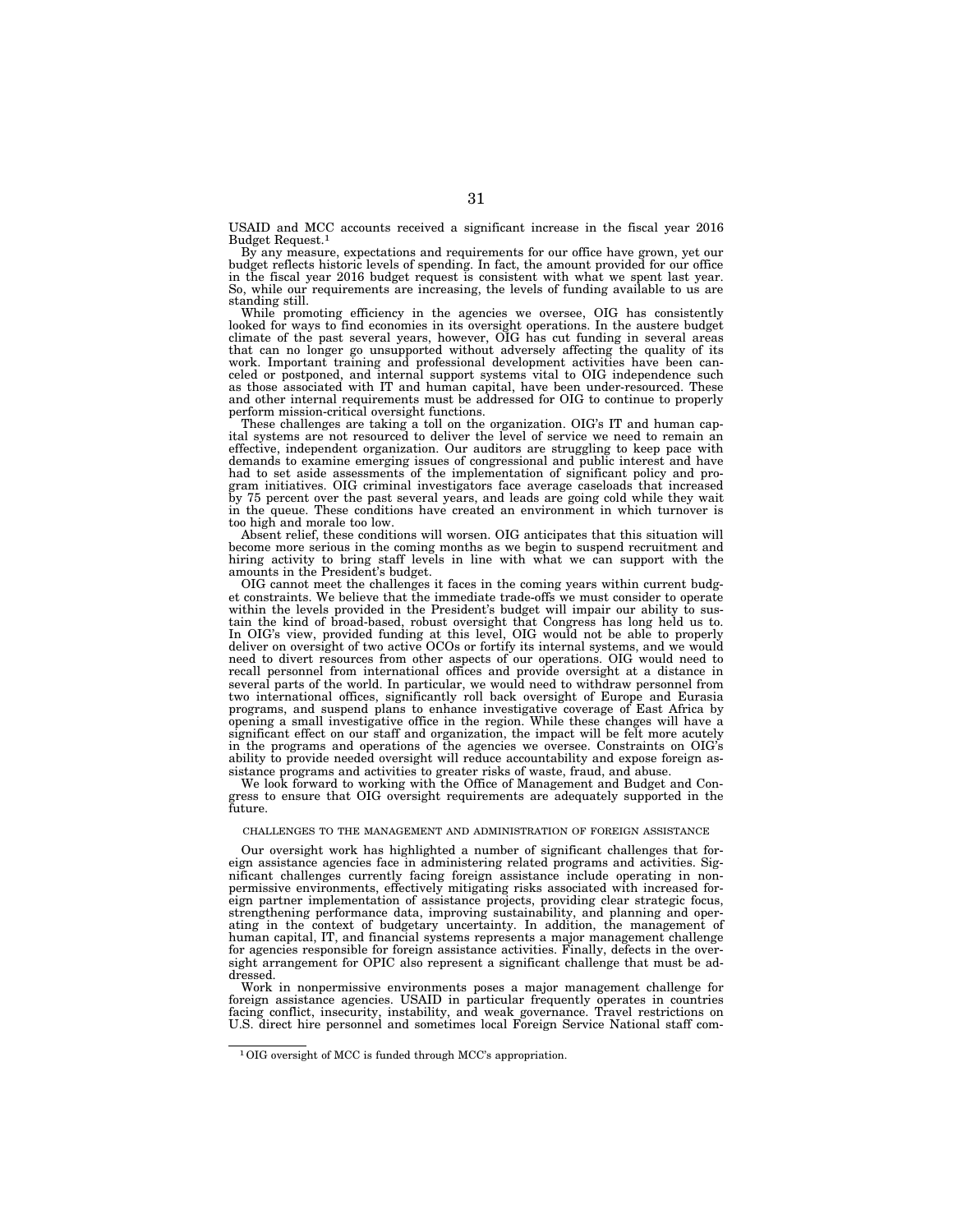plicate program management and oversight activities. Humanitarian assistance activities in Syria are operated from neighboring countries, embassies have closed in<br>Libya, Somalia, and Yemen, and USAID missions for Iraq, South Sudan, Tunisia,<br>and West Bank/Gaza have been evacuated or operated with limi ferent points in recent years. These conditions make it extremely difficult to monitor and oversee development projects and humanitarian assistance efforts, yet the U.S. Government continues to invest substantial resources in these settings. Ensuring that agency personnel can responsibly manage related resources and that implementing partners are able to apply funds to well-designed, sustainable programs that advance development or stabilization objectives also represents a significant challenge in these countries.

USAID plans to channel 30 percent of assistance through partner-country systems under its Local Solutions Initiative. This means providing increased funding to and relying to a greater extent upon foreign government ministries, local non-govern-mental organizations (NGOs), and local for-profit firms to implement programs. By adopting this approach, the agency seeks to promote project sustainability and rein-force local systems for advancing development. This greater reliance on host-country systems, however, also carries significant risks. Local recipients are often unfamiliar with U.S. Government requirements and corresponding management and accountability expectations. Under current conditions, agency contracting staff cannot ensure that organizations new to U.S. procurement requirements and processes use funds properly, heightening the risk of fraud, waste, and abu

for sustained strategic focus. When coupled with external mandates, USAID's many initiatives and priorities may divert attention from core responsibilities and shift focus away from long-term goals and commitments. Agency personnel report that the number and pace of new USAID leadership initiatives and priorities have been overwhelming. In many cases, the agency has not reportedly aligned new initiatives with current strategies and policies, fully considered field conditions affecting implementation, or ensured that initiatives are fully adopted and integrated into agency operations before introducing new ones.

OIG audits frequently find performance data concerning USAID programs to be unreliable and the agency has yet to take effective, comprehensive agency-wide ac-tion to address problems surrounding the quality of its data. Because problems associated with data collection and reporting have presented in USAID activities around the world, ensuring reliability in performance data has become a real management challenge. While USAID has made some efforts to address the problem, such as developing training on data quality standards and the use of site visits and assessments to detect problems, OIG has observed deficiencies in this area for many years.

International development efforts are intended to provide program benefits that are sustained after donor funding ends. Although both USAID and MCC have incorporated sustainability considerations into project design and planning activities, OIG audits often identify major risks to the sustainability of project activities. The sustainability of foreign assistance projects is often dependent on the willingness and ability of recipients to maintain investments. In some cases agencies are unsuccessful in securing recipients' long-term commitments to support projects at their outset and, in others, recipients renege on their commitments, failing to uphold gains in capacity or maintain systems and infrastructure.

Managing around an unpredictable budget process associated with frequent delays and uncertainty also poses a major difficulty for foreign assistance agencies. These conditions make it challenging to initiate large, multiyear programs. In addition, unforeseen increases or decreases in funding, delays in receiving funds, and hasty obligations of those funds can all adversely affect project planning and implementation. When budget and time pressures are overlaid onto complex procurement processes and requirements, errors in awards and planning weaknesses frequently arise.

Foreign assistance agencies also face noteworthy difficulties associated with human capital management. USAID experiences shortages of experienced, skilled personnel to perform programming and support functions and these shortages translate into shortcomings in institutional performance. Deficits in the number of contracting staff with the knowledge and skills to properly design and administer awards, for example, lead to extended delays in program design and approval. Meanwhile, poor human capital development and promotion practices have contributed to a situation in which many managers reportedly fail to delegate tasks, recognize employees' strengths and contributions, or encourage innovation.

IT and financial management are also sources of concern. USAID's decentralized management of information technology and information security and reliance on Department of State systems in many locations make it difficult for the agency to en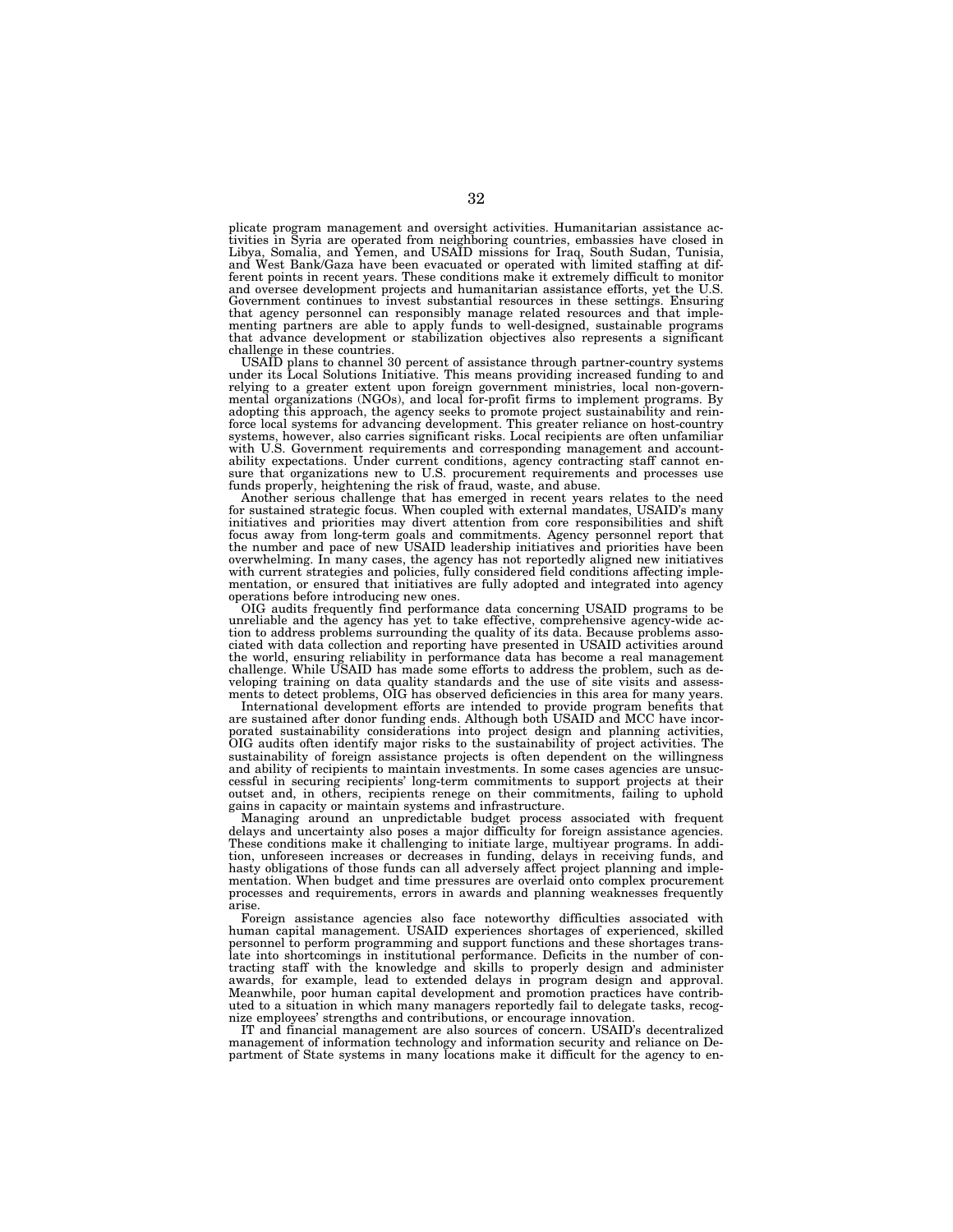sure that relevant policies and procedures are implemented or that external man-dates are met. OIG was not able to provide an opinion on USAID's most recent financial statement due to the material volume of accounting adjustments the agency had made to reconcile accounts but could not support. In addition, incurred-cost audits of USAID's for-profit contractors have lagged, resulting in a sizable backlog. For its part, MCC continues to have difficulty accumulating the disbursement data it needs from foreign-government-managed Millennium Challenge Accounts to prepare complete, reliable financial statements.

In closing, I would like to highlight a management challenge that bears congressional resolution: the need to establish an appropriate long-term oversight arrange-ment for OPIC. As we noted earlier, USAID OIG has limited oversight authority and responsibility with respect to OPIC. Current OIG authorities and responsibil-ities are identified in 22 U.S.C. § 2199 and annual, interagency agreements between OIG and OPIC that we have entered into each of the past 3 years. The most recent agreement provides the basis for OIG to run a fraud awareness program, conduct an audit to address identified risks in OPIC operations, report on compliance with information security requirements, and review the Corporation's purchase card program. However, neither the statute nor the agreement provide for the full range of oversight activities commonly undertaken by inspectors general.

Under the current arrangement with OPIC, our office does not have independent authority to conduct all oversight activities that we deem appropriate. OIG does not have needed flexibility to adjust oversight plans because the law does not specifi-cally authorize OIG to conduct audits of OPIC programs whenever such work is necessary or desirable, and the funding and authority for these activities is determined in annual agreements. Other core activities that are typically the province of an OIG, like oversight of annual financial statement audits and the examination of complaints about the effects of projects, are managed by OPIC itself, rather than an independent entity. In addition, OPIC has sought to shape and the terms on which it is provided—presents potential conflicts that should be remedied through legislative action.

A number of legislative proposals to address this situation have been introduced in recent years but none has come to fruition. One proposal would provide our office with a full complement of OPIC oversight authorities, while another would assign these to the Export-Import Bank OIG. Other legislation provides for OPIC to have an OIG of its own.

While congressional attention to the future of OPIC oversight may be warranted, the continuing uncertainty surrounding the oversight arrangement that will ultimately emerge does no service to OPIC and does little to provide independent assurance that OPIC is managing resources appropriately. USAID OIG has no position on what specific, long-term arrangement should be selected for OPIC oversight, but firmly believes in the value that truly independent oversight can bring to Federal Government programs and activities. Accordingly, USAID OIG welcomes continued engagement with OPIC and Congress on this matter and stresses the importance of securing both adequate funding and comprehensive audit and investigative authorities for any OIG charged with overseeing OPIC programs in the future.

Thank you for this opportunity to address the subcommittee. At USAID OIG, we greatly appreciate your interest in our work and continuing support for effective oversight.

Senator GRAHAM. Thank you.

And welcome to our new subcommittee members. I hope you enjoy the experience. I appreciate you being willing to serve on this subcommittee. And to my past colleagues who have been here since day one, thank you.

#### IRANIAN INFLUENCE

Mr. Secretary, do you agree with me that Iran has more influence in Baghdad, Iraq now than they did in 2009?

Secretary KERRY. I would say that they have more overt influence, but  $\check{I}$  am not sure they have actually more bottom-line influence, because, Mr. Chairman, Prime Minister Maliki was far more inclined to administer a sectarian government, and aligned himself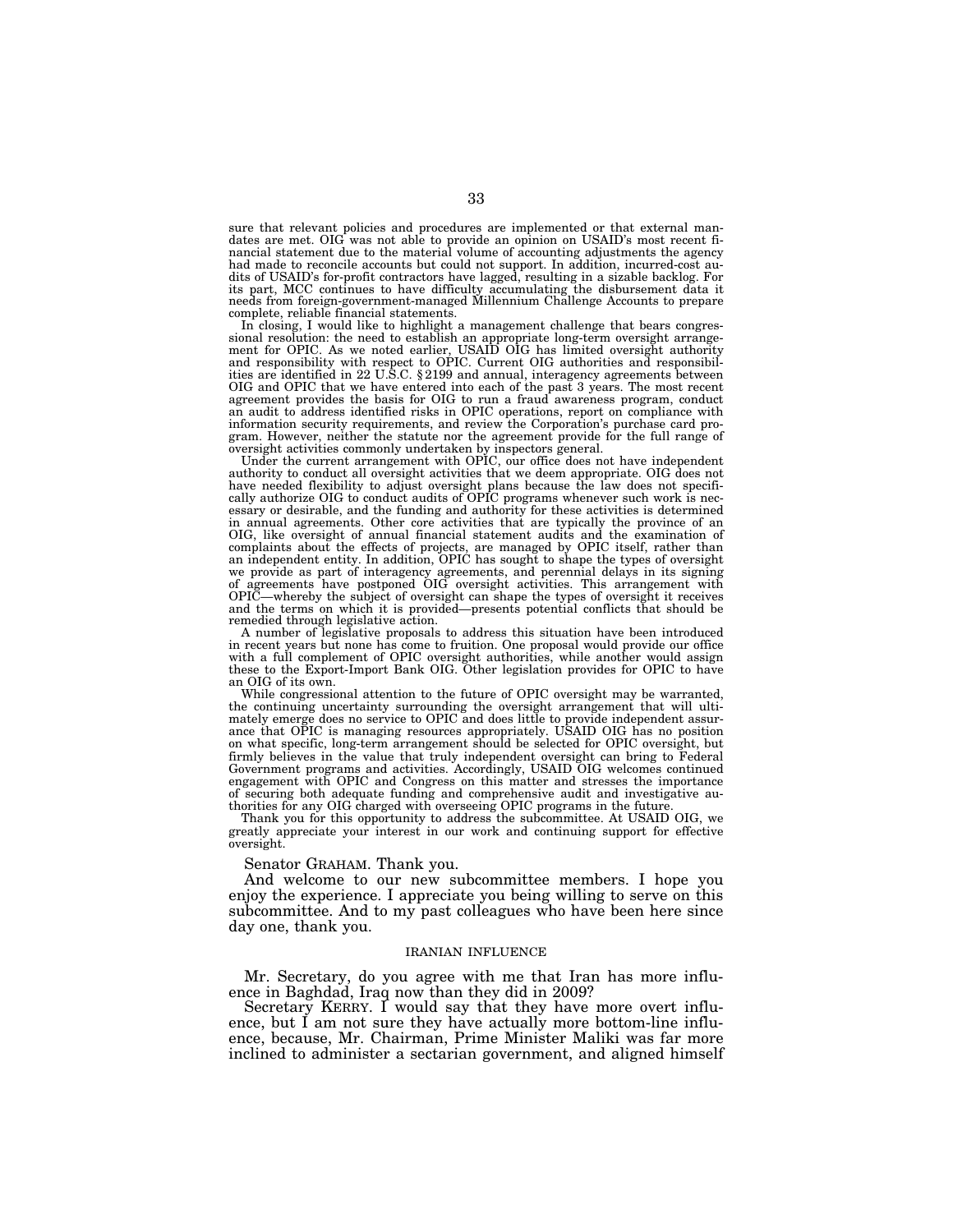much more, in a sense, even though Iran wasn't as directly engaged.

But Prime Minister Abadi has really been walking a very important line, which even the Iranians—I was just yesterday negotiating with the Iranians in a brief conversation. It was clear to me, because we don't talk about other subjects, really, but it was understood that the Prime Minister is working hard to try to bring the country together. I think that is different than what we had under Prime Minister Maliki.

Senator GRAHAM. Do you agree with me that the government in Yemen collapsed because of the Iranians' willingness to support the Houthis?

Secretary KERRY. I think it contributed to it, Mr. Chairman, without any question whatsoever. But I do know that the Iranians were surprised by the events that took place and are hoping, actually, to see a national dialogue produce some kind of——

Senator GRAHAM. Do you agree with me that the Houthis couldn't last 15 minutes without Iranian support?

Secretary KERRY. They will last longer than 15 minutes, but obviously, Iranian support is critical.

Senator GRAHAM. Do you agree with me that Assad is a puppet of the Iranian regime?

Secretary KERRY. Pretty much.

Senator GRAHAM. Do you agree with me that Hezbollah is a subcontractor of the Iranian regime?

Secretary KERRY. Totally.

Senator GRAHAM. Do you agree with me that Iran is trying to destabilize Bahrain?

Secretary KERRY. There has been influence. I am not sure to what degree, but we know that they have been involved with the Shia there.

Senator GRAHAM. Do you agree with me that Iran is actively trying to produce an ICBM that could reach faraway places outside of Tehran?

Secretary KERRY. I think that is the subject of a classified conversation.

## RUSSIA

Senator GRAHAM. Okay. Do you agree with me that when Russia says there are no Russian weapons or troops in the Ukraine that they are lying?

Secretary KERRY. Yes.

Senator GRAHAM. Why do they lie?

Secretary KERRY. You're asking me?

Senator GRAHAM. Yes.

Secretary KERRY. Mr. Chairman, Russia is engaged in a rather remarkable period of the most overt and extensive propaganda exercise that I have seen since the very height of the Cold War. And they have been persisting in their misrepresentations, lies, whatever you want to call them, about their activities. They are to my face, to the face of others, on many different occasions.

Senator GRAHAM. So we can all collectively say that the Russian leadership lies when it comes to their behavior in Ukraine.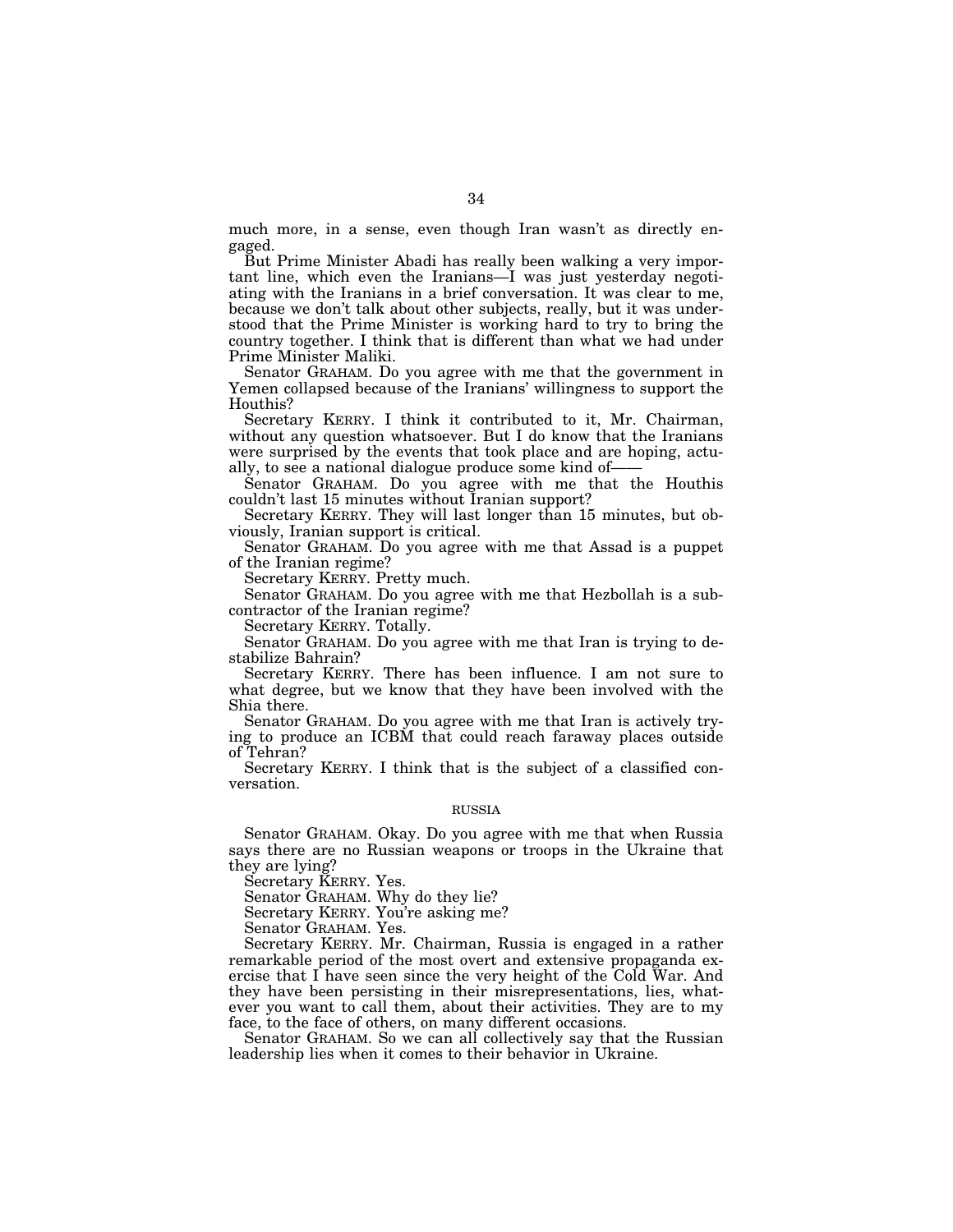Do you agree with me that the Russian dismemberment of Ukraine has trampled the Budapest Memorandum?

Secretary KERRY. Yes, it has, essentially.

Senator GRAHAM. Do you agree with me that it is not in our national security interest for such behavior to go unchecked, that Ukraine in the late 1990s gave up thousands of nuclear weapons with the understanding their sovereignty would be guaranteed by Russia and the United States? Do you believe we are living up to that commitment to guarantee Ukrainian sovereignty?

Secretary KERRY. I think we are doing the best we can with certain limitations that exist. But I think we are doing a pretty good job of standing up for Ukrainian sovereignty.

Senator GRAHAM. Do you support sending defensive weapons to the Ukrainian people to defend themselves against this aggression?

Secretary KERRY. That is a conversation that is taking place within the administration right now, Mr. Chairman. Until the President makes his decision, I am going to keep my consultations personal and private with him.

## SYRIA

Senator GRAHAM. As to Syria, do you agree with me ISIL is not being checked in a meaningful way inside Syria?

Secretary KERRY. Would you say that again?

Senator GRAHAM. ISIL is not being meaningfully checked or controlled within Syria?

Secretary KERRY. No, I don't agree with that. I believe ISIL is being checked, but it is not being yet sufficiently stopped in Syria. There are a lot of reasons for that. But there are a lot of strategy discussions taking place right now with our allies and with others that I believe will mount the strategy necessary to deal with ISIL in Syria.

Senator GRAHAM. You mentioned the Authorization for Use of Military Force. I have asked a question of the White House General Counsel. The Free Syrian Army that we are training, we sent them into fight ISIL. They were attacked by Assad, by Assad's aircraft or helicopters.

I have been told by the General Counsel that under the Authorization for Use of Military Force we are considering, we do not have the authority to engage Assad's aircraft. I am going to send a letter to the White House General Counsel to get him to comment on that.

Would you agree with me that any strategy regarding Syria has to have an Assad component?

Secretary KERRY. Ultimately, yes.

Senator GRAHAM. Do you agree with me that no Arab army is going in on the ground in Syria just to fight ISIL. They want Assad replaced.

Secretary KERRY. Let me come back——

Senator GRAHAM. I mean, Egypt, Turkey-

Secretary KERRY. There are various ways to be able to contemplate different options regarding Assad that will ultimately have an impact on our choices with respect to ISIL.

Senator GRAHAM. I guess what I am saying, I agree with that, but no Arab regional force will engage ISIL alone.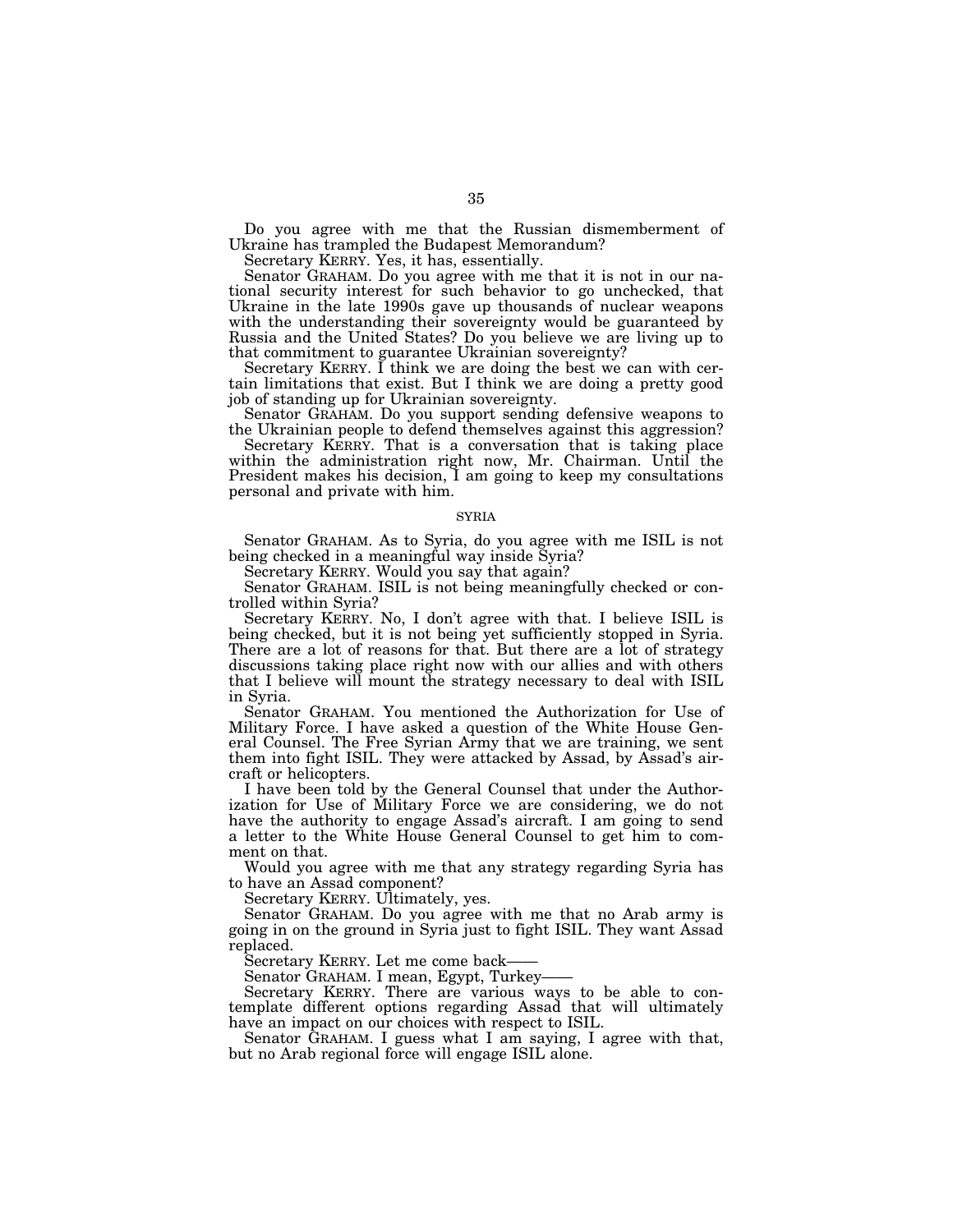Secretary KERRY. I agree with that.

Senator GRAHAM. They are not going to give Syria over to the Iranians.

Secretary KERRY. I agree with that.

Senator GRAHAM. So please, I want everyone on this committee to understand that whatever mythical Arab army we can create to go into Syria, they are going to require the replacement of Assad as the price of admission, because to do otherwise would be to give Syria to Iran.

## IRAN

Do you agree with me that the Arabs in the region are very concerned about Iranian advancement?

Secretary KERRY. Yes.

Senator GRAHAM. Do you agree with me that the Arabs in the region will not tolerate a nuclear deal with Iran that in their minds would give the Iranians a nuclear advantage over the Sunni Arab countries?

Secretary KERRY. Well, the way you have phrased that question doesn't quite accurately represent what the choice will be. So I would say to you that we are working very, very closely with all of our friends in the gulf. In fact, Friday I will be attending a GGC meeting in London, and we have kept them fully abreast of what we are doing.

Senator GRAHAM. Have you kept Israel fully abreast of what we are doing?

Secretary KERRY. Yes, we have.

## OBAMA FOREIGN POLICY DOCTRINE

Senator GRAHAM. Okay. I will just close with this, could you briefly describe the Obama foreign policy doctrine?

Secretary KERRY. Well, the foreign policy doctrine of the United States is to be engaged and to lead across the world in ways that advance America's interests and values and protect our security.

Senator GRAHAM. Do you think it is working?

Secretary KERRY. It is working very effectively in many places. It is troubled in some places, obviously.

I will give you an example. In Afghanistan, it was not a small endeavor to help pull Afghanistan out of the morass of that——

Senator GRAHAM. I agree. I think you have done a good job.

Do you support a condition-based withdrawal in Afghanistan, of our military forces?

Secretary KERRY. I think the President is on the right track. I think the evaluation that is going on now with respect to the adjustments on the troop is appropriate, and the President will make his decision shortly.

Senator GRAHAM. Thank you, Mr. Secretary.

Senator Leahy.

Senator LEAHY. Thank you, Mr. Chairman.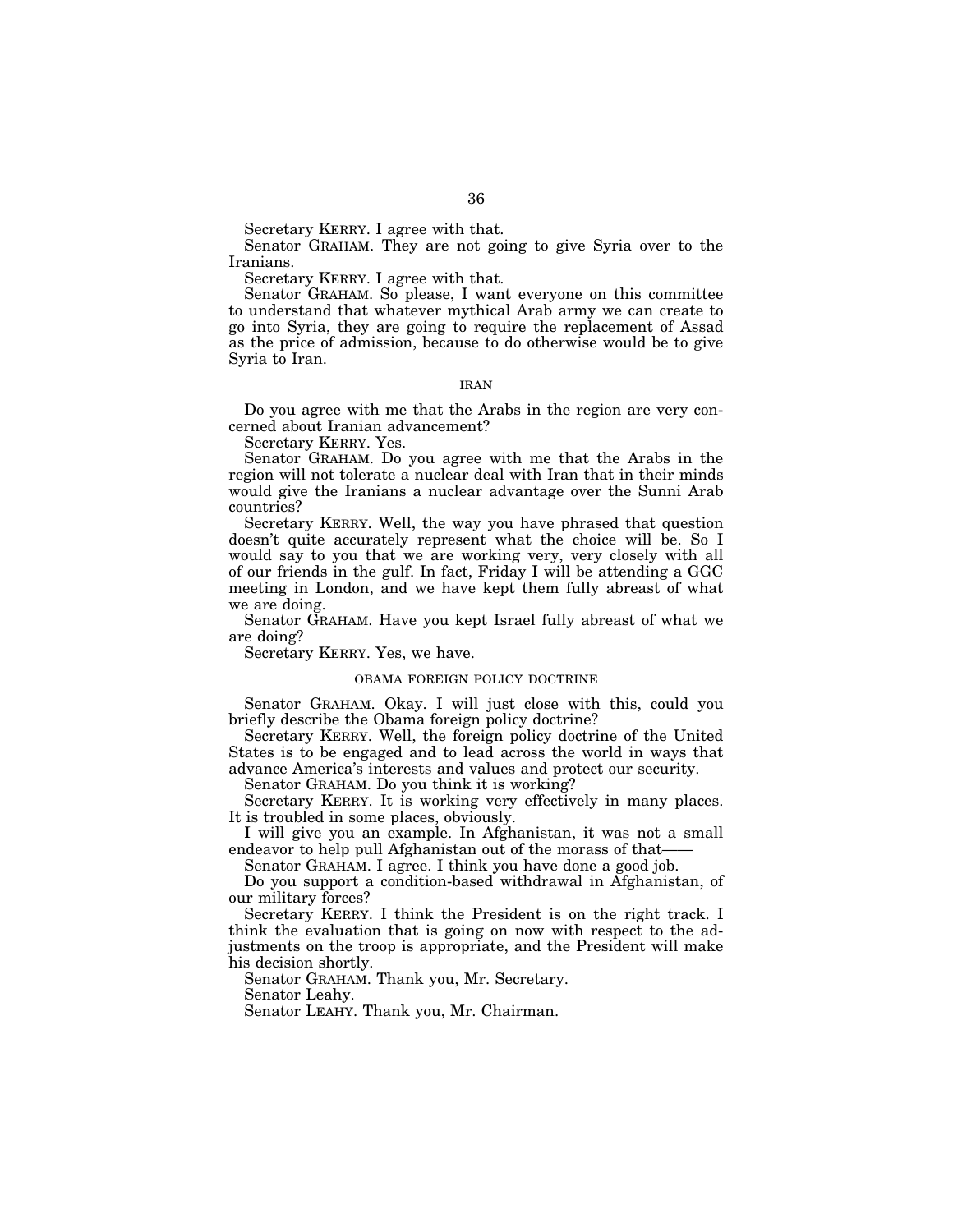Secretary, since you have been Secretary, you and I have discussed Cuba a number of times, as you know, as I have with the President, and was involved in a lot of the negotiations with Cuba.

I have felt that, for 53 years, our policy of unilateral sanctions against Cuba hurt the Cuban Government far more than it hurt the Castro government. It was opposed by every country in this hemisphere. I once told Fidel Castro that our embargo was the best thing he had going for him because he could blame a failed economy and a failed political system on the United States, instead of having to take the blame himself.

You go to Cuba now, as I have many times, and talk with people, and you hear that most of them there, not all, but most, who were critics of the Cuban Government say that they now have hope. They oppose the embargo. They want us to be more engaged.

Of course, the question is asked, what do we get in return? Well, of course, the American people who were told that the only country in the world where their government told them they couldn't go now, they now have more freedom to go or they can go as tourists, which you could in any other country.

And I think we can start debunking the myth that the poverty and deprivations that Cubans are facing isn't the fault of their government, but of ours.

How do you see what is happening in Cuba? How do you see this as affecting our relations with other countries in the hemisphere?

Secretary KERRY. First of all, let me begin, Senator Leahy, by really honoring and thanking you for your prescience and long, long commitment to the issue of Cuba. You have been deeply engaged in that. And you were very engaged in helping to get Alan Gross out, and we appreciate it.

It is one of those examples of senatorial engagement that can make a difference on an administration, any administration, this one or another one.

With respect to Cuba, I want to emphasize to everybody that what we are trying to do with Cuba is not about what the Cuban Government is going to do for us. It is about what we can do for Cuba and for the Cuban people and the American people. This policy has been in place, everybody knows, for 50-plus years, and it just wasn't changing anything.

This policy change, I can tell you, has been received with an extraordinary sense of welcome in Latin America, in Central America, in Europe, in Asia, and elsewhere. People feel like this was long overdue, and they think it is the right thing to be doing. I think the only people unsettled by it are the Venezuelans.

So, in my judgment, it is the right choice, and the future is what is going to really define that.

But reestablishing diplomatic relations, Mr. Ranking Member, will remove the pretext that has been used for decades, to counter pressure from the Cuban people for more freedom and economic prosperity and for other legitimate demands. And it really has the chance to provide the people of Cuba with a prospect of transformation. We hope we can complete the task.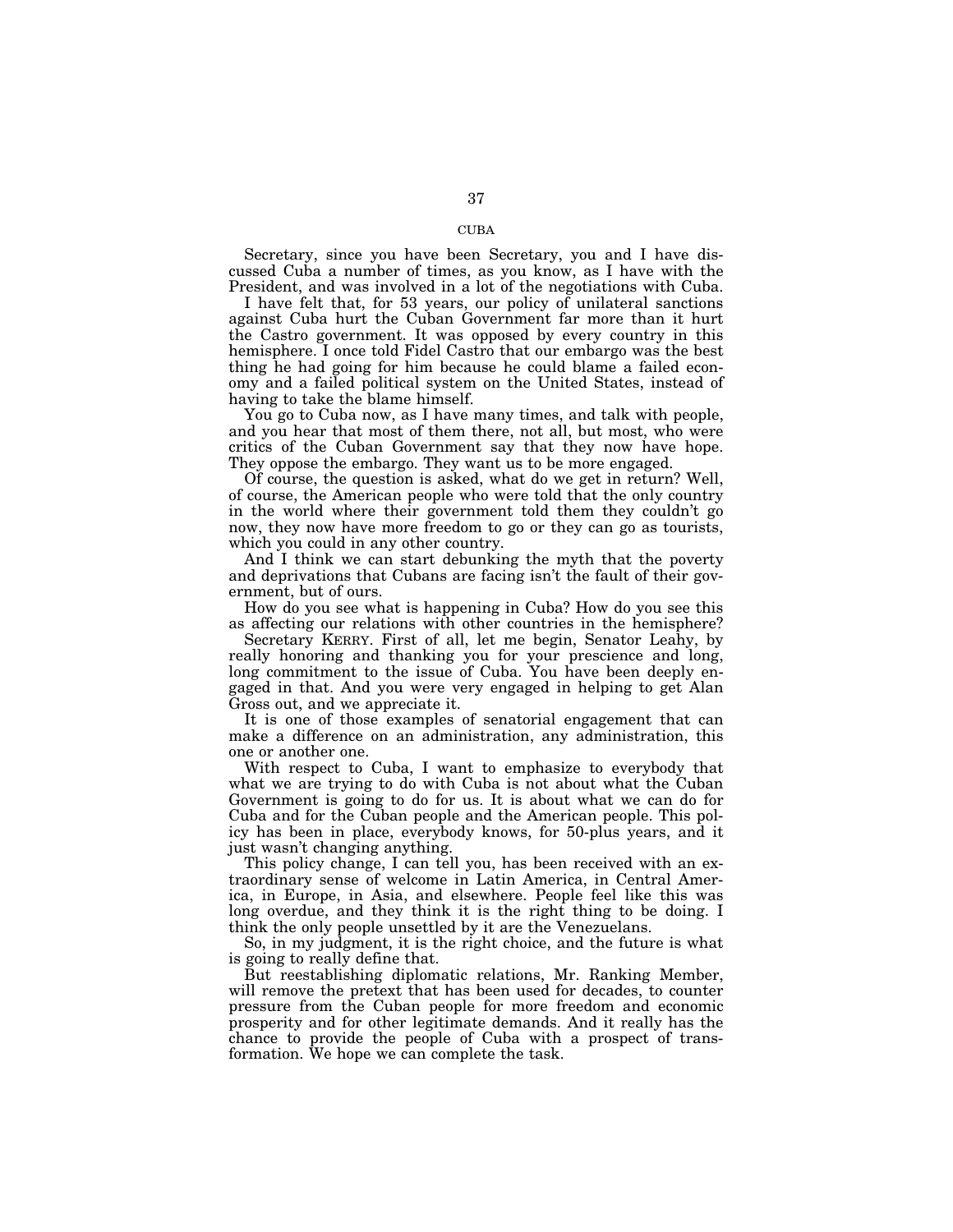# CENTRAL AMERICA

Senator LEAHY. The President's request has a proposal to establish an independent grantee organization to carry out broadcasts in Latin America and the Caribbean, including Cuba, and the Broadcasting Board of Governors will deal with that. You are on that board. I am going to submit a letter, because we don't have the full justification I think of a lot of the money wasted on some of the other broadcasts before. And I would like to hear from you about how they see this new one working.

But in Central America, you are requesting \$1 billion to promote trade and economic development and enhance security there. Those are worthy goals. But we spent billions of dollars there over 2 decades. We have seen conditions get worse in Honduras, Guatemala, El Salvador.

I am afraid that we may have this Alliance for Prosperity plan that may be more of a wish list. I would like to see the Central American private sector invest in their own economic development and public security. Instead of many who, and I won't go down and list a whole lot of them, pay for their own private security. They live in Miami. They live behind walls. They don't pay taxes. If they don't live in Miami, they keep their money there. We can help train police, investigators, prosecutors, and judges to ask them to uphold their part of the law.

But do you agree that the private sector should be doing more?

Secretary KERRY. Yes, but I also think, Senator—I know this. I met personally when I was in Mexico with the presidents of Honduras, Guatemala, El Salvador, when the unaccompanied children challenge was at its greatest. We listened very carefully and worked very hard on how you stem this tide, how you begin to deal with it.

One of the principal things that the kids were running away from, or their families enticing them toward where they were, was the violence, the levels of violence. Secondly, just the day-to-day absence of opportunity, the standard of living, the poverty.

So we have put together a security-based and governancebased—changing governance, how it responds, absence of corruption, beginning to deal, training the police.

Senator LEAHY. The absence of corruption would be a major thing, especially with the police.

Secretary KERRY. Now our plan is to help train vetted police, investigators, prosecutors, judges, to increase the capacity to uphold the rule of law and protect those citizens.

So I know it sounds distant to some people, and they say, well, why are we doing it there? We are doing it there because it is our problem, too. They are coming up through Central America, across Mexico, into Texas, into other places. We were capturing them. We were putting them in facilities, holding them. And then the question is, who do you send them back to?

Senator LEAHY. I don't disagree that is part of our problem. But I think of all the money that has been spent down there, and I would only urge that there be a lot more control of that money, and a lot more calling on the governments themselves and the people in those countries, especially those who can afford it in the private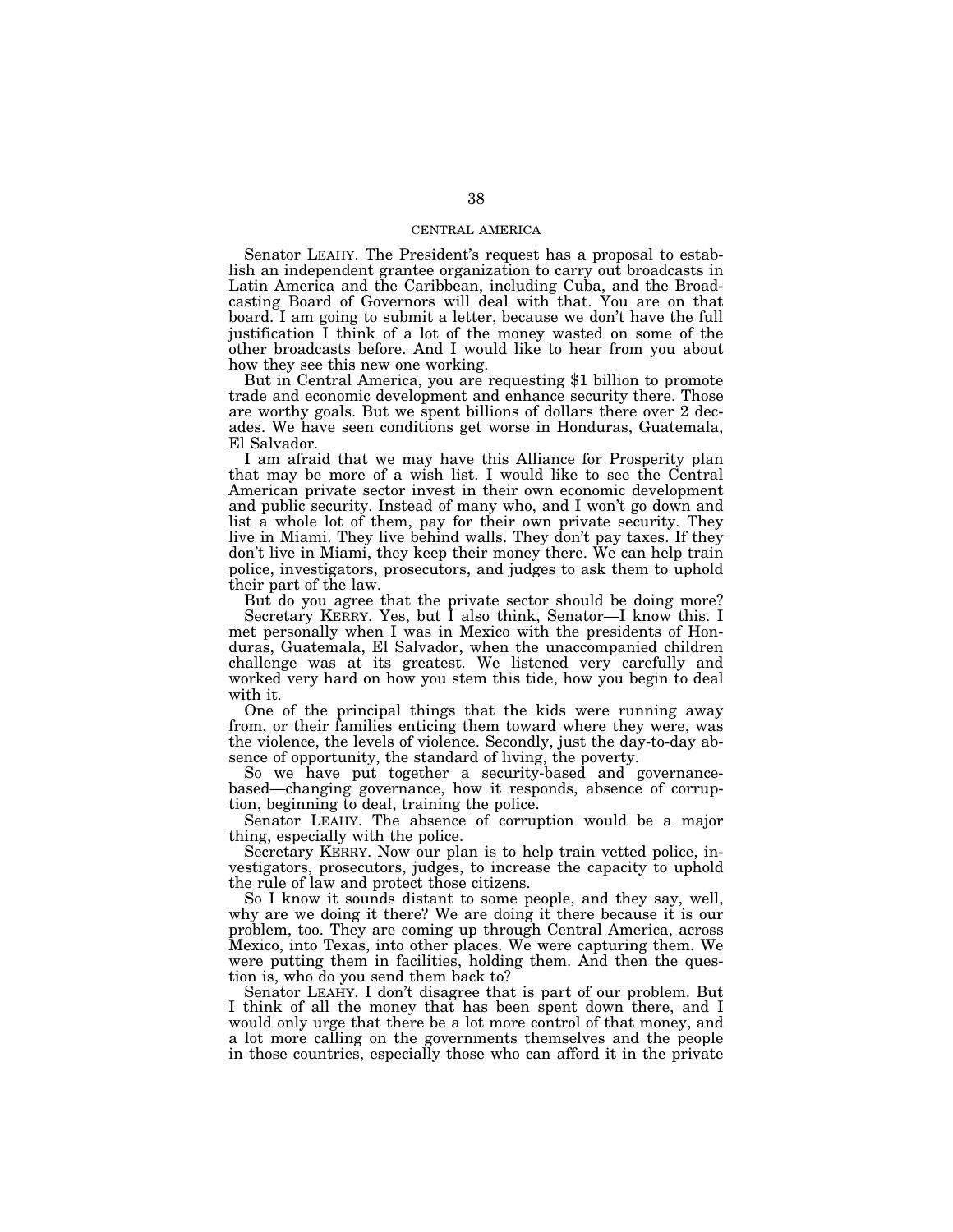sector, to do a lot more in the interest of their country than just in the interest of their own bank accounts.

Secretary KERRY. But they have committed to undertake those kinds of initiatives. And we are very focused on this, which is why we have asked for the billion dollars. You know, there was, once upon a time, an Alliance for Progress. It had a huge impact on Latin American attitudes towards North America, towards the United States. It opened up all sets of possibilities.

Senator LEAHY. I realize money is not the only thing. I mean, look at Haiti. Billions of dollars either spent or pledged down there, and it is going from bad to worse. You have a government that is ruling by decree. The economy is in shambles. Protests by thousands of people who are living in the streets.

I mention this only because money is not the only answer.

Secretary KERRY. Of course not. Money is absolutely not the only answer. You can throw money at it and throw it away.

What we have learned in the last 25 years, and these are lessons that have been significantly applied in the way we are doing development now, partly the Millennium Challenge Corporation goals, partly what Raj Shah did while he was administrator at AID, was change our approach to development. There is a much greater degree of visibility, a much greater degree of self-help, a much greater degree of oversight. And we understand this has to be done carefully and properly.

But if it isn't done, there will be greater levels of violence, greater levels of upheaval, greater opportunities for radical groups to grab people. Violence will increase. And the United States will feel that impact.

So this is not just a sort of do-good, let's help them deal. This is also in our interests, in our security interests, our long-term interests, and it meets our values.

So what we are doing is a three-part strategy that focuses on security, focuses on governance, and focuses on prosperity, and that piece engages the private sector.

Senator LEAHY. Thank you. My time is up, but I will have further follow-up questions on what the press has uncovered, which appear to be war crimes in Iraq by the Iraqi Government and Iraqi military. Those are very serious matters that may have to be answered in a classified forum, but they are very serious.

Senator GRAHAM. Thank you, Senator Leahy.

Senator Kirk.

#### IRAN

Senator KIRK. Mr. Secretary, I would like to take you to a chart that I have here. This shows that during the negotiations run by Under Secretary of State for Political Affairs Wendy Sherman, that we have been steadily relieving sanctions on Iran to the tune of \$490 million every 3 weeks. That is about five times the amount that the Ministry of Intelligence and Security (MOIS) of Iran pays to maintain Hezbollah.

Secretary KERRY. I am sorry, I missed that. What was the number?

Senator KIRK. It is \$490 million every 3 weeks. Secretary KERRY. What is that?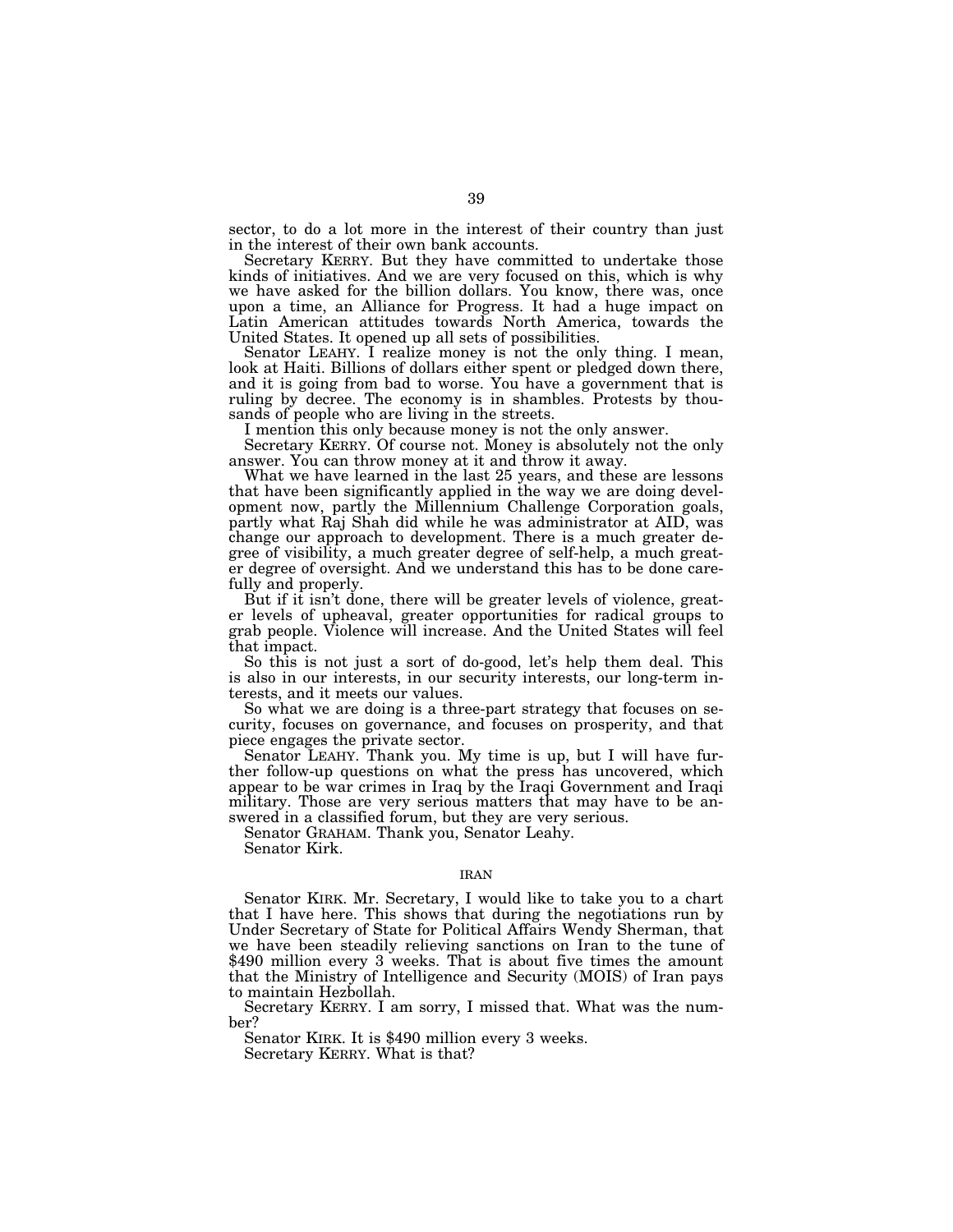Senator KIRK. This demonstrates the point that the Iranian delegation at the Geneva talks is rented, bought and paid for. You have been arranging for substantial cash flow to go to Iran that is five times the amount that the MOIS, the Iranian Intelligence Service, pays to Hezbollah.

Secretary KERRY. Senator, I hate to say this, but I don't understand what money you are referring to, from where.

Senator KIRK. This is a steady flow of sanctions relief. This is the heart and soul of your negotiation. You maintain a steady cash flow to the Iranians in-

Secretary KERRY. Actually, it is not, Senator. It is not the heart and soul of our negotiation, at all.

I don't know where your information is coming from, but the fact is that Iran has gotten significantly less money than they anticipated and hoped for from the relief that is within the interim agreement, number one.

Number two, the total may amount, over the period of time, to somewhere in the vicinity of \$14 billion. But that is over the period of the life of that.

The fact is that, during that time, many times that has been escrowed in an account that they can't reach. I would say, \$25 billion, \$30 billion a year has been put away, and they can't reach it. They now have well over \$100-and-some billion, I don't know the exact figure, that is put away. They can't reach it. And the reason they are negotiating today is because they want to get out from under the sanctions. They are not out from under. In fact, we added sanctions, I might add. I don't think I have it all in front of me here.

But our oil sanctions alone have deprived Iran of over \$40 billion. Altogether since 2012, we have denied access to more than \$200 billion in lost exports and funds they can't use. And those revenues are being held abroad in restricted accounts.

I don't know anybody who looks at the interim agreement and doesn't say, wow, this has really worked, including Prime Minister Benjamin Netanyahu, who would like to see it extended, having opposed it vehemently in the beginning, calling it the deal of the century for Iran. It was obviously not the deal. It has restrained their program, stopped work on Iraq, taken their 20 percent enrichment down to zero, given us access to Fordow, access to Arak, access to their mining, their milling, their production, their centrifuges.

Senator KIRK. Mr. Secretary, when you say "access," could you describe how our typical inspection happens? I was just on the phone with Olli Heinonen, who was the lead nuclear inspector at the IAEA. In the briefing that he gave me, an inspection occurs only after 2 hours' notice, always with an Iranian handler to make sure you only see what they want you to see.

Did you know that?

Secretary KERRY. That is not accurate. We have people on site each day. We are tracking exactly what a centrifuge is doing, how many centrifuges there are, what their production levels are, where the waste is going. And the IAEA has determined, as recently as a few weeks ago, that there isn't one thing that Iran is out of order in, with respect to their compliance with this agreement.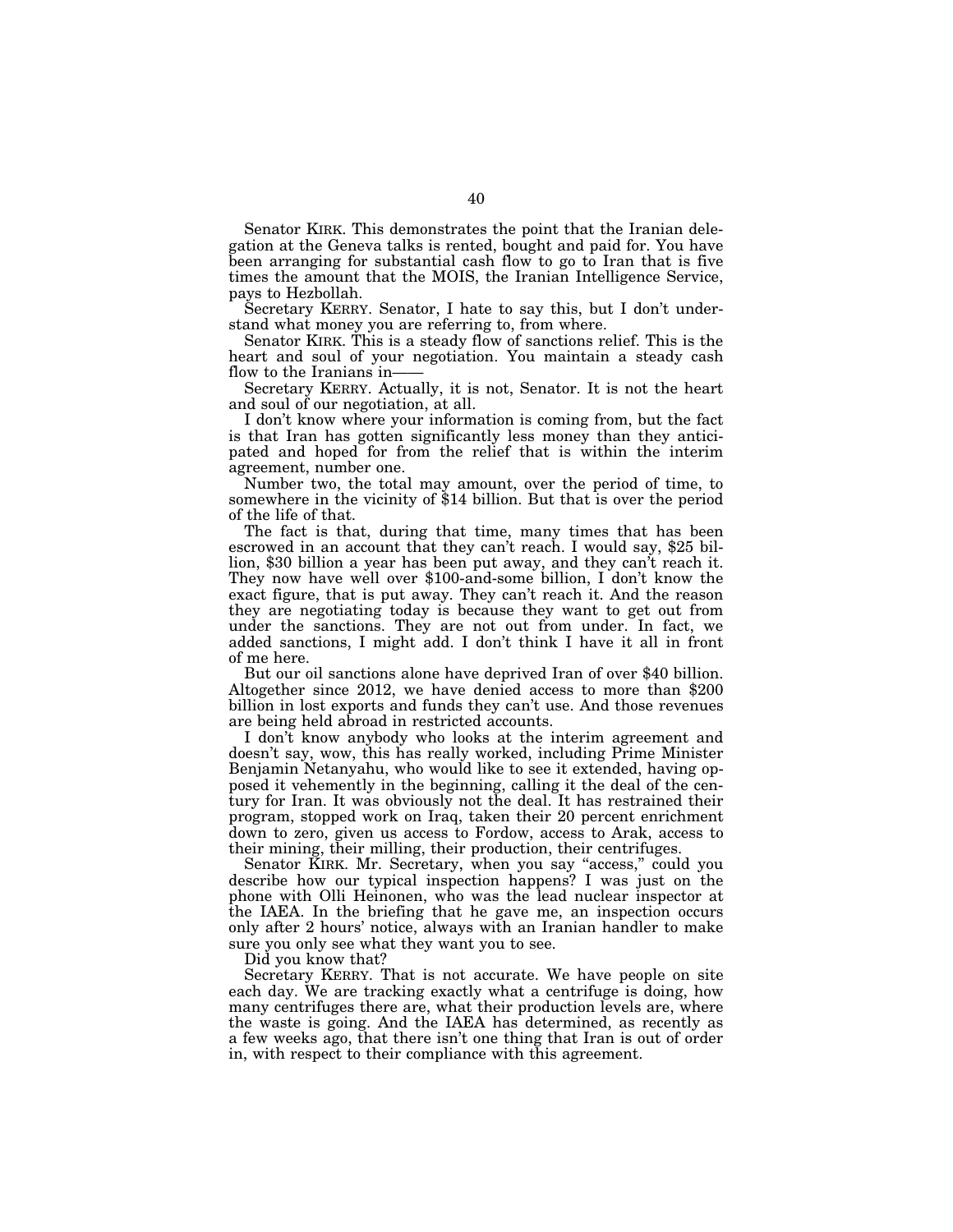Moreover, 40 entities have been added to the designation list on sanctions. Fifteen were added under terrorism authorities. Thirtyfour were added under sanctions evasion and material support authorities. Three were added under human rights authorities. Five were identified as Iranian financial institutions. And eight aliases were added to the list for entities designated.

That is a pretty remarkable job of raising the stakes on Iran for any kind of potential violation.

Senator KIRK. I would just point out the notion that getting Iran to help fight ISIS is like hiring the local town psychopathic, pyromaniac to join the volunteer fire department.

Secretary KERRY. Well, Senator, were not hiring them. We are not asking them to do anything. We are not coordinating with them. They are doing what is in their own self-interest. They hate Daesh. Every country in the region hates Daesh.

So, yes. They are fighting them. But we're not coordinating with them. And whatever Daesh they take off the field, we are delighted to see them go.

# RADICAL ISLAM

Senator KIRK. You called them ISIS and Daesh in the same hearing. If we get two words, could you say the words ''Islamic radical'' in public?

Secretary KERRY. Yes, I have talked about radical Islamic problems in many speeches, in many places. You know, obviously, even in the Muslim world, people talk about political Islam and radical Islam, so, I mean, I don't have a problem with that.

Senator KIRK. So is that who we are fighting, radical Islam? And do you agree with that?

Secretary KERRY. Well, that is not the place to place this debate. What we are fighting are a group who are naming themselves with a name referring to Islam who have absolutely nothing that has anything to do with Islam.

Now, is that a fight against Islam? No, it is not. It is a fight against a radical group of terrorists, frankly, criminals. What we have here is a criminal anarchy that we are fighting that is trying to claim legitimacy under a religion, and a whole bunch of people are fighting back against that.

I am proud to say that many of the strongest voices are coming from Islam and from the Muslim world itself. The grand mufti of Egypt called this group satanic and outside anything to do with Islam. The grand mufti of Saudi Arabia, the same thing. I mean, there are just huge opprobrium being placed on this group.

And I think our greater challenge is really figuring out how we balance the sectarianism that enters into it.

#### KOREAN ENERGY DEVELOPMENT ORGANIZATION

Senator KIRK. Let me take you to another subject. This is the Appropriations Committee. Originally, this committee had approved about \$400 million for an organization called the Korean Energy Development Organization. In the end, Western powers gave about \$1.5 billion to this organization, all under the management of Wendy Sherman. I wonder if you could follow up and find out who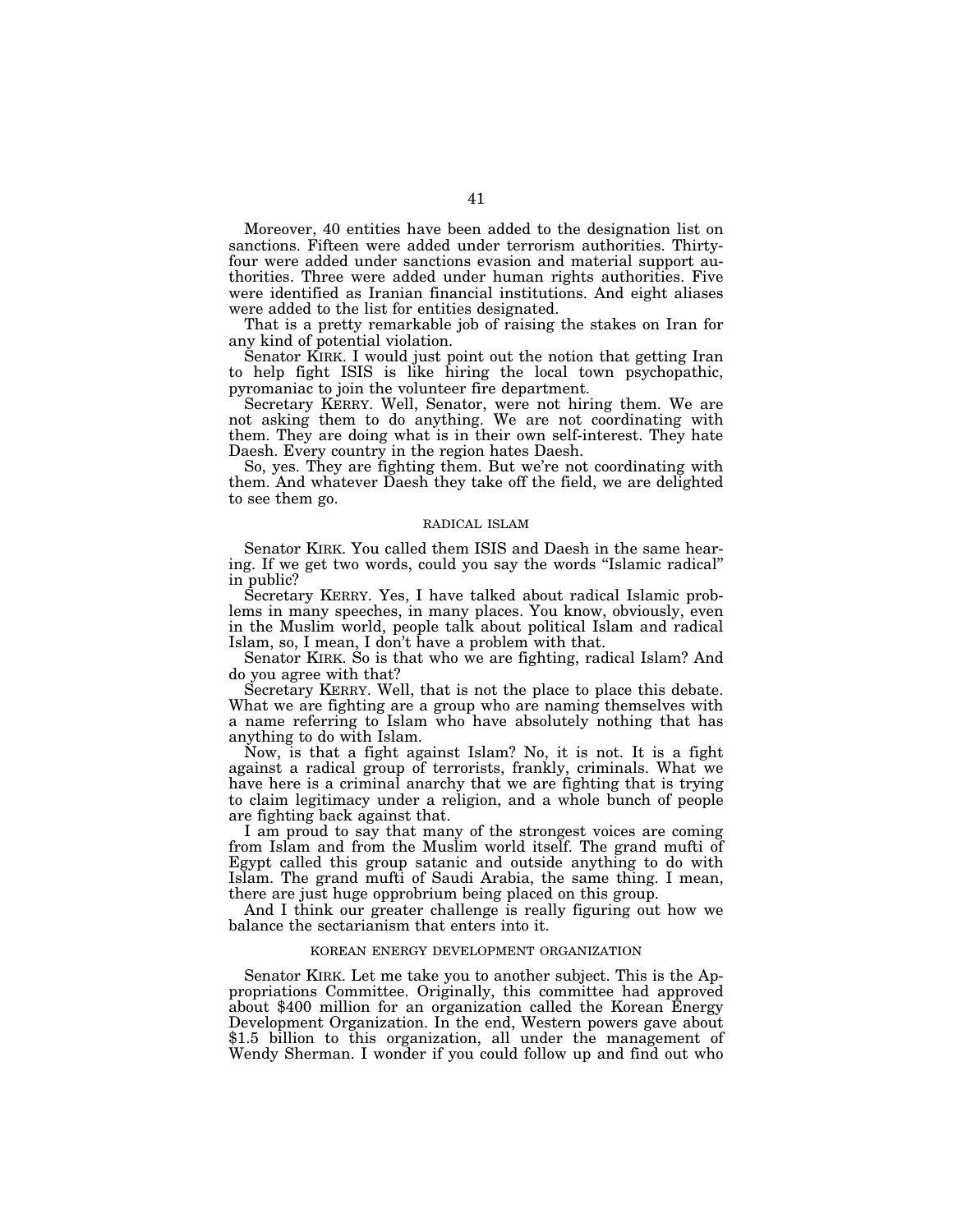got that money. Was it Charles Kartman? Was it Joel Wit who got that \$1.5 billion? I think we ought to look into that.

Secretary KERRY. Senator, I am happy to look into that. I honestly don't know the details of that at all.

Since you several times mentioned Wendy Sherman, I have huge admiration for Wendy Sherman. She is a professional, and she works harder than anybody I have met. And she is doing a tremendous job working with a team of people in these negotiations.

But with all due respect, the President of the United States is the ultimate arbiter of these negotiations, and on his behalf, me. And running day-to-day, you can dump it on me. I am responsible.

So, you know, she has done a superb job, and I think we need to wait and see what, if anything, we come up with.

Senator KIRK. When you say she has done a superb job with the \$1.5 billion that-

Secretary KERRY. Well, I will find out about it.

Senator KIRK. What was actually purchased?

Secretary KERRY. I really don't know. I will have to find out.

Senator KIRK. This was \$1.5 billion, and you have no idea what happened with it.

Secretary KERRY. What year was that?

Senator KIRK. It was 1996.

Secretary KERRY. Yes, 1996, no, I am sorry, I don't have instant recall as to what happened in 1996 on that. I was on the committee. I know there were negotiations. But we will find out exactly what it was.

Senator KIRK. Back in Chicago, \$1.5 billion is a huge chunk of change.

Secretary KERRY. Well, of course, it is, Senator. But it is now 2015, and I wasn't Secretary of State then. I was sitting up there somewhere towards the end, and trying to learn as much as I could.

Senator KIRK. Right.

Senator GRAHAM. Thank you.

Senator Merkley.

Senator MERKLEY. Thank you, Mr. Chairman. And thank you, Mr. Secretary.

The quote that you had from Dean Acheson, the final half of it, we have to understand that all our lives, the danger, the uncertainty, the need for alertness, for effort, that discipline will be upon us. It will be hard, but we are in for it. And the only real question is whether we shall continue strongly enough soon enough.

That is a powerful reflection on how complicated the world has been and, certainly, as it continues to be now.

I wanted to praise the work of our folks in the Embassies around the world. We were able, at the end of last year, to fill a number of the ambassadorships that had been vacant. That is certainly positive, in terms of our relationships.

And I wanted to mention that I appreciated particularly that we confirmed Karen Stanton in East Timor. There is a challenge involving a citizen from Oregon who is being held in that country, and she has done a wonderful job of helping to draw attention to it. And I will continue to work with her and the State Department,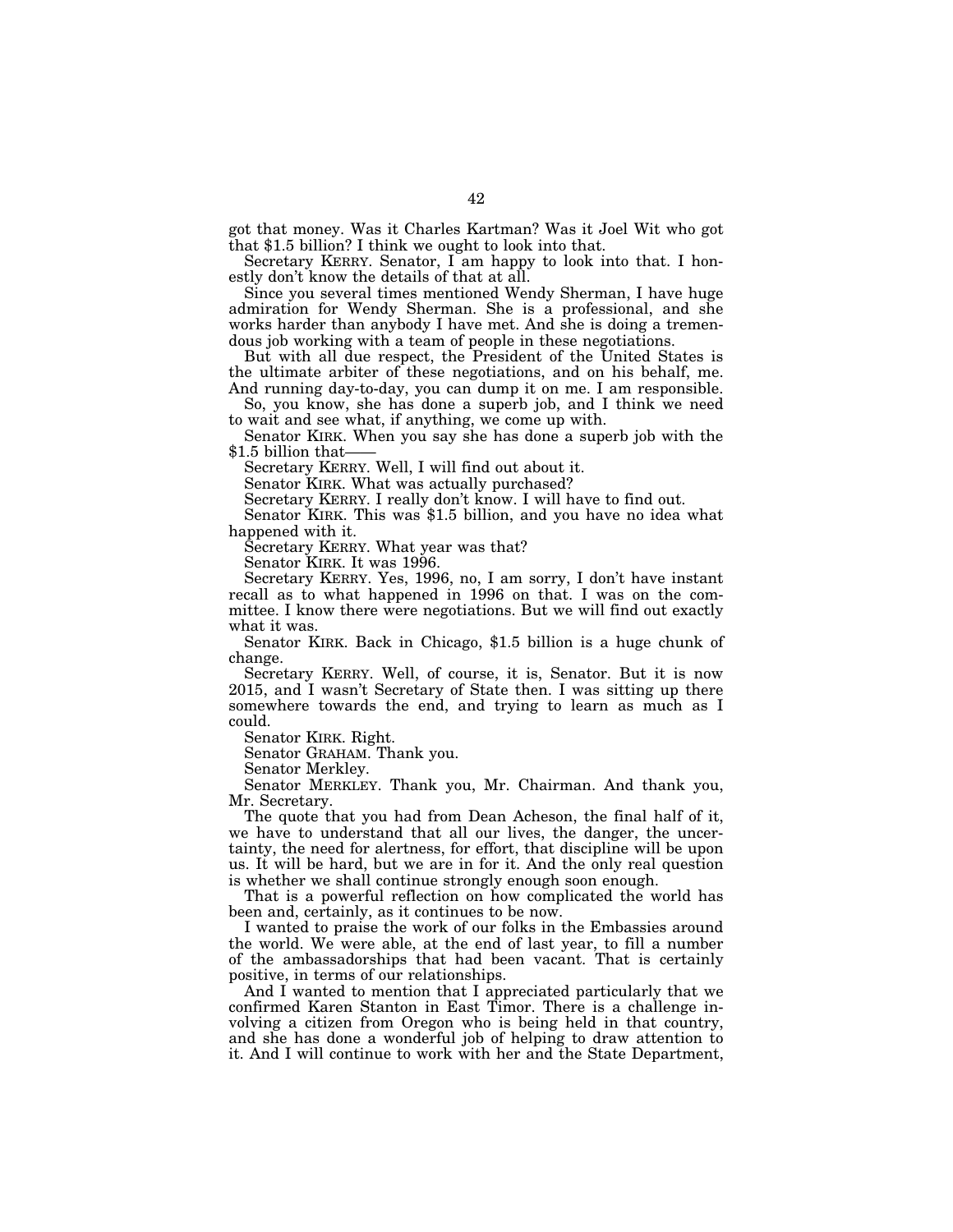hopefully to get her back home. Her name is Stacy Addison. I just wanted to mention that.

### GLOBAL HEALTH INITIATIVE

Second, I wanted to turn to the Global Health Initiative that is in this budget, and the U.S. support for it. Some of my constituents really wanted to see the U.S. step up at the January conference of this year with a multiyear pledge on vaccinations as one of the most cost-effective ways to impact global help, with the goal of vaccinating 300 million additional children. The U.S. did step up with a 4-year commitment, and I wanted to praise the U.S. for being engaged in that type of thoughtful international leadership with huge leverage.

And perhaps down the line, when we have vaccinations for things like AIDS and Ebola, that will be expanded to address that world. But in general, I wanted to draw attention to how that type of international global health work reverberates in the quality of life around the world.

# AUTHORIZATION FOR USE OF MILITARY FORCE

I wanted to turn to ask a couple questions about the authorization for the use of military force (AUMF), the draft AUMF that we have now, that we will be considering. It is my understanding that the administration is not recommending that we put a time limit on the 2001 AUMF, and is recommending a 3-year restriction on the new AUMF. I just wonder if you could address why not essentially create a sunset on each of these components, including the 2001?

Secretary KERRY. Senator, first of all, let me begin by saying thank you for your mention of your constituent. I want you to know that Embassy officers have been communicating with the host government officials. On last November 7, we had a meeting with the Timorese ambassador. We are trying to get the release passport. And hopefully, we can secure her release. There really is—I am familiar with the case—no legitimate explanation for how she has been detained and kept most recently. So we are going to keep working on that.

With respect to the AUMF, let me just say that the rationale behind the timeframe is, on ISIL, the President felt it was really important for a future president to be able to reevaluate, whoever the President may be. He remembers how he came in and there was Afghanistan, and he had a 30,000 or whatever it was troop addition on his plate in the first weeks when he came in. And what he thinks is that it is very important that there be an institutionalized process whereby Congress measures where we are, what have we achieved, whether the goals are worth it, and so forth.

On the other hand, the 2001 AUMF is, in fact, a very broad permission to deal with the threat that is ongoing now, about which there is no real need to sort of reevaluate, I think, and that is al Qaeda and Taliban and affiliated groups similar to that who are threatening the United States of America, or who had a very direct relationship to 9/11 and to the events coming out of 9/11.

So that is the distinction between the two. And the President really sees Daesh as one problem over here that ought to be re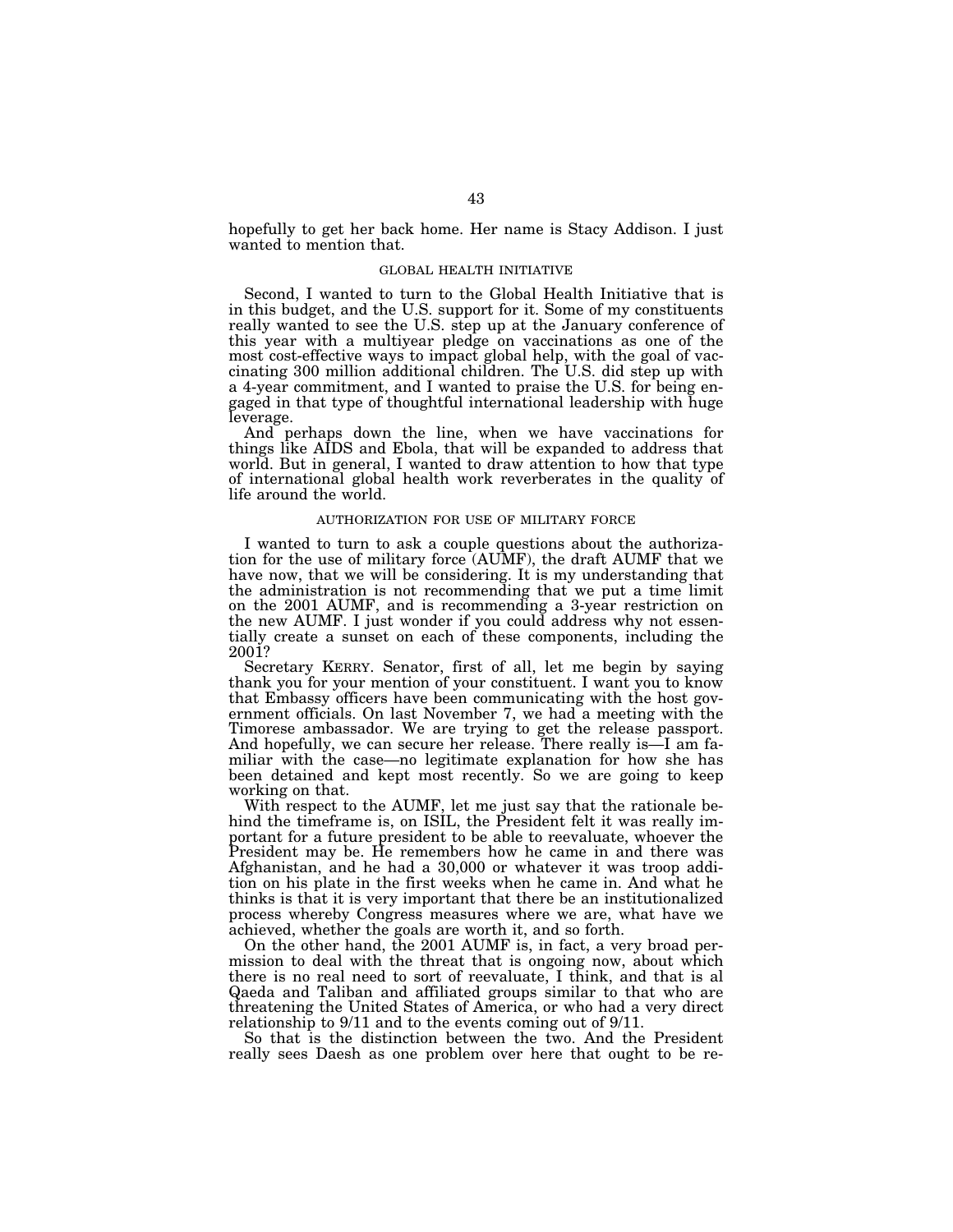measured in 3 years for a new President, and the other is a continuum between administrations and as an ongoing challenge, which we shouldn't limit.

Senator MERKLEY. I will just comment that I would like to see us put a timeframe on 2001, despite, as you point out, that there is an enduring threat. ISIL also emerges from ancient conflicts, Sunni-Shiite conflicts, emerges from ancient philosophies about what is the pure approach.

So there are roots that are deep in all these things, and I don't think it hurts us to be off of a permanent vision and reevaluate 2001 as well.

Secretary KERRY. Well, the only thing I would say to you, Senator, as you know, the President is asking that you refine and adjust the 2001 as necessary, if it is necessary. So he is not oblivious that it may need some refinement. But he wouldn't want that authority, I think, at this point in time.

Now he has suggested that the 2002 ought to be repealed, because there is a distinction between the two.

Senator MERKLEY. Turning to another phrase in the proposed draft is "enduring offensive ground combat operations," and this is in regard to a limitation on the use of ground Army forces. But the phrase ''enduring'' and ''offensive,'' certainly, is vague, perhaps by intention. But do you want to offer any clarifying thoughts about that?

Secretary KERRY. Well, "enduring" really came out of the conversation that I had with the Foreign Relations Committee last December. And I think it was language that was proposed by Congress, in fact. I think Senator Menendez and Senator Corker may have put that together.

We thought that it adequately represented a distinction that left the President the appropriate level of discretion with respect to how he might choose to fight or what he might need to do, without any room for interpretation that this was somehow being interpreted to be a new license for a new Afghanistan or a new Iraq. That is the distinction.

Both of those required major commitment of combat troops to a major period of time, obviously enduring combat. But if you are going in for weeks and weeks combat, that is enduring. If you are going in to assist someone in fire control, and you are embedded in an overnight deal, or you are in a rescue operation or whatever, that is not enduring.

I don't think that the military or most of the folks debating this have had any trouble drawing that line, at this point.

But is there some discretion for the President? Yes. But traditionally, as you know, constitutionally, that has been interpreted to be exactly what the President ought to have, even fuller discretion than he is willing to accept here. The reason he has accepted it is because he recognizes there are diverse opinions.

This really is sort of step two of step one, which was my appearance before the AUMF hearing in December, where the language of the Foreign Relations Committee was considered. And then it sort of built on that, and the President decided that looks like that is what Congress can get the biggest vote on.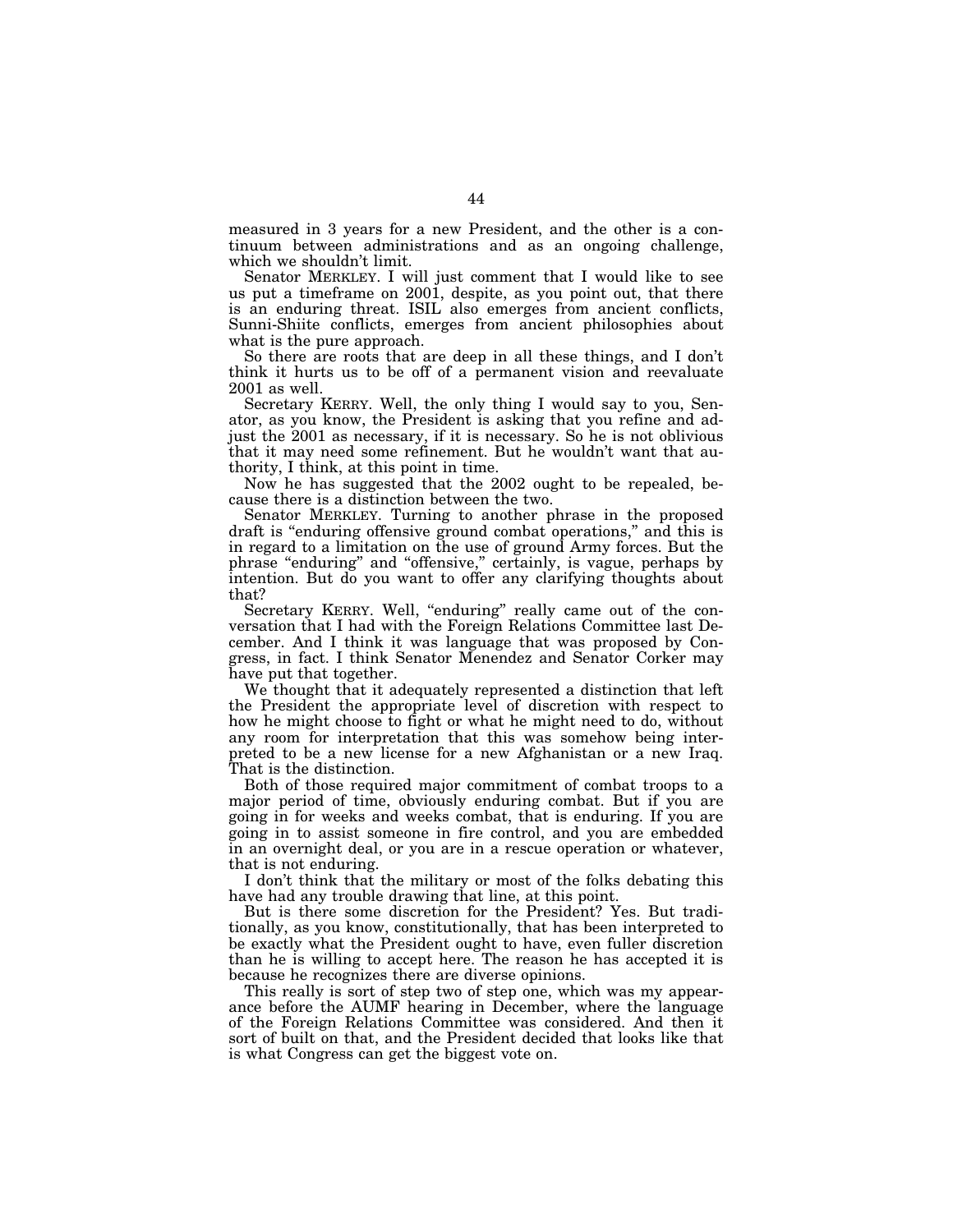What we want is as large a vote as possible for Congress to say Daesh deserves to be defeated, and we are committed to the fight. We don't want to have this become the victim of a tug-of-war between one person's or a couple people's strongly felt, but nevertheless not majority view of what powers the President ought to have to accomplish this goal.

Senator MERKLEY. Well, to close, because my time is out, I appreciate the administration putting forward the AUMF. I think it is our responsibility under our Constitution to wrestle with it. I look forward to that conversation.

I am always amazed at the vast complexity of the world issues that you are working on simultaneously, and the fact that you can go from the AUMF details to a single citizen from Oregon, Stacey Addison in East Timor, is amazing. I look forward to many more conversations. Thank you.

Secretary KERRY. Thank you.

Senator GRAHAM. Senator Boozman.

Senator BOOZMAN. Thank you, Mr. Chair.

Thank you for being here, Mr. Secretary. I know that you share the same feeling, that oversight is so important in Congress.

# SPECIAL INSPECTOR GENERAL FOR AFGHANISTAN RECONSTRUCTION

Recently, the IG for Afghan Reconstruction, in his most recent quarterly report to Congress, said that the information that has been published publicly for 6 years is now being labeled as classified, and additionally reported that the State Department would not answer questions on economic and social development activities or the evaluation of anticorruption initiatives of Afghan Ministry of Defense and the Afghan Ministry of Interior.

Can you explain why, after 6 years, the State Department has suddenly refused the IG access to the information? And are we still continuing to do that? And if so, why?

Secretary KERRY. This is news to me. I am not familiar with what it is that may have been classified. I am not even sure that that denies him actual access, but in a classified structure. So let me find out about that, if I may, because we have been very open. We have a terrific IG. I brought him on. We didn't have one previously. He has a strong, independent record. And we look to him to help us find things that are not working well, and we have worked very cooperatively. So let me find out what that is about, and we will come back to you.

Senator BOOZMAN. Thank you very much.

#### USAID INSPECTOR GENERAL

In a related question, Catherine Trujillo, acting Deputy IG for USAID—and I completely agree with you. Earlier, you mentioned in Raj Shah, the good job that he has done in changing the culture and putting oversight and accountability in place. She said that the President's budget request is insufficient and would require the Office of Inspector General to recall personnel from abroad and resort to, and I quote, ''providing oversight at a distance.'' Again, can you respond to that?

Secretary KERRY. It is the first I have heard of it, but I will find out as part of my package to get back to you.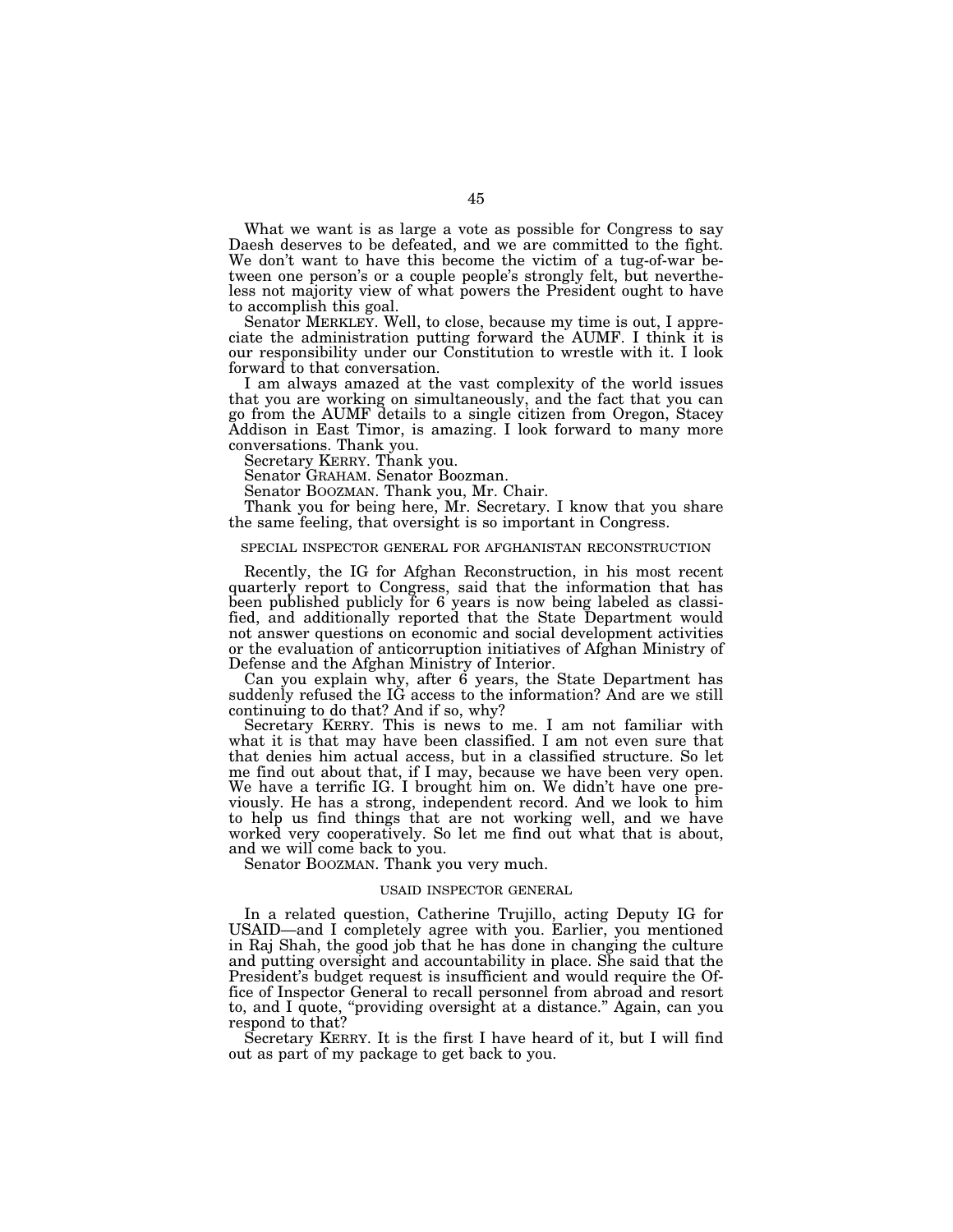Senator BOOZMAN. Good. Thank you very much. Secretary KERRY. Yes.

## PALESTINIAN AUTHORITY

Senator BOOZMAN. I recently joined 74 of my colleagues here in the Senate in writing a letter to express our concerns with the recent bid by the Palestinian Authority to join the International Criminal Court. Secretary General of the United Nations Ban Kimoon has stated that the Palestinian Authority will be given member status on April 1. Several weeks ago, the State Department and White House announced that they would conduct a review of all U.S. assistance to the P.A. Can you share what determinations you made thus far regarding the review? And do you believe the Palestinians have taken the required steps to trigger a cutoff of U.S. aid?

Secretary KERRY. Well, we believe that the Palestinians do not qualify as a state to be able to apply. And we have made that position known to the prosecutor, as did several other countries.

In addition to that, we stated to the Palestinians in the strongest terms that we really thought that this was inadvisable, a terrible exercise of judgment that would have profoundly negative impacts, among them the potential cutoff of aid from the United States. And the issue now really will be determined when and if something happens around April 1 with their assumption of membership.

What has happened so far is a preliminary inquiry is underway. It is not a formal investigation under the ICC.

So this is not an answer from the lawyers of the State Department. I am giving you my quick interpretation from reading the statute, which I have, that it is arguable whether or not they have at this point, simply by applying but without pressing a particular case, crossed that line.

But we still believe what they have done is a mistake. It is inadvisable. It is destructive. It hurts the building of confidence. It makes it harder for, obviously, anybody to look at them and believe that they are ready to be a partner in things.

On the other hand, they are very frustrated. They are deeply angry. They see settlement announcements coming out in large numbers and so forth, and they are politically very frustrated.

So it is a very difficult situation right now. And we are staying out of the elections. We don't want to get involved. But when the election is over in Israel, our hope is that there may be some opportunity to be able to try to get things right-sized again and be able to do something constructive. But it is very difficult.

Senator BOOZMAN. Good. Thank you, Mr. Secretary.

### ISIL–DAESH

Earlier you talked about the success of airstrikes in Iraq with ISIL or ISIS. But there are reports from a variety of sources that ISIS' area of influence in Syria is close to twice the size it was when the U.S. began airstrikes last June. So we are championing success in Iraq, and yet it doesn't seem like we are having much success in fact perhaps going the other way in Syria.

Secretary KERRY. Senator, there has been a slight increase. It is a fact; there has been a slight increase of ISIL presence in Syria.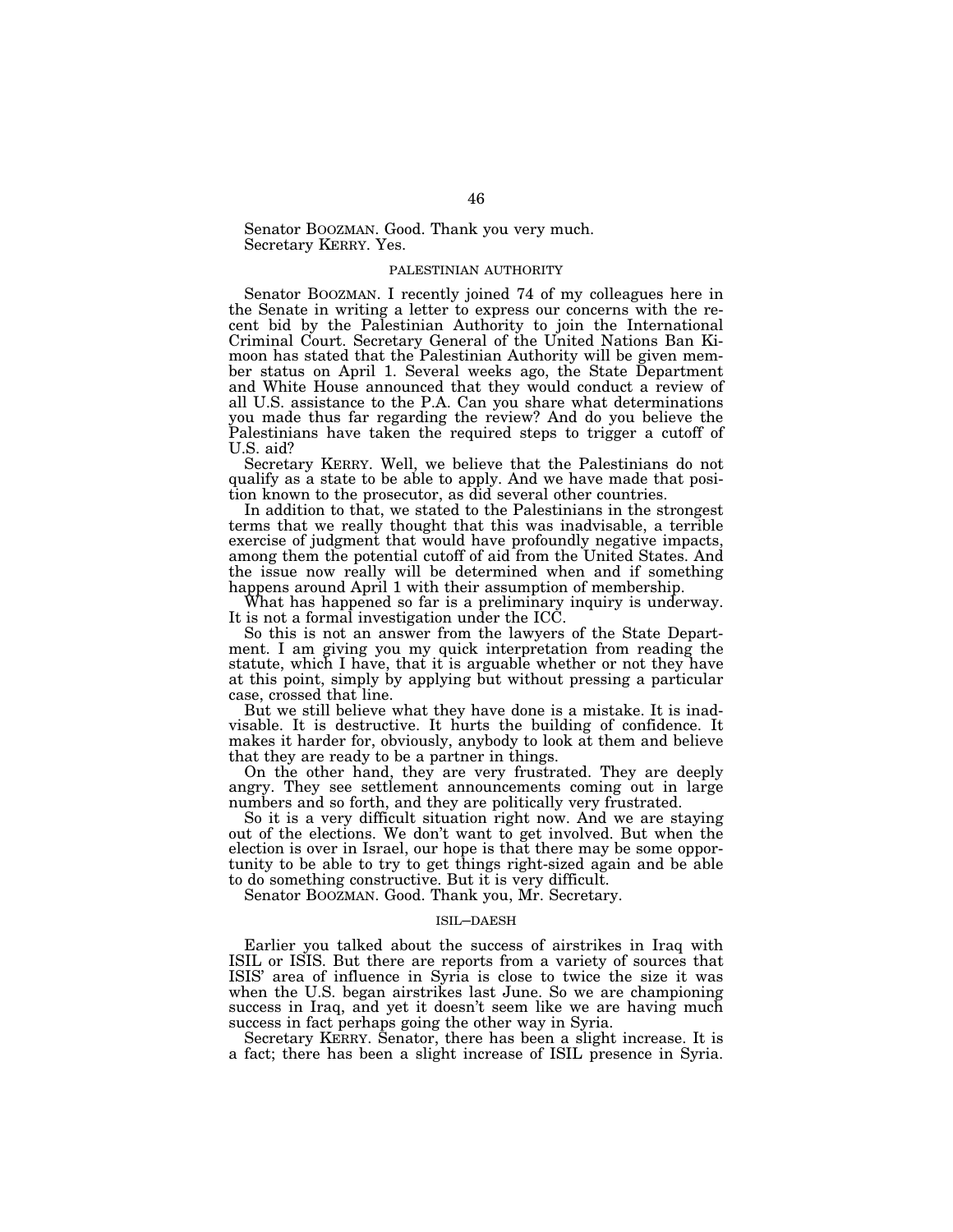But I can't, by any means, describe what is happening in Syria as a big advance. They have been stopped in Syria also.

Remember, Kobani was going to be the big test. And they were days away from running over Kobani. We came in with very significant strikes. But more importantly, we came in and diplomatically worked with the Turks and with the Kurds and made it possible for Peshmerga to be able to pass through a corridor and come into Kobani and reinforce it.

And by continuing the strikes and joining in that effort, ISIL ultimately had to admit it lost. They were defeated. And they lost as many as 1,000 fighters there.

So we have been able to do some of the things. But I think it is well known. Everyone knows this. We are going to have to increase the capacity on the ground in Syria in order to be able to have more impact. That is what we are building. We are building it now with the Title 10 overt training that Congress has approved. That begins this month. And there are other things that are taking place that will augment the ability of the moderate opposition to have an impact on Assad.

So I believe that, over the next months, in my judgment, the pressure can increase significantly on the Assad regime. That will affect who is willing to do what on the ground.

At the moment, I am not going to pretend to you that the force is there that is ready to do that. But as Iraq takes place and confidence is built, and they are driven back into Syria, which they will be, then the focus will be much more on Syria.

Senator BOOZMAN. Good.

Thank you, Mr. Chairman.

Senator GRAHAM. Thank you.

Senator Murphy.

Senator MURPHY. Thank you very much, Mr. Chairman.

Thank you, Mr. Secretary.

The State Department budget is about 1 percent of the Federal budget. We have more lawyers at the Department of Defense than we have diplomats throughout the world. I think we get a pretty good return on our investments, given all the troubles that you face.

# UKRAINE

I wanted to come back to Ukraine. I agree with the chairman that it is time for some more serious defensive arms to the Ukrainians. I think that the Russians at this point have proven that they are immune to other forms of influence. I wish we weren't here, but I think as a last resort, the United States now needs to stand up the Ukrainian army to a degree that significantly changes the military calculation inside Russia.

But I think this very narrow debate over whether or not we arm the Ukrainians has obscured the larger project that we have ahead of us, which is that what we are seeing in Ukraine is just the tip of the iceberg when it comes to Russia's influence in the region. What we are not debating and talking about on a daily basis is what they are doing in Moldova, in Georgia, in Serbia, in Montenegro, in Latvia, in the Baltics. This asymmetric brand of warfare that they are perfecting where they buy up press outlets, they pay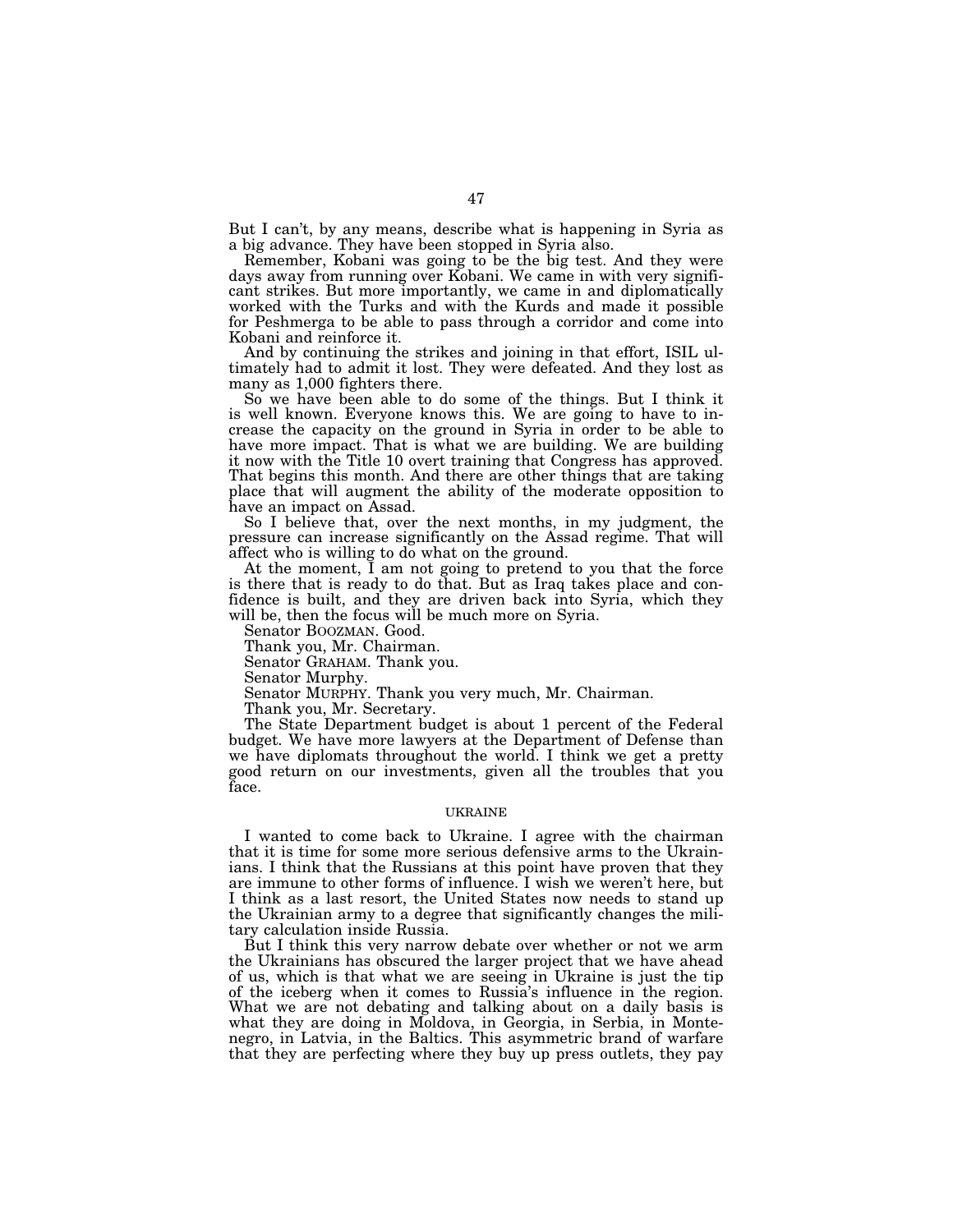off public officials—those that they can't pay off, they intimidate is just simply not being matched by the West, in terms of the legal resources that we can use to try to blunt to those influences.

In your supplemental request, I see a number of line items that I could guess could be part of a buildup of the kind of anticorruption efforts, free press efforts, rule of law efforts, that would help. But having just come back from the Balkans where I was in the fall, you see in Serbia, for instance, Russia marching in with greater influence than they have ever had before, and our Embassy there just trying to scramble together enough money to run some simple exchange programs, USAID pulling out.

And I wonder if you could talk a little bit about it, because I know you are talking about the resources necessary to run this kind of strategy throughout the region. I wonder if you can talk a little bit about, within your supplemental and within your base budget, how we can start to meet this challenge in ways other than simply just providing arms to one country amongst dozens that are threatened by this new Russia?

Secretary KERRY. Senator, that is a very important question, and it couldn't be more important or timely than this effort. Russia is engaged in a massive, massive effort to sway nations, to appeal to them, reach out to them. And fundamentally, tragically, is sort of reigniting a new kind of East-West zero-sum game that we think is dangerous and unnecessary, frankly. If you see some of the speeches that have been made and look at their focus, even just the other day, Foreign Minister Lavrov at the U.N., at the 70th anniversary moment, was talking about the U.S. disruptive efforts around the world and how we are responsible for every ill they see.

And the question asked earlier by the chairman, about how they present things, and the lies about their presence in Ukraine and the training, I mean, it is stunning. But it has an impact in places where it is encountered.

Propaganda works. And so this is where we are hurting ourselves. I say this so respectively to former colleagues. I mean, I was frustrated by this when I was here in the Senate and a member of the super-committee. We were trying to get a deal that would have freed us up to go out and do the things we know how to do.

But we are punishing ourselves needlessly by reducing our ability to be front and center in some of these battles where we can make a difference. And if the Secretary of State of the United States has to show up at a pledging conference and we are not able to pledge or pledge very much, and a whole bunch of other players are there ready and available to do things, you are going to see a change in where people go, what they think, who they think is important. So we do need to invest in this future in these places.

The battle in Ukraine, I assure you, is not principally this battle that has been taking place exclusively about Donetsk, Luhansk, and Debaltseve. That is important, and it is a land grab, and it is in violation of international law. But what it does is it stirs the water of Ukraine, makes it very difficult for private investment to come in, makes it very difficult for the economy of Ukraine to take off. And the true battle is a \$15 billion problem this year for Ukraine. And we are scrounging around. We have \$1 billion, \$2 billion. We may make a loan guarantee.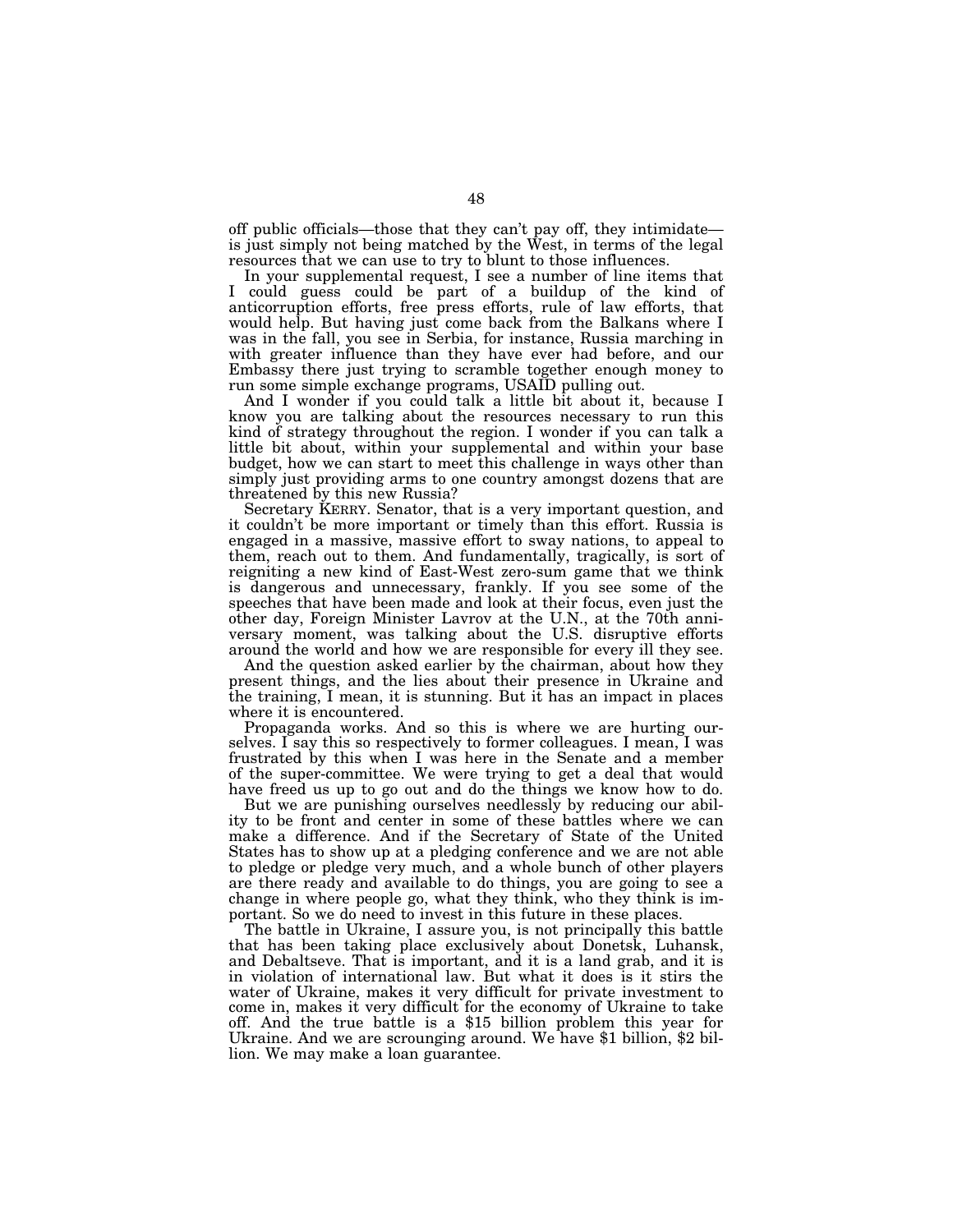But the world is going to have to step up and decide how to define this current struggle that is taking place. It is not small pickings, and it is not just a passing fancy. So we need to fight for the things we have always fought for, the values we fought for.

And some of that is going to require you, appropriators and others, to be able to find the wherewithal to empower us to be front and center where we need to make a difference. And in a lot of cases, it is helping to build democracy. It is helping to educate some people, pull them away from the vacuum that exists, so they don't get grabbed by people who proselytize and turn them into extremists. I mean, all of these things matter.

And, Senator, you put your finger right on it. Whether it is Syria, Kosovo, Montenegro, Macedonia, other places, they are all in the firing line, Georgia, Maldova, Transnistria. What we are trying to persuade people is we are not looking for a zero-sum game challenge with Russia. We believe that Ukraine could become the gateway east and west. It doesn't have to be a pawn between the two. We believe that you could have an economic arrangement with the European Association agreement and working with what was—it has a new name now, the customs zone. But these could be, hopefully, integrated, if people wanted to implement a different vision.

So that is what we are trying to work toward. But we all need to be prepared to step up and be there economically for Ukraine as they reform and try to implement their dream and vision. It is not good enough to have Poroshenko come here and get 40 standing ovations and then not step up and deliver what it is really going to take to help him create the democracy he wants to create.

Senator MURPHY. Thank you.

I think this debate over arming Ukrainians is important. I think this question of how we resource countries that don't want to turn into the next Ukraine is infinitely more important. It is one of the reasons I asked to be on this subcommittee.

I appreciate the chairman's focus on this question as well. Thank you.

Senator GRAHAM. Senator Lankford.

Senator LANKFORD. Thank you

Mr. Secretary, thank you. I appreciate the chance to get to know you. We did not get to serve together, but I appreciate the chance to get to know you, and your service, obviously, around the country and around the world, what you have done.

## CENTRAL AMERICA

I want to touch on a couple things that Senator Leahy had mentioned earlier. One of them was about immigration. You had any written statement a pretty extensive statement there and a request for right at \$1 billion in funding to deal with immigration policy with Mexico and Central America. I want to dive into that little bit more.

What actions did the State Department take last summer when we saw the slowdown of the unaccompanied alien children coming into the United States? We saw that rapid stop, and it seemed to be greater enforcement happening with Mexico and their Guatemalan border. Is that part of the strategy of the \$1 billion in the request?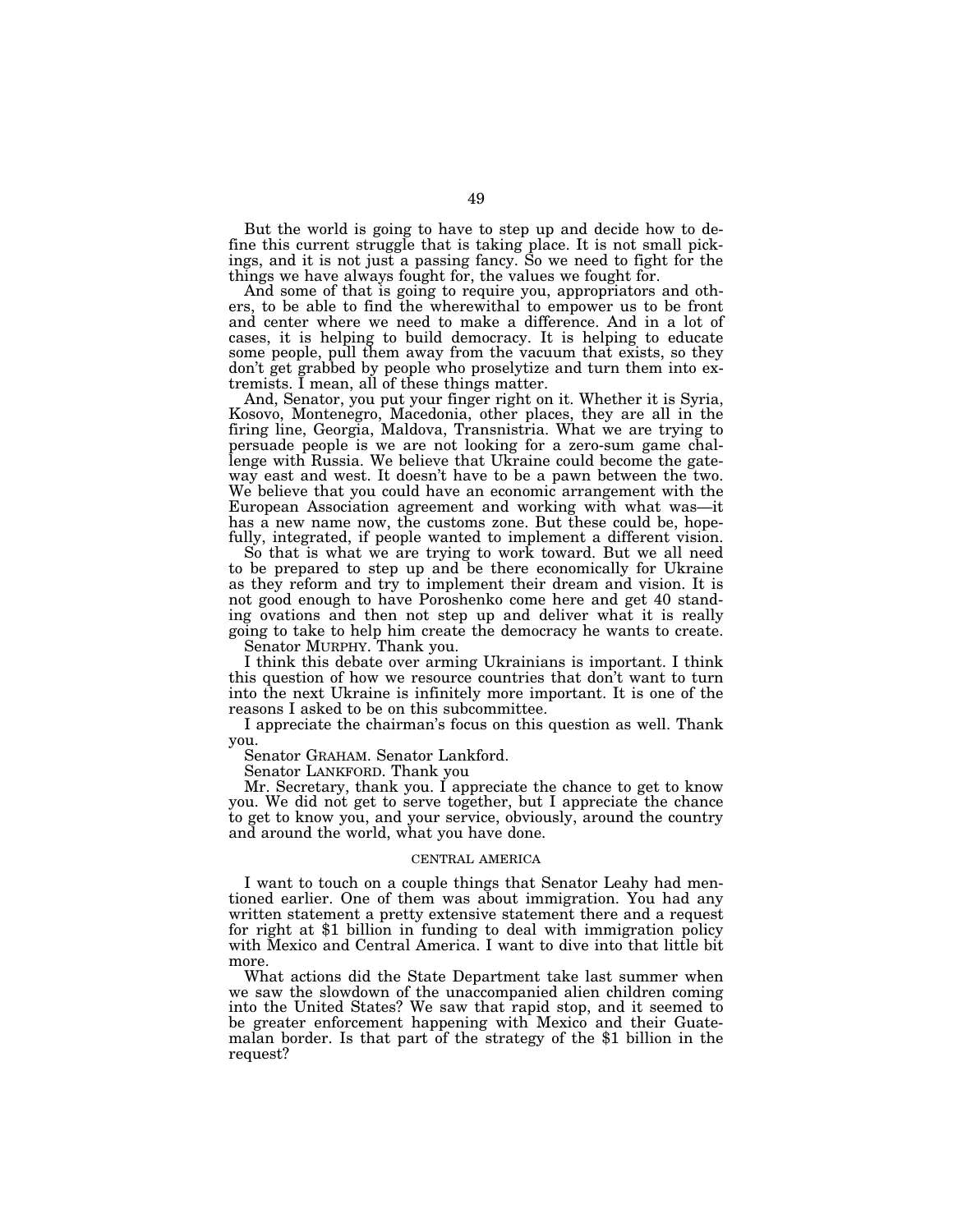Secretary KERRY. Yes. There is clearly an enforcement component required. Very important.

Senator LANKFORD. Okay. What do you see as part of that? With that billion dollars, obviously, engaging, trying to not only deal with the root causes, as you put it in your statement, in Central America for those folks coming here, but actually the enforcement arm of that.

What do you anticipate the State Department's operation to be in working with Mexico and Central America, Guatemala, Honduras, El Salvador, especially?

### UKRAINE

Secretary KERRY. Let me go through it very specifically for you. But I do want to add one other thing for everybody, because there was sort of a question earlier about what we are doing in terms of Ukraine policy.

Look, the last thing we want to do is see the people of Russia pay the price for what we think are bad political decisions. But because of the sanctions we put in place, nobody should diminish the impact that we have had through this united front. I will just take 1 minute on it. This is quick.

The ruble has dropped over 50 percent in the past 12 months, and it continues to be very volatile. The economic predictions for Russia are that it will go into recession this year. Inflation is predicted to exceed 15 percent this year. Standard & Poor's has cut their bond status to junk. The Central Bank of Russia has capital outflow in 2014 that hit a record, \$151 billion. And while it still has reserves of about \$375 billion, it is not in a position to do this interminably.

So it has been difficult. We have had to keep all of Europe united in that effort. So I think we think we are making some progress on it. Our preference is to have the Minsk agreement implemented fully and be able to de-escalate the situation. That is our goal.

# CENTRAL AMERICA

Coming to the question of Central America and the request, \$300 million of that \$1 billion will help improve security, speaks specifically to security. And it will also deal with the extreme levels of violence. It will promote police reform. It will attack organized crime, and it will also help us in defense cooperation initiatives. In economic initiatives, about \$400 million is to try to promote

trade, transport, and Border-Customs integration, enhance workforce development, facilitate business development, and help small businesses create jobs. And then the improved governance is to create more accountable, transparent public institutions. There is about \$250 million that will reinforce democratic institutions; target corruption; strengthen efficiency, accountability, and transparency of the judicial system; and also improve the management of public funds and help create a competent civil service.

It is a big undertaking. We haven't had this kind of undertaking in Central America in decades. I believe, and I think the presidents of each of those countries believe, this could have a profound impact, and it will ultimately help us deal with the immigration challenge.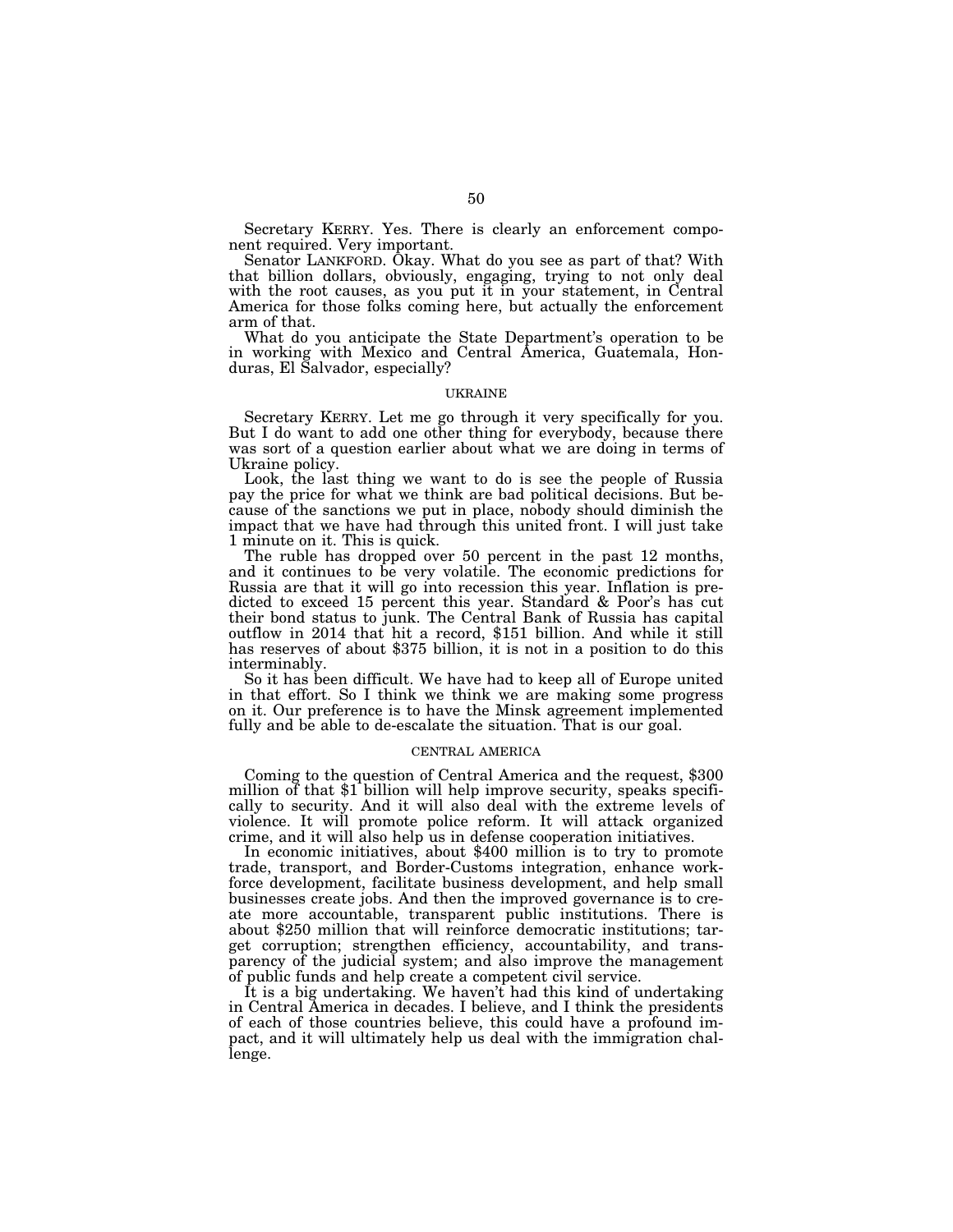Senator LANKFORD. You have very sharp staff in Central America that I have met with and flown down there and got a chance to meet with some of that staff. What they do on a daily basis, they are doing a very good job for us.

But it is one of the key issues of enforcement that also affects national policy as well as international policy and the relationship there.

#### SYRIA

I need to ask you about Syria. You had mentioned some of the work happening on chemical weapons and getting chemical weapons out of the hands of ISIS. Do we have a picture, at this point, based on all the chemical weapons that have been pulled out, in the agreements? How often have those chemical weapons been used in a battlefield situation or are suspected of being used in last 6 months? Has that tapered off to zero? Where are we now, as far as the use of chemical weapons?

Secretary KERRY. Well, let me explain that. That is a good question, and it is important to draw a distinction here.

All of the chemical weapons that are on the annotated international list of chemical weapons that are prohibited under the Chemical Weapons Convention were taken out. Those were declared, and for the most part, we think we found every one of them, and there are none of those that have been alleged to have been used.

What has been used is chlorine, and chlorine is not on the prohibited list. But when mixed in a certain way, it can produce toxic impact and be used. Now, that has been used.

I think probably the numbers are classified, so I want to be careful here. But it is fair to say that the bulk of their use has been by the regime. But it is not exclusive. It appears as if there has been some by opposition and/or by ISIS.

Senator LANKFORD. Okay.

### RELIGIOUS FREEDOM

The battle that is happening among religious extremism and among Islamic communities, specifically, that is raging so much that we are on the edges of and drawn into often, obviously, is couched in religious terms. The State Department does a tremendous amount of work worldwide, dealing with carrying our values of religious liberty and recognition of all faiths. What changes is State proposing and are you proposing worldwide dealing with religious liberty issues? Obviously, there is a lot of work that has already happened. But this has become a prime issue for us, the recognition of religious liberty, and that value being spread. So what change are you proposing?

Secretary KERRY. Well, I just swore in Ambassador David Satterfield, who is a well-known rabbi who has worked for 40 years on religious freedom. He is going to be our Ambassador in the State Department, reaching out specifically on this issue of global religious freedom.

In addition, I appointed the first faith-based outreach office in the history of the State Department. Shaun Casey heads that up. We have been reaching out to global interfaith initiatives in order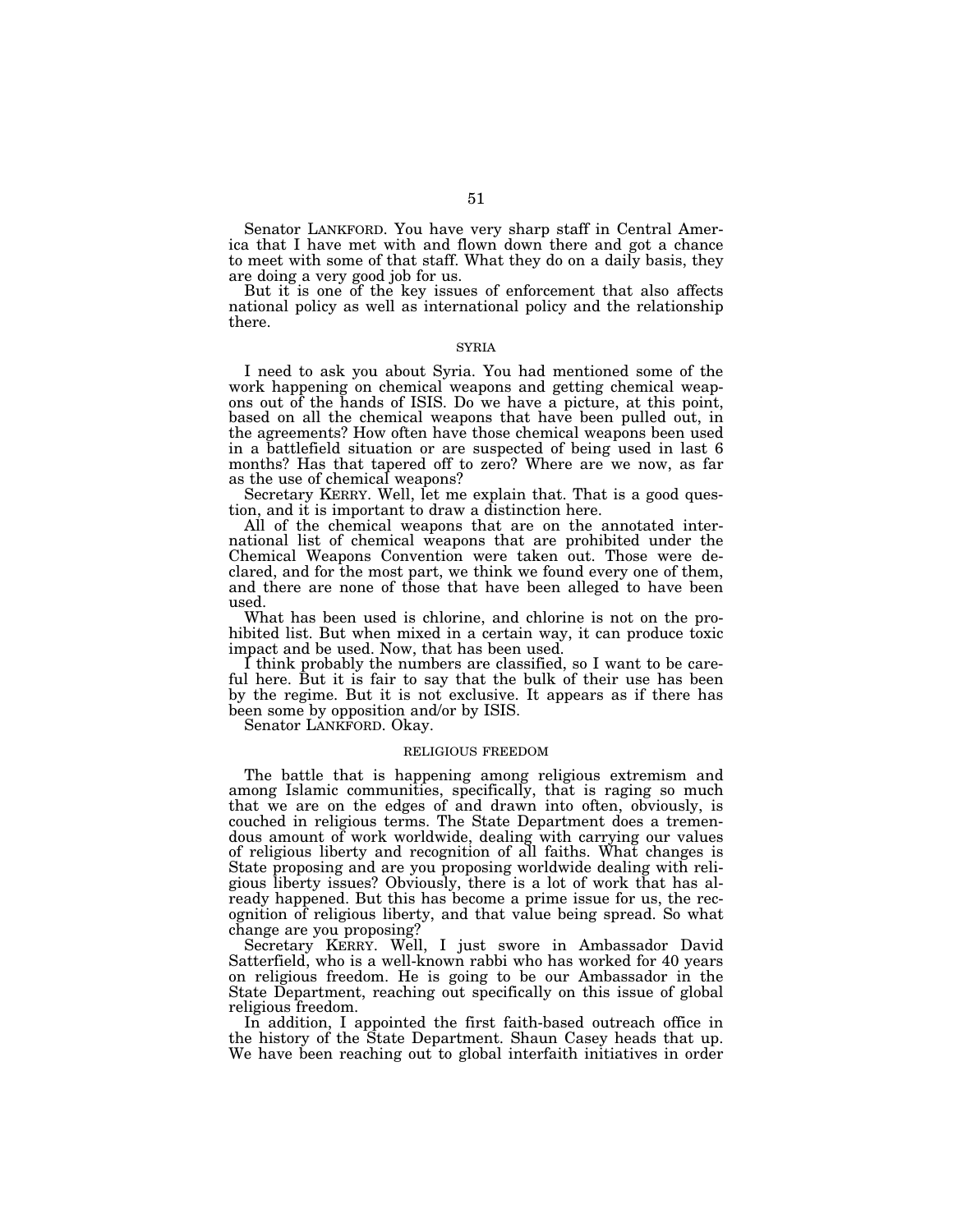to try to create common ground and reduce the mythology that surrounds a lot of the accusations made that stir people up, in terms of violent extremism.

We are deeply engaged, and, in fact, I will be hopefully meeting with King Salman of Saudi Arabia later this week. King Abdullah, his predecessor who just passed away, was deeply, deeply committed to this interfaith initiative. And we had many different conferences, meetings, outreach efforts going on to try to bring people together to work on religious tolerance, religious freedom, and to counter the messaging of the radical extremists.

Now, we are opening an office in Abu Dhabi, a center that will be set up, managed, run by the Emiratis who are funding this effort. But it will house a global group of players who will be engaged in social media response, working against the bigotry and the appeals that are appearing on the Internet that are trying to seduce people into these radical extreme efforts, and also just generally trying to promote tolerance and religious freedom.

We are working with leaders. There will be a conference of women taking place in the Middle East in the next months. There is another conference that will be taking place, bringing religious leaders together to specifically address this. Some of these are, interestingly, being promoted by and initiated by Muslim nations in the region.

So there is a lot happening on this front, and this was a very big part of the discussion at the White House summit in the past week and a major priority of the State Department.

Senator LANKFORD. Okay. Thank you.

Senator GRAHAM. Senator Durbin.

Senator DURBIN. Thanks, Mr. Chairman.

Mr. Secretary, thank you for being here. One cannot be effective in your job without a sense of history, and you have that sense of history.

### UKRAINE

It was Sunday in Chicago, a bright sunny day, but it was about 1 degree, and we had a rally outside the Catholic Church in Ukrainian Village in Chicago. And I spoke to about 500 people there. They were holding, obviously, many Ukrainian flags and posters, but Lithuanian flags and Polish flags. They have a sense of history, too. They have endured, personally and through their families, the aggression of the Soviets and the Russians.

I am worried about where we are, and I have joined with a dozen of my colleagues, Democrats and Republicans, urging you to call on the President to provide defensive arms to Ukraine and to do it quickly. I sensed the administration was moving that direction, that Angela Merkel and perhaps President Hollande begged for time for an attempted ceasefire before we made that military investment.

And now we know the results reported this morning, that the separatists have not complied with any of the three sequential steps prescribed by that agreement. They include full ceasefire, unfettered access of OSCE, and withdrawal of heavy weapons.

I hate to be cynical, but when it comes to Russia, they deserve it. They have time and again promised and not delivered. Unlike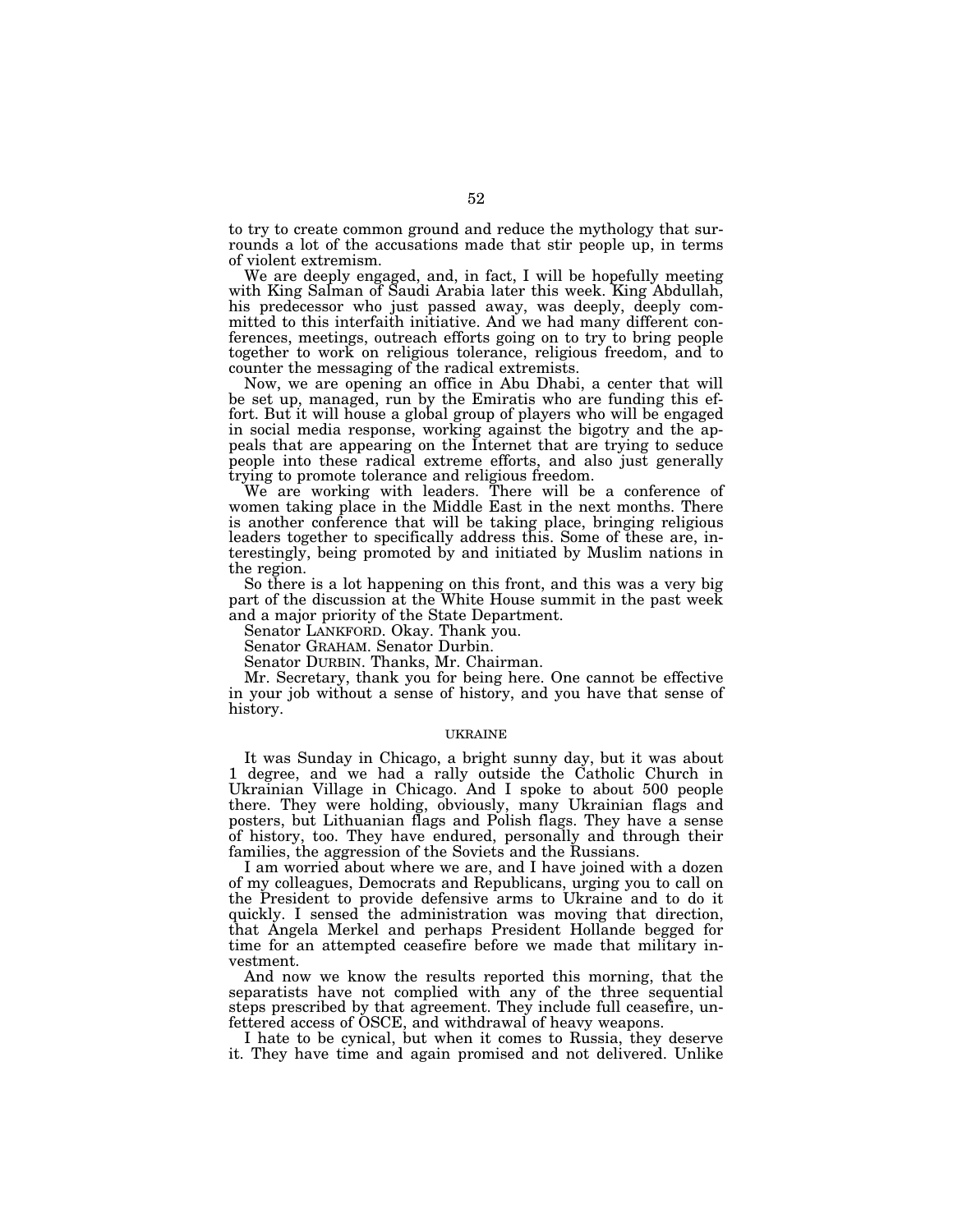other countries, like Syria and Libya, where we are mired in complexity, there is clarity here, clarity. This was the invasion of a sovereign nation by Russia, and they continue to seize territory.

My question to you, I think you responded to it earlier, about the President making the ultimate decision on weaponry, my question to you is this: Did we say to Angela Merkel and President Hollande, if this does not fail, what is Plan B, and what are you prepared to do? If this ceasefire doesn't work, what will Europe do beyond sanctions in response to protect Ukraine?

Is there a plan B, Mr. Secretary?

Secretary KERRY. Yes, there is, clearly, and it involves some very tough sanctions, among other things. It also will obviously weigh heavily on the choices that the President has to make with respect to recommendations that are or are not being made to him.

But nobody is taking this lightly at all, Senator. I mean, first of all, we have a request in the budget for Georgia, Moldova, and Ukraine of \$75 million, reflecting an increase above the bilateral allocations, which is for the Reassurance Initiative. And that will enhance the interoperability of the NATO allies and non-NATO partners who are most threatened by Russia at this moment.

We have a \$75 million request for foreign military financing, and just under \$1 billion for overseas contingency operation funds, I think you know much of which can be designated to flow here if we need to. In addition to that, we have committed over \$118 million in arming and training—not arming—training and equipment. But some of it, the eye of the beholder will determine the arming specifically. \$52 million in high-end defensive equipment, such as counter border radars, night vision devices, body armor helmets, advanced radios, explosive ordnance, disposal robots, rations, firstaid kits, supplies. \$47 million in equipment to their border folks to help them, heavy engineering equipment, thermal imaging, other monitoring equipment, patrol boats, uniforms, generators, and more equipment is being planned to be arriving. We have \$19 million in global security contingency funds that is training and equipment to six companies and headquarters elements.

So we are out there doing a lot of different things.

Senator DURBIN. Are Germany and France going to join us in this effort?

Secretary KERRY. Germany and France are doing certain things that are nonlethal and that are not providing lethal assistance at this point. There is still a debate going on about whether or not, in these final moments, with Debaltseve now, tragically, the victim of the excess, what does that mean? The latest indications are that several Russian units are now outside. They are on the border. There is training going on in Rostov. There are other things that have happened. A lot of tanks crossed over. A lot of equipment was given earlier.

But at this moment, I would say, it is a question mark still as to where this is going to go in the next days.

Senator DURBIN. I want to close on this topic and just say that as the cease-fire efforts diminish and the Russians seize more territory, it becomes problematic. I think we need to move and be ready to move quickly.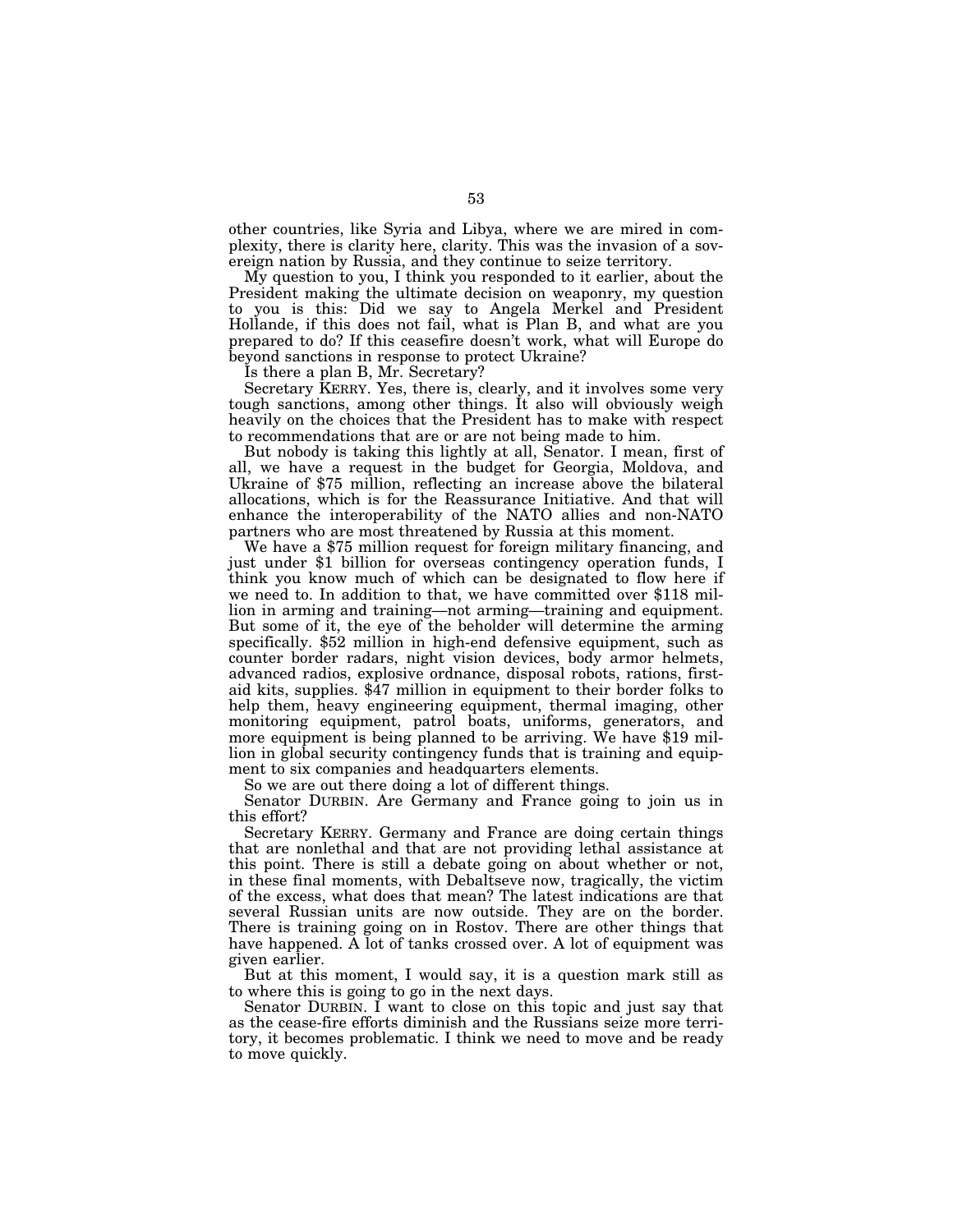# COALITION AGAINST ISIL

Let me switch theaters quickly. Last week, I was in Panama and met with President Varela. I know that you attended his inauguration. Panama is the first Latin American nation to step up and join us in the coalition against ISIS. He is taking some grief for it in his country from his critics, and I told him how much we respect the fact that he is willing to engage with us in fighting what could be a global threat and, certainly, is a major threat to stability in the world.

Is it our hope to enlarge this coalition in Latin America? There have been so many disappointments recently in the United Nations when we have had test votes on some of the outrageous human rights violations in North Korea, on the Ukrainian predicament where 15 or 20 Central and South American countries voted against the United States or abstained when it came to these declarations. What can you tell us about the prospects of building this coalition, particularly in the Americas against the threat of ISIS?

Secretary KERRY. It has some challenges, in terms of this region. We have sort of been purposefully respectful and careful of creating problems where they don't exist and demanding something where there can't be that much contribution. There are also things that some people are doing that don't have to be listed and promoted, for instance, on foreign fighters, on financing.

We have said that every nation, there is something that everybody can do, and not everybody has to do it publicly. So there are some who are helping in certain ways, but we don't feel compelled to try to leverage people massively into this at this point in time, particularly since some of them are fighting other challenges. For instance, Colombia, we are trying to help with FARC, and we would love to see that get resolved. These things can play in difficult ways.

There are also some tensions between some of the countries in the region, as I think you know. And there is a group of countries that we wish were more ready to engage but still are behaving with sort of a very last century, old kind of rhetoric that is focused on the United States and blaming us for things that we are absolutely not engaged in and aren't doing.

Venezuela is paramount among those. I mean, this is a card that President Maduro loves to play. The minute he has a political problem, he launches an assault on the United States and blames us for doing something that we have had absolutely no inkling of doing. And there is never any evidence, mind you, of those things.

So it is not an area, I would say to you, that we are saying we have to have these guys on board visibly in this coalition, but where they are cooperating in certain ways and where we can build some greater perhaps cooperation as we go forward.

We have high hopes for the Summit of the Americas, which will take place in the beginning of April, in Panama, by the way, where we hope some of these issues will be more openly discussed. And we are trying to put civil society and human rights squarely on the agenda for that meeting.

Senator DURBIN. Thanks.

Senator GRAHAM. Senator Blunt.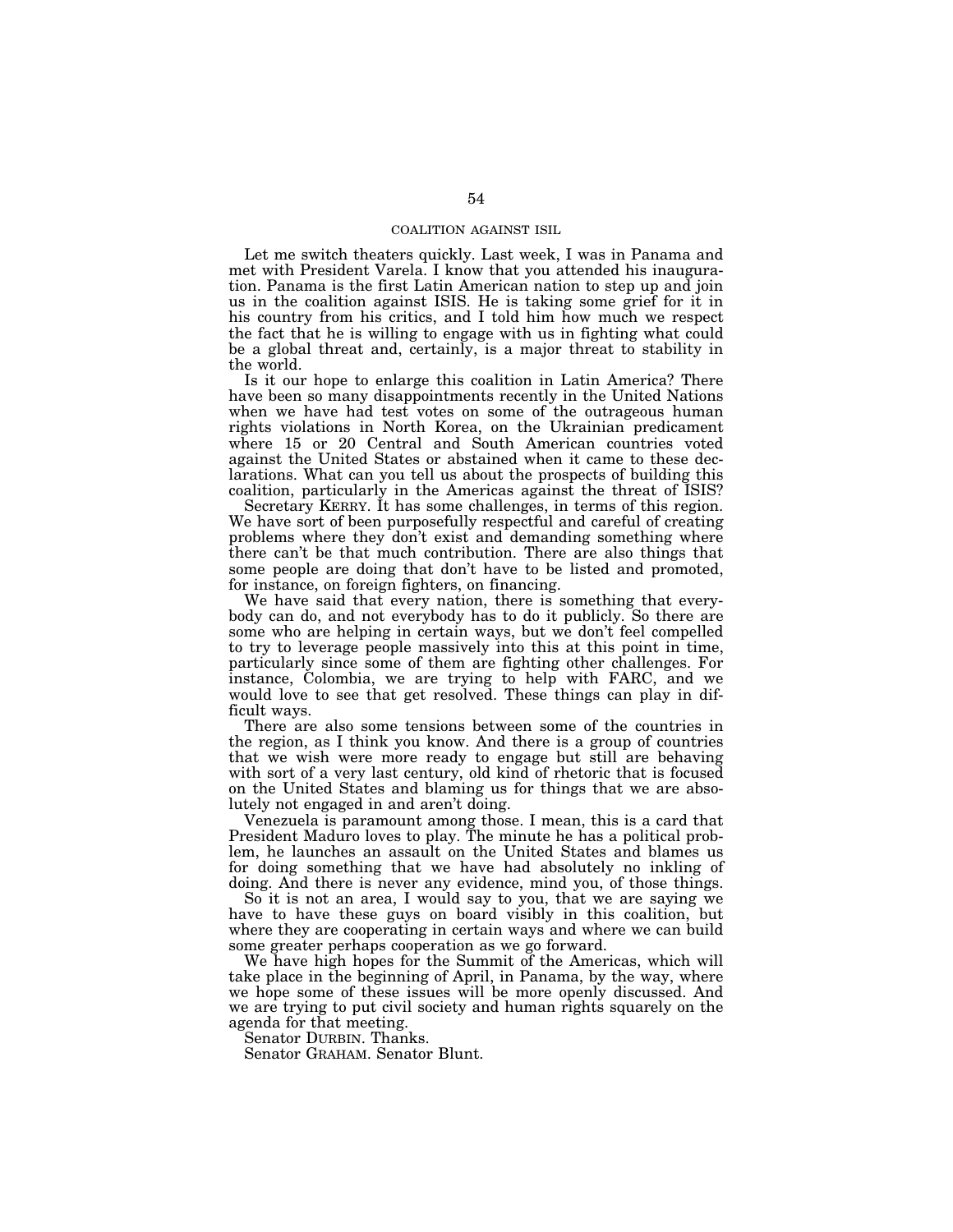# Senator BLUNT. Thank you, Chairman.

# RELIGIOUS FREEDOM

Mr. Secretary, in your comments on religious freedom, I just want to say I look forward to the new leadership there. I think we have been wanting in that area in the department, and I was pleased to be supportive of the person that was nominated that is going in there now.

I was also pleased when you used the words ''religious freedom.'' I think in too much of our discussion with countries around the world, we have talked about the right to worship, which is a different thing than religious freedom. And I am glad to see any language that expands that.

I see a couple of questions on the faces of people behind you. It might be a good test to have, at the State Department someday, what is the difference between the right to worship and religious freedom? What is the difference in freedom to worship and religious freedom? And there is a difference. I am sure you understand that. And I don't want to take a lot of time with that, but I am just pleased to hear you using that language.

### IRAQ AND YEMEN

In both Iraq and Yemen, I am wondering what your view is of why we missed the level of how quickly those countries could change direction. In Iraq, at one point, we were referring to ISIS or whatever you want to call it, we're all talking about the same group, as junior varsity, not quite up to the A game. A few months later, they control a substantial amount of the country.

In September, in Yemen, the President saying this is a great example of the success of our policy. And 6 months later, we are evacuating the Embassy.

What do you think we missed? What have we learned about the world today that maybe is different than the world 10 years ago that leads us to come to those conclusions that turn out to be so wrong so quickly?

Secretary KERRY. Well, in a sense they weren't altogether wrong all the time. Let me be precise.

Senator BLUNT. Remember, what I am going to ask, of course, is surely Yemen is no longer the quintessential example of our positive success in foreign policy.

Secretary KERRY. I don't think I ever called it that.

Senator BLUNT. I think the President said this was a good example of our successful policy.

Secretary KERRY. Well, what he was talking about, in all fairness, Senator, the President was talking about a way to not get in the middle of something and still be able to carry out your CT objectives. That is what it was. He was talking about a model of our ability to fight al Qaeda and to deal with that problem.

Now, that relied on cooperation with the government. And we had a platform from which we were working, and it was effective.

What did surprise, and it surprised everybody, and by the way, including Iranians and Saudis whose backyard, in many respects, certainly, the Saudi backyard, the Iranians reaching across it, but it surprised everybody that it moved the way it did. One of the way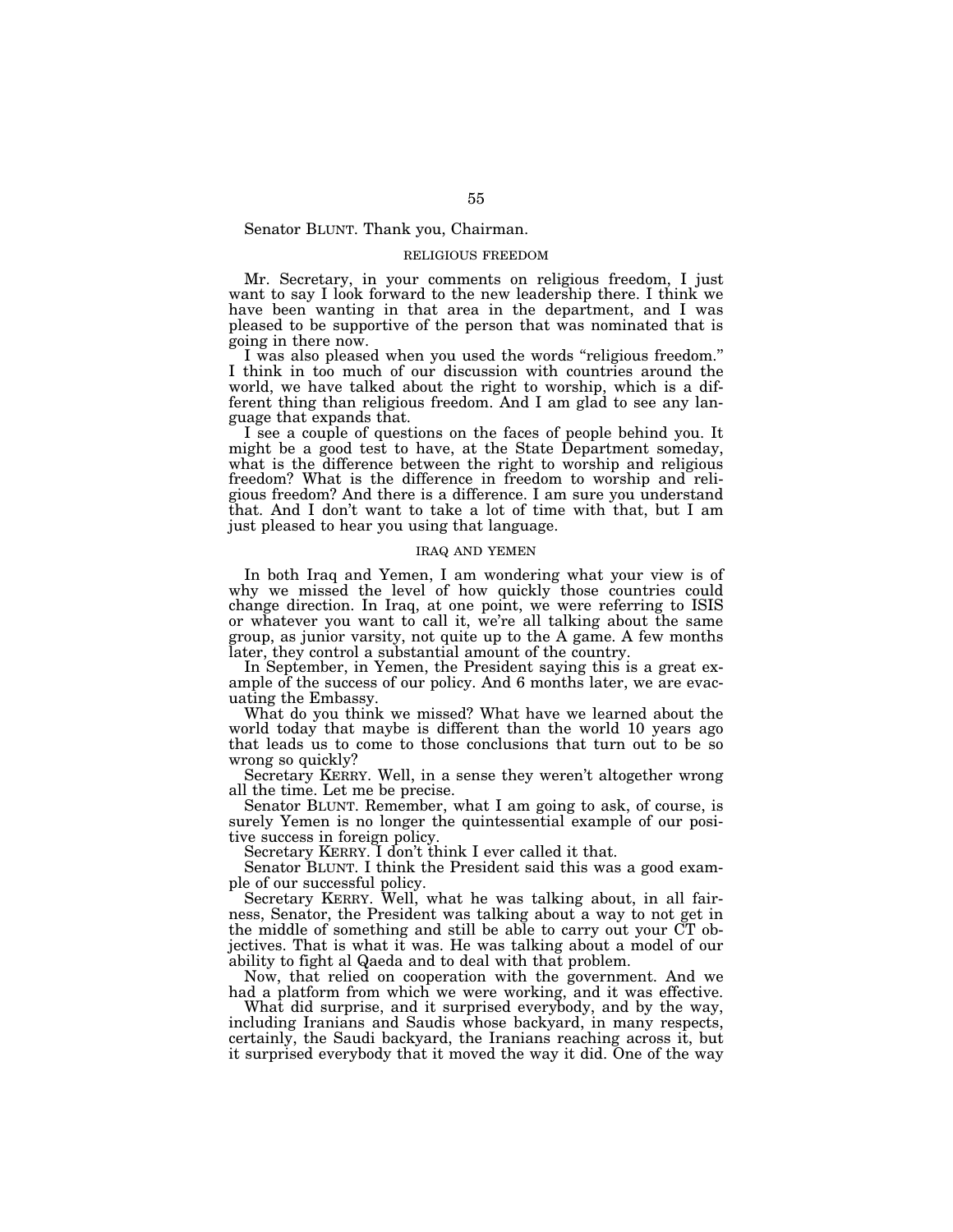reasons it moved the way it did was a very simple rule that we have learned many times over. I can go back to countless countries and countless revolutions where the United States picked somebody and they didn't pan out.

What we can't control is the quality of governance. And in Iraq, what you had was a serious process of deterioration. I went back and relooked at the figures, because there had been some accusations, well, the troops came out too soon, this and that. They weren't combat troops. There was no talk ever of leaving combat troops, ever. So combat troops wouldn't have made the difference.

The question is what kind of military did you have? What kind of leadership did you have? And who did they represent? And what were they capable of doing? And that was steadily deteriorating because you had a prime minister who was putting his cronies in, using it as a personal tool, and excluding a good part of the country.

So when Daesh came along in Mosul, people didn't want to fight, because you had a Shia presence in the Sunni part of the country fighting Sunnis. And they said this is their fight, we are out of here. And there was no discipline and no capacity to do it.

So a lot of lessons learned from that about inclusivity and having a stake in the process.

Senator BLUNT. And the ability to resist.

Secretary KERRY. And the ability to resist. Absolutely.

So, Senator, that lesson is really being applied now in the efforts to try to create greater unity and capacity to be able to push back and fight back and deal with the issue of governance.

The same thing in Yemen. In Yemen, you had Hadi, who just didn't deliver. He had Saleh, the former president, who was present, creating enormous mischief underneath him with the people that he still had who were aligned with him, working with the Houthis, and now they are at each others' throats and at odds for contesting for power.

There is an effort to create a dialogue now.

### IRAN

Senator BLUNT. Secretary, let me ask one question, at least, on Iran. I hear that. I think I asked the counterterrorism head the other day the same question, and basically said we overestimated the ability of the incumbent governments to resist. I think you are saying the same thing, and I appreciate that answer.

In Iran, the chairman had a long list of countries that he asked you about where Iran is influencing in a negative way. What do you think happens if we put Iran on a clock toward nuclear capacity? How do you think others in the neighborhood react if there is a 10-year window? I don't want to argue about the window.

If there is a clock of some kind where Iran within a certain understood period of time could become nuclear capable if they tell us they are going to become nuclear capable, that 12-month clock or whatever it is, how do the Saudis react? Leaving the Israelis out for a minute, do other countries react in a way that allows Iran to become nuclear-capable without thinking they have to move in that direction as well? When you and I visited at the Munich security conference a year ago, I told you that I didn't think you could con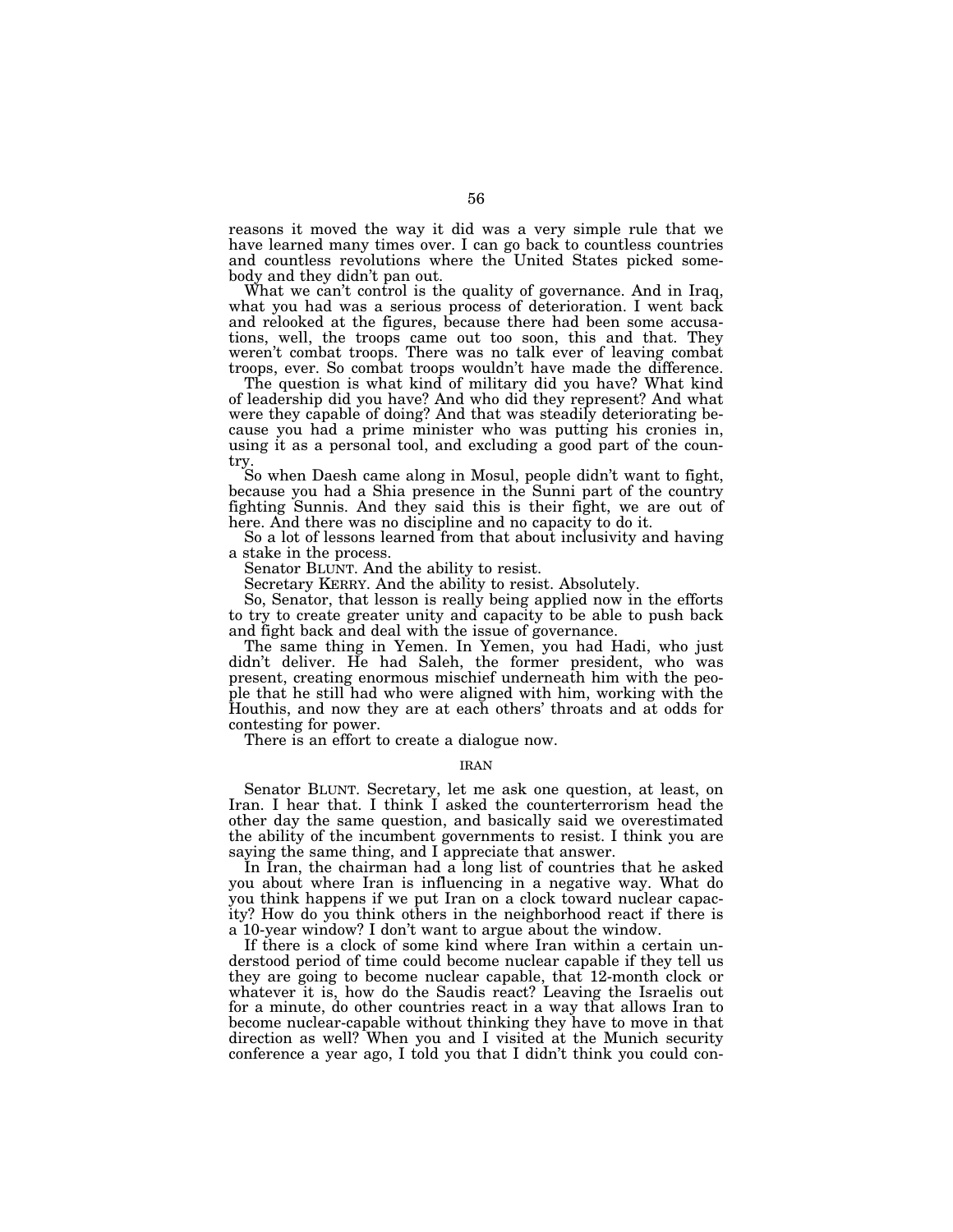tain enrichment, and I still don't, but I would be glad to hear your answer to that.

Secretary KERRY. Well, that is the test, obviously, Senator. It is a very good question, and we ought to spend a little moment on it, just because it really is central to all of this.

First of all, we are not deliberating whether or not to give Iran a nuclear capacity, if by nuclear capacity, we are both talking about a peaceful nuclear-power-oriented program, not a weapons program, just nuclear power. Iran already has that kind of nuclear capacity. They have what they allege is a peaceful program. We have had questions about that, very serious ones.

But they have nuclear capacity. They know how to enrich. They already learned how to do it. By the way, they learned how to do it in another administration's tenure. Back in 2003, Iran had 164 centrifuges. Today, they claim some 27,000. There are 19,000 of them out there working or capable of working. There are less than that working today.

So they have nuclear capacity. They got it. They got it a number years ago when an administration, by the way, had a policy of no enrichment at all. That was the administration's policy.

Was that enforced? Did anything happen while they went from 164 centrifuges to 27,000? No. They are where they are.

So we are taking the program that we have got today, and what we are committed to try to do is make absolutely certain, hopefully in a failsafe manner, as failsafe as you could be in nuclear policy, that they cannot develop a bomb, as distinguished from a peaceful nuclear power program.

Now they have agreed, and it is much unnoticed and not paid attention to, to live by the NPT. They could pull out of the NPT. North Korea is not in the NPT. That is one of the problems. But Iran is in the NPT.

Right now, the IAEA has documented that they have lived by every single requirement of the interim agreement. They have taken their 20 percent enriched uranium and they have reduced it to zero. They have opened up Fordow, the underground facility, to inspection daily. They have opened Natanz. They opened up Arak. They have stopped Arak. Not one feature of Arak has been advanced from the day we made this agreement.

So in effect, I won't go into the numbers, but a certain number of months of ''breakout time'' has now been growing larger. Israel is safer today than Israel was before we signed the interim agreement. And we are trying to come to an agreement that will, in fact, expand that time even further, so that if they were to try to break out, we will know. And then the test is, how do you know you will know? How do you have sufficient ability to be able to have the inspection and intrusion necessary to do that?

That is our job. That is what we are trying to do now. So we can come to you and say, and to Israel, and to the Arab world and the community, we will have the ability to know what they are doing sufficiently that they can't break out. And if they did breakout, we have the same options available to us to whack them or do whatever you want as we have today.

Now, that makes it a very difficult negotiation. It is a difficult negotiation. But Iran has lived up to its agreement. And our hope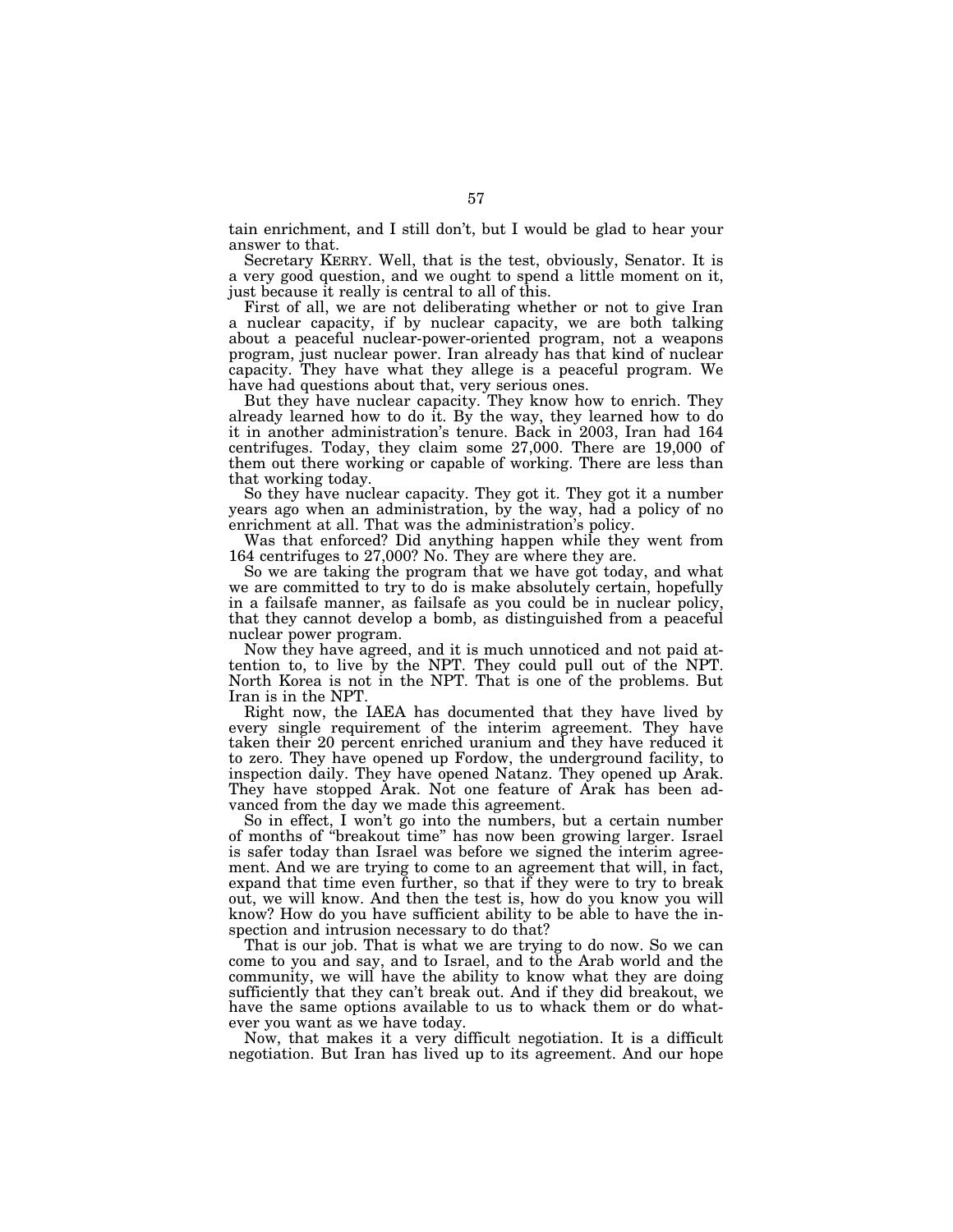is that they will do things necessary to prove they have a peaceful program and give us an assurance that there isn't some capacity to go covert to slide it off. And I think it is really important to see it.

Now, are other countries nervous about what may or may not happen? Sure. Of course they are. And it is our job to sit with them and show them what we are doing and have them hopefully understand the full measure of it.

Now we have a 123 agreement with the Emirates. They have already agreed to enter into some kind of peaceful process. And obviously, if a program is peaceful, there is going to be a lot more nuclear discussion in the years of head because I assume if and when people all get serious about climate change, it is a zero-emissions form of production, and it may become more affordable and attractive to people in various parts of the world, instead of fossil fuels. So we will see where we go.

But we are trying to create a template here that can withstand public scrutiny to show that they can't produce a weapon.

One final comment. I know I went over my time, but this is important.

This concept of breakout is not understood well enough, and there are a lot of reasons for that. In the 1980s, when I was in the Senate, and the 1990s, we were debating international arms control agreements, and breakout then used to mean your ability, we thought, to deliver a weapon. Breakout in the context we have been talking about with respect to Iran and its program does not mean that.

Breakout is the amount of time it takes to develop enough fissile material for one weapon. We are trying to get a year for some period of time that we can guarantee that, and then enough time afterward that everybody is comfortable that they really just can't go do this without our knowing it, because we are going to be tracing the uranium trade.

Now, I don't want to get into all the details. It is inappropriate for me to do that while we are negotiating. But suffice it to say that we are going to try to have sufficient understanding.

But once you have the 1 year to be able to have enough fissile material, you still have to go design a means of delivery and a means of explosion. That could take 4, 5, 6 years.

No country in the world has ever had the kind of restraint that we are talking about. We will see what happens.

Senator GRAHAM. Thank you, Mr. Secretary.

We have three more members, and I appreciate if we could get everybody in.

Secretary KERRY. I will be very quick.

#### IRAN

Senator GRAHAM. One very quick question. The Iranian parliament is allowed to vote on any agreement entered into between the P5-plus-1. Do you object if Congress has that same right?

Secretary KERRY. Well, the Iranian parliament is considerably different from Congress, and I think you know that. And I wouldn't equate the two, or what their rights are, or what they may or may not do.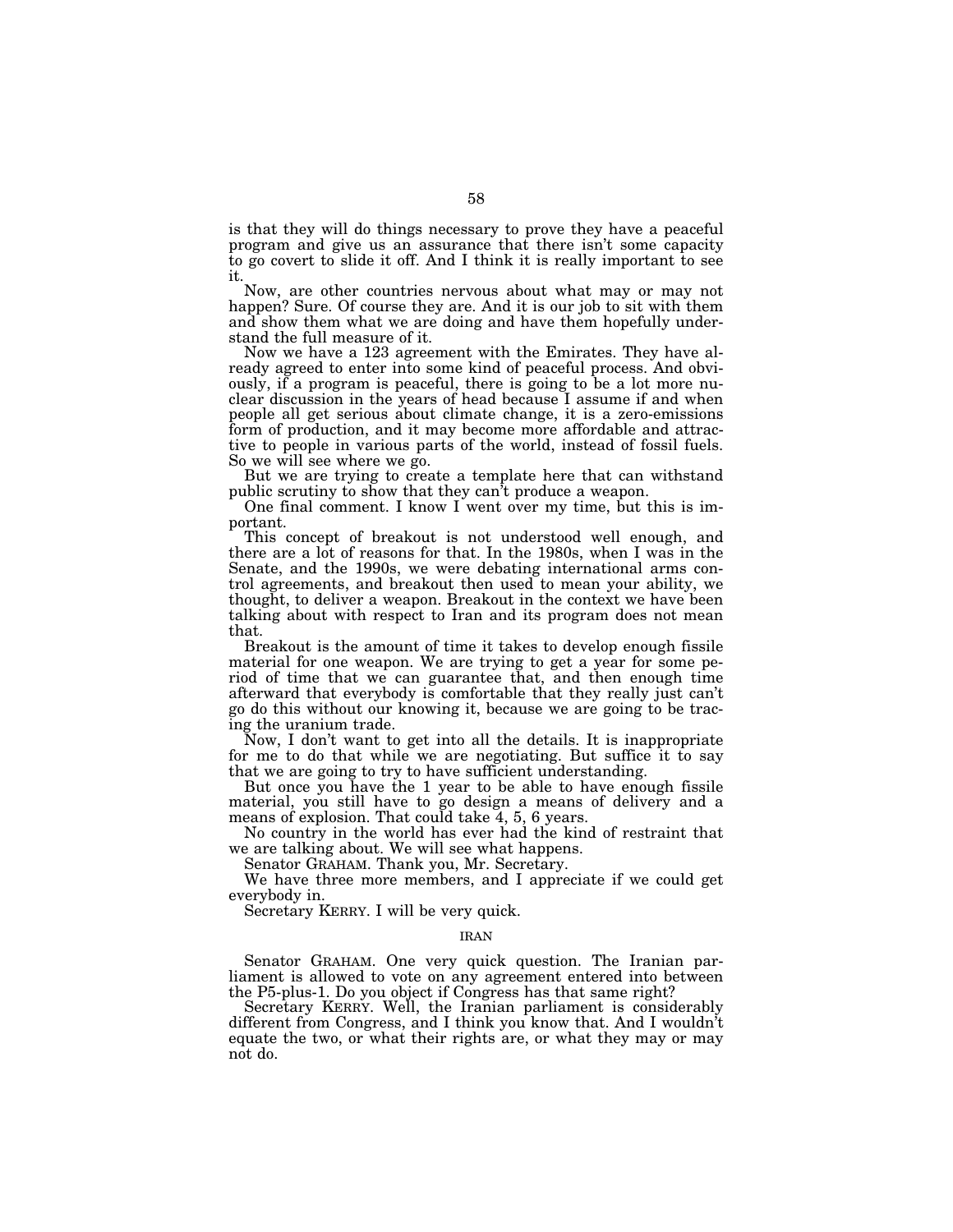And I assure you, they will not be able-

Senator GRAHAM. Do you object to the Congress reviewing this deal, having a vote on it?

Secretary KERRY. Well, you will review it. Of course, you will review it. We are reviewing it now, and we will review it in the days ahead, and you already have a vote, because your vote is a vote that will be necessary to ultimately terminate sanctions.

Senator GRAHAM. Senator Coons.

Senator COONS. Thank you, Chairman Graham.

Thank you, Secretary Kerry. I appreciate your lengthy and thorough review of the negotiations that are ongoing with Iran. This is one of the most important challenges that faces our security, Israel's security, and global security.

You mentioned in your opening testimony that you recognize the value and importance of closely consulting with Congress, both before and should there be agreement afterwards. I look forward to that.

I am grateful for the number of briefing opportunities that have been made available to me and other members. This is a difficult and demanding strategic situation. Your exculpation of exactly what you understand breakout to mean in this context, for example, is helpful for us to know, as we try and assess the strength and value of the deal you are seeking to negotiate.

But it is also a reminder that the nonnuclear components that I think Iran has not yet fully come forward with helping the world and IAEA understand the research that was being done toward the development of warheads or missile systems is a key component of our having confidence about what the breakout time is, understood as the broader issue of the ability to deliver a weapon, and if and when they get the capacity to develop a weapon. These are all of grave concern.

I don't think there is any disagreement here about strong support for the \$3.1 billion in aid to Israel that is in this package. I don't disagree at all with your opening statement that an AUMF needs to be passed here in a way that is bipartisan and is strong. I look forward to continuing to work with you and others in the administration on it.

And I welcome your billion dollar investment in Central America, in order to strengthen a number of countries from which we really face some challenges, and your testimony earlier about standing up to Putin's aggression in the Ukraine.

# ASSISTANCE FOR AFRICA

But I would like to focus us, in my few minutes, on Africa, a continent where I chaired the Senate Subcommittee on Foreign Relations for 4 years and have a persistent interest and enthusiasm. Let me just lay out a few issues and then ask you to use the time left to answer them.

First, \$2 billion out of \$50 billion in this budget is dedicated to democracy, promoting democracy and governance and human rights globally. I think that is a modest and absolutely essential investment. Africa is a continent of 54 countries, and in a number of them, there are difficult and contested elections this coming year. So any comment you care to make about the work we are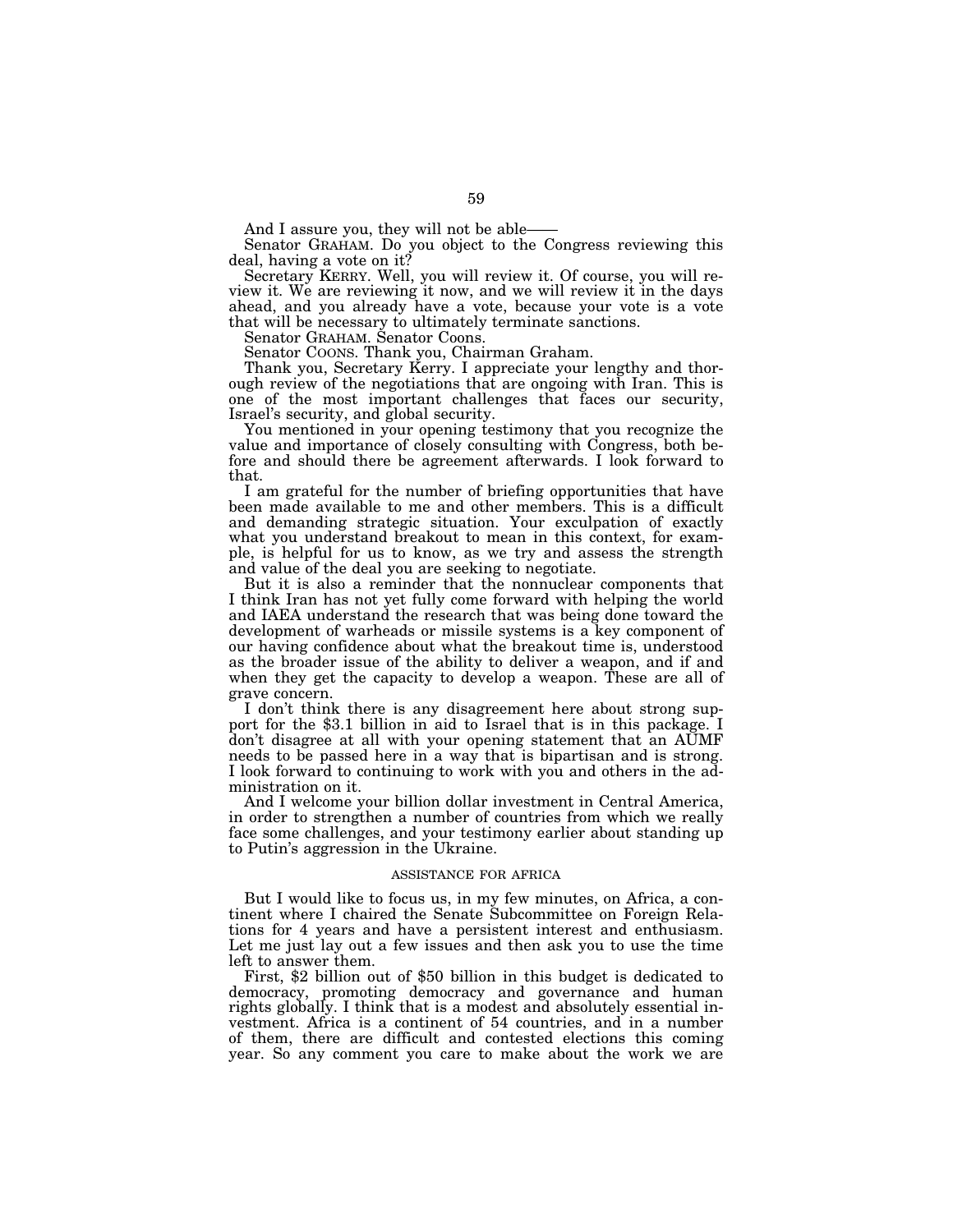doing to strengthen civil society in countries, from Nigeria to Ethiopia to Rwanda, where there are difficult and contested elections and where our support of democracy is a key part of advancing our values.

Second, the African summit that happened last August, the first convening of more than 50 heads of state or heads of government, I think was a great beginning. It is my hope that the department and the administration plan to continue a robust engagement around Power Africa, around the Young Africa Leaders Initiative, and around security.

So if you have any comments you care to make about the commitments around security and, in particular, African-led initiatives to improve security in countries facing extremism, from Somalia to Nigeria to the Central African Republic, would be great.

You mentioned in passing the significant and bipartisan support for appropriations in the work against Ebola. We are not yet done. We haven't gotten to zero. But many Americans, I think, wonder whether we are ever thanked by the nations who we do so much to work with and to help. President Sirleaf of Liberia will be here Thursday expressly to thank the American people for the support that our Armed Forces, our uniformed Public Health Service, USAID, State Department, and many others, CDC, of course, provided in the course of that public health crisis.

I strongly support the investment, as Senator Leahy mentioned previously, in the Global Health Security efforts and the importance of strengthening health systems.

And last, you in your role on this committee really championed wildlife trafficking. I think this is an important issue for us to tackle this year, because so often wildlife trafficking funds extremism and international gangs. It is the next stage after narcotrafficking and trafficking in humans. Wildlife trafficking has become a major source of revenue for illicit organizations around the world.

If in 3 minutes, you can make a coherent response to any of those four questions, I would be even more impressed with your skill, Mr. Secretary. Thank you.

Secretary KERRY. Thank you very much. I will do it in a-

Senator COONS. And, of course, responses for the record are always welcome, if we run out of time.

Secretary KERRY. I would be happy to add more.

First of all, thank you for your abiding interest, which is making a huge difference, and we appreciate it enormously. And thanks for participating in the global summit.<br>As you know, we had the African leaders here last summer. It

was an enormously important effort. We requested \$260-plus million, \$268 million, to support the initiatives of programs that came out of the African Leaders Initiative. And that is \$76 million for Power Africa, which is absolutely critical to bringing electricity to communities so you can have economic development. It is one of the reasons Ebola is a problem, for instance. There is just no infrastructure there.

There is funding for Trade Africa and trade investment hubs that will begin to create greater economic commerce. There is \$10 million for the Young African Leaders Initiative. I have to tell you, that is one of the most exciting parts of this entire conference we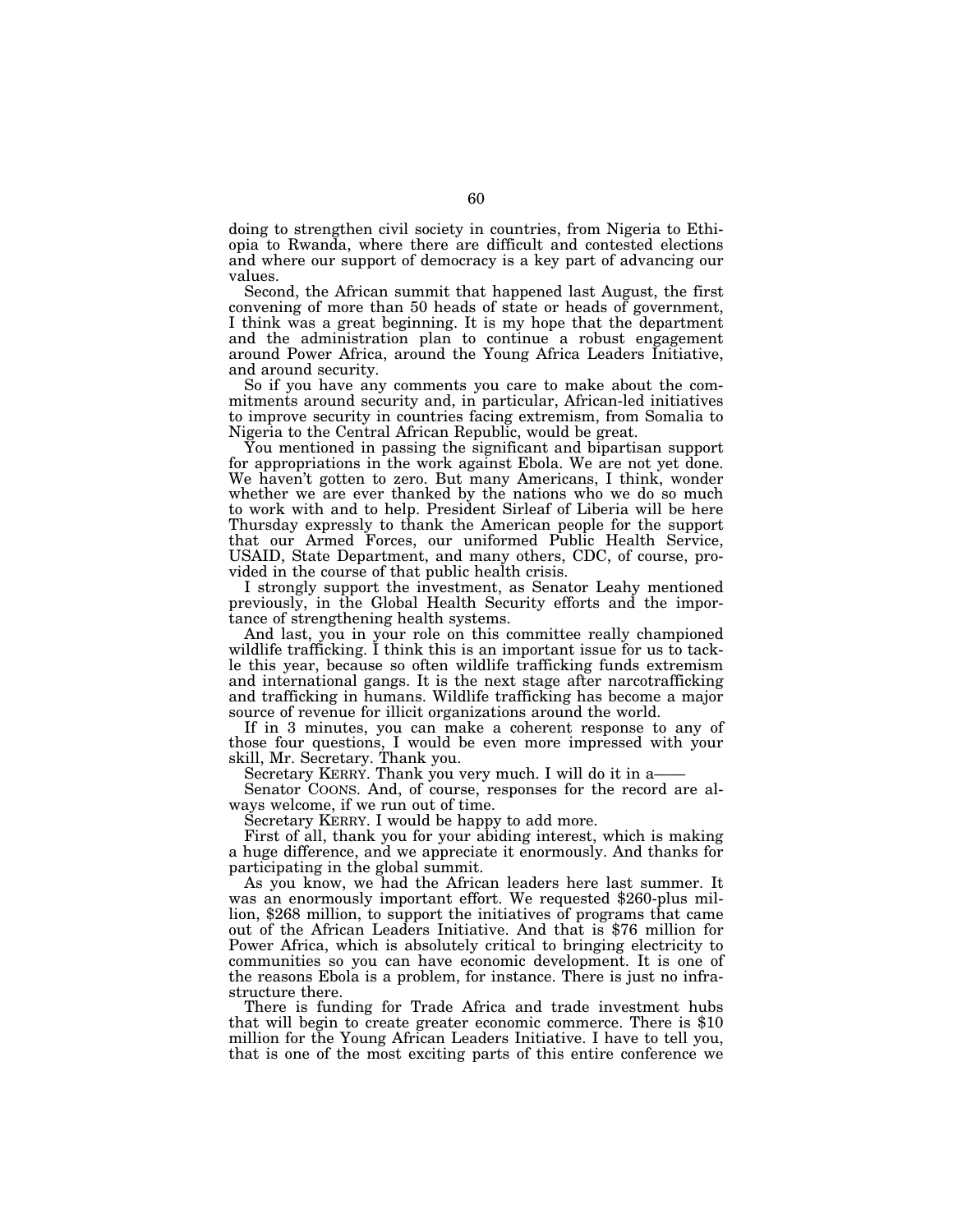had. These young leaders came from all over Africa, hugely educated and energized and ready to go out and change the world in their countries, working for different global companies, working for Goldman Sachs. They all came over here and they are ready to make these kind of transformations take place in Africa. This is a

And \$110 million for the African Peacekeeping Rapid Response Partnership, a security governance initiative that we have to work with various countries. We are making progress in various places, and we have big challenges.

Nigeria is the challenge, Boko Haram. But Chad, Cameroon, a couple of neighbors have come together. They are engaged. We are trying to work with them to help them fight back against the Boko Haram.

I was in Nigeria to encourage the election process. I met with President Jonathan, with his opponent. I am sorry the election was postponed. We are working now to make sure that election takes place and is accountable and free and fair.

But I think that we have Feed the Future and Food for Peace, both are taking place there. And, of course, we are continuing our health initiatives, which are absolutely essential.

So that is a quick take on it. We have \$302 million requested for peacekeeping operations, and particularly working with the rapid response partnership, the African Union peacekeeping initiatives, Somalia, the Central African Republic, and security sector reform. So there is just a huge amount that is happening.

A lot of people don't realize it, but I think six or seven of the fastest growing countries in the world are in Africa, notwithstanding the turmoil and difficulties of some of northern Africa and the Horn of Africa. And hopefully if we stay engaged and we continue to lead and work with other countries, this can change for the better.

Senator COONS. Thank you, Mr. Secretary. Yes, seven of the fastest growing economies in the world, according to the World Bank, are in Africa this decade. So Power Africa and Trade Africa I think are important initiatives.

There are a number of countries that face real threats from extremism, and I am grateful for your leadership and look forward to working together in ways to find bipartisan solutions to those real challenges to security and democracy. Thank you, Mr. Secretary.

Secretary KERRY. Thank you very much.

Senator GRAHAM. Senator Daines.

Senator DAINES. Secretary Kerry, thank you for being here today. Many of us were outside of D.C. last week. Many of us went home. I spent the week back in Montana. One of the top of mind issues for the average Montanan as we're sitting down, having cups of coffee, is what is going on in the Middle East, certainly, and ISIS, this issue of radical Islam.

# ISIL–DAESH

Secretary Kerry, during your presidential campaign in 2004, you used the term "Islamic extremism" to describe radical Saudi clerics. And in 1997 book, ''The New War,'' you described the Taliban as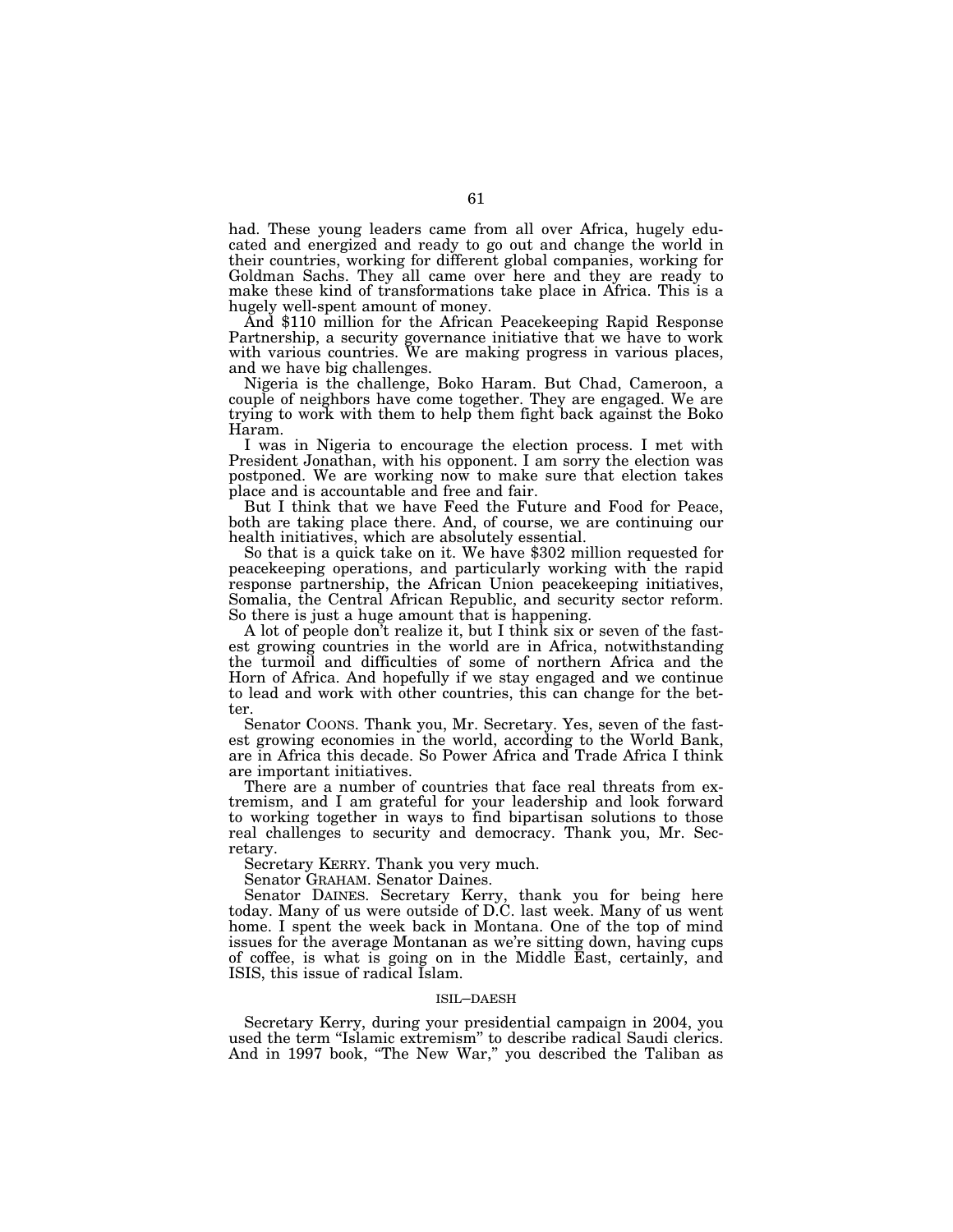Islamic fundamentalists. In your opinion, could one of these terms that you used, and I think correctly used, Islamic extremists, Islamic radicals, Islamic fundamentalists, be used to describe ISIS?

Secretary KERRY. Well, first of all, I am pleased to have anything that I said in 2004 validated in 2015.

But not treating any of this lightly, some, not all—you know, these guys, there are some of them who have a dream of a caliphate and who are obviously implementing their very warped sense of Islam in a horrendous, grotesque way. But they, certainly, think they are furthering some kind of thing, and I have called them any number of different things, including Islamic extremists, if, in fact, they are wearing that hat and that is what they are trying to do and they are proselytizing on that basis. But not all of them are.

You have a lot of thrill seekers. You have adventurers. You have thugs. You have a mix of opportunists. You have an unbelievable array contained within this. So I think you want to be careful how you sort of tab it as a whole.

Senator DAINES. Mr. Secretary, to look around the world, David Cameron has been very, very clear, I think provided great moral clarity on defining this issue. Tony Blair has been very, very clear on this. In fact, even King Abdullah, who met with the Appropriations Committee. In fact, we met 2 hours after that horrible video was released of that F–16 pilot. He said this is a war inside of Islam. And I think there is a concern, we lack this moral clarity, that many leaders around the world are, we are not hearing this from the President and it is giving great-

Secretary KERRY. Well, make no mistake. Look, I think you are working too hard to try to create something that isn't anything here. The President could not be more committed to beating back ISIS, Daesh, whatever you want to call it. I prefer to call it Daesh, because then you avoid this notion that there is anything Islamic about it, which there fundamentally isn't, and Daesh is a pejorative in Arab terms. So we all ought to call it that.

But the point I am making is that the President is just trying to be careful not to lend a whole bunch of other people who take quick swipes at this, and if you go to the social media, you will see the degree to which people are trying to make it look like America is engaging in some kind of religious war or that this is an effort to be at war with Islam.

So he's trying to be careful. I think it is appropriate the President is trying to be careful about that.

But make no mistake. All of us understand that there are radical Islamic extremists engaged in these endeavors, just as there are others. But when the President speaks, I think it is appropriate for the President to try, because his voice is so much more magnified than yours, mine, and others, that I think it has to be done properly.

# VIOLENT EXTREMISM

Senator DAINES. I think what we saw of concern last week, and of course, it created a media firestorm, when the State Department spokeswoman Marie Harf made the comments that implied that the way to confront terrorism was through jobs programs or some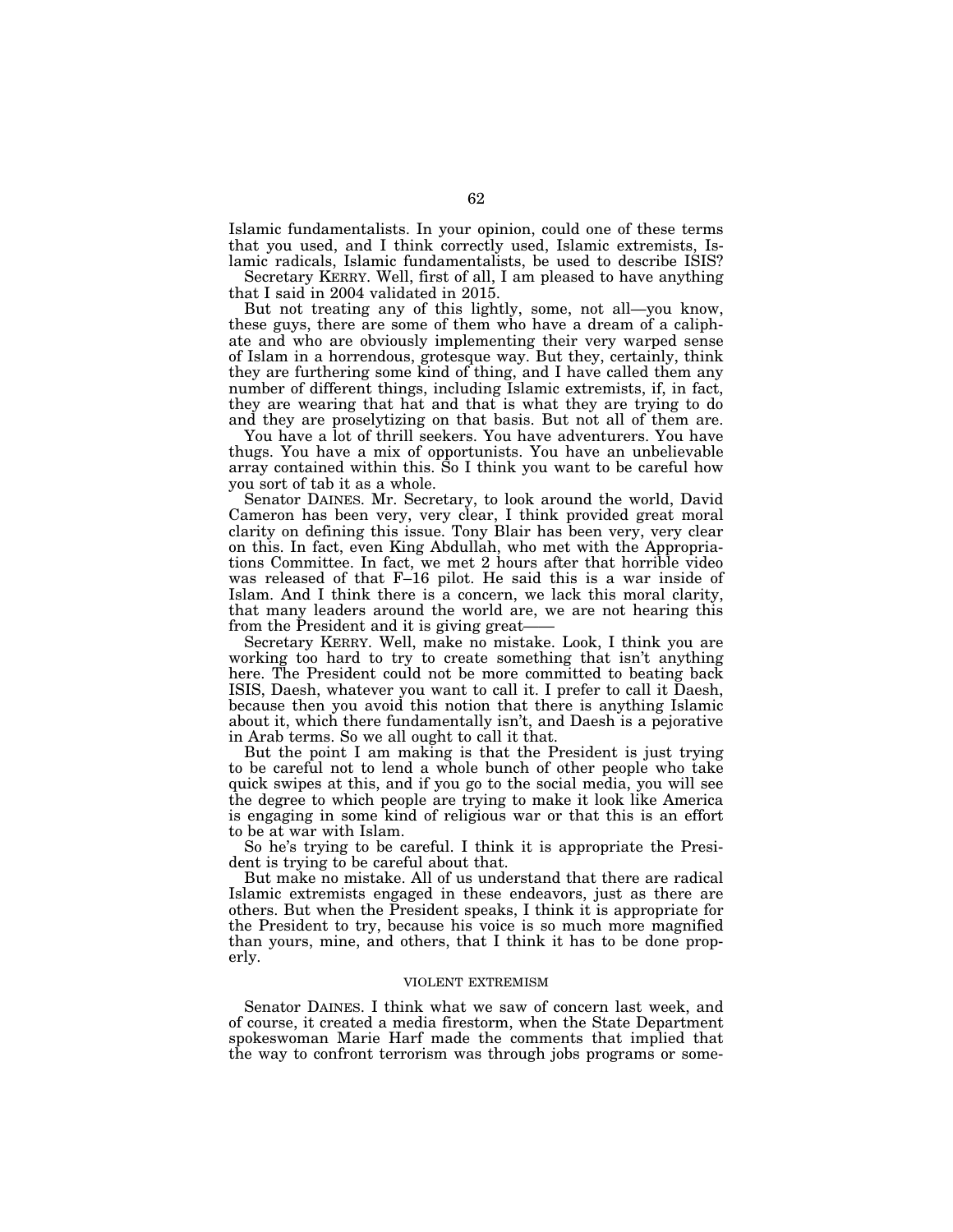how this was fundamentally a governance issue. It was her words, in terms of root cause.

So is the administration's belief that the root cause of this terrorism is economic versus ideological or religious?

Secretary KERRY. Let me speak to that. I am glad you asked that.

Marie spoke globally about the problem of violent extremism in the context of the summit that we were having. And she clearly, as she has almost every day that she speaks, embraced our military effort. We are going to kill as many of these terrorists already declared members of Daesh as we can. And the President's goal is to degrade and destroy ISIS. That is the goal. He has stated it. I have stated it any number of times.

But the fact is, if all you do is do that, you are not going to solve this problem. Some Secretary of State is going to be here in the future, some President will be there, and there will be a different acronym and you are going to be talking about how you get rid of them, because there is a big pool of people out there waiting to be seduced into this.

Why do you think three young girls get on an airplane and leave Britain? Why do you think there are several hundred Americans over there? Why are there thousands of people from Russia, from Germany, from France, from Britain, from various countries, who are going to Syria to fight? Well, something is bringing them to that.

Part of our conference the other day was Dr. Peter Neumann, who has done a huge amount of work on this. He is at King's College in London. He's the director of the International Center for the Study of Radicalization. Here's what he said. He said you have to know who these people are and you have to know why they are joining. He said so we know these people. We know their stories. We know there isn't just one story. There are many of them.

Some of them are pious, but others, not so much. Many have troubled histories. Some would have had great prospects, if they had stayed in their European home countries. Some were driven by the humanitarian suffering of the Syrian people. Others were seeking thrill and adventure. And, of course, many were genuinely committed to and enthusiastic about the totalitarian project of the group that calls itself ISIL.

Here's what he concludes. The real way you are going to deal with this, he thought, was first the issue of the fighter's parents. He said that a lot of people have been kept from the battlefield by their parents and families and what they come from.

Secondly is the Internet. A lot of the Internet is radicalizing them.

And thirdly, he said if you really want to get serious about reducing the pool of people who are susceptible to the ideas of violent extremists, you have to begin by recognizing a lot of these people don't even feel a stake in their own society.

So this is bigger. That is what Marie was saying. She never set out to say the solution is to give them jobs.

Senator DAINES. Yes, Secretary Kerry-

Secretary KERRY. She talked about a much broader array of things we have to do. And if we can't have a serious conversation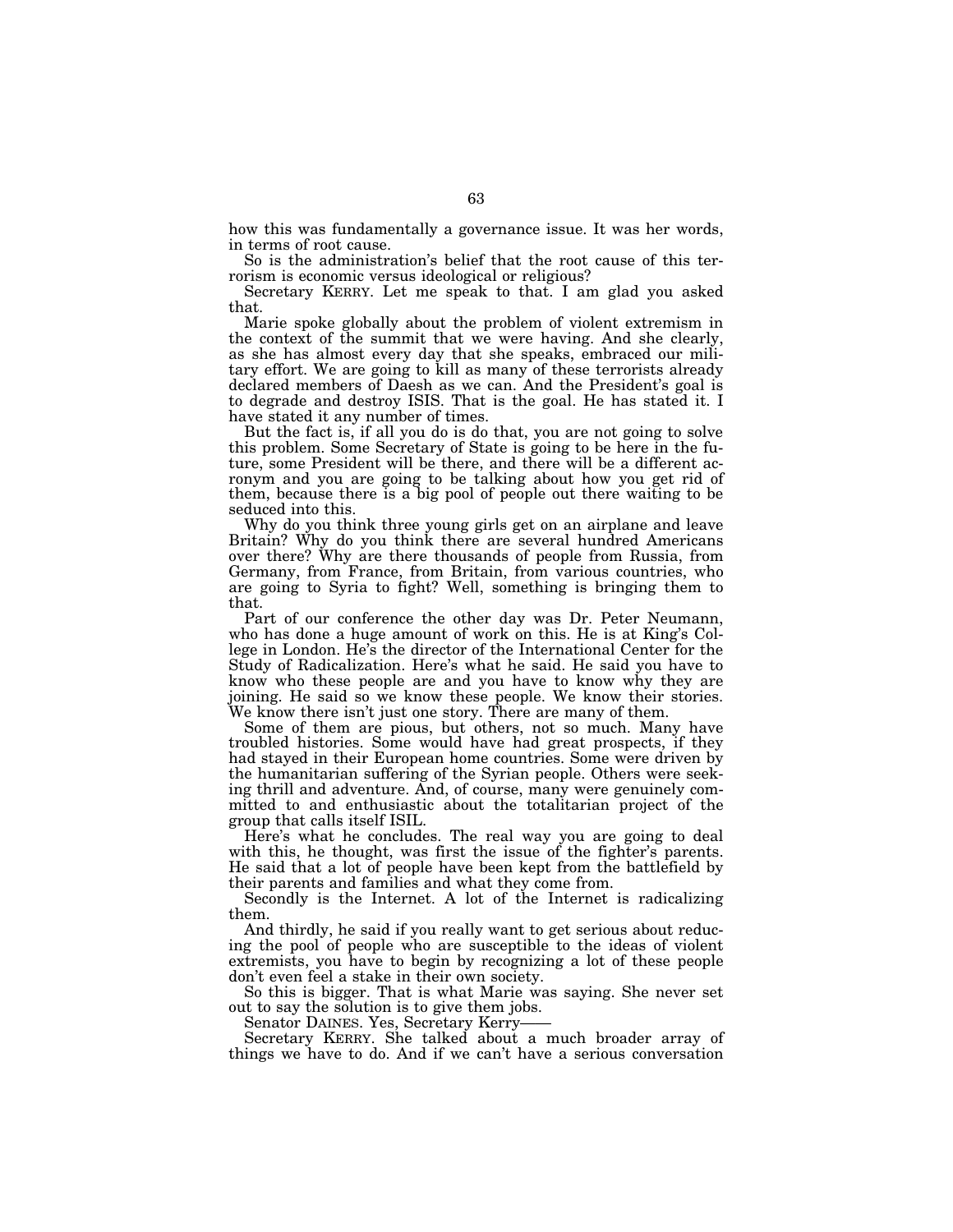about this without politicizing it on cable TV and making it a scoring point for 1 day, we are in trouble.

Senator DAINES. Well, I think, though, there is great anxiety and concern back home. Folks back home are seeing this as an ideological threat.

And I remind all of us here that the 9/11 attackers came from good families. They were well-to-do. And the greatest attack on U.S. soil came from individuals who most were from very rich, top class families.

So I guess I hope we can at least have an open dialogue here on getting back to the root cause, which I think is more than jobs and governance, but comes back to an ideology. I think that is a debate we need to have here in this country.

Secretary KERRY. Well, it is, but why does somebody fall prey to that ideology? Why does somebody think going and cutting off somebody's head is a good idea? Why is somebody not more aware of how women are actually going to be treated when they show up?

I mean, there is a gap here of knowledge, and there is a readiness and willingness, and it is different everywhere, believe me. I have been looking at this now for 30 years, and I am telling you it is different everywhere. There is no one-size-fits-all shoe that is going to solve this.

It has to be a holistic approach. But the one thing I want to say to you, with everything I can summon about imperative, we have to step up and do more, and we have to view it holistically, and we have to understand it is a whole bunch of things. And if we work at it holistically, we are going to win. If we make the wrong judgments, though, about what is going to make a difference, then we are going to take a lot longer to do what we need to do.

Senator DAINES. Thank you, Mr. Secretary.

Senator GRAHAM. Senator Moran.

Senator MORAN. Mr. Chairman, thank you.

Mr. Secretary, thank you for your presence here today. I am a new member of the subcommittee, and I have appreciated the conversations that I have heard between colleagues and you today.

#### ISIL–DAESH

In regards to ISIL or ISIS, whatever phrase or title you want to use, I consider it one of the greatest threats our country faces at the moment. When I say at the moment, it is today, but it is in the future as well. I am always worried that Presidents, not just this one, but administrations have the habit of downplaying the risks.

We haven't declared war in this country since World War II. We sometimes ask Congress for authorization of use of force. And in this particular case, the request for an authorization of use of force, it seems to me, diminishes the threat by its narrowness of scope.

I want to have you reassure me how serious the threat is to our country, and that the goal here is to make certain that the American people and our leaders, us in Congress, you in the administration, administrations to follow, have the support of the American people to see that we are successful in accomplishing the goal of defeating this threat. I just want to encourage the administration to in no way diminish by narrowing the resolution, by talking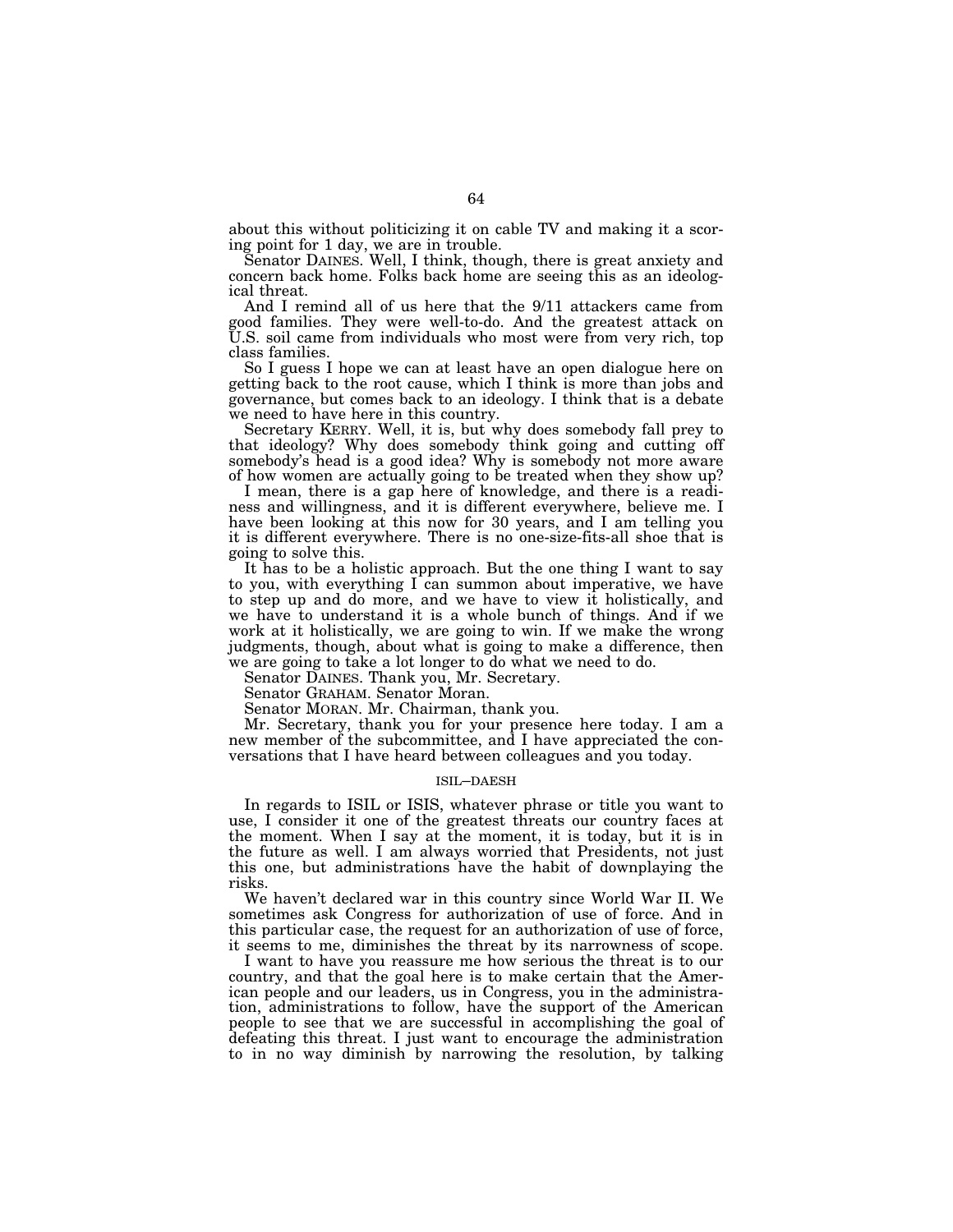about a certain group of countries, scope, and boots on the ground terminology, and using the phrase ''enduring.'' Make certain that we have the American people—I am not a veteran. I grew up with Vietnam in the back of my life, and it seemed to me that something we should have learned from Vietnam—first of all, Mr. Secretary, I would say that one of the things I learned from Vietnam is to always respect those who served, and I respect your service to our country.

Secondly, I would say that we should have learned that the American people need to be told the truth from the very beginning about how difficult the task is to succeed. Anytime we downplay that, we run the risk of the American people moving on before the task is accomplished.

Secretary KERRY. Well, Senator Moran, that is a very good question. And you are absolutely correct in your judgment about not losing focus. So let me try to emphasize as much as I can without hyperbole, and, certainly, without intimidating people.

This is the challenge of a generation. This is our challenge. No question about it. But it is not just the challenge, as I was saying a moment ago, of the kinetic, the military component of this. It is a bigger challenge than that.

You have to also address the draining of the pool for future recruits, and that is the only way you win this, comprehensively. So it is more than just the kinetic piece.

Now, in the context of the kinetic piece and declaring war, we have not declared war against another state since World War II. To take ISIS and elevate it and make it into sort of state status would be a huge mistake. The President is not asking for a declaration of war, because we don't need a declaration of war, and it would be bad policy to have one.

But he is asking for us to take this as absolutely seriously as it deserves to be. This is a threat. They have already threatened us. They have threatened Western allies of ours. They have threatened non-Western allies of ours. They have threatened the world with their version of what they want, how they want to live, and how they want to impose their life on other people.

They destroy schools. They destroyed books. They rape girls. They sell people into slavery. They cut off heads in public. They burn people alive. This is a horrendous step backward in the context of the world's march toward civility and rule of law. And every one of us understands that.

That is why President Obama is so committed. That is why we had the summit here. That is why we put together 16 nations. That is why young men and women in uniform are once again at risk in an effort to take on this fight.

But it doesn't require a declaration of war for us to do what we need to do. And much of what we need to do is outside of the normal parameters of ''war.'' It is addressing why people don't have a greater stake or greater assimilation into their community, why they don't have other opportunities, why they are seduced by the Internet by this, how do we block that, how do we counter it, how do we message it?

Those are why we have five principal avenues of strategy. One is the military and kinetic. Another is the anti-foreign-fighter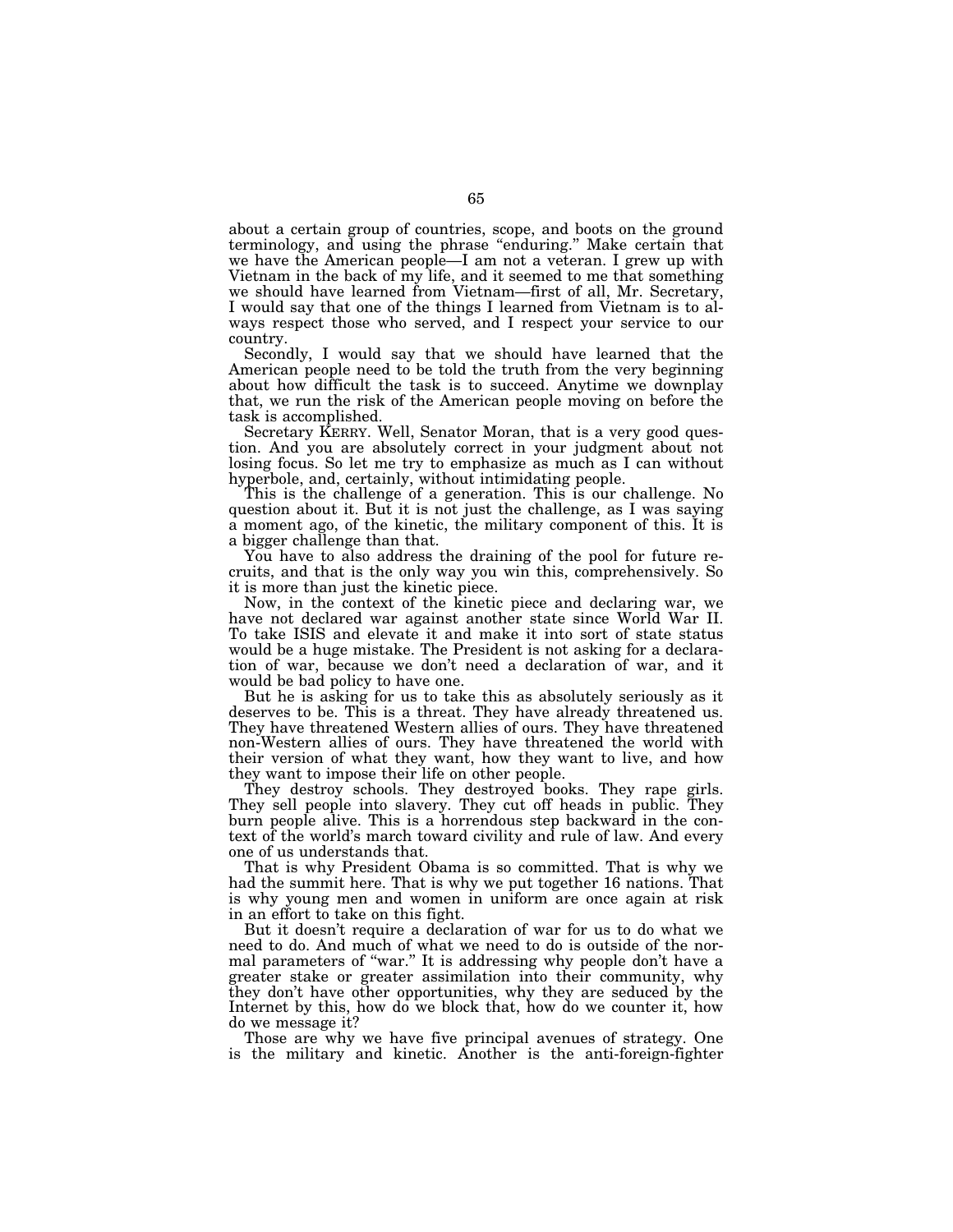movement. The third is the anti-funding, preventing them from getting funded. The fourth is the humanitarian piece, where we are the largest contributor to taking care of the people displaced in Syria and elsewhere. And the fifth is the ideology.

We are doing the major messaging across the globe, but principally in the Middle East, where we are now gearing up with huge numbers of people engaged in the effort to deal with social media, countermessage, and galvanize the global religious community, all faiths, to begin to help speak out, particularly from Islam itself.

Senator MORAN. Mr. Secretary, thank you.

#### ARMS TRADE TREATY

Let me ask a different line of question, a different question. I have been involved in a number of efforts to demonstrate the opposition of members of the Senate to the Arms Trade Treaty. Despite that opposition by the Senate, by both Republicans and Democrats in somewhat significant numbers, the administration negotiated that agreement.

It was a previous Secretary, but now 17 months later, that treaty has not been submitted to the Senate. I am interested in knowing what is preventing or stopping that submission to the Senate, if it is ever going to happen. And in the absence of being submitted to the Senate, are there operational plans in which the administration believes that that Arms Trade Treaty is applicable even in the absence of Senate approval? And I would also ask why a full legal review has never been done by the State Department of that treaty.

Secretary KERRY. Is it applicable——

Senator MORAN. In the absence of Senate ratification of that treaty, does the State Department, the administration, intend to use it as an operable document, meaning something despite no confirmation in the Senate?

Secretary KERRY. Let me get back to you on that, because honestly, I haven't had a conversation that has suggested there is a reason for why it isn't specifically, but let me find out for you.

Senator MORAN. All right. Mr. Secretary, thank you.

Senator GRAHAM. Mr. Secretary, you've been very generous with your time. I think Senator Leahy has one or two questions.

Senator LEAHY. I referred to this earlier. Incidentally, I appreciated all you said this morning. I think it has been very helpful, not only to us, but to the American public understanding our foreign policy.

# LEAHY LAW

I mentioned Iraq before. I have seen some very disturbing photos that purport to show Iraqi security force personnel, military, and militias operating, with them torturing people, killing them, either beheading them or beheading them after they were dead. In any event, they were executed. Of course, these are war crimes.

Now we provided training and equipment to Iraqi security forces for years. A lot of it was just abandoned to ISIL, but nonetheless, we have provided it.

Have any Iraqi units been denied U.S. aid under the Leahy Law?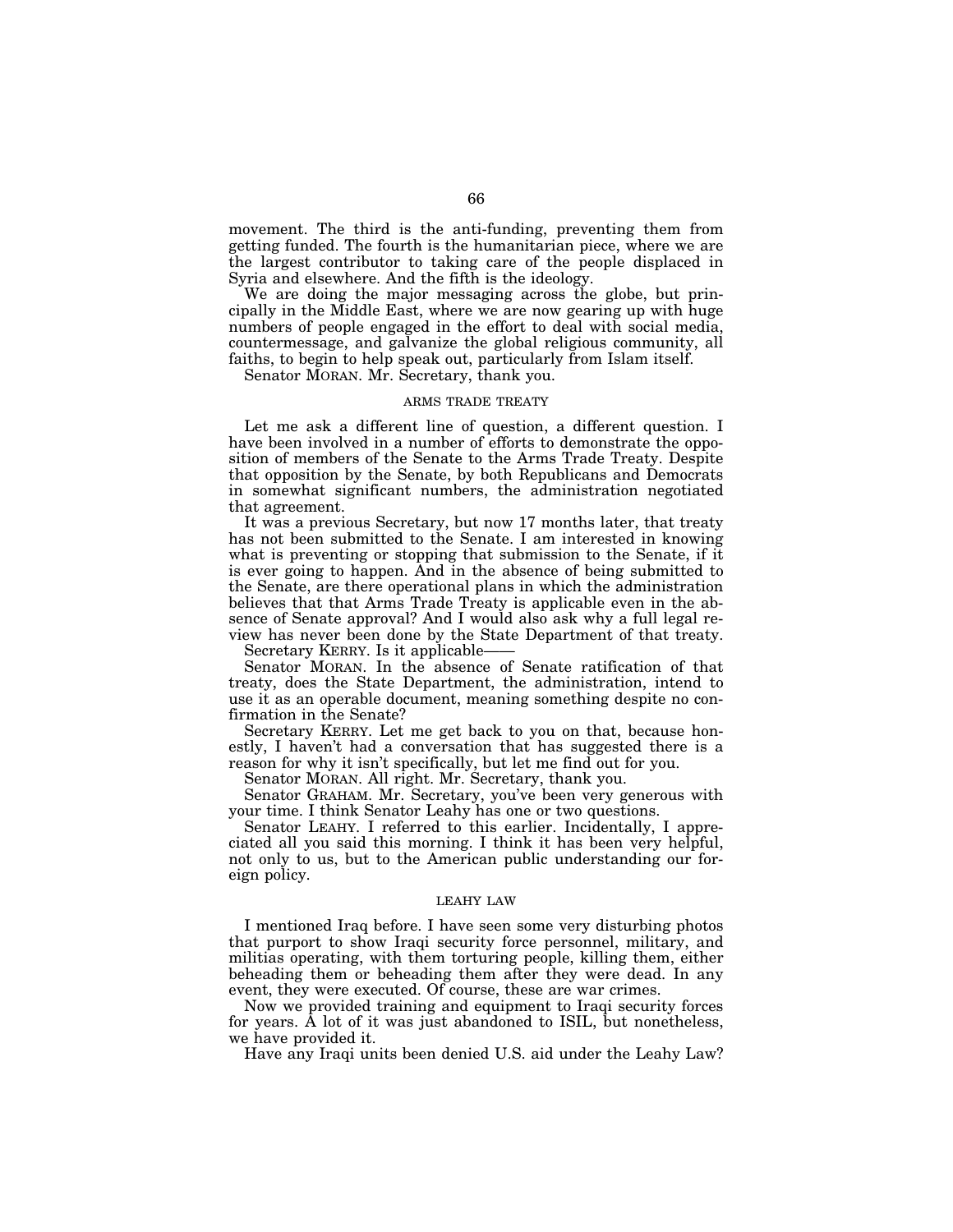Secretary KERRY. Yes. We have refused some units. I think about 122 units have received aid, but they have all been vetted for Leahy.

Senator LEAHY. Are we able to vet Iraqi recipients of U.S. aid? Secretary KERRY. Yes, we are. We are fully capable of doing that, and all of them are being vetted. And since 2003, there have been denials on occasions where people have been accused of human rights abuses.

By the way, there is a current investigation going on, Senator, which Prime Minister Abadi has called himself as a result of some of these allegations.

Senator LEAHY. If militias had acted in connection with Iraqi security agents, would that be a violation?

Secretary KERRY. Yes.

Senator LEAHY. Thank you.

You always supported the Leahy Law, and I appreciate that. It is designed to prevent U.S. aid from going to units of foreign security forces that are committing those violations. I would assume the State Department still continues to vet those, whether it is in the Middle East or Central America or anywhere else. Is that correct?

Secretary KERRY. We absolutely do. We have actually wound up, and I think I have talked to you on the telephone about a couple of these, where we have had some problems in certain countries because we have so assiduously asserted them.

Senator LEAHY. I also look at northern Nigeria, I look at Boko Haram's excursions there. I also look at the difficulty in getting action out of the Nigerian Government. That is probably a broad way of saying it.

Some people blame the Leahy Law for not doing more to support the Nigerian army, so saying that we will give them aid even if they commit crimes like murder, rape, torture.

Do you have a response on that?

Secretary KERRY. That is not the reason. There are other reasons for the lack of adequate response, Senator. A lot of them have to do with governance itself, choices in the military leadership, absence of, and other problems, but it is not the Leahy Law that is prohibiting that.

Senator LEAHY. Thank you very much.

Thank you, Mr. Chairman.

Senator GRAHAM. Thank you.

#### IRAN

Very quickly, is it a fair summary to say that the Iranians are wreaking havoc in the Middle East, as I speak?

Secretary KERRY. That is not the way I would frame it. What I would say to you, Senator, is the Iranians are reaching into and having an impact and influencing a number of countries in the region. Are they in Baghdad and having an impact there? Yes. Are they in Beirut and having an impact in Lebanon? Yes. Are they in Damascus having an impact? I already characterized Assad's relationship. Yes. Were they in Yemen and did they have an impact there? The answer is yes. Are there other places? Yes.

And I want to emphasize that everything that we are doing with respect to the current negotiations is focused on the nuclear compo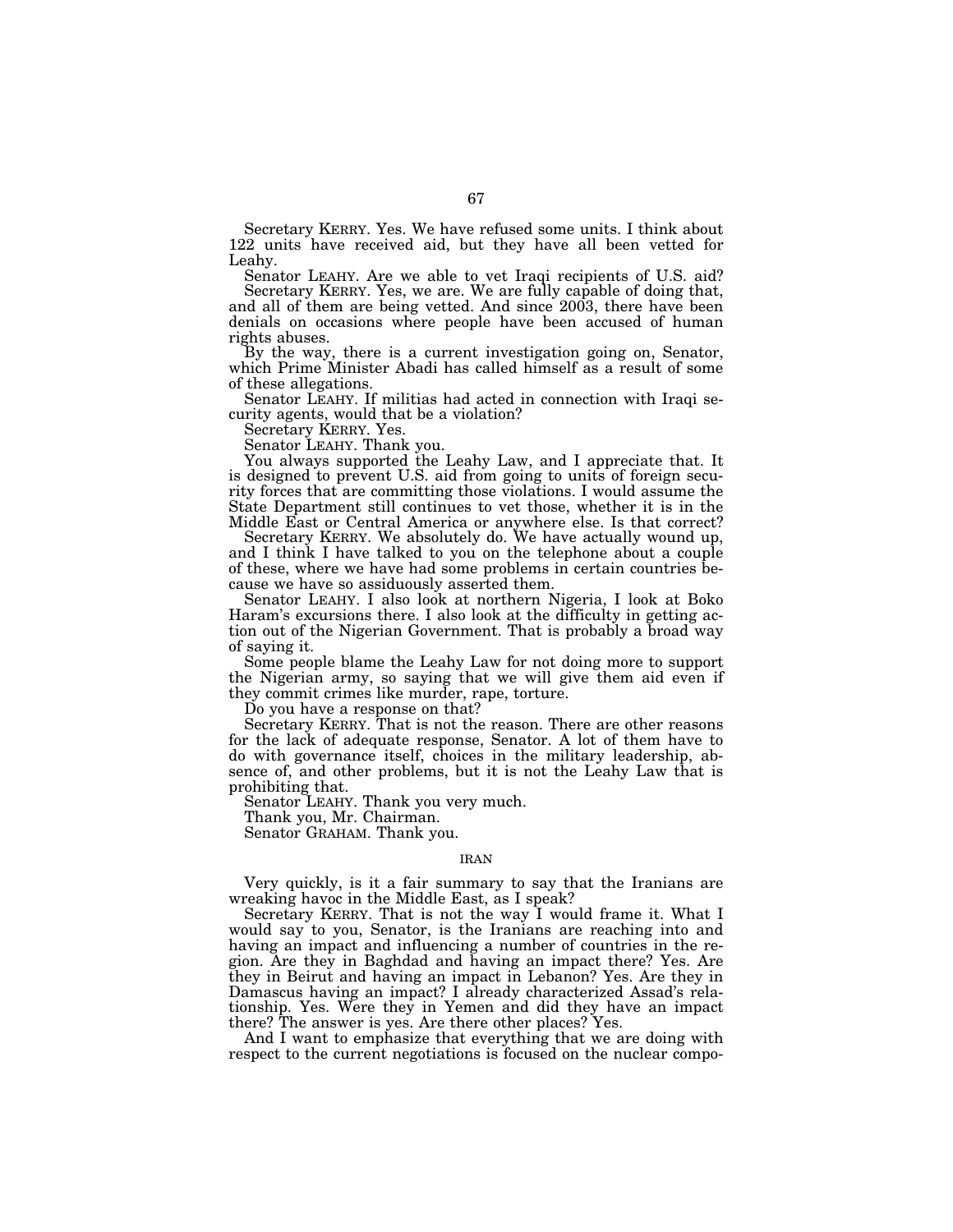nent, with a clear understanding that none of these other areas somehow result in less focus or pressure by the United States or attention, because we will continue to push back against those kinds of activities.

Senator GRAHAM. Just very briefly, I think they are wreaking havoc. I think they destabilized the Yemeni government, which was helpful in counterterrorism actions against al Qaeda in the Arabian Peninsula. I think they are propping up Assad, who is one of the great mass murderers of the 21st century. I think Hezbollah has been a destructive element in Lebanon and a constant thorn in the side of Israel. I think what they are doing in Iraq, that Senator Leahy pointed out, is going to make it very hard for us to come together.

So I would just want to let you know, from my point of view, we are dealing with people who are hell-bent on expanding their influence in the Mideast in a destructive fashion, and I hope we will understand who we are dealing with.

Secretary KERRY. Senator, could I just——

Senator GRAHAM. Please. Absolutely.

Secretary KERRY. The greatest wreaking of havoc of all, and the most destabilizing thing, would be if, in fact, you had a nuclear armed Iran that projected even more power and influence than it has today. That is why we are so committed to not allowing that and not having that become a possibility. But we are in close contact working with all of our partners in the region on pushing back on these other components you just talked about.

We cooperated with Israel in tracking and interdicting a ship carrying Iranian rockets that was going to Palestinian militants. In December, we helped the Bahrain coast guard interdict a ship carrying weapons of Iranian origin to proxy groups. In December, President Obama designated the GCC as eligible for foreign military sales, meaning they can purchase weapons as an entity in order to lay the groundwork for them to deal with challenges that they feel from Iran.

So we are not oblivious to these tentacles and these efforts.

Senator GRAHAM. Have you ever thought of the following, going to the Iranians and say we will cease negotiations about your nuclear ambitions until you stop wreaking havoc on the region. We are going to reapply sanctions with full force. We are not going to negotiate with you while you destabilize the region, as a punishment for destabilizing the region.

Have you ever thought of that option?

Secretary KERRY. Senator, there are ways to manage that. I will talk to you in a classified setting, or afterward.

Senator GRAHAM. Fair enough.

Secretary KERRY. I think there is a better way to answer that. Senator GRAHAM. Last question, and you have been great to share with us your thoughts and your time.

#### IRAQ AND ISIL–DAESH

Do you agree with me that what you see with ISIL, its presence in Iraq and Syria and now Libya and throughout the entire region, is a predictable result or outcome of our decision not to leave troops behind in Iraq and not to have a no-fly zone 3 years ago when it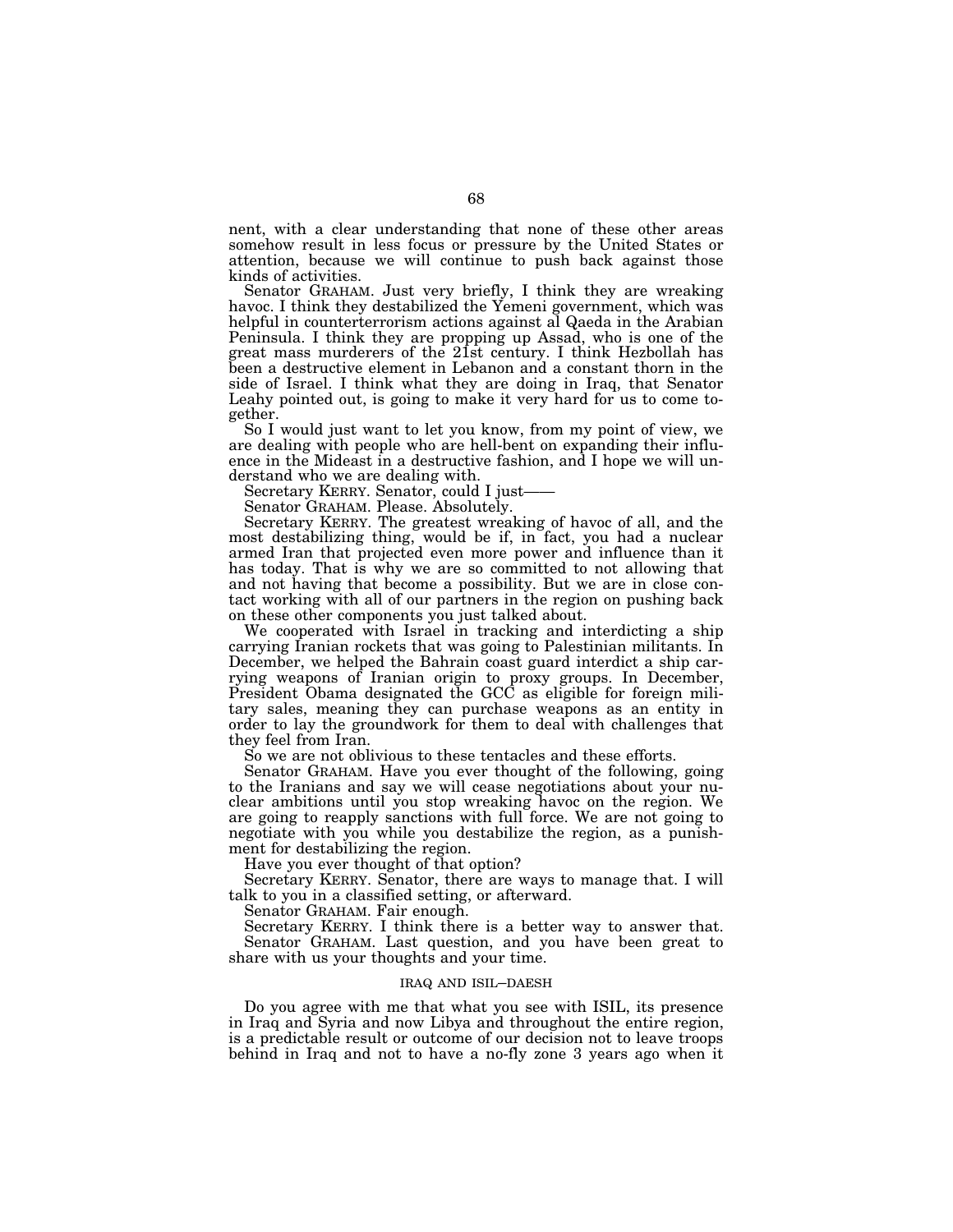was recommended by the entire national security apparatus of the Obama administration?

Secretary KERRY. I can say definitively no, it is not a result of the issue of troops being or not being in Iraq. There is no question in my mind about that.

You can have a greater argument about the issue of no-fly zone and what choices were made back then, but there is no question in my mind that the decision about troops, if you look at what flowed immediately afterward as the troops came down and left Iraq and the Iraq that existed immediately afterward for more than a year or so was calmer, less violent, there were less incidents. And that is a process during which time, unfortunately, the governance of Iraq did not keep up with the possibilities that it faced. The troops that would have been left behind would have been training, to some degree. We can go into what we did or didn't happen with respect to the training process.

But as I said earlier in my testimony, the real problem was the absence of a sufficient level of continuing leadership and the, frankly, overt discrimination that was taking place against the Sunni population and the unwillingness even to work out issues with the Kurds.

So Iraq became fractured well before in a way that lent to the possibility of ISIL being able to move as it did.

Senator GRAHAM. Thank you, Mr. Secretary.

# ADDITIONAL COMMITTEE QUESTIONS

If there are no further questions this morning, Senators may submit additional questions for the record until Friday, February 27, and we request the Department of State's response within 30 days.

[The following questions were not asked at the hearing, but were submitted to the Department for response subsequent to the hearing:]

#### QUESTIONS SUBMITTED TO HON. JOHN F. KERRY

#### QUESTIONS SUBMITTED BY SENATOR LINDSEY GRAHAM

*Question.* What actions have the Department of State and the administration taken to free Pastor Saeed Abedini from imprisonment in Iran, and what how is his health and welfare?

Answer. We have repeatedly called for the release of Pastor Saeed Abedini, who is serving an 8 year prison sentence on charges related to his religious beliefs. We have raised, and will continue to raise, his case with senior Iranian officials at every possible level. President Obama raised Saeed's case with President Rouhani in September 2013, and highlighted his plight during his speech at the National Prayer Breakfast earlier this month. Secretary Kerry has, on several occasions, discussed Saeed's case directly with Foreign Minister Zarif. Likewise, Under Secretary Sherman raises his case on the sidelines of the  $P5+1$  negotiations at every opportunity. Because of privacy considerations, we are unable to comment further on our efforts on Mr. Abedini's behalf.

*Question.* What percentage of prior fiscal year assistance for democracy and governance programs in Syria supports indigenous Syrian civil society organizations (by organization, amount, and fiscal year), and how much assistance is anticipated for such purposes in the fiscal year 2016 budget request?

Answer. The United States provides significant support to civil society groups and organizations in Syria with the goals of fostering a robust, inclusive and tolerant society that is empowered to hold governance institutions accountable, provide services to their communities, empower marginalized groups and vulnerable populations, and facilitate the free flow of information. This support is a key component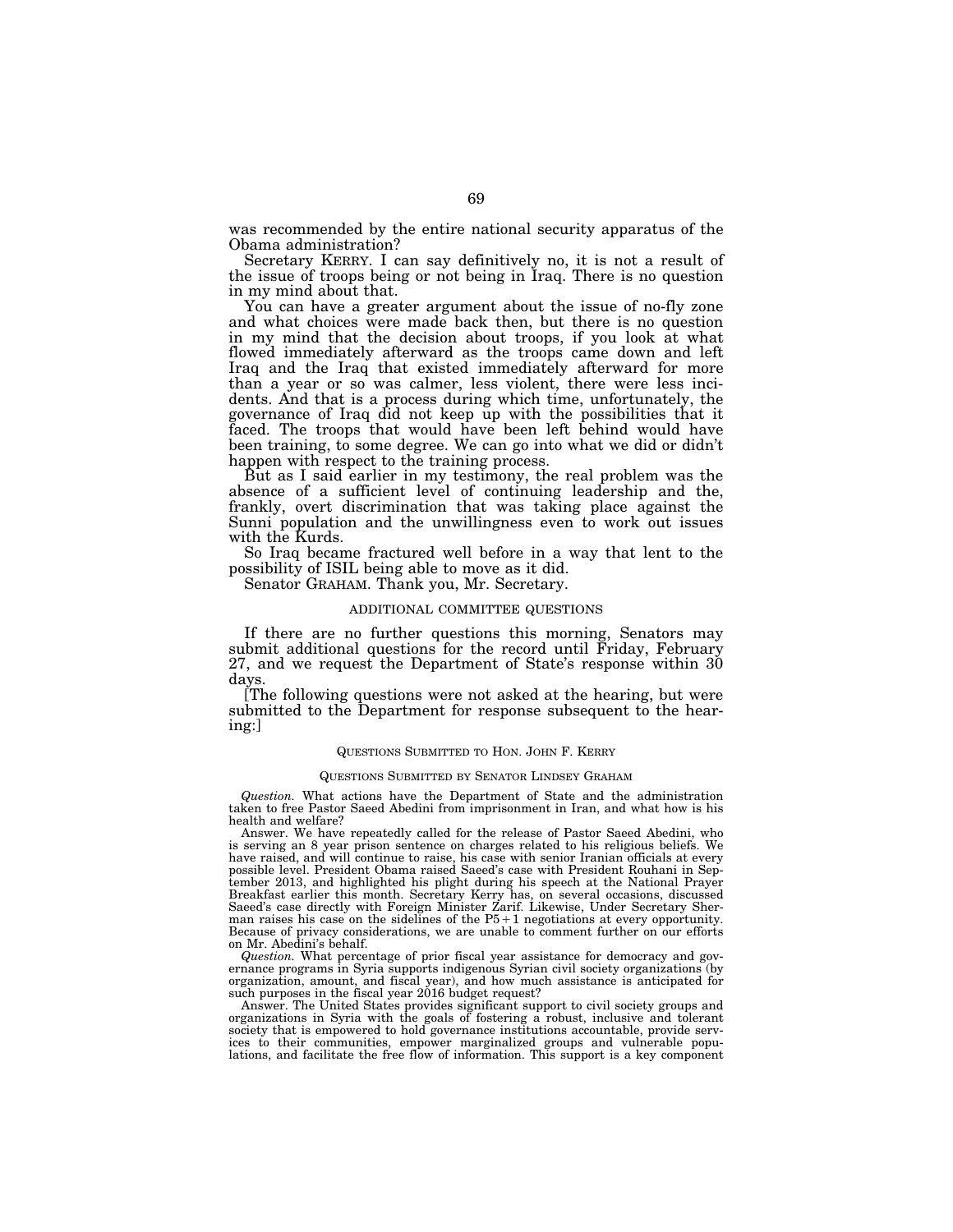of our broader U.S. assistance to the moderate Syrian opposition, and is a critical aspect of our policy to counter extremist elements in the region, including ISIL, and<br>set the conditions for a negotiated political settlement in Syria. The United States<br>is providing more than \$330 million in nonlethal an port the moderate Syrian opposition. As part of this assistance, the U.S. has committed more than \$56 million from a range of accounts and fiscal years to support Syrian civil society through an array of activities including training to build organizational capacity, fostering linkages across civil society groups and between civil society and local and national governance institutions, and bolstering their technical capacity to provide services to their local communities. For the safety and security of those we work with, we do not publically detail each individual activity or organization we work with. However, supporting civil society in Syria remains a priority and these efforts will continue into fiscal year 2016. U.S. assistance to civil society includes:

#### *Civil Society Capacity-Building and Advocacy Support*

U.S. assistance strengthens and empowers networks of indigenous civil society organizations (CSOs), independent journalists, civic, women and youth activists to work together and build trust between each other, and position them to form the basis of a strong and vibrant civil society. U.S. assistance also supports Syrian civil society groups across ethnic and religious divides to impart the skills, knowledge, and resources to lead an inclusive peacebuilding and reconciliation process and, more broadly to support their active role in representative, transparent and accountable governance. This assistance is critical to supporting a future Syria that is accepting of all religious, ethnicities and genders.

### *Service Provision by Civil Society Organizations*

A large component of U.S. assistance provides support to bolster Civil Society Organizations (CSOs') ability to work with local governance actors to provide services to their local communities. The U.S. Government (USG) has partnered with over 50 CSOs in Syria to collaborate with local authorities to respond to community needs through the implementation of a range of projects including education, minor repairs to water and electricity services, waste management and agriculture projects. Many of these activities also focus on promoting ideals of tolerance and coexistence through funding activities such as the production of short films that promote nonviolent activism and local cleanup campaigns to foster community collaboration.

#### *Internet Freedom and Communications Security*

The USG is providing security and technology training for Syrian activists, human rights organizations, and media outlets to enhance their security as they exercise their rights of freedom of expression, association, and assembly online. Our assistance builds the capacity of CSOs operating within the country to improve their communication, safety, and security.

*Question.* What are the implications of an economic assistance suspension to the Palestinian Authority (PA) arising from Palestinian action at the International Criminal Court? What are the estimates of the amounts of funding impacted by such a suspension? Will suspension of economic aid to the PA result in an increase of humanitarian assistance for the Palestinian people?

Answer. A provision in the fiscal year 2014 and 2015 appropriations acts restricts Economic Support Fund (ESF) assistance if the Palestinians initiate an International Criminal Court judicially authorized investigation, or actively support such an investigation, that subjects Israeli nationals to an investigation for alleged crimes against Palestinians. Our view is that this legal restriction has not been triggered.

We are concerned that if assistance to the Palestinian Authority (PA) were restricted, or if assistance to the PA were otherwise withheld, there might be significant consequences—including security consequences—for both Israelis and Palestinians. A significant portion of U.S. assistance to the Palestinian Authority (PA) comes in the form of budget assistance. Over the last two fiscal years, of the \$450 million in budget support to the PA, approximately \$425 million—nearly 95 per-cent—was transferred to Israeli private sector creditors to pay off PA debts for electricity services. The remaining \$25 million in budget support was paid to East Jeru-salem hospitals, also to pay off PA debts. Should the PA's fiscal crisis remain unresolved, rendering the PA unable to pay, creditors may be faced with the choice of working unpaid or cutting off services, exacerbating an already tenuous situation in the West Bank and Gaza.

U.S. assistance to the Palestinians also advances a two-state solution to the Israeli-Palestinian conflict by working to build the institutions of a future Palestinian state and improve outcomes for the Palestinian people. Many of these pro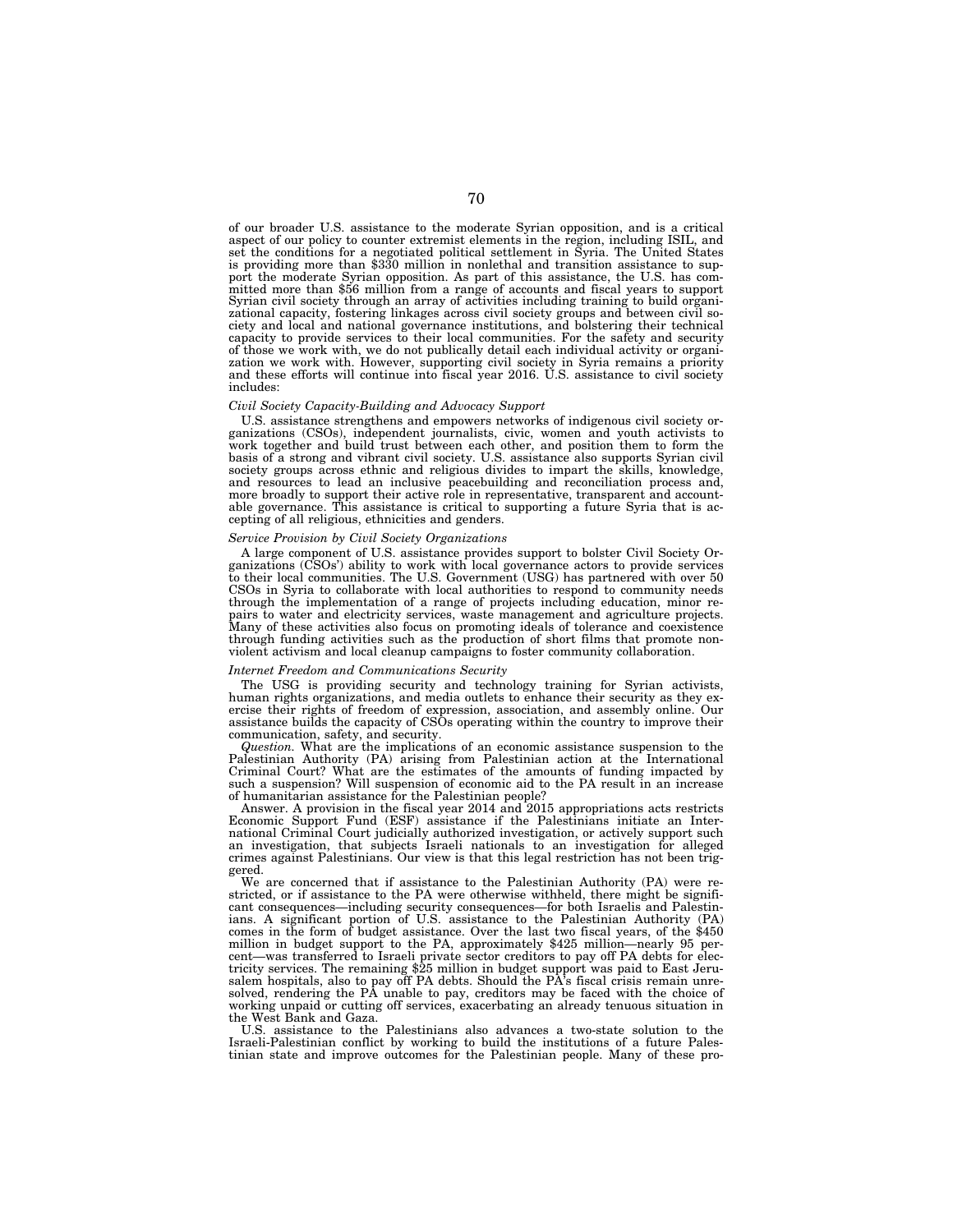grams play a valuable role in promoting stability not just for the Palestinians, but<br>also for Israel. While it is difficult to estimate specific amounts of funding that<br>would be implicated by a suspension of funding to the impact a portion of ongoing and planned programs that provide assistance to PA institutions.

We are currently reviewing our assistance to the West Bank and Gaza, including assistance to the PA, to determine how it can best be used moving forward. This includes considering how legal restrictions could impact funding. Should legal restrictions on assistance to the PA be triggered, or if assistance is otherwise withheld, an increase in assistance to the Palestinian people is possible, but no final determination has been made.

*Question.* Can you assure the Congress that the United States will continue to use our veto against any one-sided resolutions at the United Nations Security Council?

Answer. The United States has consistently opposed every effort to delegitimize Israel or undermine its security, including at the United Nations. We uniformly and firmly oppose one-sided actions designed to punish Israel in international bodies and will continue to do so.

In most cases of unfair and unbalanced texts introduced in the Security Council, we have been able to advocate successfully for the U.S. position during negotiations and, if necessary, form a coalition of like-minded countries to stop such resolutions from moving forward.

For example, on December 30, 2014, the United States successfully rallied a coalition to join us in voting against an unbalanced draft resolution on the Israeli-Pales-tinian conflict that was hastily put before the Security Council. We made clear to the other members that the draft text was deeply imbalanced and should not be supported. Through outreach by Secretary Kerry to multiple leaders represented on the Security Council, as well as Ambassador Power's tireless work in New York, the resolution failed to achieve the nine United Nations Security Council (UNSC) member votes in favor required for adoption. Separately, the administration used its veto power to defeat another one-sided resolution in 2011.

We will continue to work with our partners, including in the Council, to advance the prospect for future negotiations and provide a horizon of hope for Israelis and Palestinians, while opposing all efforts that would undermine that goal.

*Question.* Has any U.S. assistance made available for humanitarian aid, including reconstruction, in Gaza been diverted for other purposes?<br>Answer. Since the onset of the July-August 2014 conflict in Gaza, the United

Answer. Since the *States* in Terms 2014 conflict in Gaza, the United States has committed \$231 million in humanitarian assistance to Gaza, provided to established U.N. and non-governmental organizations, including the United Nations Relief and Works Agency for Palestine Refugees in the Near East (UNRWA), the World Food Program, the United Nations Development Program, UNICEF, the International Committee for the Red Cross, and others. We are not currently aware of any reports that U.S. assistance for humanitarian aid in Gaza, including reconstruction, has been diverted for other purposes. The United States takes very seriously any reports of diversion of its assistance, and we have long required our partners in Gaza to take appropriate steps to prevent U.S. funding from being diverted for non-intended purposes.

UNRWA has stringent policies and procedures in place regarding neutrality and preventing UNRWA funds and programs from benefiting terrorists, consistent with the conditions on U.S. funding required by section 301(c) of the Foreign Assistance Act of 1961, as amended. Vetting of UNRWA staff, beneficiaries, and other persons receiving UNRWA payments is a key component of these policies and procedures. In addition to UNRWA's vetting processes, the State Department also screens the names of all entities or individuals receiving UNRWA procurement contracts of aggregate annual value greater than \$100,000 on a quarterly basis against the General Service Administration's database of people and entities that are unable to receive Federal funding due to connections to terrorist organizations. To date, there have been no matches. To monitor the delivery and neutrality of UNRWA's assistance, UNRWA international staff members conduct formal quarterly inspections of all 255 UNRWA facilities in Gaza and daily monitoring of all nine concrete factories currently contracted by UNRWA building contractors to use materials for UNRWA's Israeli government-approved projects. UNRWA also escorts trucks with construction material to its delivery destination to ensure that construction material is used for its intended purpose only.

Consistent with statutory requirements, USAID has appropriate procedures in place to ensure that Economic Support Fund (ESF) assistance for the West Bank and Gaza is not provided to or through, or diverted to, any individual or entity that is known to be involved in or advocating terrorism, including Hamas. USAID's vet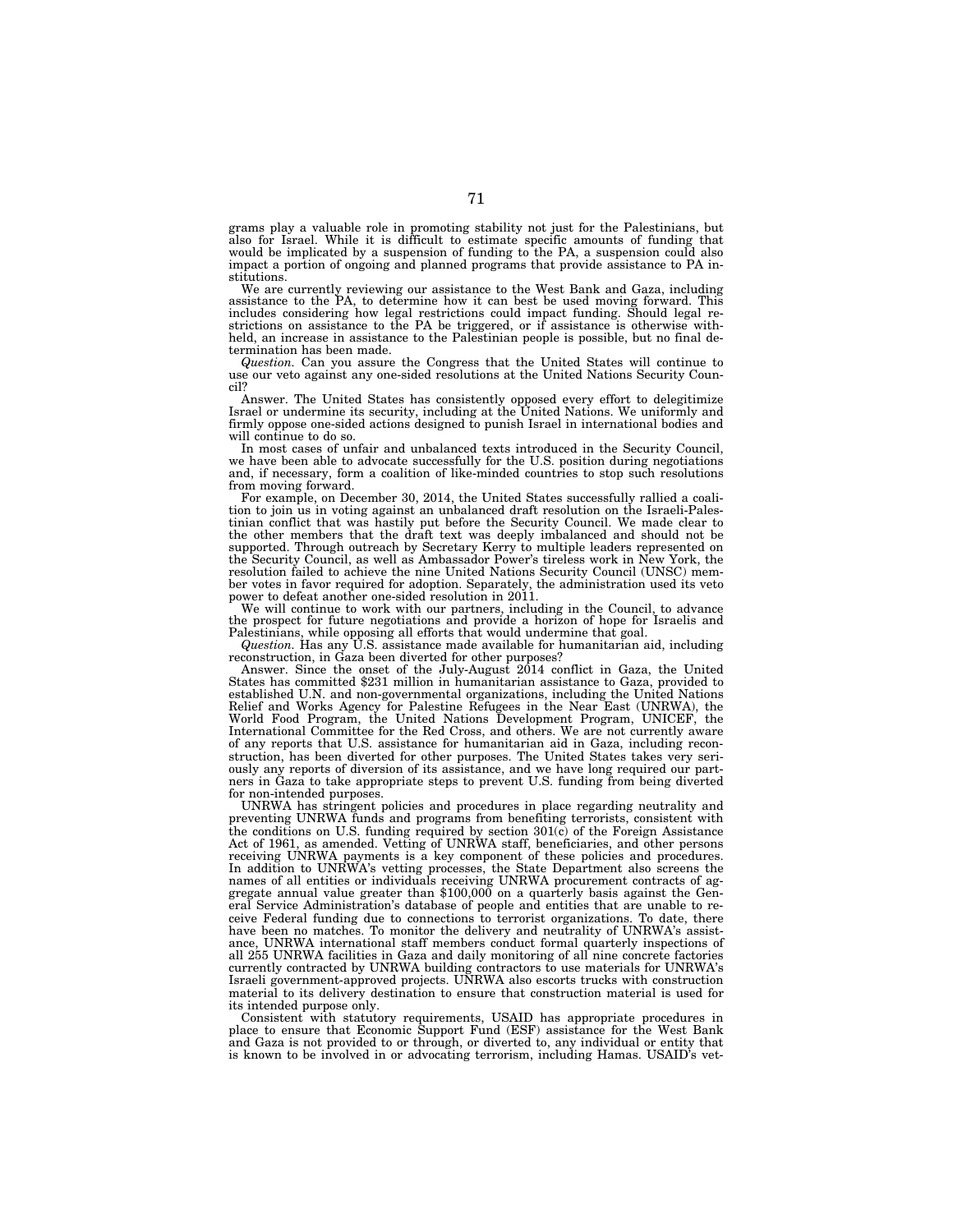ting process checks non-U.S. individuals and entities within certain thresholds against law enforcement and intelligence community systems prior to local prime or sub award issuance. Worldwide, USAID requires grantees to sign its Certification Regarding Terrorist Financing in order to receive funds. In the West Bank and Gaza specifically, the annual Appropriations Act requires annual audits of all USAID direct awardees, as well as an annual Government Accountability Office audit of the use of all ESF assistance.

*Question.* What factors were considered prior to the evacuation of U.S. Embassy personnel from Sana'a, and what must be considered prior to their return?

Answer. When the Houthis forcefully entered Sana'a in September 2014, the security situation in the capital significantly deteriorated. However, despite the instability in Sana'a, and the unpredictable nature of the political crisis, our Embassy was still able to work with Yemeni interlocutors and the international community on the ground to advance and support Yemen's political transition process. However, recognizing the changed security environment, Embassy Sana'a went on Ordered Departure on September 24, 2014, and we proceeded to reduce our staffing levels to minimize our footprint should we have to evacuate. We also updated our travel warnings and issued several security messages to American citizens stressing that Yemen was unsafe and they should depart immediately.

Subsequently, the unilateral declaration by the Houthis on February 6, 2015 that dissolved the Yemeni parliament, created new Houthi-controlled governing bodies, prolonged the house arrest of the President and Prime Minister, and pitted the Houthis against nearly all of Yemen's political elements ultimately led to an untenable security environment. Accordingly, we re-evaluated our security posture in Sana'a and determined that our Embassy could no longer operate normally, and the risks to our personnel were too great.

The Department of State, in concert with the Department of Defense, had developed specific plans for an additional drawdown of personnel in November 2014 and further refined those plans as the situation evolved on the ground. When the Embassy temporarily suspended operations on February 10, 2015 we successfully moved all our personnel to Sana'a International Airport without incident. The relocation from Yemen was conducted safely, swiftly, and most importantly without loss of life, by highly skilled and experienced personnel. The Department is able to manage risk by balancing threats, applying appropriate mitigating measures, and implementing quality security programs.

Although we have temporarily relocated out of Sana'a, we remain engaged with interlocutors in Yemen and the international community to advance U.S. policy objectives, including counterterrorism. Since the suspension of operations at Embassy Sana'a, Ambassador Mathew Tueller has made two trips to Aden to meet with President Hadi, has met with him recently in Riyadh, and is based in the region to facilitate continued engagement as circumstances permit. We continue to monitor threats emanating from Yemen and we believe we have the resources and capabilities postured in the area to address them. We remain committed to ensuring the safe and effective conduct of foreign policy. When the political and security situation has stabilized, such that there is no longer a risk of prolonged and severe civil disorder , and the host government demonstrates a vested interest in maintaining the safety and security all U.S. personnel and facilities, a return to the country will be actively considered.

*Question.* Which countries have endorsed Russian aggression in Ukraine, and should the U.S. consider withholding bilateral assistance to those countries?

Answer. There have been no public endorsements by any countries of Russian intervention in eastern Ukraine. Similarly, no country has recognized the self-proclaimed Donetsk People's Republic (DPR) or the Luhansk People's Republic (LPR). In fact, many nations criticized the so-called DPR/LPR separatist elections on November 2, 2014, as illegitimate. Russia, however, stated that it would recognize the results of the separatist "elections," as the voting supposedly expressed the legitimate will of the residents in the Luhansk and Donetsk oblasts.

The State Department is currently reviewing whether any countries have endorsed or otherwise supported the purported annexation of Crimea by the Russian Federation. Should it be determined that the central government of any country has endorsed Russian aggression in Ukraine, we would consider whether withholding bilateral assistance would be appropriate or necessary.

The United States does not recognize and will not accept Russia's occupation and attempted annexation of Crimea. U.S. sanctions enacted against Russia for its occupation and attempted annexation of Crimea will remain in place until Russia ends its occupation and restores Ukrainian sovereignty over Crimea.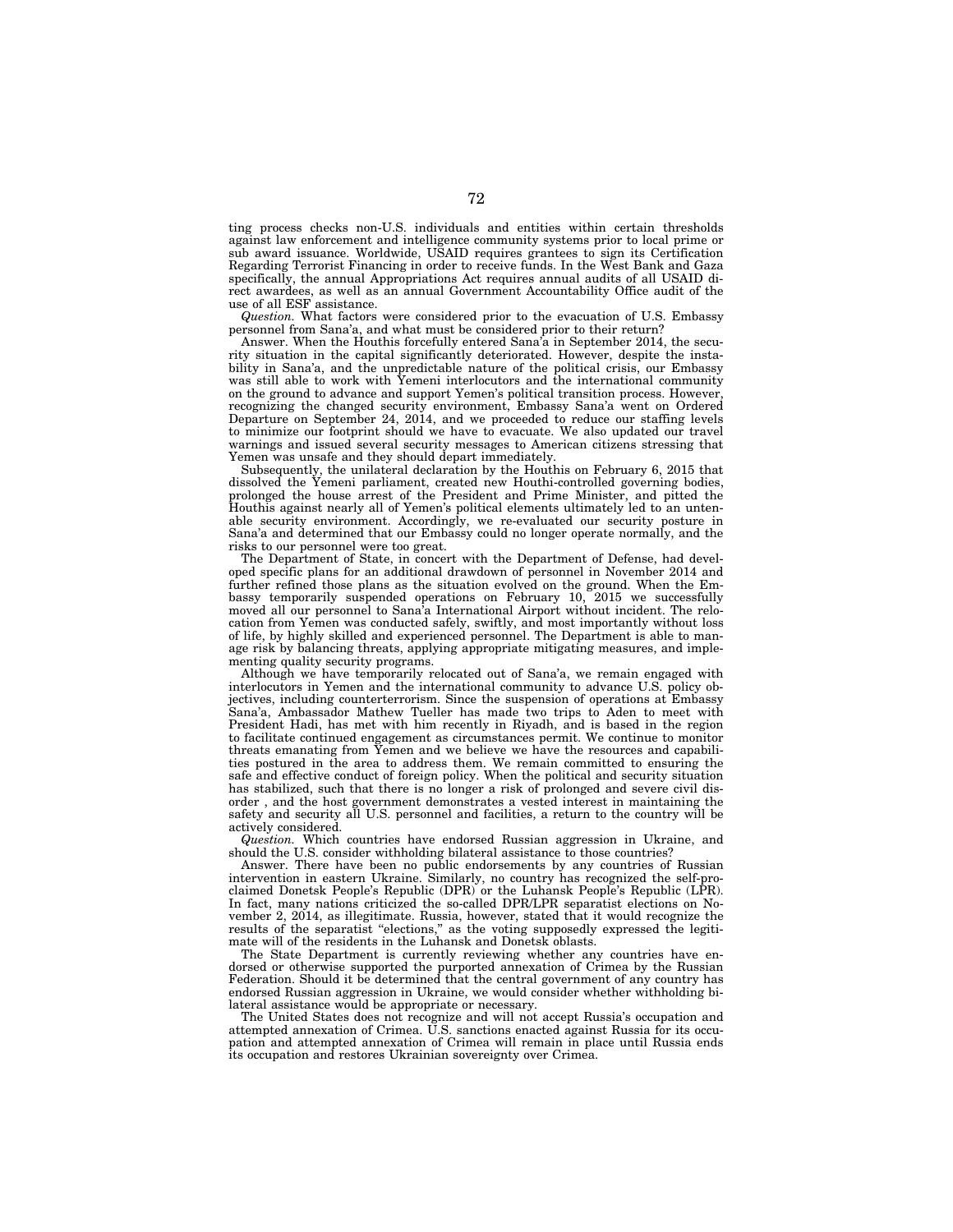*Question.* When do you anticipate the U.S. Interest Section in Havana transforming into a U.S. Embassy, and how will staffing requirements change with this diplomatic upgrade? Please describe the process for upgrading the mission.

Answer. The Department is working with the Government of Cuba to re-establish diplomatic relations and take the steps necessary to convert the interests sections in Havana and Washington into embassies.

We expect that the costs of this change in status for the U.S. Interests Section (USINT) in Havana will be minimal for the remainder of fiscal year 2015, and will be absorbed within resources available to the Bureau of Western Hemisphere Affairs. As with other embassies around the world, it will be staffed and operated as leanly as possible. We do not foresee changes to staffing during fiscal year 2015, in part because the building that houses USINT does not allow for an immediate increase to staffing. We are evaluating physical modifications that could be made to accommodate additional personnel in the future as the Embassy expands engagement with the Cuban people and Government.

The process for upgrading the mission from an interests section to an Embassy would likely involve several steps. Both governments must first agree to re-establish diplomatic relations and permanent diplomatic missions. Next, our mission would send a diplomatic note to the Cuban Government accrediting our staff to our new Embassy under the Vienna Convention on Diplomatic Relations. We would also send separate diplomatic notes proposing the termination of the Interests Section Agreement with the Government of Cuba and notifying the Swiss that they no longer<br>need to serve as the U.S. protecting power in Cuba. Once these steps are completed,<br>the interests section would officially be changed to an Emba

meet with any Cuban human rights activists before announcing their change in policy? If so, please provide details. To what extent were the views of such activists considered in the crafting of the President's new policy of engagement?

Answer. The President has met with representatives of Cuba's independent civil society, and senior officials from the State Department and National Security Council Staff meet with them when they are traveling through Washington DC. In addi-tion, Department officials and the U.S. Interests Section in Havana regularly meet with them on the island. We were well aware of their views and priorities and took them into account in formulating our new policy approach. We did not share with them the specifics of our intentions to change our policy approach. We will continue to consult with independent Cuban civil society to hear their views and plans for future activities, and we have urged other countries to do the same.

The continued promotion of universal human rights and the empowerment of all Cubans is the bedrock of our new approach toward Cuba. We have no illusions the Cuban Government will change its behavior simply because of our new policy approach, but we are now better positioned to press the Cuban Government for real change. We support the key points around which Cuban civil society groups have rallied, including Cuban ratification and compliance with various U.N. human rights treaties; legal recognition of independent civil society; implementation of constitutional and legal reforms to ensure full respect for labor rights, freedoms of expression, association, peaceful assembly, and to allow for free elections; the release of prisoners arrested for political reasons; and an end to government-sponsored harassment of independent civil society.

We will continue to urge respect for democratic principles as well as human rights and fundamental freedoms in our discussions with the Cuban Government.

*Question.* Did the State Department or other administration officials meet with any business interests before announcing the change? If so, please provide details. To what extent were the views of such business interests considered in the crafting of the President's new policy of engagement?

Answer. The State Department and other U.S. agencies frequently engage with the U.S. private sector about U.S. policy and sanctions, and meet with a broad range of interests as a matter of course. The Department of Treasury and Commerce's January 16, 2015, amendments to Cuba sanctions regulations, to which the State Department provided substantial foreign policy guidance, were aimed at increasing people-to-people contact, further supporting civil society in Cuba, and further enhancing the free flow of information to, from, and among the Cuban people. In implementing this policy, U.S. agencies were mindful of the perspectives of all stakeholders, including the U.S. private sector, regarding how regulatory amendments could most effectively further these policy goals. For example, engagement with U.S. telecommunications companies was helpful in identifying how regulatory changes could support increased access to information by the Cuban people. We, along with our colleagues at relevant U.S. agencies, continue outreach to inform U.S. business interests of these most recent changes and to respond to questions.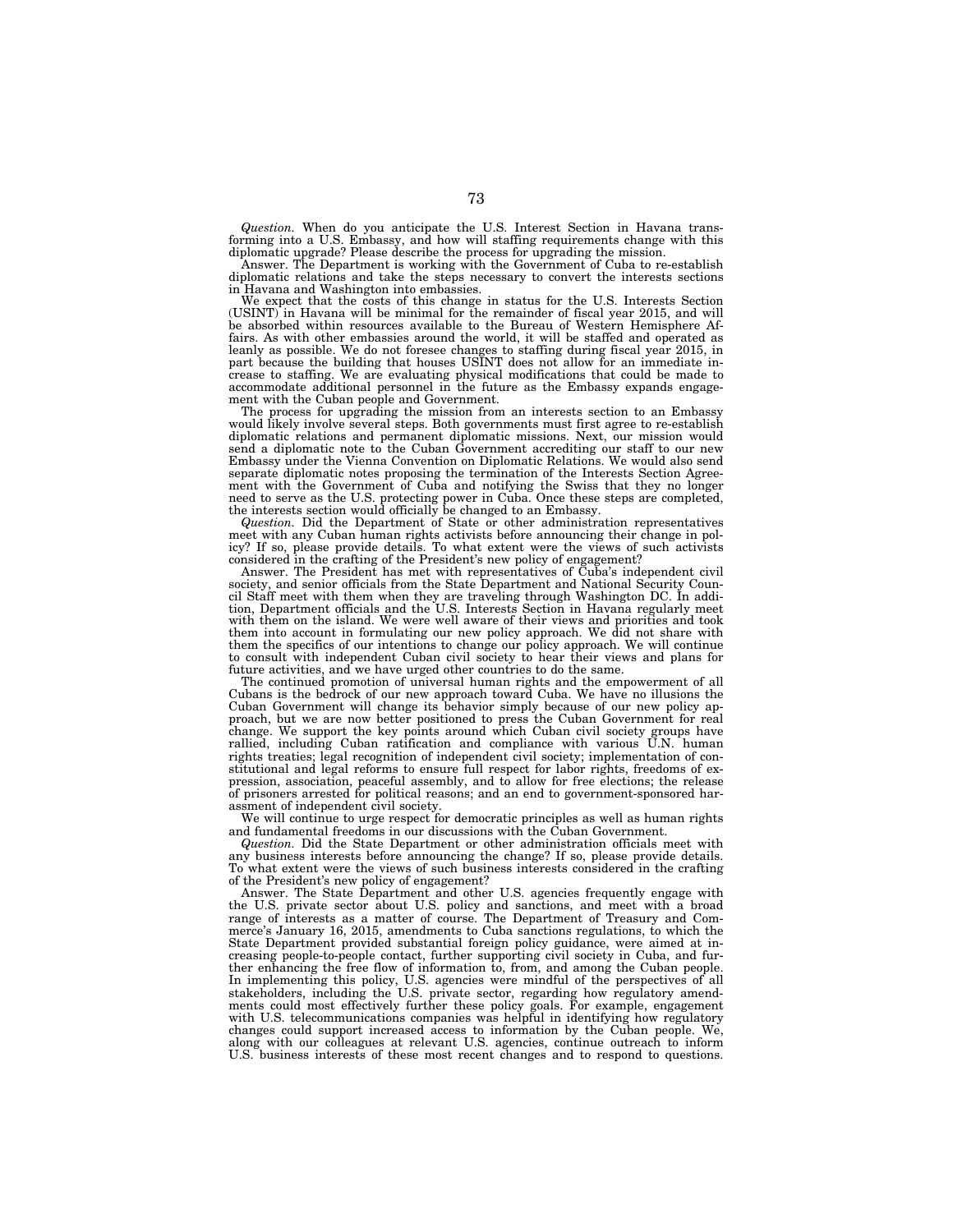*Question.* Yes or no: Do you commit to keeping all relevant congressional committees informed of engagement with the Cuban Government going forward? Answer. Yes.

*Question.* What specific reforms of the World Health Organization (WHO) have the administration and other governments considered (or are actively pursuing) in the wake of the Ebola outbreak?

Answer. The World Health Organization is the critical global public health agency that cooperates with 194 member states and technical partners across the spectrum of public health issues such as the International Health Regulations and their implementation and related surveillance, preparedness, and response to emergencies and outbreaks. The WHO has been a key player in international efforts to drive the number of Ebola cases to zero, and has worked consistently over the years to finish the job globally on polio eradication. In addition to its life-saving operational activities, the WHO performs key normative functions, such as setting quality and safety regulatory standards in the food and drug sectors, and addressing health system effectiveness.

Currently the WHO is at full capacity in their operations in West Africa, with over 700 people on the ground dealing with the epidemiology of the outbreak, lab-oratory capacity, case management, contact tracing, running the U.N. medevac sys-

tem, and working with partners on social mobilization. In addressing the valid criticisms of the WHO early response efforts in the Ebola outbreak, WHO Director-General Margaret Chan undertook a course correction with changes to the structure of the response, including personnel changes, to mobilize fully the capacity of the WHO. She also called for the WHO Executive Board to hold a Special Session on Ebola (held January 25, 2015). The United States partnered with South Africa and championed a resolution, "Ebola: ending the current out-<br>break, strengthening global preparedness," which called for measures to both ad-<br>dress the immediate Ebola outbreak and to set in motion additi ures. This resolution, and the accompanying actions, had broad member state support and will make critical changes in the emergency response capacity so that the Organization will be able to respond with immediate effectiveness in a future complex major emergency or disease outbreak.

Immediately following the Special Session, WHO Director-General Chan appointed a Special Representative for the Ebola Response for the duration of the out-break. WHO is taking the reforms adopted at the Special Session seriously, with work underway to further improve the Organization's functions by the annual World Health Assembly in May. At that time, the WHO will report on an interim assessment by experts on all aspects of the WHO response, the proposed development of a global public health emergency workforce for rapid deployment public health emergency, strengthened command and control functions at the WHO for emergencies and outbreaks, and improved human resource policies related to the functioning of the Organization across its three levels.

The United States has been a driving force behind an on-going reform agenda at the WHO underway since 2011. Reforms have proceeded on four fronts: priority-setting, managerial reforms, governance reforms, and financing. Member states agreed on streamlined priority setting processes and a 6-year overall strategy. Management reforms have encompassed administration, oversight and ethics, and the U.S. has worked closely with the Organization on human resource reforms to set in place more flexible contracts, streamlined recruitment processes, and changes to the workforce model. Some governance processes have improved with more work underway, and reforms have been implemented to improve financing.

*Question.* What is the justification for the fiscal year 2016 budget request that cuts funding for refugees and disaster assistance below levels provide by Congress in fiscal year 2015 (under Migration and Refugee Assistance and International Disaster Assistance, respectively)?

Answer. The administration remains dedicated to providing strong support for humanitarian programs worldwide. The President's fiscal year 2016 request reflects the administration's strong commitment to these programs, while taking into account the current constrained budget environment. The fiscal year 2016 request includes \$2.453 billion for the Migration Refugee Assistance and \$1.741 billion for the International Disaster Assistance (IDA) account. In addition, the Department is requesting \$50 million in the Emergency Refugee and Migration Assistance (ERMA) account to respond to urgent and unforeseen needs.

Overall, this request represents a nearly \$850 million increase from the President's fiscal year 2015 request in response to the dire humanitarian situation resulting from the conflicts in Syria, South Sudan, Iraq, and Central African Republic, among others. The Department of State and the United States Agency for International Development also plan to carry over approximately \$500 million in fiscal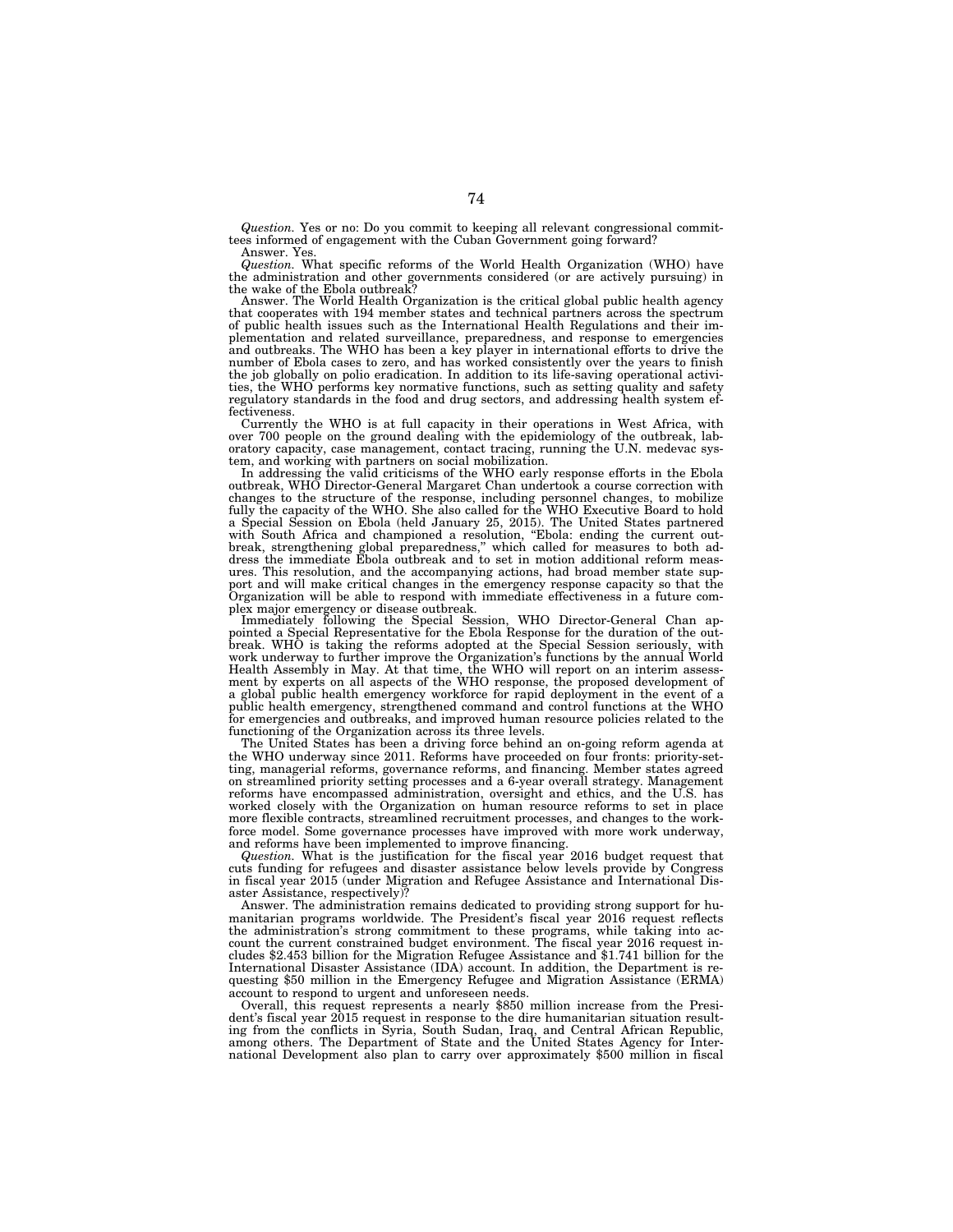year 2015 funding into fiscal year 2016 in order to support humanitarian aid programs. However, should the need for additional funding from the U.S. Government this year exceed our current plans, the administration would tap the planned carryover funding to address them.

With the request and planned carryover, we anticipate having the funds necessary to support robust U.S. Government support for humanitarian aid programs in in fiscal year 2015 and fiscal year 2016.

*Question.* How does the fiscal year 2016 budget request address or mitigate the growing global influence of the People's Republic of China, particularly in Africa?

Answer. Foreign investment is essential to Africa's economic development, and there is room for both the United States and China to engage in public and private investment opportunities. The United States offers a compelling narrative for Africa. Our firms introduce international best practices, export top-quality products, provide employment opportunities, and promote economic growth in Africa, while also generating benefits for the U.S. economy.

China will continue to seek an expanding role in Africa and elsewhere around the world, and we must maintain our engagement with China in this regard.

The United States welcomes Chinese engagement in Africa that is consistent with international labor and environmental standards, promotes transparency, good governance, and sustainable development, and maintains a level playing field for all companies. The United States will continue to press China to not undermine local and international efforts to promote healthy competition, good governance, transparency, and responsible natural resource management in Africa and elsewhere.

We believe that Chinese efforts to build infrastructure and enable economic growth are generally consistent with our promotion of economic development in the region. The United States has strong relationships with many African partners, and we are identifying opportunities to collaborate with these partners and with China, including through international institutions, towards common goals that also contribute to our broader regional and global priorities.

### TERNATIONAL MONETARY FUND QUOTA REFORMS

*Question.* How will failure by the Congress to implement the International Monetary Fund (IMF) governance and quota reforms included in the President's request impact the United States?

Answer. U.S. hesitation on IMF reform diminishes our capacity to influence the international development financing landscape and will ultimately affect the IMF's ability to respond to geopolitical and economic crises in a way that serves our vital national interests. Giving important developing economies a greater vote in the IMF would preserve the integrity of the existing international financial infrastructure without increasing U.S. monetary commitments or endangering the U.S. veto over important IMF decisions.

Despite the fact that the United States championed the 2010 IMF quota and governance reforms, we are now the only major IMF member country that has not yet ratified them. The U.S. failure to ratify IMF reforms is generating criticism abroad and eroding our credibility in the G–20, with emerging economies, and with international financial institutions. At the 2014 World Bank/IMF spring and fall meetings, an increasing number of countries called for moving forward on IMF quota and governance reforms without the United States. The November G–20 Brisbane Summit Joint Communique stated that the G–20 will begin to engage the IMF in 2015 to discuss how to advance the reform process if the United States fails to ratify the proposed reforms by the end of 2014. It is unclear, however, how IMF members would advance reforms without the United States, and no details have been presented.

Our inaction may also have helped fuel momentum for alternative institutions that have not yet committed to the international best practices that protect global financial stability. Since October 2014, 28 countries, including the United Kingdom most recently, have joined the Chinese-led Asian Infrastructure Investment Bank (AIIB), despite our oft-stated concerns regarding its governance structure and outstanding questions about its commitment to adhere to international best standards on lending. We acknowledge the need for additional multilateral financing for global development but are concerned that the new institutions are not yet sufficiently committed to maintaining accepted high standards on governance, environmental and social safeguards, procurement, and debt sustainability. Institutions that do not incorporate these standards can undermine development priorities and create finan-

cial crisis vulnerabilities through irresponsible or politically motivated lending. *Question.* What is the policy of the United States regarding military-to-military engagement with Burma?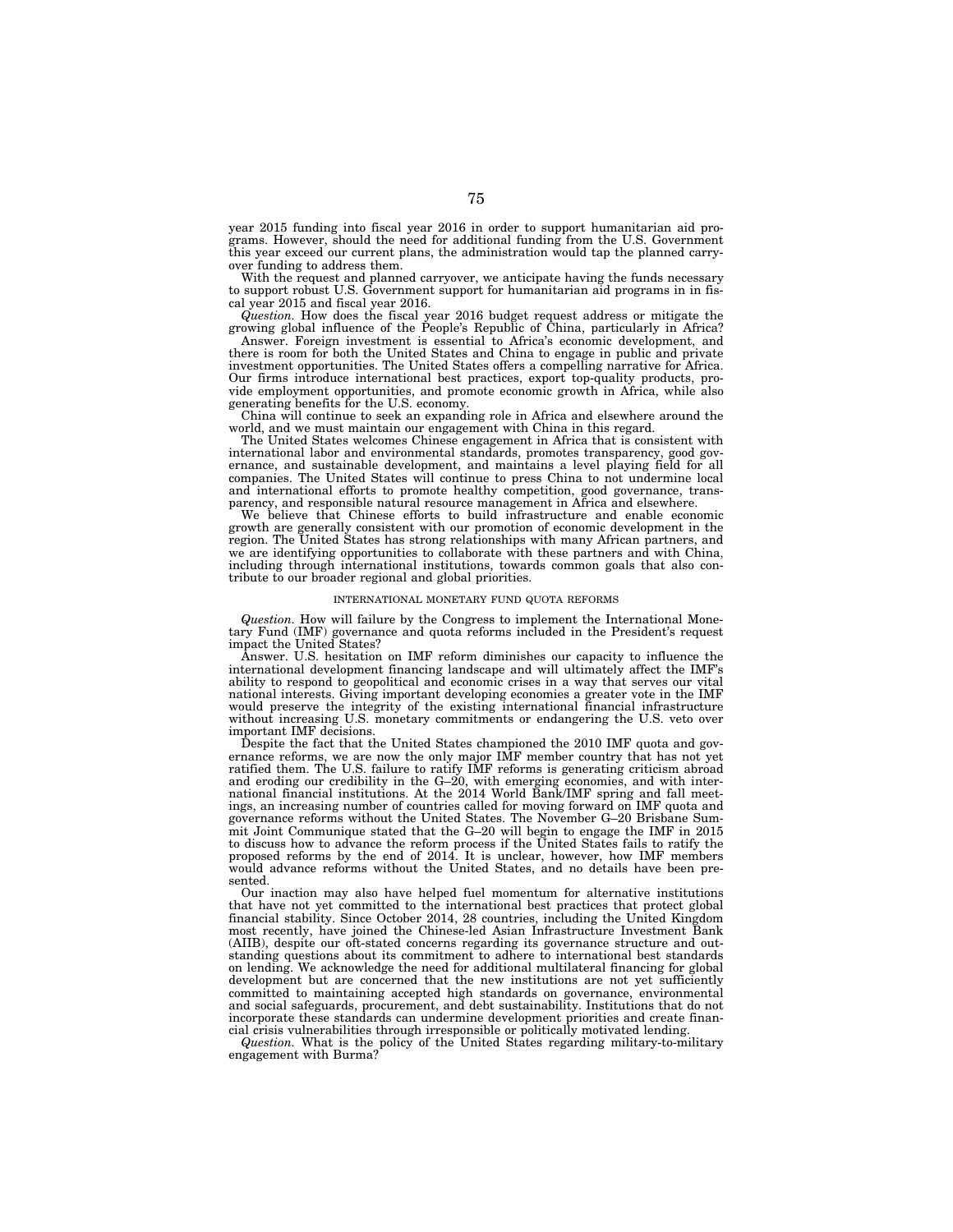Answer. During his November visit to Burma, President Obama stated clearly that the United States would not expand our engagement with the Burmese military in 2015. In keeping with the President's direction, the Departments of Defense (DOD) and State will continue to engage with the Burmese military as it has since 2012: in a limited and calibrated manner intended to promote reform and to help ensure the country's most powerful institution remains engaged in Burma's reform process.

In 2015, engagement with the Burmese military will continue to promote the ideals and values of a professional military in a democracy, including accountability, civilian control, rule of law, and respect for international humanitarian and international human rights law. In limited circumstances, consistent with past practices, members of Burma's civilian government and armed forces may attend classes or observer activities designed to help the country respond to humanitarian crises or disasters. Additionally, we anticipate interactions with the Burmese military on the margins of multilateral fora (e.g. ASEAN) where senior U.S. officials deliver messages supportive of continued reform to their Burmese counterparts.

We will provide no operational training, field training, weapons, materiel, or other technologies to any of Burma's armed forces. In moving forward we will continue to consult broadly with civil society organizations, ethnic groups, political party leaders, and other stakeholders in evaluating the impact and appropriateness of our planned activities.

The administration continues to believe that the United States can promote positive changes and professionalism within the Burmese military more effectively through tailored bilateral interactions than through disengagement, especially given Burma's traditional reliance on China, Russia, and North Korea as defense partners. However, we have repeatedly notified Burmese military representatives that before the United States will consider moving beyond our current level of engagement, the Burmese military and the Government of Burma must take further steps to demonstrate concretely its commitment to democratic reform, national reconciliation with ethnic groups and religious minorities, adherence to international human rights standards, and ending all defense sales ties with North Korea in accordance with U.N. Security Council resolutions.

*Question.* How do you assess prospects for free and fair elections in Burma, and do you share growing concerns within Burmese civil society and democracy leader Aung San Suu Kyi that the military will interfere in the conduct of these elections as they have done in the past?

Answer. President Thein Sein publicly announced that Burma's general election will take place in November 2015. We welcome the Burmese Government's confirmation that the election will happen in a timely manner. The credibility of Burma's 2015 election is of utmost importance to the development of Burma's democratic institutions and will serve as a critical marker in Burma's reform process. It is essential that the election be credible, inclusive, and transparent and allows the people of Burma to freely choose their leaders.

Democracy is not a 1-day event, but a long-term process, and the United States will support Burma's democratic reforms before, during, and after these elections. U.S. assistance is intended to strengthen Burma's democratic institutions, and build capacity among all key stakeholders. The U.S. Government is providing more than \$18 million in assistance to strengthen the country's political institutions that are key to democratic governance and support civil society, political parties, the media, and government to conduct inclusive, transparent, and credible elections in 2015.

At the same time, the U.S. Government has publicly and privately encouraged constitutional reforms to decrease the role of active-duty military in the political structure and pave the way for the Burmese to freely choose their President in a free and fair 2015 election. President Obama strongly advocated for constitutional reform during his trip to Burma in November, consistent with previous U.S. Government statements on the issue. The government and military have repeatedly stated they would follow the ''people's will'' when considering constitutional amendments.

Opposition leaders have long called for high-level talks to forge stakeholder consensus on the country's political and economic reform strategy and Aung San Suu Kyi continues to engage the military and the Union Solidarity and Development Party (USDP) on these issues. On March 2, she held a fifth round of talks with President Thein Sein and reportedly discussed the elections and possible amendments to the constitution.

*Question.* The Government of Burma (GoB) broke a 17-year cease fire with the Kachins in June 2011. Since then there has been increased attacks by the Tatmadaw on the Kachins. Further, there has been no sustained delivered of humanitarian assistance to the nearly 100,000 IDPs pressed up against China's bor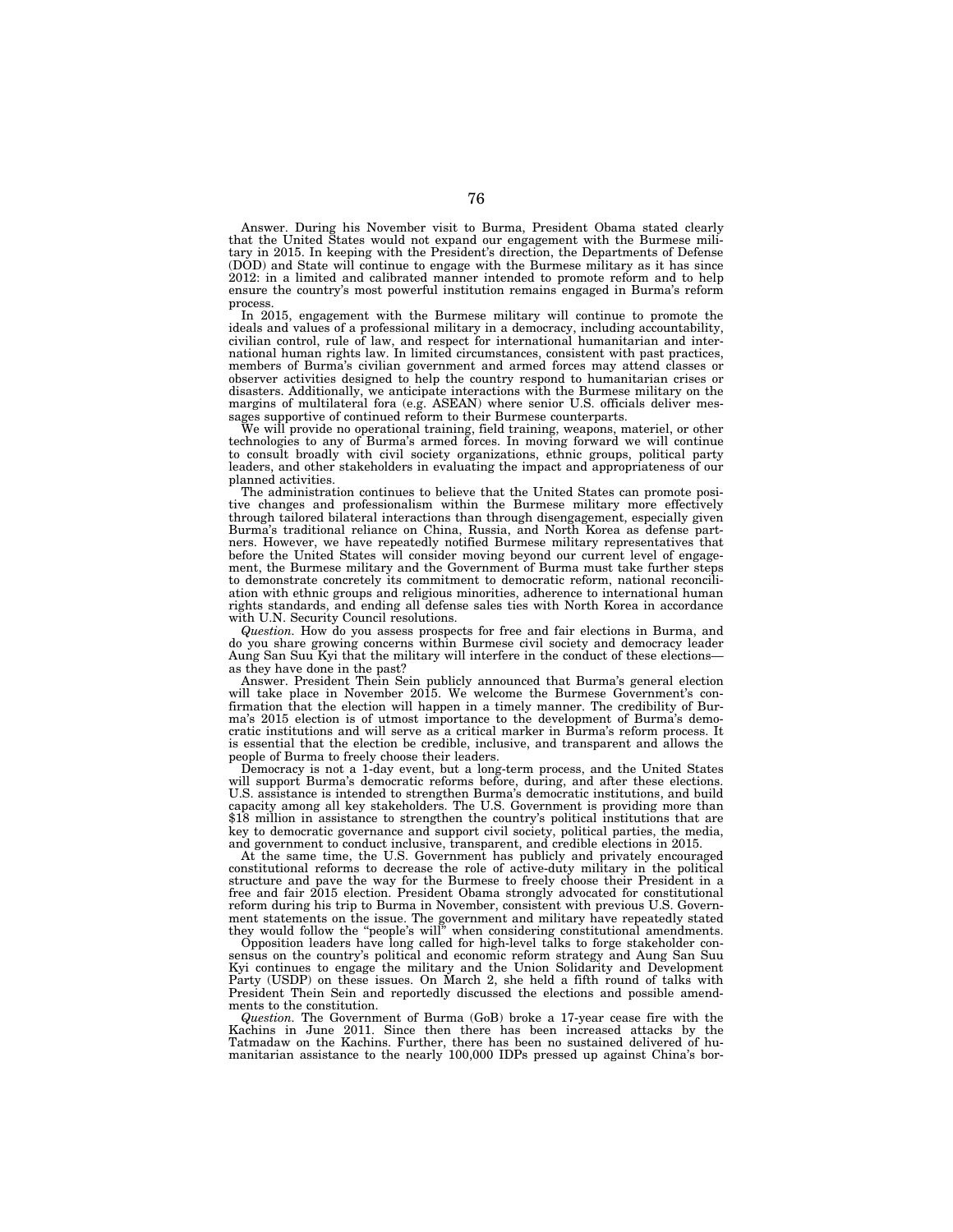der. The ''Peace Process'' appears to be more about process and less about peace: what is your assessment of the peace process?

Answer. The seventh round of formal negotiations towards achieving a Nationwide Ceasefire Agreement (NCA) will resume on March 16–21 in Rangoon. Both the GoB and the ethnic armed groups have expressed their desire to make progress in these talks and maintain momentum.

The discussions will focus on recent fighting in Kachin and Shan states and seek to formalize the text of the NCA. The unresolved military aspects of the agreement, such as a ceasefire code of conduct, the post-ceasefire repositioning of troops, and the establishment of a joint-monitoring mechanism, will be crucial for the success of the negotiations.

A ceasefire agreement would be an important milestone. However, it would not conclude the reconciliation process but rather serve as the beginning of an inclusive and transparent political dialogue essential to the creation of a lasting peace. Fur-thermore, the NCA would not end all conflict in the country as some armed ethnic groups are not part of the formal negotiations and would not be able to sign the agreement.

We continue to encourage the GoB and ethnic groups to maintain their commit-ment to dialogue as the only path to genuine and lasting peace, stability, and development in Burma. We remain in close contact with humanitarian actors in the area to ensure that the needs of the conflict-affected communities can be met quickly and safely. We continue to urge national and local government authorities to permit im-mediate and unfettered humanitarian access to provide life-saving assistance to these populations in need. We have appealed to all sides to exercise restraint and ensure the full protection of civilians and humanitarian staff in accordance with international humanitarian standards.

Question. The situation in Rakhine State toward the Rohingya Muslim population remains appalling, and they live in an apartheid-like situation. The GoB said they would issue "white-cards" which could have been a pathway to

shortly thereafter the government rescinded the offer. What measures are being taken by the administration and our allies to address Rohingya citizenship, to protect their human rights, and provide humanitarian assistance to affected communities and individuals?

Answer. Given the dire humanitarian and human rights situation in Rakhine State and significant concerns raised by the international community, we consistently press the Government of Burma to pursue durable solutions to these problems, including developing a path to citizenship for members of the Rohingya population<br>and taking steps to end systemic racially- and religiously-motivated discrimination.<br>The Government of Burma invalidated the "white cards" o there is not yet evidence of an alternative path to citizenship or legal residency status. While not a direct path to citizenship, the white cards, provided holders with temporary legal status, access to some social services, and allowed them to vote in previous elections and the constitutional referendum. The steps taken by the Burmese Government that deny the rights of persons who have lived in Burma for generations belie the Burmese Government's commitments to reconciliation, equal protection for all under domestic laws and international standards, and inclusive national elections in 2015.

The resolution of these issues is a critical element in Burma's transition to a stable, more inclusive democracy. The U.S. Government is applying diplomatic pressure to encourage the Government of Burma to uphold its international human rights obligations; ensure the accountability of security forces and other perpetrators of abuses in northern Rakhine State; and provide a path to full citizenship for the Rohingya population. Embassy Rangoon and visiting senior U.S. officials have regularly raised these issues with the government, including Under Secretary for Political Affairs Wendy R. Sherman; Under Secretary for Civilian Security, Democracy, and Human Rights Sarah Sewall; Assistant Secretary of State for Democracy, Human Rights and Labor Tom Malinowski; Assistant Secretary of State for East Asian and Pacific Affairs Daniel Russel; and Assistant Secretary of State for Population, Refugees, and Migration Anne Richard.

During his November 2014 visit, President Obama raised concerns about the Rohingya in his meeting with President Thein Sein, including issues related to their citizenship, discrimination against them, and restrictions on their ability to travel. U.S. officials, and our allies, have also urged the government to ensure that actions intended to maintain or restore security and stability in the area are carried out in a way that do not violate human rights and that those responsible for violence are held accountable.

During the second U.S.-Burma Human Rights Dialogue in January 2015—led by Assistant Secretary Malinowski and joined by Assistant Secretary Richard—the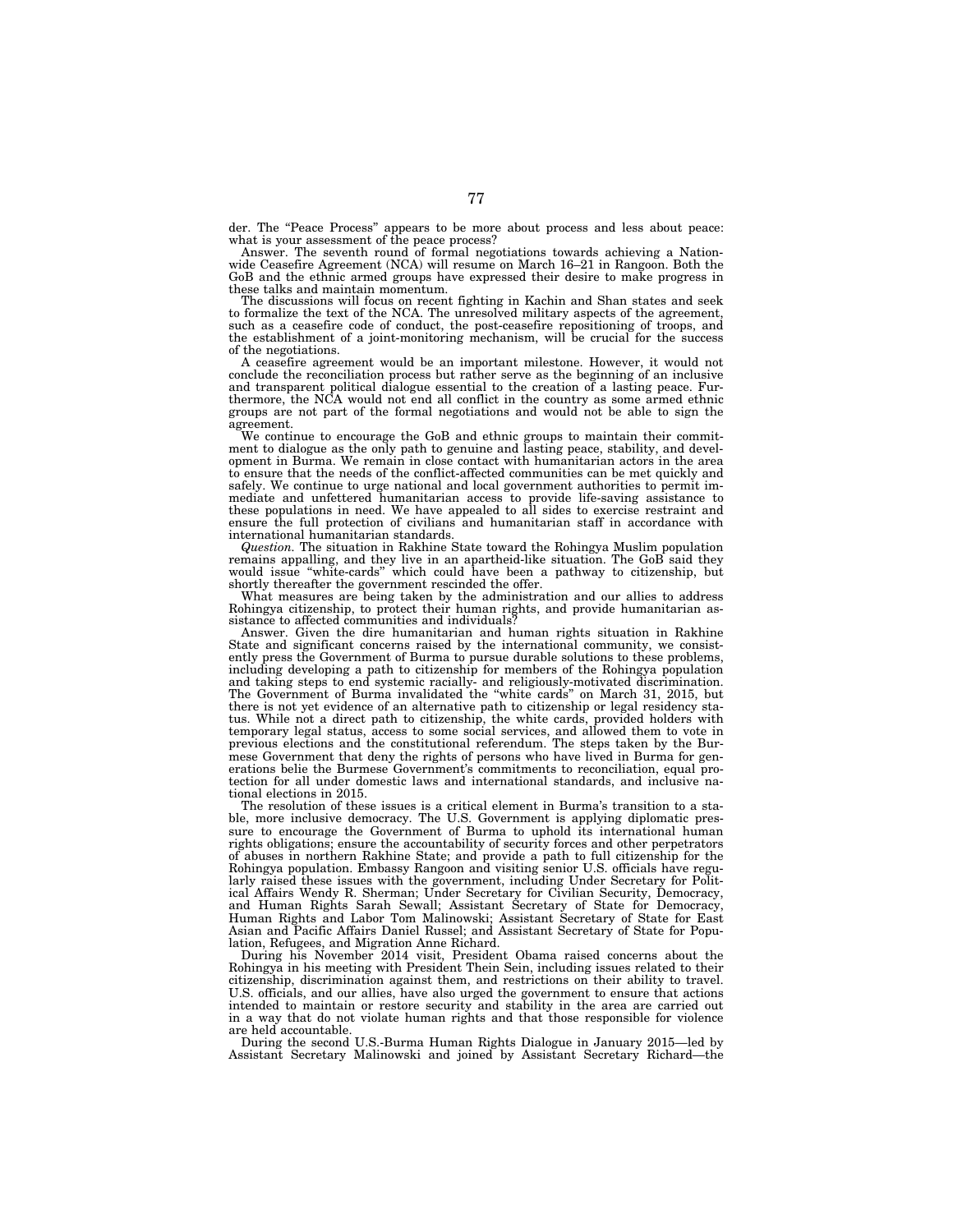Burmese Government acknowledged the importance of implementing a comprehensive, transparent, and inclusive reconciliation process in Rakhine State. The Government of Burma and the United States agreed that this process should prioritize equal protection for all under domestic laws and international standards and unfettered humanitarian access to all vulnerable populations. The United States also welcomed the Government of Burma's commitment to hold credible, transparent, and inclusive parliamentary elections in 2015. However, the Government of Burma's more recent actions run counter to these commitments.

As a result of our regular communication with our allies on these issues, a strongly-worded resolution was passed at the Human Rights Council last month, which renewed the mandate of the Special Rapporteur for Myanmar/Burma.

Since fiscal year 2013, the U.S. Government, including the United States Agency for International Development (USAID) and the State Department's Bureau of Population, Refugees, and Migration, has provided nearly \$152 million in life-saving hu-manitarian assistance to internally displaced persons, refugees, and asylum seekers, including the Rohingya, in Burma and in the region. This funding provides health and medical care, nutrition and food security, water, sanitation and hygiene, shelter, non-food items, and services for people with disabilities. Other activities include support for intra-faith dialogue, where religious leaders exchange views and perspectives on the role of religion in politics and an open society; training on tolerance and diversity; and programs with interfaith speakers to help local interfaith groups develop advocacy strategies. U.S. assistance also furnishes local civil society net-works with resources to monitor and mitigate the potential for intercommunal conflict and violence. The assistance also supports small-scale activities to develop eco-nomic linkages and joint marketplaces for Rakhine and Rohingya communities.

The U.S. Government also regularly engages the broader international community, including the U.N., international non-governmental organizations, human<br>rights and civil society organizations, and the diplomatic corps to coordinate human-<br>itarian response efforts. This coordination is accomplishe working group meetings, and regular donor and humanitarian coordination meet-ings. U.S. Government officials also consult with community leaders and civil society from Rakhine and Rohingya communities to understand their perspectives, monitor the risk of violence, encourage peaceful resolution of conflict, and communicate U.S. policy and support.

*Question.* In January, the Buddhist-nationalist monk U Wirathu called the U.N. Special Rapporteur for Human Rights in Burma Yanghee Lee, a ''bitch... whore'' for upholding the rights of the Rohingyas to ''self-identify'' in accordance with international human rights law. Further, the Burmese Ministry of Foreign Affairs (MoFA) issued a press release on February 3, 2015 which rebuked Ms. Lee for interfering in the internal affairs of Burma, which was clearly an attempt to intimidate her and diminish her mandate.

The remarks engendered a swift and apt reply from U.N. High Commissioner for Human Rights Zeid Ra'ad Al Hussein. The U.N. Secretary General (UNSG) apparently did not comment or respond.

Has the Department of State discussed U Wirathu's disgraceful comments and the MoFA press release with the UNSG, and what messages have been sent to the GoB by the UNSG?

Answer. We support Special Rapporteur Yanghee Lee for her work and her reporting on Burma human rights over the past year. We condemn the misogynistic attack against her. We have not discussed this issue with the U.N. Secretary-General, and are not aware of any messages that the Secretary General sent to the Government of Burma.

*Question.* Has the Department of State discussed the comments and press release with the GoB's Ambassador to the U.N.?

Answer. We have not discussed the comments and press release with Burma's Ambassador to the U.N. The U.S. Embassy in Rangoon expressed concern to the Ministry of Foreign Affairs and to an advisor to the President's office regarding Wirathu's comments.

*Question.* Congress recommended \$2.9 billion for democracy and governance programs in fiscal year 2014, yet the administration provided only \$1.9 billion for such programs.

How do you explain the reduction in democracy and governance programs in fiscal year 2014—does this demonstrate the lack of commitment to democracy and governance abroad by this administration?

Answer. Democracy, human rights, and governance (DRG) programs abroad remain a significant priority for this administration. This commitment is strongly reflected in the President's budget for fiscal year 2016, which requests \$2.9 billion in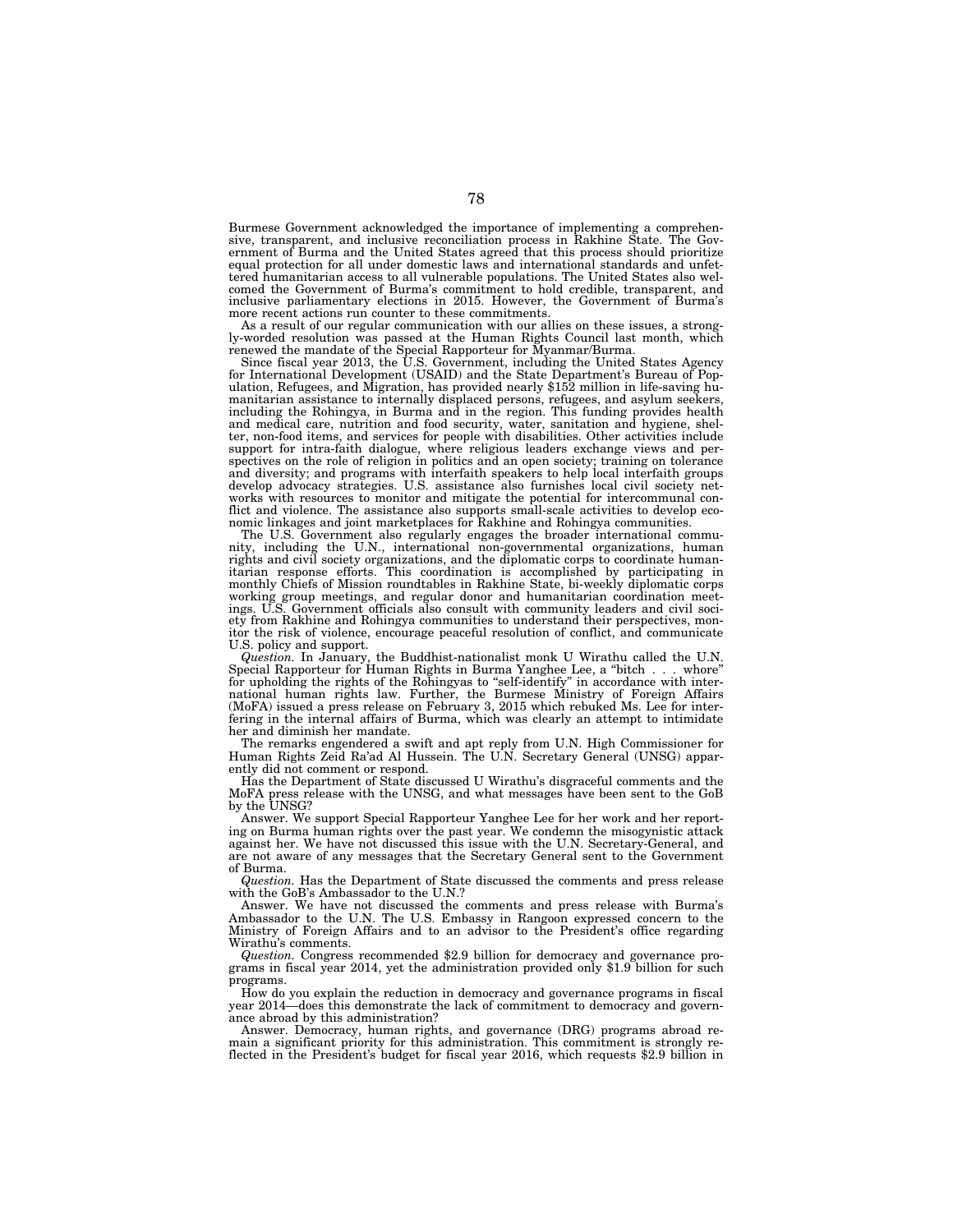foreign assistance for DRG programs, the same as the fiscal year 2014 request, including increases for critical programs in Africa and Central America to foster good governance and fight corruption, strengthen the rule of law, and promote civil soci-

ety.<br>For fiscal year 2014, the Department of State and USAID requested \$2.9 billion<br>to promote and support DRG programs around the world. The fiscal year 2014 ap-<br>propriation reduced funding for the key foreign assistance policy priorities, including DRG programs, while ensuring we had met statutory con-gressional sector directives included within the bill. After reviewing worldwide needs and congressional directives, nearly \$2.0 billion was allocated to DRG programs in fiscal year 2014, resulting in a reduction of almost \$1.0 billion in global DRG activities as compared to the President's request.

*Question.* How important are democracy and governance programs to combating disease outbreaks like Ebola or the influence of Islamic extremists?

Answer. Democratic processes and strong governance institutions are critical in times of crisis such as the 2014 Ebola epidemic in West Africa. Strong governance is essential to ensuring the successful management of disease outbreaks and other crises. Also, democratic systems and good governance contribute to the ensuring the trust of the public—a key factor in crisis response. We learned from the Ebola epidemic that community cooperation is a vital component of social mobilization. Programs that address these issues will be an important part of long-term recovery.

The Ebola response was hampered by instances of poor governance, weak institu-tions, and corruption. The healthcare systems were quickly overwhelmed and quickly collapsed in the face of the Ebola virus and the initial emergency response was poorly executed. We are also aware that a few government officials tried to use the influx of assistance for their own financial advantage. The United States and other donors have made it clear that corruption will not be tolerated and the Ebola re-<br>sponse and recovery funds must be used transparently and with great account-<br>ability. We have conveyed that it is no longer business as usua demic, and similar crises, have impressed the need to change the culture of corruption. We have clearly communicated the message at all levels of government, and intend to support that message with programs that build domestic capacity. We have been assured by our U.S. Ambassadors in the affected countries that the funds delivered for the Ebola response have been handled appropriately.

A major challenge during the Ebola response was mistrust in government, which led some communities to resist Ebola outreach teams. It is critical that governments build that trust with communities going forward through transparent and equitable delivery of services, free and fair elections, good governance, improved citizen access to and participation in decisionmaking, and holding officials accountable. Programming in the Emergency funding request is intended to develop efforts to strengthen the infrastructure and operation of healthcare systems and the regulatory environment. In addition to the ''hardware'' of the infrastructure, funding will also be used to ensure that necessary personnel are well-trained and prepared.

The fiscal year 2016 request includes funds for the three impacted countries that will build upon the support provided by the emergency Ebola funding fiscal year 2015 appropriation to the Department of State and USAID. With these fiscal year 2015 and fiscal year 2016 funds, USAID is supporting economic, social, and governance programs in Ebola-affected countries to address the potentially sharp increase in extreme poverty and other second-order impacts, including damage to the livelihoods of vulnerable households in Liberia.

*Question.* Over the past several years, the Government Accountability Office has made numerous recommendations to help improve the effectiveness and efficiency of State Department programs and activities. While State has taken action on a number of these recommendations, according to GAO there are more than 150 GAO recommendations since 2011 that State has not yet addressed.

What actions will you take over the next year to address GAO's recommendations?

Answer. We value the recommendations resulting from the work of the GAO as they identify ways to improve our programs and operations. In fiscal year 2014 alone, State had approximately 75 engagements with the GAO. It is our long-standing commitment to complete action on recommendations in an expeditious manner. Some recommendations, however, can take a number of years to implement completely. In addition, there are no State specific areas on GAO's 2015 High Risk List. State has a collaborative and robust liaison relationship with GAO and will continue to provide GAO with regular updates as we follow-up together to assure that recommendations are closed as quickly as possible.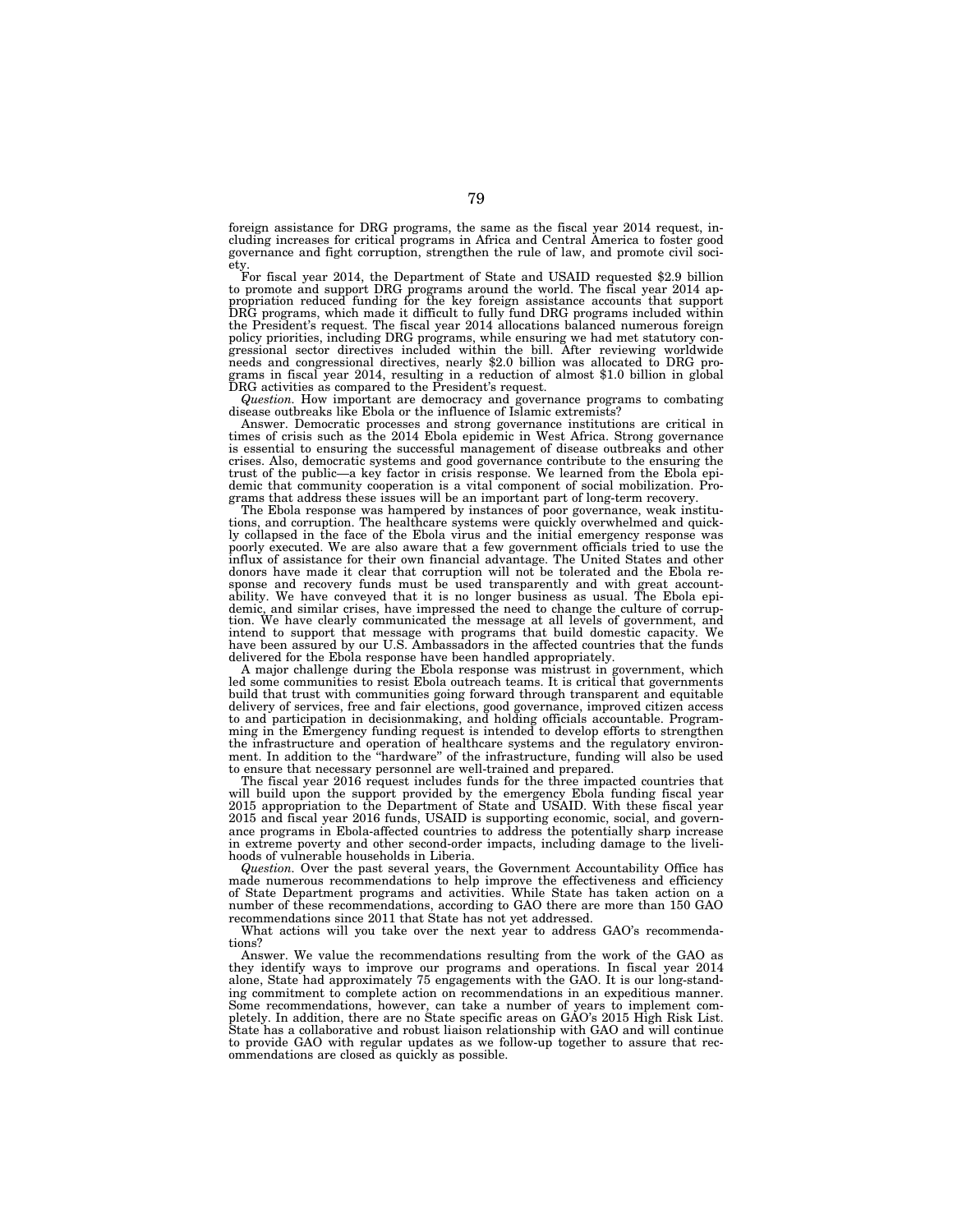*Question.* The fiscal year 2016 budget request includes a request to use Economic Support Funds (ESF) for ''programs to support initiatives relating to North Korea that are in the national interests of the United States, notwithstanding any other provision of law''.

What programs does the administration anticipate for North Korea that would require use for this broad authority?

What are the impacts and how does sequestration impede the conduct of diplomacy?

Answer. The President's fiscal year 2016 budget request seeks authority to use Economic Support Funds (ESF) for ''programs to support initiatives relating to North Korea (DPRK) that are in the national interests of the United States, notwithstanding any other provision of law.'' The fiscal year 2016 request does not seek any bilateral foreign assistance funding for the Democratic People's Republic of Korea (DPRK) and we currently have no plans to fund bilateral programs using ESF. In past years, the President has requested that the funds appropriated under ESF may be made available for programs to support the goals of the Six Party Talks, including nuclear security initiatives relating to North Korea, notwithstanding any other provision of law. Given the significant restrictions on assistance to North Korea, this authority is needed to provide flexibility to support our diplomatic efforts if we ever do enter into active talks.

Sequestration is an arbitrary across-the-board cut that reduces our flexibility everywhere, including potentially with respects to our efforts on the DPRK, and would therefore make the job of diplomacy harder than it already is.

*Question.* (a) Have you abandoned efforts to persuade Iran to dismantle the major-<br>ity of its nuclear infrastructure? If Iran maintains most of its infrastructure—even under severe constraints and under a serious inspection regime—doesn't that allow for a quick breakout either during the time of the agreement or after the agreement expires?

(b) If Iran maintains thousands of centrifuges and an operational heavy water reactor, aren't they a nuclear threshold state?

(c) You have said that Iran must address its past weaponization efforts before any agreement is signed. Yet it has consistently refused to do so. What must Iran do to at a minimum on this in order for an agreement to be finalized?

(d) Given Iran's history of cheating on its international commitments, will anything other than anytime, anywhere inspections give you comfort that Iran is living up to its commitments? Will specific penalties be delineated for not living up to those commitments?

(e) You have said you will not support any further extensions of the talks if there is no conceptual agreement by March 24. Does that remain your position under any circumstances?

Answer. (a) Fully dismantling Iran's nuclear program would not completely eliminate its ability to breakout. Iran has already sufficiently mastered significant parts of the nuclear fuel cycle after decades of developing its program. Even if Iran's program were razed to the ground, it would retain the ability to breakout within a few years. So we cannot completely and permanently eliminate its ability to breakout, but we can severely restrain it by putting in place strict constraints and intrusive monitoring measures. We are seeking a comprehensive deal that would give us expansive access into and oversight of all aspects of the nuclear fuel cycle, which would allow us to detect any attempts to breakout overtly or covertly. Key elements of this transparency regime, including implementation of the Additional Protocol, would continue in place even after the end of a deal.

(b) There are many variables related to extending the breakout time of the uranium pathway, including the number and types of centrifuges Iran is able to use and the size of its stockpile of enriched uranium. We are also determined to ensure that Iran cannot acquire plutonium for a nuclear weapon from the Arak heavy water research reactor. Cutting off all of these pathways will involve a variety of constraints and extensive monitoring measures. It will be critical to find the right combination of measures to ensure Iran cannot acquire a nuclear weapon through either the uranium or the plutonium path. Both of these elements remain under negotiation, but in the end, we must be assured that Iran cannot breakout by producing weapons grade uranium or plutonium.

(c) We are pressing Iran to cooperate fully with the International Atomic Energy Agency (IAEA) to address all outstanding issues, particularly those that give rise to concerns regarding the possible military dimensions (PMD) of Iran's nuclear program. This includes providing access to facilities, individuals, and documents requested by the IAEA. This is one of the issues we are working to resolve in the ne-gotiations. We believe a comprehensive deal should facilitate the IAEA's investigation of PMD and ensure there are no ongoing weaponization activities.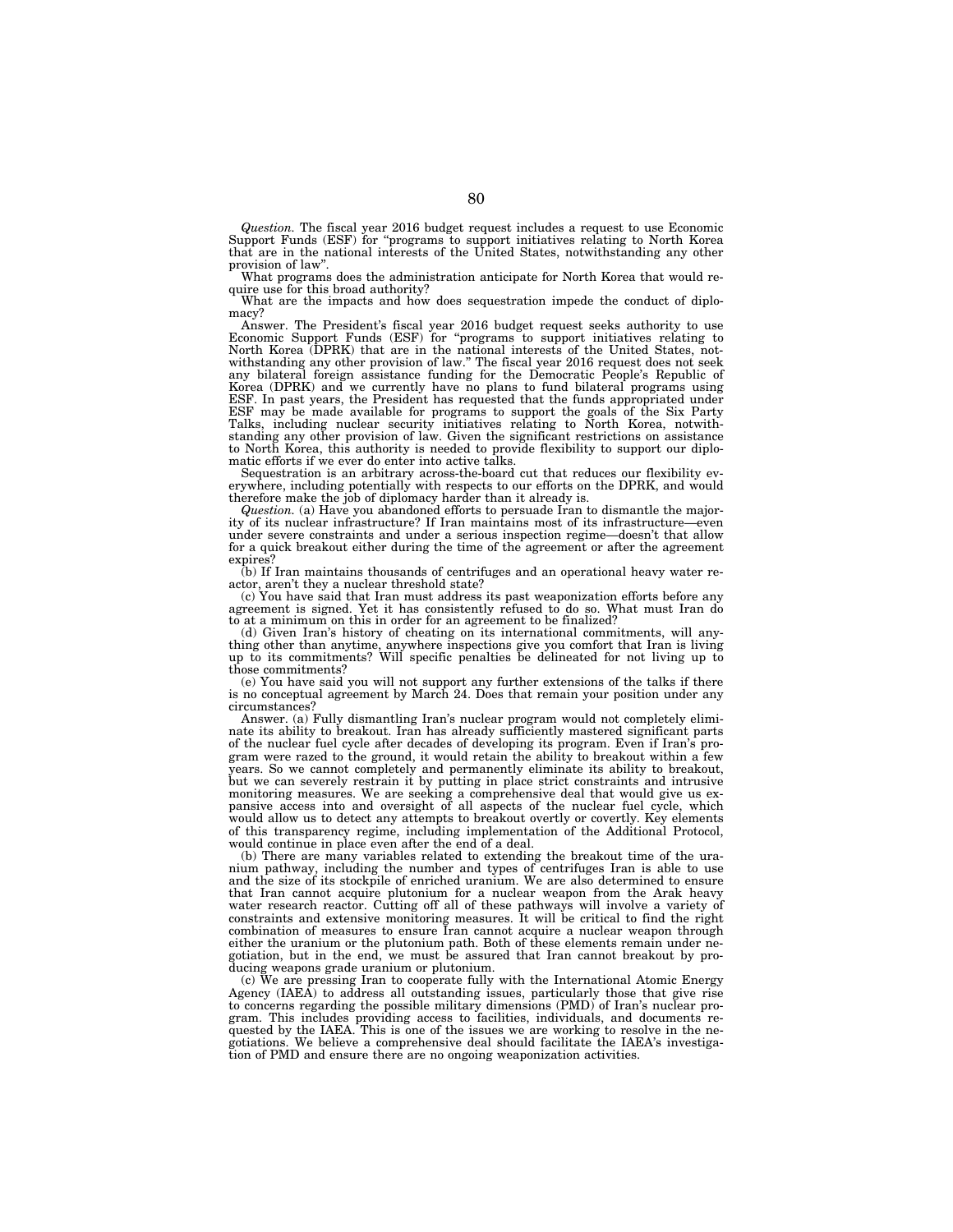(d) A comprehensive deal must ensure that Iran is subject to significantly enhanced transparency and monitoring measures to verify the exclusively peaceful nature of its nuclear program and to quickly detect any attempts by Iran to break out. We continue to place a high priority on strict monitoring measures in order to detect violations promptly and retain an ability to snap sanctions back in place should violations occur. How exactly that framework would look is still under negotiation. Our team continues to work toward a package that will best achieve our goals of preventing Iran from acquiring a nuclear weapon and ensuring that Iran's nuclear program is used for exclusively peaceful purposes.

(e) We evaluate major national security decisions against national interests. We strongly believe that the Joint Plan of Action (JPOA) has significantly advanced U.S. national security interests by halting and rolling back Iran's nuclear program in key ways. Without the JPOA, Iran would be enriching to 20 percent uranium and continuously increasing its stockpile of uranium to dangerous levels. We will not take a bad deal. And if we conclude that Iran is unable or unwilling to take the necessary steps to resolve our concerns, we will walk away from these negotiations.

*Question.* Deputy Secretary Blinken testified last month before the Senate Foreign Relations Committee and said during the JPOA there were situations that ''we believe were violations of the JPOA.''

Can you elaborate on those violations? When the violations were identified, was anyone in Congress notified?

What does it say about Iranian intentions for a long-term agreement if they are already violating the interim agreement? How will violations we dealt with in a long-term agreement?

How long did it take for the U.S. to identify a violation had occurred, and for Iran to stop the violation? Might there be other violations that we are not aware of?

Answer. The International Atomic Energy Agency (IAEA) continues to verify Iran's fulfillment of its nuclear-related commitments under the Joint Plan of Action (JPOA). Part of the reason why the JPOA has been so effective is that it has provided a framework and a mechanism for all sides to raise questions and resolve issues when they arise. When we had questions about activities related to the IR– 5 centrifuge, we raised them with Iran as soon as the IAEA reported them, and the issue was resolved to our satisfaction. The Iranians have confirmed that they will not continue that activity as cited in the IAEA report.

IAEA access is valuable and gives us insight into what is happening on the ground. One of the many benefits of the JPOA is that the IAEA has obtained greater access into Iran's nuclear program to verify that Iran is meeting its JPOA commitments. As a result of the JPOA, Iran's nuclear program is more constrained and transparent than it has been in years.

*Question.* Mr. Secretary, you worked very hard last year to create a conceptual framework for talks between Israel and the Palestinians. Unfortunately, Palestinian President Abbas' response to your proposal was to form a unity government with Hamas and to leave the negotiating table and take his case to the United Nations. He pushed for a one-sided United Nations Security Council (UNSC) resolution that called for a final agreement within 12 months requiring total Israeli withdrawal to the pre-1967 lines by 2017. That provocative move was followed by signing on to the Rome Statute to join the International Criminal Court (ICC).

What is the U.S. planning to do to try to discourage the ICC from instigating a full investigation of Israel which can only politicize the ICC and potentially do great damage to Israel?

Answer. The United States does not consider the Palestinians eligible to accede to the Rome Statue of the International Criminal Court. The United States has made clear its view that Palestinian action in seeking to become a party to the Rome Statute is counter-productive, will damage the atmosphere with the very people with whom the Palestinians ultimately need to make peace, and will do nothing to further the aspirations of the Palestinian people for a sovereign and independent state. We also made clear that we strongly disagree with the ICC Prosecutor's decision to open a preliminary examination.

The United States continues to oppose actions—by both parties—that undermine trust and create doubts about their commitment to a negotiated peace. Such actions only push the parties further apart.

*Question.* Mr. Secretary, you worked very hard last year to create a conceptual framework for talks between Israel and the Palestinians. Unfortunately, Palestinian President Abbas' response to your proposal was to form a unity government with Hamas and to leave the negotiating table and take his case to the United Nations. He pushed for a one-sided United Nations Security Council (UNSC) resolution that called for a final agreement within 12 months requiring total Israeli withdrawal to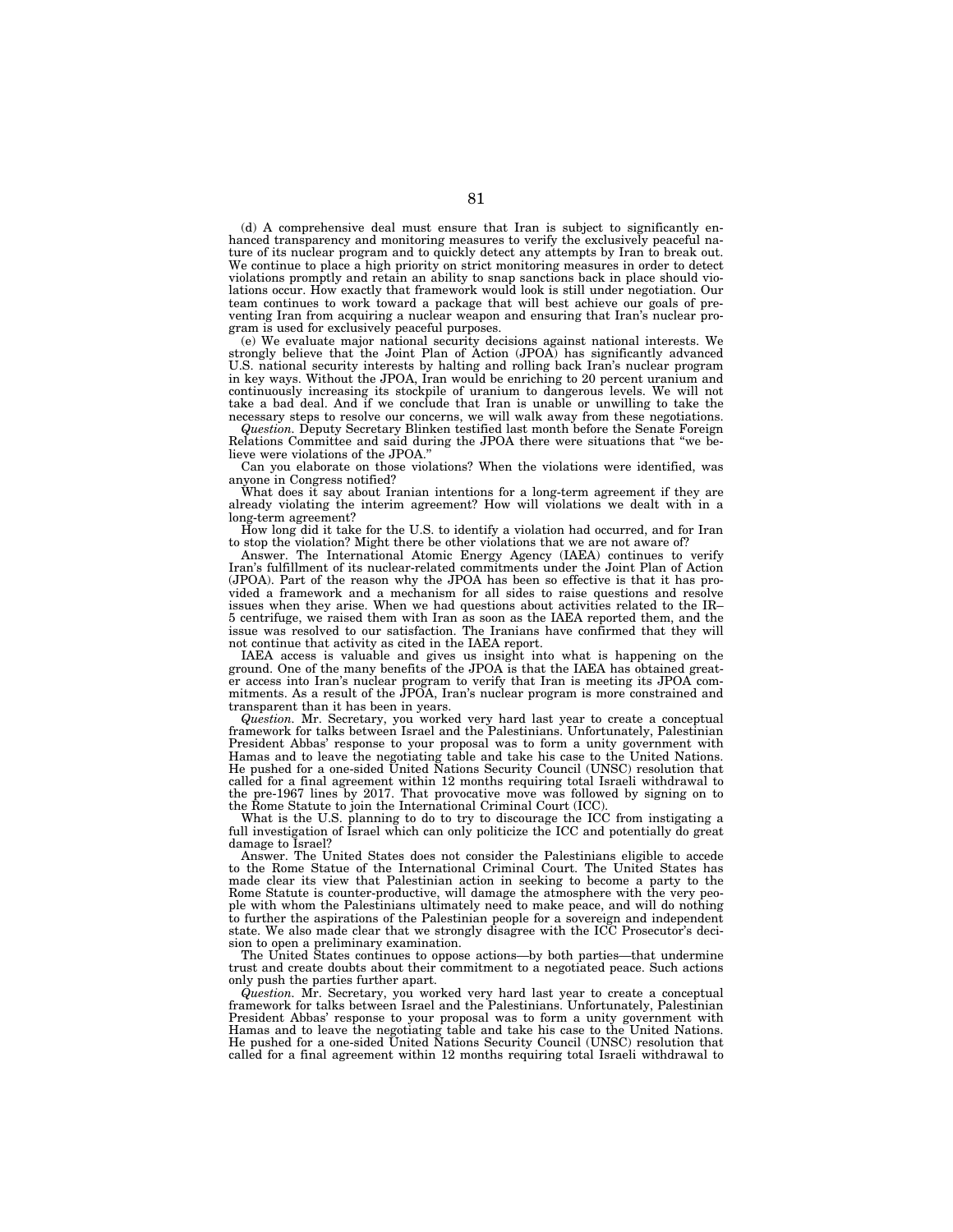the pre-1967 lines by 2017. That provocative move was followed by signing on to the Rome Statute to join the International Criminal Court. How is the U.N. Human Rights Council (HRC) an improvement over its discred-

ited predecessor the Commission on Human Rights?

Answer. The HRC is the only global intergovernmental body that exists to pro-mote and defend human rights. It is in the vital interest of the U.S. to ensure that international human rights norms and laws continue to protect and advance individual freedoms.

Through its membership on the Human Rights Council (HRC), the United States focuses attention on the world's worst human rights abusers. We have reached across traditional blocs and geographic divides to foster solutions to human rightsrelated problems, and help shine a spotlight on the human rights of members of groups that have not received sufficient attention in the past, such as persons with disabilities, and those who face reprisals for their testimony to U.N. human rights mechanisms.

Through active U.S. leadership, the Council has authorized international man-dates to expose and address the human rights situations in countries including North Korea, Iran, Syria, Belarus, Sudan, and Eritrea. The United States intro-duced three resolutions passed by the Council encouraging reconciliation and accountability in Sri Lanka. The United States also has looked for opportunities for the Human Rights Council to build the capacity of countries such as Mali, Somalia,

Tunisia, Yemen, Haiti, and Libya to promote and protect human rights. The United States drew together a cross-regional group of sponsors to create in 2010 the first new Special Rapporteur focused on fundamental freedoms in 17 years, the Special Rapporteur on the rights to freedom of peaceful assembly and freedom of association. The United States also strongly supported the establishment of a mandate to monitor and combat discrimination against women in law and practice. We collaborated with partners such as the United Kingdom, Turkey and the Organi-zation of Islamic Cooperation (OIC) to craft resolution 16/18, which encourages member states to take specific actions to promote religious tolerance and combat discrimination without infringing on freedom of religion or expression. This ended years of divisive debates and voted resolutions on the concept of ''defamation of religions." We took the reins on the mandate for the special rapporteur on freedom of expression so as to combat efforts to restrict speech.

The United States has also encouraged the Council to pursue a range of new initiatives to promote and protect specific human rights. For example, the U.S. worked with Sweden to secure a landmark resolution that underscores that all individuals are entitled to the same human rights online as they are offline, and that all governments must protect those rights regardless of the medium through which they are exercised. Seventy-nine others co-sponsored that resolution.

While the United States recognizes that the HRC continues to have deep flaws, including its one-sided bias against Israel, the administration also knows very well how much worse the HRC was when the U.S. did not participate. Before the U.S. joined, the Council held five special sessions on Israel and over half of all countryspecific resolutions at the Council focused on Israel. Since the United States joined, the Council's focus has dramatically shifted to other urgent situations, including Syria, Libya, and Iran.

We are working to reduce the structural bias and disproportionate focus on and bias against Israel. Before the United States joined the U.N. Human Rights Council in 2009, more than half of all of the country-specific resolutions adopted there were focused on Israel; today, we've helped lower that proportion to less than a third. This is an inappropriate amount, especially considering the fact that the Human Rights Council has still adopted many more resolutions criticizing Israel than it has on egregious human rights violators. The United States will continue to oppose the unfair and disproportionate focus on Israel at the HRC, and will continue to work toward ending it.

*Question.* Mr. Secretary, you worked very hard last year to create a conceptual framework for talks between Israel and the Palestinians. Unfortunately, Palestinian President Abbas' response to your proposal was to form a unity government with Hamas and to leave the negotiating table and take his case to the United Nations. He pushed for a one-sided United Nations Security Council (UNSC) resolution that called for a final agreement within 12 months requiring total Israeli withdrawal to the pre-1967 lines by 2017. That provocative move was followed by signing on to the Rome Statute to join the International Criminal Court.

What influence does the United States have to combat discrimination against

Israel, and to remove "agenda item VII" as a permanent agenda item?<br>Answer. The administration believes the work to improve the Human Rights Council will remain unfinished so long as the HRC continues to unfairly single out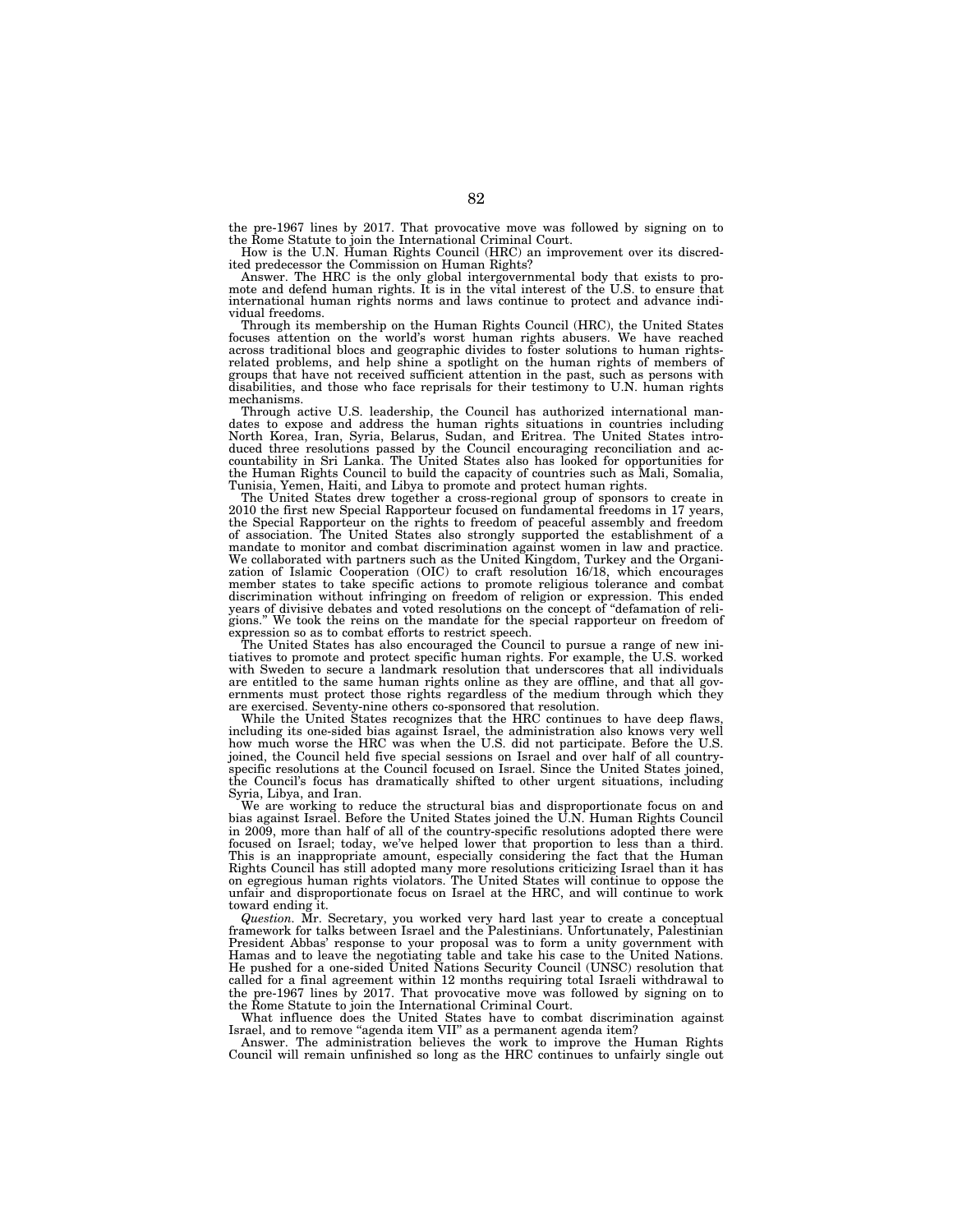Israel. Israel is the only country with a stand-alone item on the HRC's agenda. That is why the U.S. has been vocal in urging the Council to end its unfair and unacceptable bias.

U.S. leadership since joining the HRC in 2009 has resulted in notable progress in ameliorating the Council's disproportionate focus on Israel, although much work remains to be done. Most recently, the U.S. worked closely with several other states to garner an invitation for Israel to join the Western European and Others regional group (WEOG) in Geneva, which will ensure that Israel has the same regional group coordinating status at the HRC as other U.N. members.

Prior to American membership, over half of all of the country-specific resolutions the HRC adopted concerned Israel. This number has been reduced to well under one-third since the United States joined the Council. Additionally, the HRC held five special sessions on Israel in the 3 years before our membership, whereas only 2 of the 11 special sessions called since the U.S. joined the HRC have focused on Israel. Since the U.S. joined, the Council has held four special sessions on Syria, along with ones on Libya, Cote d'Ivoire, Haiti, ISIL in Iraq, and the Central African Republic.

In the 2011 review of the HRC, the United States pushed strongly to remove agenda Item 7, which focuses solely on the Israeli-Palestinian issue, although that effort was not successful. The U.S. will continue to work to abolish Item 7 and ensure that the HRC stays focused on its mission to promote and protect the human rights of persons around the world.

*Question.* Mr. Secretary, you worked very hard last year to create a conceptual framework for talks between Israel and the Palestinians. Unfortunately, Palestinian President Abbas' response to your proposal was to form a unity government with Hamas and to leave the negotiating table and take his case to the United Nations. He pushed for a one-sided United Nations Security Council (UNSC) resolution that called for a final agreement within 12 months requiring total Israeli withdrawal to the pre-1967 lines by 2017. That provocative move was followed by signing on to the Rome Statute to join the International Criminal Court.

Our Committee included new language in last year's Omnibus appropriations bill that would reduce our contribution to the Palestinian Authority  $(\hat{P}A)$  by the same amount that the PA provides in payments for acts of terrorism by jailed and deceased terrorists. Have you examined whether these payments continue to date, and if so, have you determined what that reduction will be?

Answer. As a part of our effort to ensure we are in full compliance with relevant legislation, we are gathering and reviewing information about payments the Palestinian Authority made to Palestinians in Israeli prisons and have not yet made a determination on assistance moving forward. In accordance with the legislative provision, prior to the obligation of any fiscal year 2015 Economic Support Funds for the PA, Congress will receive a report on any reduction that is made pursuant to the provision.

*Question.* Can you provide an update on where talks with Israel stand on a new MOU with Israel?

Answer. Discussions with Israel are underway on a follow-on FMF MOU. The current MOU expires at the end of fiscal year 2018. Teams from Israel and the U.S. have met several times after President Obama directed his national security team in March 2013 to begin discussions with Israel on a new MOU. As we continue these discussions, we are also mindful of the mounting fiscal constraints on U.S. foreign assistance allocations. Israel's security remains of the utmost importance to this administration.

## QUESTION SUBMITTED BY SENATOR MITCH MCCONNELL

*Question.* On September 27, 2013, the Department of State reported that the Congolese Ministry of Interior and Security, General Directorate of Migration had suspended the issuance of exit permits to adopted Congolese children seeking to depart the Democratic Republic of the Congo with their adoptive parents. According to January 2015 data provided by the Department of State, 963 Congolese children who have been or are in the process of being adopted by American citizens are potentially affected by this exit permit suspension, and it is my understanding that approximately 19 of these children have been or are in the process of being adopted by Kentucky families. Seventeen months after the announcement of the exit permit suspension, what is the administration's strategy to resolve this ongoing adoption stalemate?

In January 2015, the Department of State issued data indicating that of the children in the Democratic Republic of the Congo (DRC) who have been or are in the process of being adopted by American citizens, 52 have I–600 forms pending with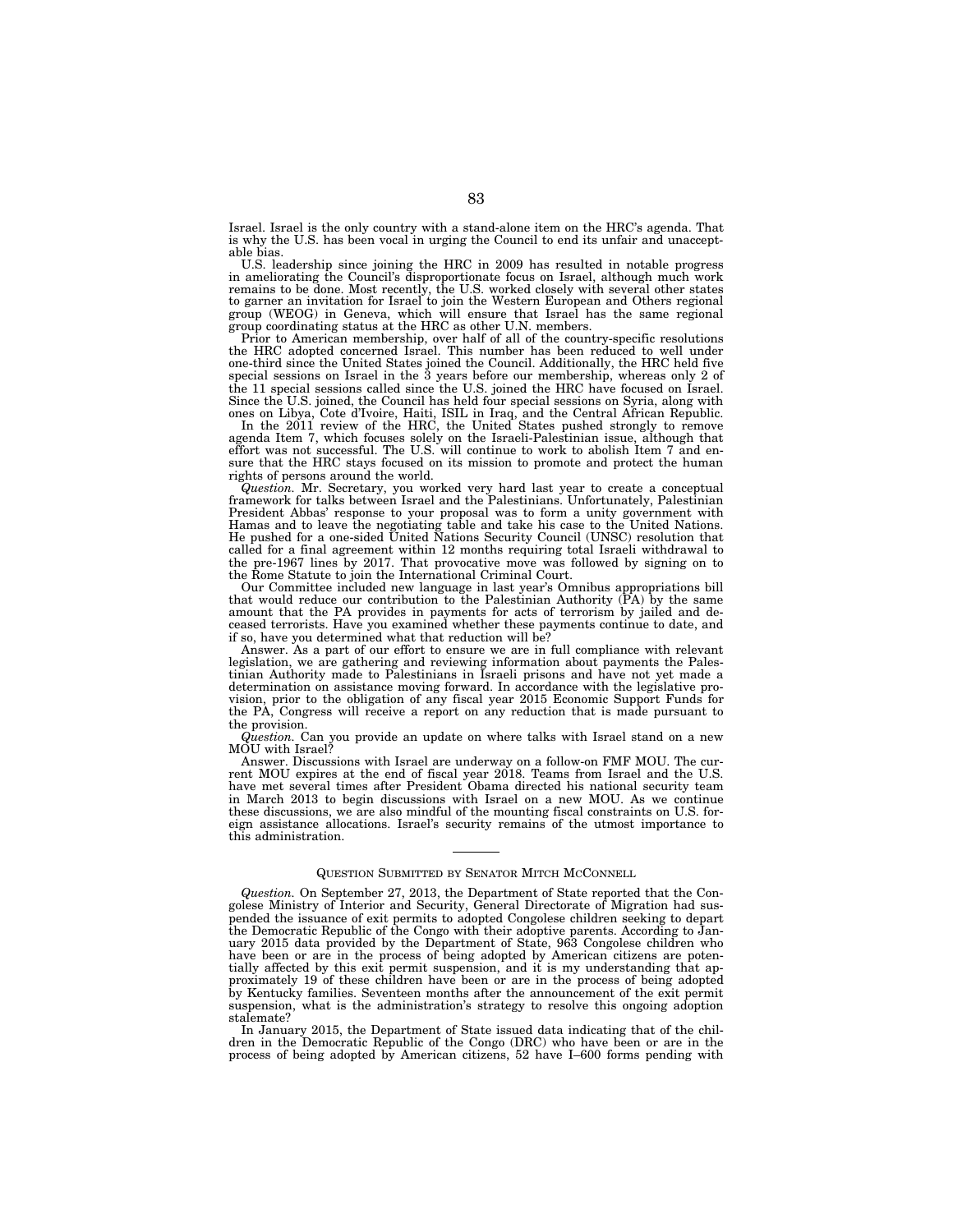U.S. Citizenship and Immigration Services, 24 have ongoing I–604 reviews with the Department of State, and 98 are awaiting the completion of visa interviews and additional visa processing by the Department of State. What action is the Department of State taking to complete these cases in a timely fashion so that legally adopted Congolese children may depart the DRC with their adoptive American parents when the adoption exit permit suspension in the DRC is lifted?

Answer: Our strategy in the Democratic Republic of the Congo (DRC) has been threefold. First, we have pressed the DRC Government at every opportunity and at the very highest levels, including during Secretary Kerry's meetings with President Kabila last May and August, to lift the suspension immediately for families who have already completed the adoption process in good faith under existing Congolese adoption laws. Second, we have pressed the DRC Government to consider the issuance of exit permits on an expedited basis for those adopted children requiring urgent, life-saving medical care abroad. Third, to address Congolese concerns about significant flaws in their current system, we have offered technical consultations aimed to improve the Congolese intercountry adoption process.

Since the start of the suspension in September 2013, our efforts have led to the issuance of exit permits to more than 30 families that had completed their adoptions prior to the start of the suspension or had children with life-threatening medical conditions that required immediate treatment outside of the DRC. However, the list of families adopting in the DRC despite the suspension continues to grow, and the Department will not cease its efforts until all the families receive relief.

Ambassador Swan and the team at Embassy Kinshasa continue to engage regularly on this issue with the DRC Government as well as with the families. We are pressing the DRC Government to hold a previously promised inter-ministerial meeting to address the adoption suspension, including the question of how to manage already completed adoptions once new adoption legislation is enacted. Embassy Kinshasa recently submitted to the DRC Ministry of Foreign Affairs a list of children whose adoptions were final prior to the suspension. The accompanying diplomatic note reiterates that our families have already legally adopted their children, and that the rigorous process and investigations completed by the State Department and the United States Citizenship and Immigration Services (USCIS) mitigate any deficiency in the DRC system. The note requests that these children receive exit permits to join their adoptive families in the United States immediately. In December 2014, Special Advisor for Children's Issues, Ambassador Susan Jacobs, led a delegation to the DRC to discuss pending adoption cases and proposed adoption reforms. Acting Assistant Secretary Michele T. Bond will visit Kinshasa March 19 to 21 to discuss adoptions with Congolese officials and to meet with waiting adoptive parents. The following week, the State Department and USCIS plan to send a follow-up technical team to consult on adoption reforms in the DRC and to encourage the DRC Government to pass and implement new adoption-related legislation. This team will meet with the Ministry of Interior and other relevant DRC ministries and press for the immediate issuance of exit permits for the children who have already been adopted.

The Department continues to press the DRC Government at every opportunity to lift the suspension.

Consular staffing at Embassy Kinshasa is a high priority for the Department. In an effort to meet the challenge of completing our orphan review process as expeditiously as possible, the Department of State continues to send additional temporary consular personnel to Embassy Kinshasa. The Department is already seeing faster completion of orphan reviews and will continue to provide additional staffing support to the extent warranted by the workload.

## QUESTIONS SUBMITTED BY SENATOR ROY BLUNT

*Question.* I have spoken with Ambassador Swan on the issue of stalled adoptions from the Democratic Republic of Congo in the past, and it's something that is constantly on the minds of families in Missouri who are in the process of adopting several of the children caught in this tragic situation. As of 2 weeks ago, the State Department has said that they have been unable to set up a meeting with the Congolese Ministry of the Interior to discuss the adoption suspension. What is the State Department's strategy to successfully set up this initial meeting and, finally, to end the suspension?

Answer. Our strategy in the Democratic Republic of the Congo (DRC) has been threefold. First, we have pressed the DRC Government at every opportunity and at the very highest levels, including during Secretary Kerry's meetings with President Kabila last May and August, to lift the suspension immediately for families who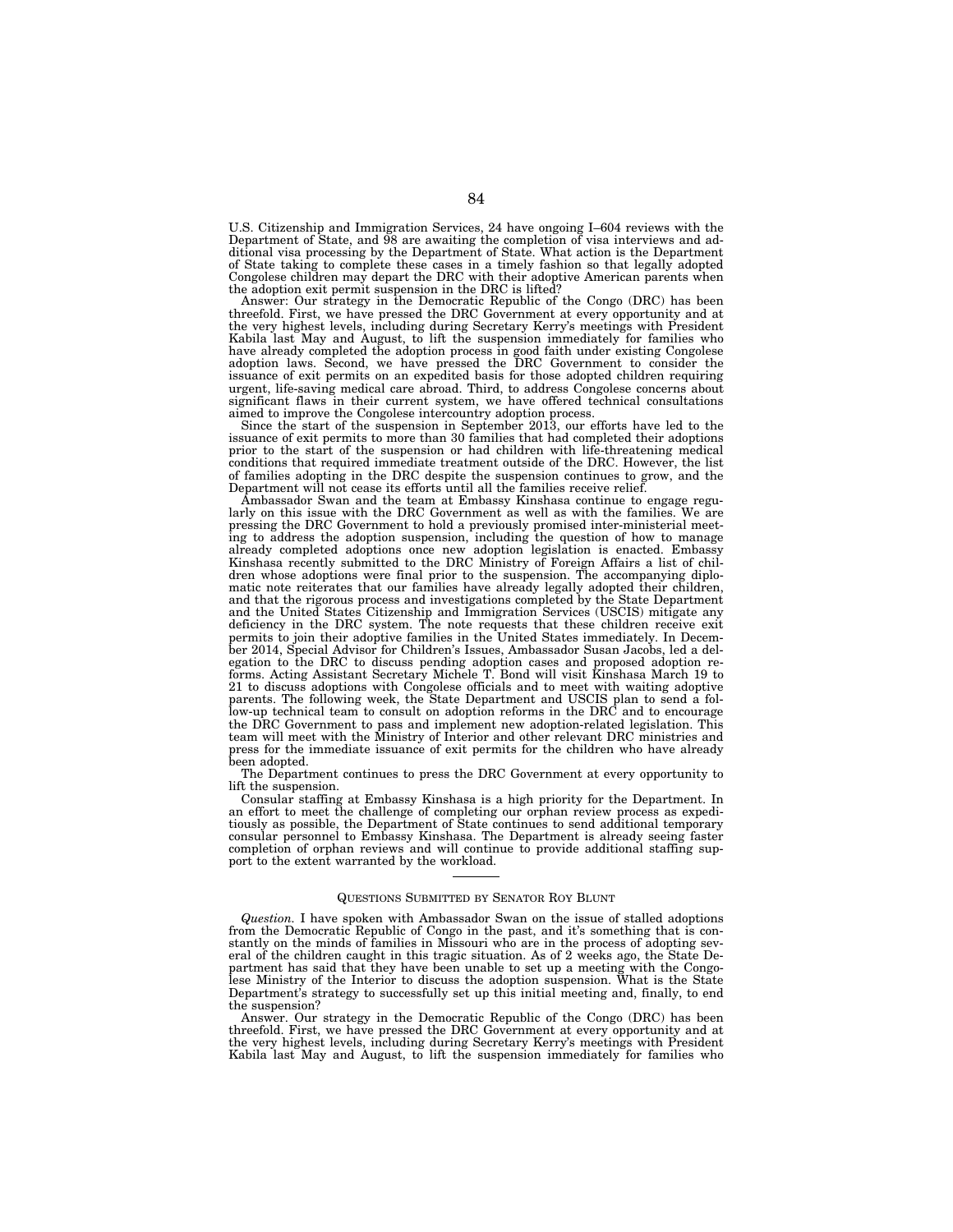have already completed the adoption process in good faith under existing Congolese adoption laws. Second, we have pressed the DRC Government to consider the issuance of exit permits on an expedited basis for those adopted children requiring urgent, life-saving medical care abroad. Third, to address Congolese concerns about significant flaws in their current system, we have offered technical consultations

aimed to improve the Congolese intercountry adoption process. Since the start of the suspension in September 2013, our efforts have led to the issuance of exit permits to more than 30 families that had completed their adoptions prior to the start of the suspension or had children with life-threatening medical conditions that required immediate treatment outside of the DRC. However, the list of families adopting in the DRC despite the suspension continues to grow, and the Department will not cease its efforts until all the families receive relief. Ambassador Swan and the team at Embassy Kinshasa continue to engage regu-

larly on this issue with the DRC Government as well as with the families. We are pressing the DRC Government to hold a previously promised inter-ministerial meeting to address the adoption suspension, including the question of how to manage already completed adoptions once new adoption legislation is enacted. Embassy Kinshasa recently submitted to the DRC Ministry of Foreign Affairs a list of chil-dren whose adoptions were final prior to the suspension. The accompanying diplomatic note reiterates that our families have already legally adopted their children, and that the rigorous process and investigations completed by the State Department and the United States Citizenship and Immigration Services (USCIS) mitigate any deficiency in the DRC system. The note requests that these children receive exit permits to join their adoptive families in the United States immediately. In Decem-ber 2014, Special Advisor for Children's Issues, Ambassador Susan Jacobs, led a delegation to the DRC to discuss pending adoption cases and proposed adoption re-forms. Acting Assistant Secretary Michele T. Bond will visit Kinshasa March 19 to 21 to discuss adoptions with Congolese officials and to meet with waiting adoptive parents. The following week, the State Department and USCIS plan to send a follow-up technical team to consult on adoption reforms in the D the DRC Government to pass and implement new adoption-related legislation. This team will meet with the Ministry of Interior and other relevant DRC ministries and press for the immediate issuance of exit permits for the children who have already been adopted. The Department continues to press the DRC Government at every opportunity to lift the suspension.

*Question.* I have a question regarding the administration's goals relating to the Paris Climate Change Conference planned for later in 2015. You stated in Lima in December that we must take "giant, measurable, clear steps forward that will set us on a new path. And that means concrete actions and ambitious commitments.'' Yet it has also been reported that State Department negotiators are hoping for a ''politically binding'' deal that would ''name and shame'' countries into cutting their emissions.

What exactly is a politically binding deal, and do you plan to bring a legally binding treaty before the Senate for ratification?

Answer. It is an open question whether the Paris outcome will be of a nature that requires Senate approval before the President may ratify it. The appropriate domestic form of the outcome, whether a protocol, another legal instrument, or an agreed outcome with legal force, will depend upon several factors, including its specific provisions.

To the extent that the referenced New York Times story used the term ''politically binding'' to describe a non-legally binding outcome, it would follow that such an outcome would be within the authority of the executive branch to conclude.

As Secretary Kerry testified during his confirmation hearing, any international agreement brought into force for the United States will be done so consistent with the U.S. Constitution.

*Question.* In early February, the executive secretary of the United Nations' Framework Convention on Climate Change stated that the goal of the Paris Climate Conference is to "intentionally, within a defined period of time . . . change the eco-Conference is to "intentionally, within a defined period of time. nomic development model that has been reigning for at least 150 years, since the Industrial Revolution.''

Does the administration believe this is the ultimate goal behind the Paris Conference or any other international climate agreement?

Answer. The ultimate objective of the 1992 U.N. Framework Convention on Climate Change (UNFCCC) is stated clearly in Article 2 of the UNFCCC itself: .. to achieve, in accordance with the relevant provisions of the Convention, stabilization of greenhouse gas concentrations in the atmosphere at a level that would prevent dangerous anthropogenic interference with the climate system.'' Article 2 also states that this objective applies to ''any related legal instruments that the Con-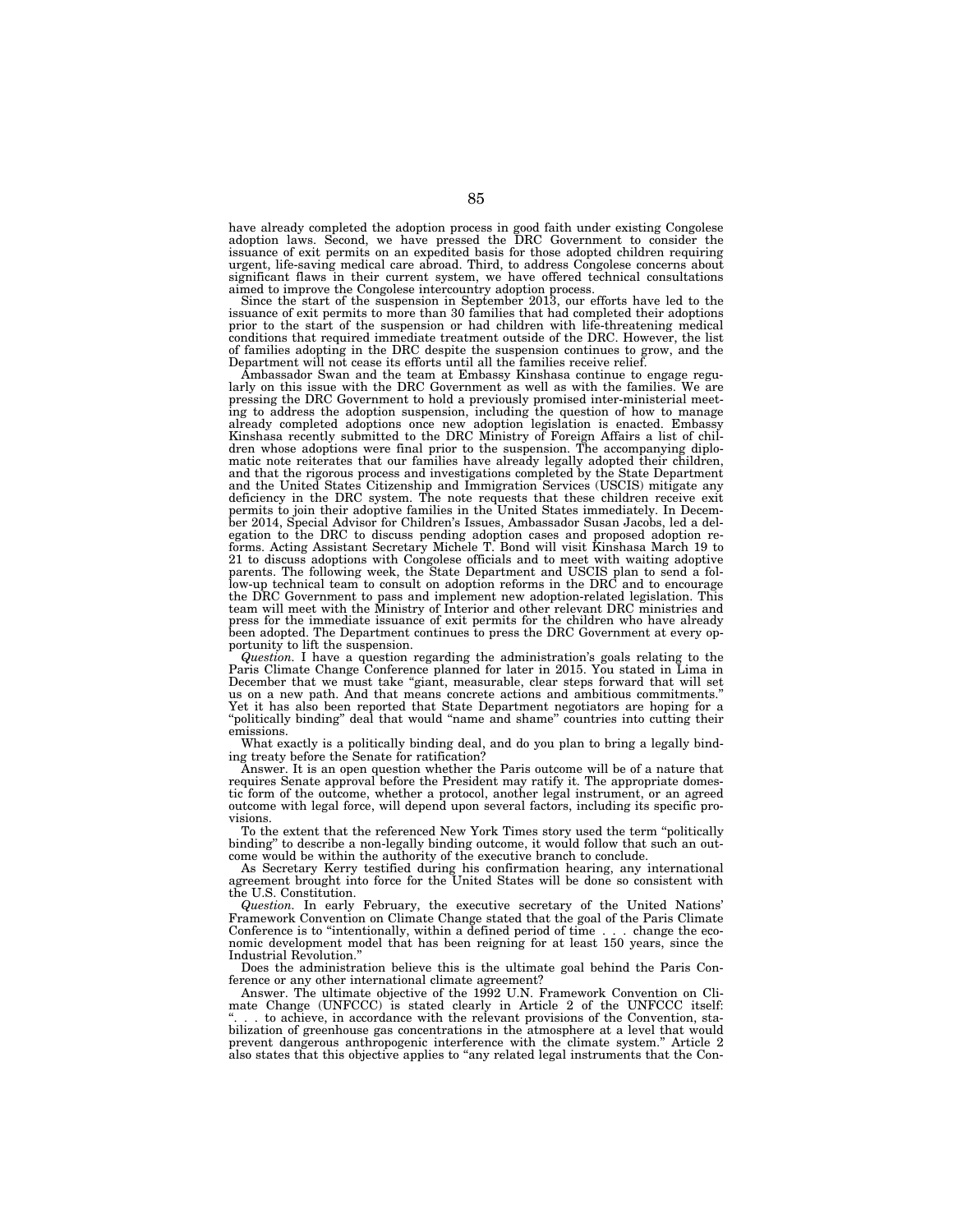ference of the Parties may adopt.'' This is what we and other UNFCCC parties have been working to achieve over the past two decades and it remains our ultimate objective. Clean energy development and more efficient energy use are vital tools to stabilizing greenhouse gas concentrations. Doing so now is far more affordable than paying for the consequences of climate change later. The Council of Economic Advisors pointed out last year that delaying action for a decade would increase the cost of responding to climate change by 40 percent. In addition, between now and 2035, investment in the energy sector is expected to reach nearly \$17 trillion, creating a tremendous opportunity, both for clean energy development and for creating new jobs in the United States and around the world.

## QUESTIONS SUBMITTED BY SENATOR JAMES LANKFORD

*Question.* When will President Obama appoint a Special Envoy to Promote Religious Freedom of Religious Minorities in the Near East and South Central Asia as Congress called for in August 2014 with the signing into law of the Near East and South Central Asia Religious Freedom Act?

Answer. I agree that the dire situation of religious minorities in the Near East and South Central Asia deserves special attention and it is one of my priorities. As President Obama made clear in his speech to the Nation in November, ''We cannot allow these communities to be driven from their ancient homelands.''

Along those lines, I am thrilled to have recently welcomed Ambassador-at-Large for Religious Freedom, David Saperstein, to the Department. He just returned from an official trip to Iraq, where he met with members of religious communities and pressed government authorities to ensure their protection, safety and security.

My understanding is that the White House is actively considering how to fill the Envoy position, and I support those efforts.

*Question.* The fiscal year 2016 budget request includes \$500 million toward a multilateral Green Climate Fund (GCF). It is my understanding that these taxpayers' dollars will be used to help developing countries adapt to climate change and reduce greenhouse gas (GHG) emissions. How do you justify prioritizing other countries' infrastructure when our own Nation's highways, roads, and bridges is in need of improvement? Additionally, since this is a United Nations fund, how will Congress and U.S. taxpayers know what their money is spent on? Who will report how much money went to what project(s)?

Answer. Climate change is affecting communities across the United States as well as countries across the world. Action is required both here at home and internationally to combat the devastating effects of climate change. That is why the administration is prioritizing helping communities across the United States that are and will be most affected by climate change as well as assisting other vulnerable nations adapt to climate change and pursue a clean energy pathway.

However, climate change is a global challenge. To significantly reduce emissions, we need all countries to take action. It is in the United States' national interest to support and partner with developing countries to accelerate their climate actions and the GCF is an important means of achieving this goal. U.S. investments in financing international climate action will yield many benefits including:

—Protecting the U.S. economy from greater climate change impacts,

—Increasing U.S. competitiveness in the international clean energy market,

—Helping U.S. national security, and

—Reducing the health impact cost of air pollution.

Moreover, U.S. participation in the GCF is critical to advancing our international interests in the on-going climate negotiations. The establishment of the GCF was a central provision of the Copenhagen Accord, a landmark agreement that recognized for the first time the importance of developing countries taking action to reduce their carbon emissions and combat climate change. In contrast to the Kyoto Protocol, in which only developed countries have emission-reduction obligations, the Copenhagen Accord contains commitments by a wide range of emerging economies, including major emitters like China, India, Brazil, and Indonesia. U.S. commitment to the GCF has and will continue to help us put pressure on developing countries to put forward mitigation commitments in a timely manner and to help secure a new global climate agreement in Paris. That agreement will help the United States and other countries avoid some of the most catastrophic risks from climate change, at home and abroad. We have already experienced the high cost of those impacts here in the United States.

*Question.* Additionally, since this is a United Nations fund, how will Congress and U.S. taxpayers know what their money is spent on? Who will report how much money went to what project(s)?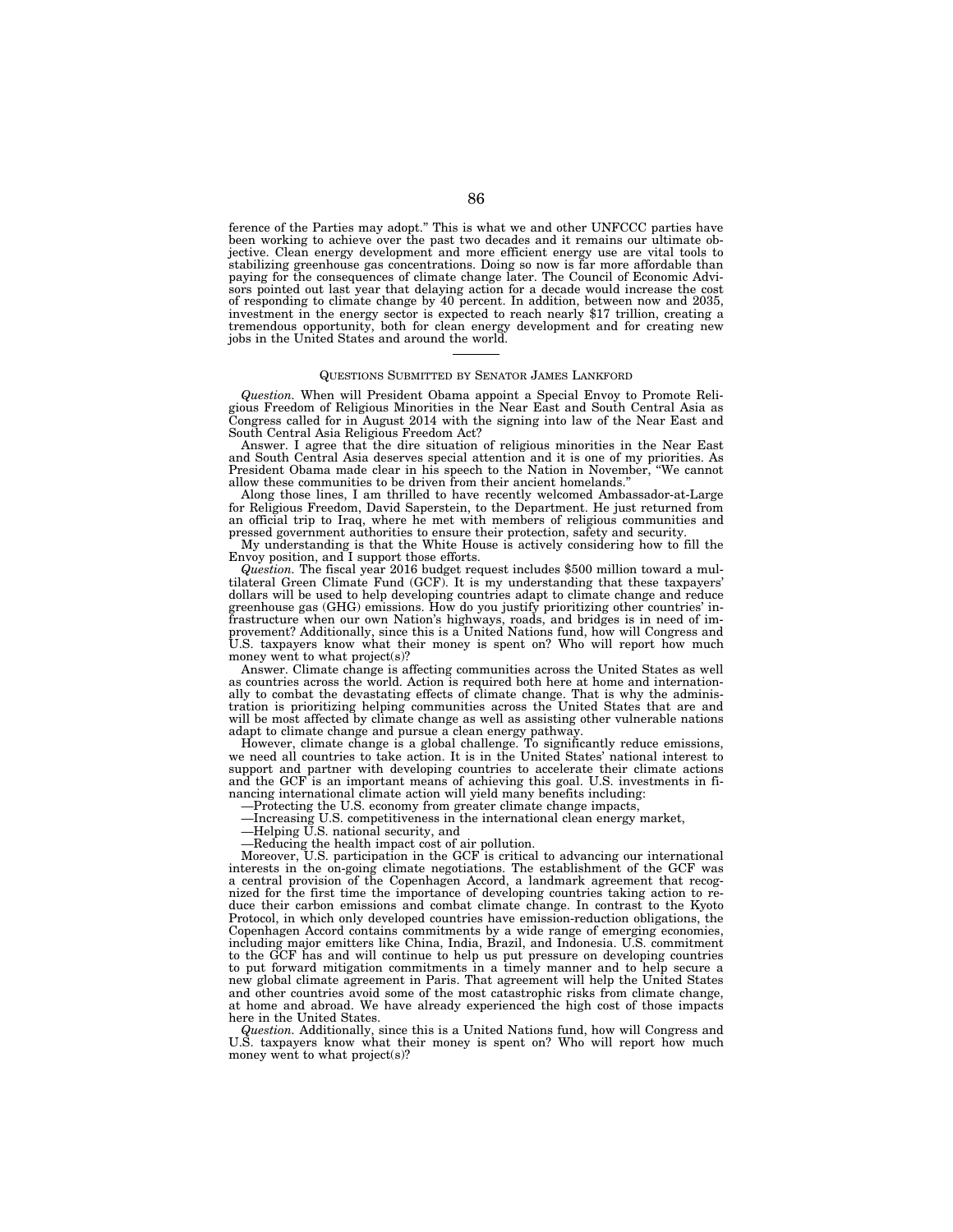Answer. The GCF is not a United Nations fund. The GCF is an independent entity based in South Korea with an independent Board and Secretariat. While it is designed to contribute to achieving the objectives of the United Nations Framework<br>Convention on Climate Change (UNFCCC), the GCF is not an arm of the United<br>Nations or part of the UNFCCC. The GCF makes independent funding a ational decisions, and decides how best to respond to any guidance from the Convention of the Parties (COP).

The GCF's independent Board is made up of 24 members with an equal number from developed and developing countries. The United States is represented on the GCF Board by the U.S. Department of Treasury and the U.S. Department of State serves in an advisory role to U.S. Board representative. All the activities of the GCF are under the care and review of the Board, including its U.S. representative. The World Bank is the present trustee of the GCF.

The GCF will require regular results reporting for the projects and programs it finances and in turn this information will be reported to the GCF Board members. The initial results management framework of the GCF is currently being finalized, and it builds on experience and best practices from other funds and institutions. This will include regular and transparent reporting to the Board as well as the ability of individual Board members to require other regular and ad-hoc reports to the Board from the GCF Secretariat. The GCF Board is also establishing an Independent Evaluation Unit (IEU) that will report directly to the Bo of the GCF Secretariat) to evaluate GCF activities. The IEU will conduct periodic independent evaluations of the performance of the GCF in order to provide an objective assessment of the results of the GCF, including its funded activities and its ef-fectiveness and efficiency. The results of the periodic evaluations will be published.

This administration takes our GCF oversight role seriously and we are working hard to ensure that GCF funding is used responsibly. To that end, the GCF will require among the strongest fiduciary standards and social and environmental safeguards of all multilateral funds in climate finance today. Board proceedings and documents are among the most transparent of any multilateral mechanism. This will help ensure that GCF-financed projects and programs are responsibly designed and implemented and that all financial resources are managed prudently and transparently.

*Question.* Is the forceful removal of Asad part of the administration's overall, enduring strategy to reestablish a unified Syria?

Answer. Our strategy in Syria has remained consistent since 2012: we are committed to a negotiated political transition, in the context of the Geneva Principles, toward an inclusive government capable of serving the interests of all the Syrian people; this type of solution, rather than a militaril best hope for a sustainable end to the conflict. With respect to Bashar al-Asad, the United States firmly maintains that he has lost all legitimacy and cannot be part of a political solution. It is clear there can never be a stable, inclusive Syria under his leadership. His brutalization of his own people was central to the creation of and helps sustain extremist groups such as the Islamic State of Iraq and the Levant (ISIL). We continue to work with our allies to isolate and sanction the Asad regime. We likewise are focused on strengthening our support for the moderate opposition and on supporting moderates who stand against the extremes—whether they be the terrorism of ISIL and other extremist groups or of a regime that terrorizes its own people. Our support of the opposition is intended to help enable progress to a political solution.

*Question.* Can you please describe what reporting requirements the U.S. Department of State must provide to Congress when procuring military and/or lethal equipment/weapons from non-U.S. entities?

Answer. For procurements in support of State Department operations, the Bureau of Administration, Office of Acquisitions Management is not aware of any use of appropriated funding for the acquisition of military and/or lethal equipment/weapons from non-U.S. entities.

For foreign assistance purposes, per section 42 of the Arms Export Control Act (AECA), the Department of State, the Department of Defense (DOD), and the Department of Treasury must concur and complete an assessment and waiver on the procurement of equipment from non-U.S. entities using Foreign Military Financing (FMF) funds. Per section 604(a) of the Foreign Assistance Act of 1961, as amended (FAA), the Department must complete an assessment of the procurement of equipment using any FAA-authorized funding, including Peacekeeping Operations (PKO) funds, if such procurement is sourced outside the United States, the recipient country, or developing countries. This assessment includes a review of whether or not the commodities and services to be procured can be sourced from such countries; and whether or not a waiver on the basis of unforeseen circumstances or efficiency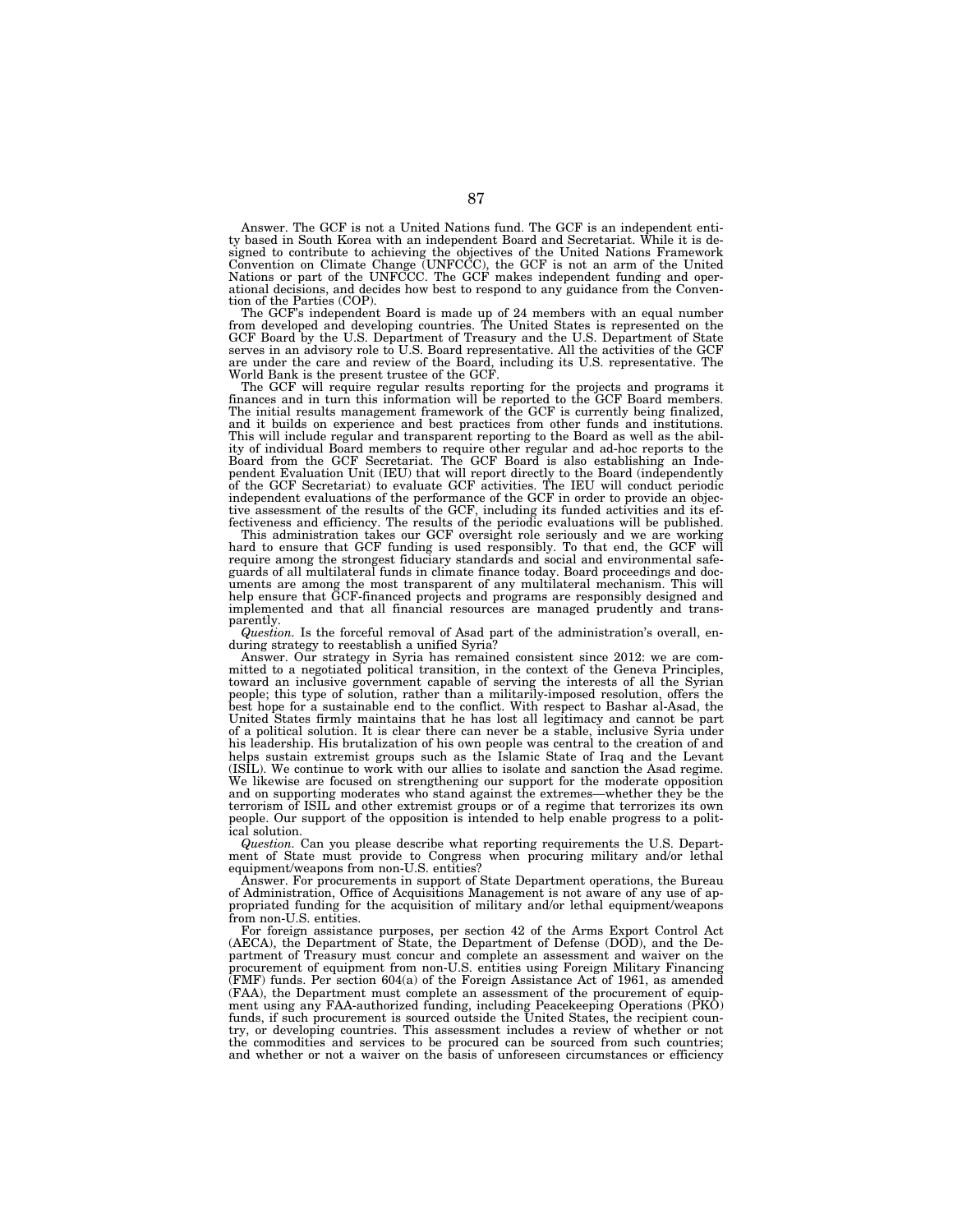is appropriate. The section 604(a) waiver has been delegated to the Secretary of State. There is no congressional reporting requirement associated with this process.

The Department of State does not have congressional reporting requirements associated with procurement of equipment by DOD for use by their department; I

would refer you to DOD for such acquisition issues. *Question.* What kind and to what extent of humanitarian aid are we providing to religious minorities affected by the spread of ISIS and radical Islam, and what more could be done? Please describe the types of assets contributed, dollar amounts, and Federal agencies involved in the effort.

Answer. The U.S. Government has long been concerned about the safety and rights of vulnerable populations in the Levant, including religious and ethnic minorities. The Department of State has regular ongoing contact with leaders of these groups in the United States and throughout the Middle East region to discuss their wellbeing and needs. Our contacts include Christian leaders, Yezidi activists, civil society and clergy members, minority diaspora, and advocacy groups.

The U.S. Government also continues to be a primary donor to displaced Iraqis, contributing nearly \$220 million since the start of fiscal year 2014. The U.S. Embassy in Baghdad and Consulate General in Erbil are in daily contact with the Iraqi Government, the Kurdistan Regional Government, the United Nations (U.N.), and other humanitarian aid organizations in Iraq to ensure they do their utmost to reach and assist displaced Iraqis—including minorities. The Department of State contributed more than \$182 million in fiscal year 2014 funds to U.N. relief agencies and other international and non-government organization to assist displaced Iraqis. This funding supported the U.N. and international and nongovernmental organiza-tions that are providing Iraqis with assistance, including food and water, health and mental healthcare, shelter materials, clothing, water, and sanitation and hygiene resources, and basic relief items such as mattresses, blankets, cooking sets, and other household goods. The U.S. Agency for International Development provided more than \$18 million in fiscal year 2014 and more than \$11 million in fiscal year 2015 funds to support the provision of health services, shelter, water, and sanitation and hygiene resources. The Department of Defense also contributed \$7.5 million in fiscal

year 2014 funds for humanitarian assistance for Iraq displacement and insecurity.<br>In addition to providing humanitarian assistance, the State Department has also<br>directed programs funded through Economic Support Funds to t rights and rule of law and atrocities prevention and accountability.

The United States remains the single largest donor to the humanitarian response for Syria, contributing more than \$3 billion in life-saving humanitarian aid to affected Syrians, including IDPs and refugees in the region, since the crisis began. This support includes the provision of emergency medical care and medical supplies, emergency shelter, childhood immunization, food, clean water, and other relief supplies and support to those affected by the crisis, both in Syria and in neighboring countries. We are increasing our focus on coordinating humanitarian and development assistance given the long-term nature of the conflict and impact on refugeehosting countries, and increasing diplomatic engagement with host countries to encourage them to keep borders open to the most vulnerable seeking refuge.

*Question.* For more than three decades, U.S. aid to Egypt, especially in the form of foreign military financing (FMF), has remained a strong component of American foreign policy in the Middle East that fosters peace and prosperity in the region. Recent reports suggest that Egypt is contracting with more non-U.S. military equipment providers because it is having trouble filling its security needs through U.S contractors. What are you doing to work with Congress to ensure that Egypt receives the military equipment necessary from the United States to combat terrorism within its own borders?

Answer. Egypt is an important strategic partner of the United States, and our common interests include countering terrorism and maintaining regional stability, including peace with Israel. Our annual allocation of \$1.3 billion in Foreign Militar Financing (FMF) to Egypt is an important instrument in our support to Egypt. FMF helps Egypt to modernize the Egyptian military by updating and maintaining key U.S.-origin systems deployed by Egypt that enhance Egypt's capacity to combat terrorism and protect its borders, and professionalizes Egypt's armed forces.

U.S. assistance cannot fulfill every military requirement for Egypt. While approximately 52 percent of Egypt's military hardware is American origin, Egypt has historically engaged with a number of non-U.S. providers of military equipment, as do many of our partners around the world. We expect such engagement, but we also recognize that the Egyptian armed forces maintain a preference for U.S.-origin systems. We continue to monitor reports about pending arms sales by Russia, China, and other suppliers.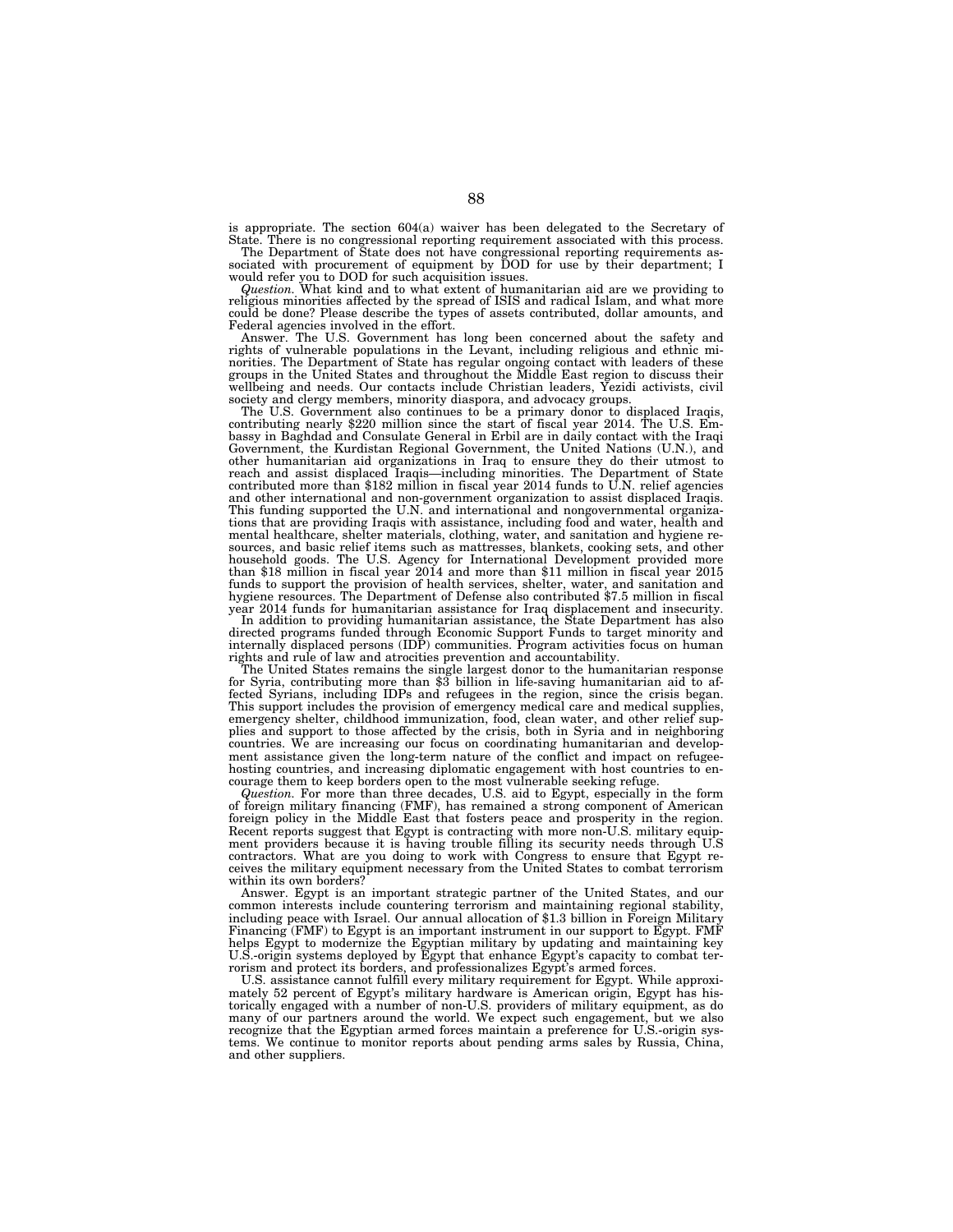We continue to work with Congress to ensure that the United States maintains support to Egypt, to include seeking annual appropriations for FMF and the legislative authority needed to provide military equipment, training, services, and other assistance for this important partner. We recognize the concerns of Congress that our assistance not only maintains Egypt's ability to counter the significant terrorist threat Egypt now faces within its borders and in the region, but also has been used during the Egyptian political transition process. Our counterterrorism cooperation with Egypt is part of the President's broader efforts to work with partners across the region to build counterterrorism capacity that upholds and enforces the rule of law, protects innocent lives, and respects human rights and international norms. The Secretary has been considering the certifications provided in the Fiscal Year 2015 Appropriations Act, but has not yet made a decision to move forward.

Assistance from the United States cannot fulfill every military requirement for Egypt. While approximately 52 percent of Egypt's military hardware is American origin, Egypt has historically engaged with a number of non-U.S. providers of military equipment, as do many of our partners around the world. We expect such engagement, but we also recognize that the Egyptian armed forces maintain a preference for U.S.-origin systems. Egypt signed a contract with France valued at approximately 5.2 billion-euro for the purchase of Rafale fighter aircraft, a frigate, and associated armaments. We continue to monitor reports about pending arms sales by Russia, China, and other suppliers.

# QUESTIONS SUBMITTED BY SENATOR PATRICK J. LEAHY

*Question.* The Central American governments blame the drug cartels and gangs, as they should, but it is the weakness and corruption of the police and public institutions that have created the opportunity for criminal organizations to flourish. The governments' answer has been to turn to the military, or to militarize the police, which as we have seen in Mexico can make things worse. Can you provide us with the specific steps these governments are going to take to build the kind of civilian police and justice capacity they need?

Answer. Consistently weak civilian police institutions often lead governments to turn to military institutions to provide civilian security. However, the military is not trained for this task. Reliance on the military for internal security diverts attention and resources from the real solution—effective national police reform.

The Northern Triangle's own Alliance for Prosperity prioritizes improving public safety and enhancing access to the legal system as a key line of action. To achieve these goals we must address the deficiencies in both the police and judiciaries. Each country in the Northern Triangle needs to develop a civilian-controlled, professional, accountable, capable police force. Specifically, all three countries will focus on improving police training to incorporate core law enforcement skills and to include vetting, oversight, and transparency mechanisms. This will be done in close coordination with our existing programs in each country to improve the civilian police forces and domestic judiciaries capacity and capability.

In El Salvador, the United States utilizes U.S.-trained Colombian polygraphists to assist the Salvadoran Government with anti-corruption efforts. The United States is also assisting the National Academy of Public Security to deploy virtual classrooms in each department within El Salvador to improve access to professional training and is providing training and equipment, including canines, to the National Civilian Police (PNC) to strengthen border and port security. In addition, the United States is actively working with the Attorney General to initiate asset forfeiture cases and is helping the Supreme Court establish a permanent asset forfeiture court.

In the context of working to strengthen civilian police capacity to ensure their effective management of internal security responsibilities, Honduras will introduce a reform plan for the Honduran National Police by June 2015, with a commitment to recruit, train, vet, and deploy an additional 6,000 civilian police over the next 3 years. U.S. assistance is focused on the reform and professionalization of the Honduran National Police as well. Honduran officials also want to incorporate more community policing methods and programs for at-risk youth to prevent and reduce crime, based on proven models founded with U.S. assistance.

In Honduras the Criminal Investigative School (EIC) is strengthening and professionalizing members of the justice sector, specifically the Honduran National Police, prosecutors, and judges, by proving the basic educational tools needed to pursue criminal investigations. In 2014 the EIC trained a total of 1,482 justice sector actors. In 2015 they hope to open a San Pedro Sula Annex to serve as a training site covering the northern part of the country.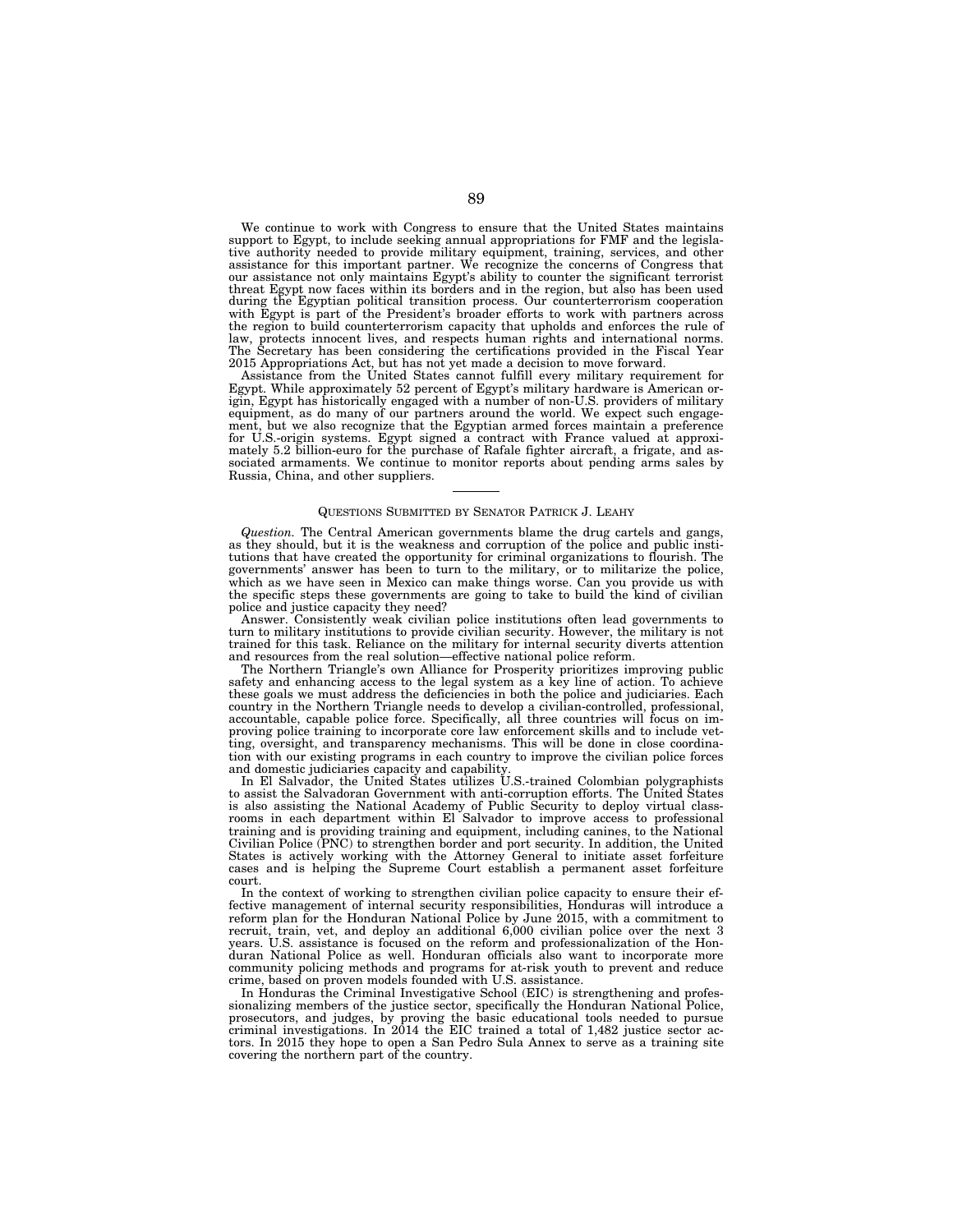In Guatemala, a police reform plan is addressing need for improved police recruitment, internal controls, and disciplinary procedures; as well as a more streamlined process to remove law enforcement officers who do not respect the rule of law. In order to improve career development, the Police Academy is working with local universities to get the Police Academy's curriculum accredited so that cadets can earn college level credit. In addition, the curriculum will include courses in human rights training as well as child and women victims' assistance.

As part of the U.S. Strategy for Engagement with Central America we will build upon these efforts to, work with police, prosecutors, and judges to help ensure transparency across the justice system. It is important to address the public security sector at many levels and among many stakeholders—including in the judiciary. Effective, independent, and accountable judicial systems are an essential component of the rule of law, an important check on corruption, and a safeguard for citizens. The Northern Triangle governments already agreed to strengthen this sector, choosing to prioritize efficiency, transparency, and accountability, as well as to promote independent monitoring mechanisms to ensure governmental transparency.

At issue is not just access to justice, but the effectiveness, independence, and accountability of the judicial system.

*Question.* In Haiti, a lot of the rubble from the earthquake is gone, and most people have been moved out of shelters. But safe housing remains a huge problem, and things in general seem to be going steadily downhill in Haiti. There have not been elections in 3 years, President Martelly rules by decree, the economy is a shambles, there are regular protests of thousands of people in the streets, and no solution in sight. Five years after the earthquake and billions of dollars in international aid, is this what we should have expected, and is there any reason to think the situation will be better a year or two from now? Does the administration have a new plan, or is it more of the same?

Answer. Since the 2010 earthquake, the United States has made available \$4 billion in assistance for Haiti, some 80 percent of which—\$3.2 billion—has been disbursed as of December 31, 2014. U.S. assistance to Haiti is having a measurable impact, including providing access to basic health services for approximately half of all Haitians, assisting 328,000 earthquake-displaced Haitians find alternative shelter, generating 5,000 new jobs to date at the Caracol Industrial Park, helping 70,000 farmers increase their crop yields, and helping train and commission more than 3,300 new Haitian National Police officers. Basic health indicators and overall security are improved, primary school enrollments are up, and Haiti has had positive economic growth rates since 2011. More remains to be done, and Haiti's reconstruction and development will continue for many years.

Haitian President Michel Martelly is governing by executive order—so-called ''rule by decree''—following the January 12, 2015 expiration of all but 10 of Haiti's parliamentary seats. Parliament did not pass elections legislation before the January 12 deadline, despite numerous concessions made by President Martelly.

Article 136 of the Haitian Constitution calls for the president to ensure regular operations of the government and continuity of the state. Following Parliament's lapse, President Martelly prioritized the organization of elections and demonstrated inclusivity by consulting with the remaining seated senators as well as political party leaders. On January 23, the President swore in a new Provisional Electoral Council (CEP), which was structured according to opposition demands.

On February 11, the CEP unveiled draft electoral regulations and a proposed elections calendar. Following input from party leaders, the electoral decree was submitted to the Executive and published on March 4. According to the final electoral calendar, the first round of elections is scheduled to take place in August.

The United States is firmly committed to long term support of the Haitian people as they build a more prosperous and secure future. The overall strategy for U.S. assistance to Haiti will continue within the current parameters, focusing on four areas—infrastructure and energy, food and economic security, health and basic services, and governance and rule of law. Governance and rule of law is a priority, as political gridlock hampers Haiti's economic growth. Despite the Martelly administration's business-friendly rhetoric, key pieces of legislation to facilitate investment have not been passed. For prospects to improve, there needs to be free and fair elections to restore Parliament, and legislators need to be willing to work with the Executive to pass legislation and implement key structural reforms to restore fiscal sustainability.

*Question.* We know of the increasing threats by ISIL and other jihadists against

Egypt. The beheading of 21 Coptic Christians is the latest grotesque example. I also recognize the importance of Egypt in the region and of our relations with Egypt, which you have often expressed. But I agree with President Obama that the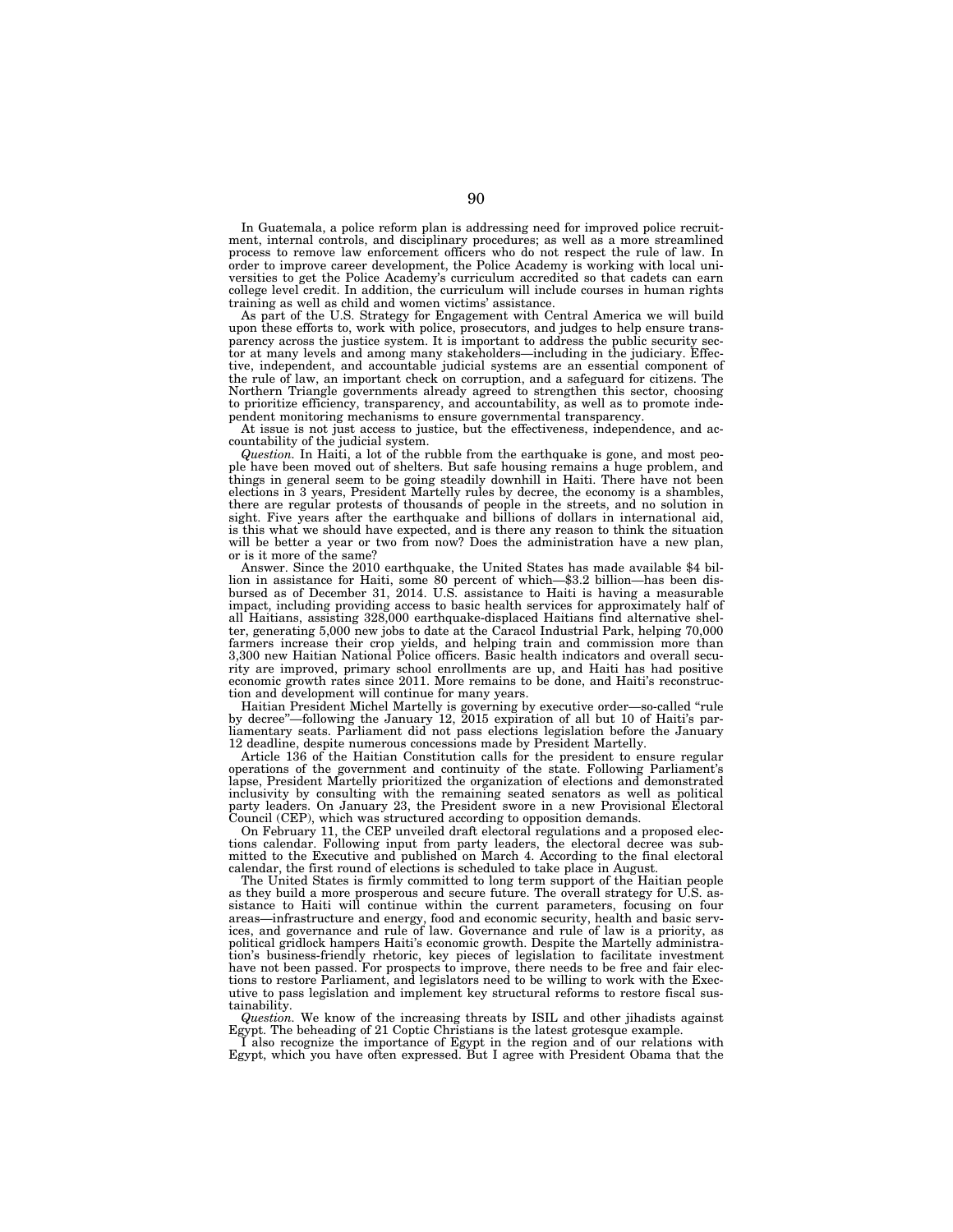denial of human rights is one cause of extremism, and I am concerned that in each of these areas the Egyptian Government is going in the wrong direction. The fiscal year 2015 Omnibus provides \$1.3 billion in military aid for Egypt, and

requires a certification that the Egyptian Government is making progress in democ-racy, human rights and the rule of law, which it is not.

I am concerned with Egyptian-American citizens who are political prisoners and the lack of due process for prisoners who have been subjected to sham trials and sentenced to death or long prison terms.

I am also concerned that we are providing lethal equipment to the Egyptian military in the Sinai, but there is no reliable way to monitor whether our equipment is being used consistent with the Leahy Law. Nor is there any evidence that the Egyptian military itself is accountable to the rule of law. How do you see the situation?

The fiscal year 2015 Omnibus also calls on the Secretary of State to consult with this committee "on plans to restructure military assistance for Egypt, including cash flow financing''. Is such a plan being developed and if so by whom? Answer. We share your concerns and continue to urge the Government of Egypt

to implement the human rights protections of its new constitution. We have ex-pressed our severe reservations regarding legislation that criminalizes peaceful dissent and imposes onerous restrictions on civil society. We continue to press the government to allow freedom of speech, assembly, association and due process for all Egyptians.

In 2014, Egypt held a constitutional referendum and presidential elections. Domestic and international observers concluded that the constitutional referendum and subsequent presidential election were administered professionally and in line with Egyptian laws, while also expressing concerns that government limitations on

association, assembly, and expression constrained broad political participation. The Egyptian courts recently declared unconstitutional the redistricting provisions of a new electoral law earlier this month. In response, President al-Sisi has ordered a re-write of the law to comply with the court ruling. That effort will delay par-liamentary elections that were scheduled to begin in March 2015.

We welcomed the release of Australian journalist Peter Greste and note that President al-Sisi has said publicly he will release the other two Al Jazeera journalists, now out of prison on bail, when their retrial is completed.

Our Embassy in Cairo continues to provide consular services to American citizens arrested and detained in Egypt, and I will continue to press the Egyptian Government to ensure they receive proper treatment and due process. We regularly ask for humanitarian parole for Mohamed Soltan, whose trial continues.

We have repeatedly registered our disapproval of mass trials, and objected to the arrest and prosecution of individuals for peacefully protesting, as well as the harsh sentences many have received. We continue to encourage the Government of Egypt to allow non-governmental organizations (NGOs) and civil society to operate freely.

We continue to request access to Sinai for Embassy Cairo personnel and coordinate closely with the Multinational Force and Observers who regularly patrol in Sinai to monitor conditions there. We recognize that success in Sinai will require integration of effective military action and social/economic development. Our Embassy in Cairo regularly monitors the use of U.S. equipment supplied to the Egyptian military, as required by law.

I appreciate the flexibility the Congress provided with respect to FMF in the fiscal year 2015 omnibus. The administration continues to carefully review our foreign military financing (FMF) program with Egypt, but no decisions have been made with respect to pending democracy certifications or cash flow financing. As that process continues, we look forward to consulting closely with the Congress.

*Question.* This subcommittee has strongly supported the Clean Technology and Strategic Climate Funds. For fiscal year 2016, you are requesting a total of \$500 million for a U.S. contribution to the new ''Green Climate Fund (GCF)''. Can you explain what this Fund does and what difference it makes whether the U.S. participates or not? How big a priority is this for the State Department?

Answer. Like the Clean Technology and Strategic Climate Funds (CIFs) that the subcommittee has strongly supported over the years, the GCF will assist developing countries in their efforts to combat climate change through grants and other concessional financing for mitigation and adaptation projects, programs, policies, and activities. In short, the GCF is meant to be the successor to the CIFs, and we expect that the GCF will become the preeminent channel for climate finance, allowing for the rationalizing of other existing sources of climate finance. Initially, the GCF will complement many of the existing multilateral climate change funds such as the Climate Investment Funds (CIFs); however, as the recognized financial mechanism of the United Nations Framework Convention on Climate Change (UNFCCC),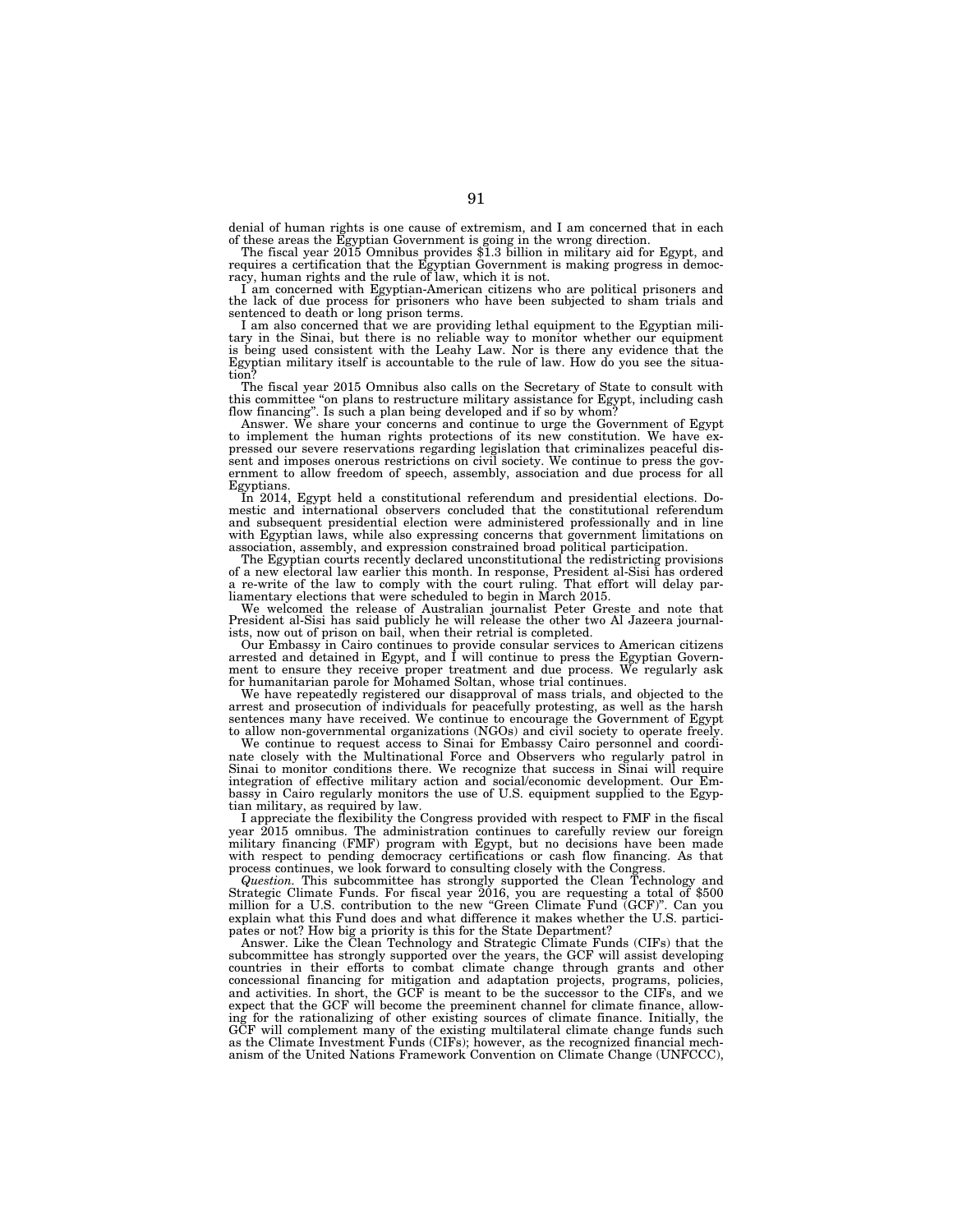it will eventually replace or subsume the other means of international climate assistance. For instance, the CIFs are expected to sunset once the GCF is fully operational and our obligations to the CIFs are complete. The T through the CIF Trust Fund Committees, is already engaged in a discussion with the CIFs' Administrative Unit and Trustee as to when and how to sunset the CIFs. Once the sunset is decided, the CIFs will stop accepting new funds and only approve new projects to the extent that they have funds on hand, and the GCF will be the primary vehicle to support developing countries to address climate change.

Moreover, the GCF has been designed with key elements that are new or improvements on the CIFs and past climate finance vehicles:

*Inclusive governance*. The GCF's governance structure—headed by a 24-member Board with an equal number of developed and developing countries—gives it uniquely high levels of international acceptance.

*High standards.* The GCF will require among the strongest fiduciary stand-ards and social and environmental safeguards of all multilateral funds in climate finance today. This will help ensure that GCF-financed projects and pro-grams are responsibly designed and implemented, and that all financial resources are managed prudently and transparently. In addition, the Fund has independent evaluation and integrity units, and Board proceedings and docu-

ments are among the most transparent of any multilateral mechanism. *Working through the private sector.* The GCF will have a dedicated Private Sector Facility (PSF) that can directly support entrepreneurs developing low-carbon technologies and projects, as well as adaptation efforts implemented in partnership with the private sector. The PSF aims to mobilize capital from pri-vate sector entities from both developed and developing countries and facilitate innovative instruments that catalyze greater private sector investment in devel-oping countries. The Board is also advised by a standing Private Sector Advisory Group, composed of business leaders from developed and developing countries.

*Adaptation and mitigation.* Building on lessons from other institutions, the GCF will balance (50/50) its support for mitigation and adaptation activities, building up expertise in both areas and positioning itself to capitalize on synergies between them.

Large network of partners. The GCF will have more countries eligible for funding than most other climate funds. As such it will work through a large network of partners to help it reach more regions and communities, as well as unlock opportunities in both adaptation and mitigation in hard to reach locations.

*Diverse Donors.* The GCF is being capitalized by contributions from a broad donor base including developing countries. The GCF may also receive funding from other sources, including eventually from the private sector.

*Independent, lean organization.* The GCF is an independent entity and will not have a large bureaucracy. By working through existing mechanisms and entities as implementer, the GCF will maintain a light footprint and a small secretariat to administer.

The GCF has so far received pledges totaling \$10.2 billion from 31 countries, including many non-traditional donors, including Chile, Colombia, Indonesia, Mexico, Mongolia, Panama, Peru, and Republic of Korea. More are expected to pledge in the future. The U.S. pledge and U.S. engagement were key factors in securing larger pledges than originally expected from many developed countries as well as getting emerging economies and developing countries to pledge resources to the GCF.

It is in the United States' national interest to support and partner with developing countries to accelerate their climate actions through new international investments in the GCF. U.S. investments in financing international climate action will yield many benefits including:

—Protecting the U.S. economy from greater climate change impacts,

—Increasing U.S. competitiveness in the international clean energy market,

—Helping U.S. national security, and

—Reducing the health impact cost of air pollution.

Moreover, U.S. participation in the fund is critical to advancing our international interests in the on-going climate negotiations. The establishment of the GCF was a central provision of the Copenhagen Accord, a landmark agreement that recognized for the first time the importance of developing countries taking action to reduce their carbon emissions and combat climate change. Including the GCF in Copenhagen helped us to secure emerging economy commitments to 2020. Operationalizing and financing the GCF can help us secure emission reductions from emerging countries in the post-2020 timeframe. A significant U.S. pledge to the GCF has and will continue to help us put pressure on developing countries to put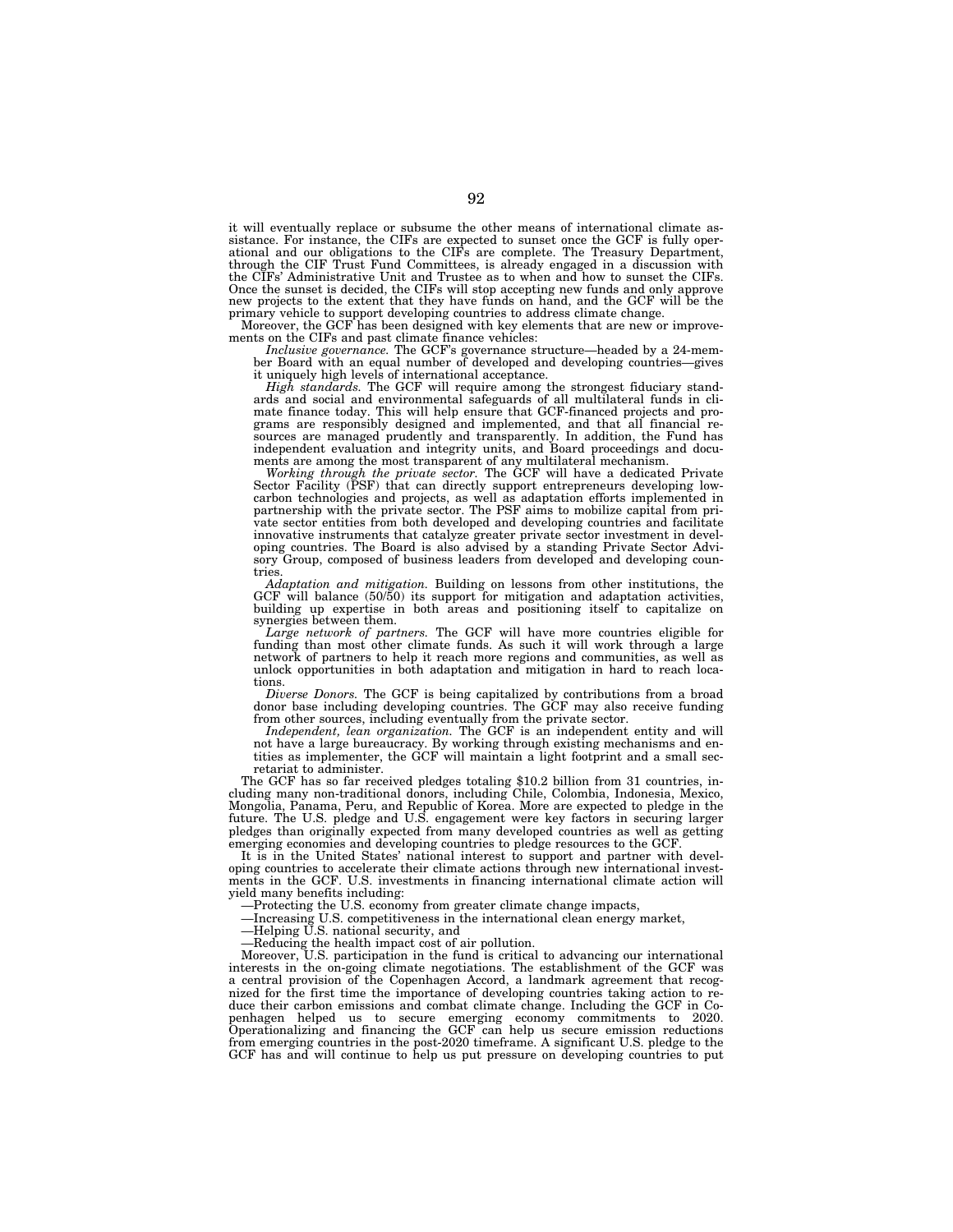forward mitigation commitments in a timely manner. We now need to realize a significant portion of that U.S. pledge in fiscal year 2016, in order to help secure a new global climate agreement in Paris. That agreement will help the United States and other countries avoid some of the most catastrophic risks from climate change, at home and abroad. We have already experienced the high cost of those impacts here in the United States.

As the premier climate change fund going forward, it would reflect very poorly on the U.S. and U.S. leadership to not support the GCF. As such, standing up and financing the GCF is a top priority for the State Department. The United States is taking a leadership role to address climate change, but we can't solve this alone. The GCF will play a critical role in ensuring that the poorest and most vulnerable countries can take action and in achieving strong commitments from other countries.

### ISIL

*Question.* I am concerned that the propaganda of ISIL and ISIL's supporters are dwarfing counter-ISIL messages, both in volume and effectiveness. Your Center for Strategic Counterterrorism Communications is not impressive, yet the White House says that office will ''drive U.S. Government efforts in discrediting terrorist propaganda.''

There are concerns that the Department's counter-ISIL messages on social media are ineffective and dismissed as U.S. propaganda. What is the Department doing to determine the effectiveness of the Center for Strategic Counterterrorism Communications' social media operations?

## REVAMPED AND EXPANDED EFFORTS OF THE CSCC AND ITS COUNTER-ISIL CELL

Answer. We are expanding and revamping the efforts of the Center for Strategic Counterterrorism Communications (CSCC) to confront the propaganda of ISIL and other groups. We have recently added an inter-agency counter-ISIL cell to the CSCC that is focusing on three main areas:

(1) *Expanding our messaging efforts, including on social media platforms, in Arabic, Somali, Urdu, Hausa, and English* to amplify (a) stories of ISIL defectors and former fighters, (b) poor living conditions under ISIL, (c) ISIL battlefield losses and internal divisions, (d) statements from credible voices in the Muslim world, (e) ISIL atrocities, particularly against Muslims, who make up a vast majority of ISIL's victims, and (f) positive narratives emphasizing our values and the examples of young people around the world who are addressing challenges they face through productive means.

(2) *Expanding partnerships with foreign governments and non-government organizations (NGO) partners to directly counter ISIL's messaging.* Recognizing that other partners around the world will have the unique ability to respond to certain aspects of ISIL's messaging, we are supporting NGOs who are countering ISIL's narrative and helping other countries to establish their own counter-ISIL messaging centers. The United Arab Emirates (UAE) has opened a center that will go live in early July, and we are working with Malaysia, Tunisia, and other countries on similar centers.

(3) *Coordinating U.S. Government and Coalition messaging* by issuing daily and thematic guidances on the counter-ISIL topic mentioned above to nearly 3,000 U.S. Government officials as well as Coalition partners. We are also developing a content sharing platform so that our Coalition partners and U.S. Government offices around the world can work together to upload, download, curate, and produce counter-ISIL content.

# *Measuring the Impact of Our Efforts*

While it is difficult to measure how many of those on the fence decide not to join terrorist groups, we track: (1) The reach of our messaging, including the number of times our content in the various languages is viewed and shared and copied and pasted by other users (our online rates of engagement (ROE) are consistently above industry standard); (2) Polling showing that ISIL's approval ratings, including in the Muslim world, continues to be in the single digits; (3) The responses to our materials online, which often elicit threatening replies by ISIL and other terrorists; and (4) The types of counter-ISIL messaging, including content produced by others, that tends to go viral and that we can also use. Our efforts are designed to prevent young people from ever being attracted to ISIL by contesting the information space and trying to reach the small percentage of those in societies around the world who may be susceptible to recruitment.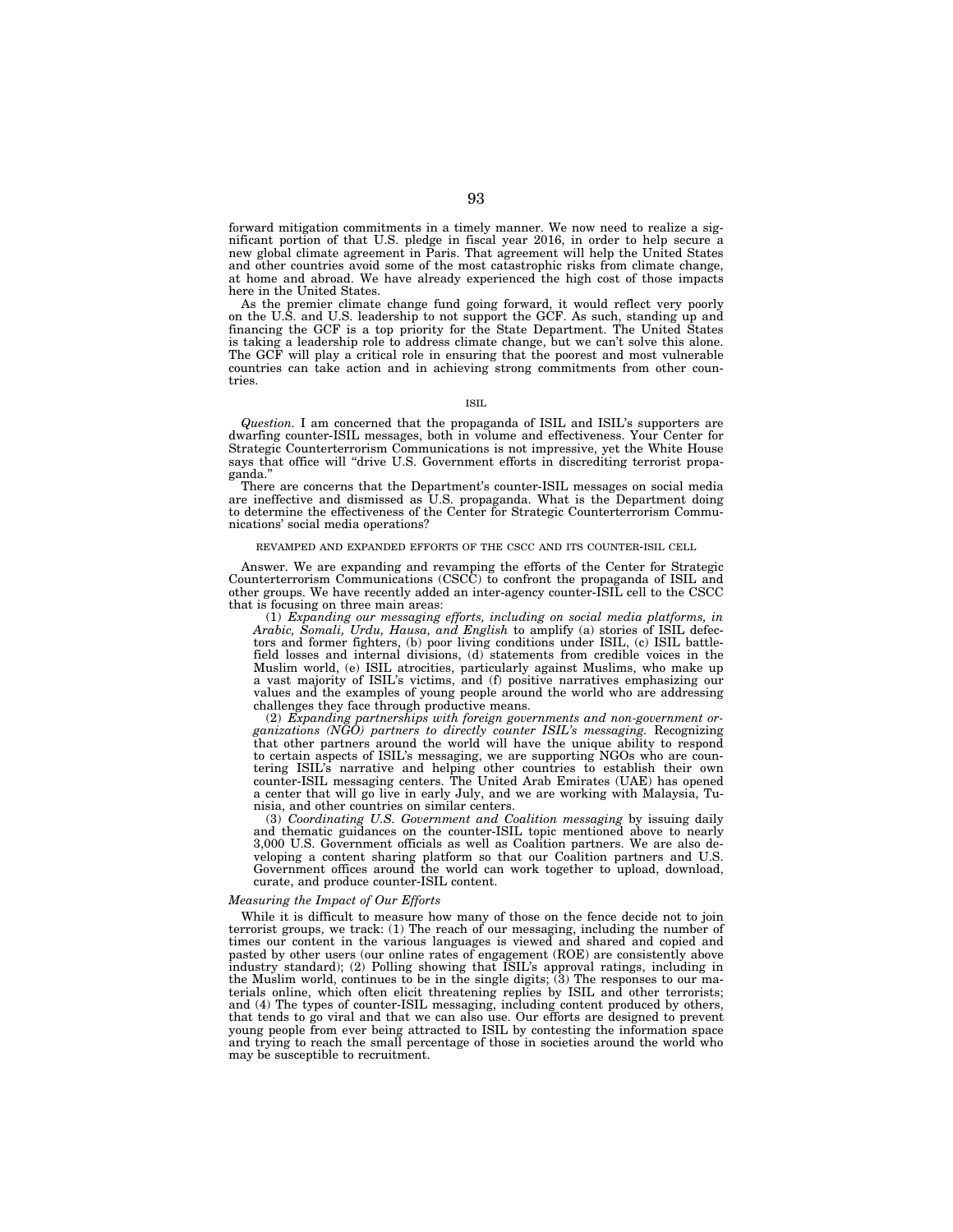*Question.* Public diplomacy is only one tool. The White House fact sheet on the Summit noted the importance of supporting civil society to counter violent extre-mism. How do you respond to the concern that some U.S. allies, like Saudi Arabia, Egypt, and the United Arab Emirates have a history of cracking down on civil society and imprisoning critics of the government?

Answer. We encourage the Governments of Egypt, Saudi Arabia, and the UAE to build inclusive political processes in their countries that respect civil liberties and fundamental human rights, which are critical to good governance, political stability, and a rule-of-law based approach to counterterrorism. Radicalization and recruitment into violent extremism are shared challenges for these and many other countries. To be effective, CVE efforts require a range of actors—including those in government, the private sector, civil society and communities—to work together on de-veloping and implementing CVE strategies and programs. Respecting human rights and providing space for civil society to operate is essential for allowing these kinds of partnerships to take shape, and for supporting longer-term stability in the region and beyond.

*Question.* What efforts are being taken by the Department of State and the Department of Defense (DOD) to address the impact of U.S. air attacks against ISIL on innocent civilians in Iraq and Syria?

Answer. We take our responsibility to safeguard civilians very seriously, and the Department of Defense strives for precision in the execution of U.S. airstrikes. The Department of Defense complies with the Law of Armed Conflict and takes all feasible measures during the targeting process to reduce risks to civilians.

The Department of State maintains extensive channels of communication with human rights organization, civil society, local non-government organizations (NGOs), and other contacts on the ground to obtain allegations of attacks against civilians that we share with our interagency partners. State takes all allegations of civilian casualties seriously and shares this information with counterparts across the U.S. Government to aid in investigations of allegations of civilian casualties when appropriate.

There is a process in place at U.S. Central Command to determine if allegations are credible. The key to evaluating the credibility of any allegation is whether sufficient verifiable information is available—such as corroborating statements, photographs or documentation that can help us determine whether an allegation is cred-ible. Once an assessment has determined an allegation as credible the next step would be a formal investigation into the matter.

We will continue to work with our Counter-ISIL Coalition partners to degrade and defeat ISIL in a manner that prioritizes the safety of civilians and protects the people of Iraq and Syria from the savagery of ISIL, which continues to kill and abuse civilians.

*Question.* Venezuela—a country of 30 million people—is sliding toward chaos, thanks to an inept, corrupt government and the sharp drop in oil prices. If things continue to deteriorate, where do you see this leading and are there any governments that might step in to try to rescue the Maduro Government other than Cuba, which doesn't have much to offer? Do you see any sign that the Maduro Government can be convinced to stop its persecution of Leopoldo Lopez and other opponents of the government?

Are you planning to implement the assets freeze provisions in the Venezuela Defense of Human Rights and Civil Society Act?

Answer. We share your concerns about the political, economic, and social pressures building in Venezuela. We will not refrain from speaking out about human rights abuses. We are joined by dozens of individuals and entities, including the U.N. High Commissioner on Human Rights, OAS Secretary General Insulza, the Peruvian, Costa Rican, and Colombian Governments, and the Inter American Commission on Human Rights, among others. Rather than imprisoning and intimidating its critics, we believe the Venezuelan Government should focus its energy on finding real solutions for the country's economic and political problems through democratic dialogue with the political opposition, civil society, and the private sector.

While no one can predict the future regarding the speed or trajectory of Venezuela's downward slide, this year's National Assembly elections present an opportunity for Venezuelans to engage in legitimate, democratic discourse. Credible election results could reduce tensions in Venezuela. We have urged regional partners to encourage Venezuela to accept a robust international electoral observation mission, and to hold free and fair elections. Now is the time for the region to work together to help Venezuela to work toward a democratic solution to the challenges the country faces. We will also continue to work closely with Congress and others in the region to support greater political expression in Venezuela, and to encourage the Venezuelan Government to live up to its commitments to democracy and human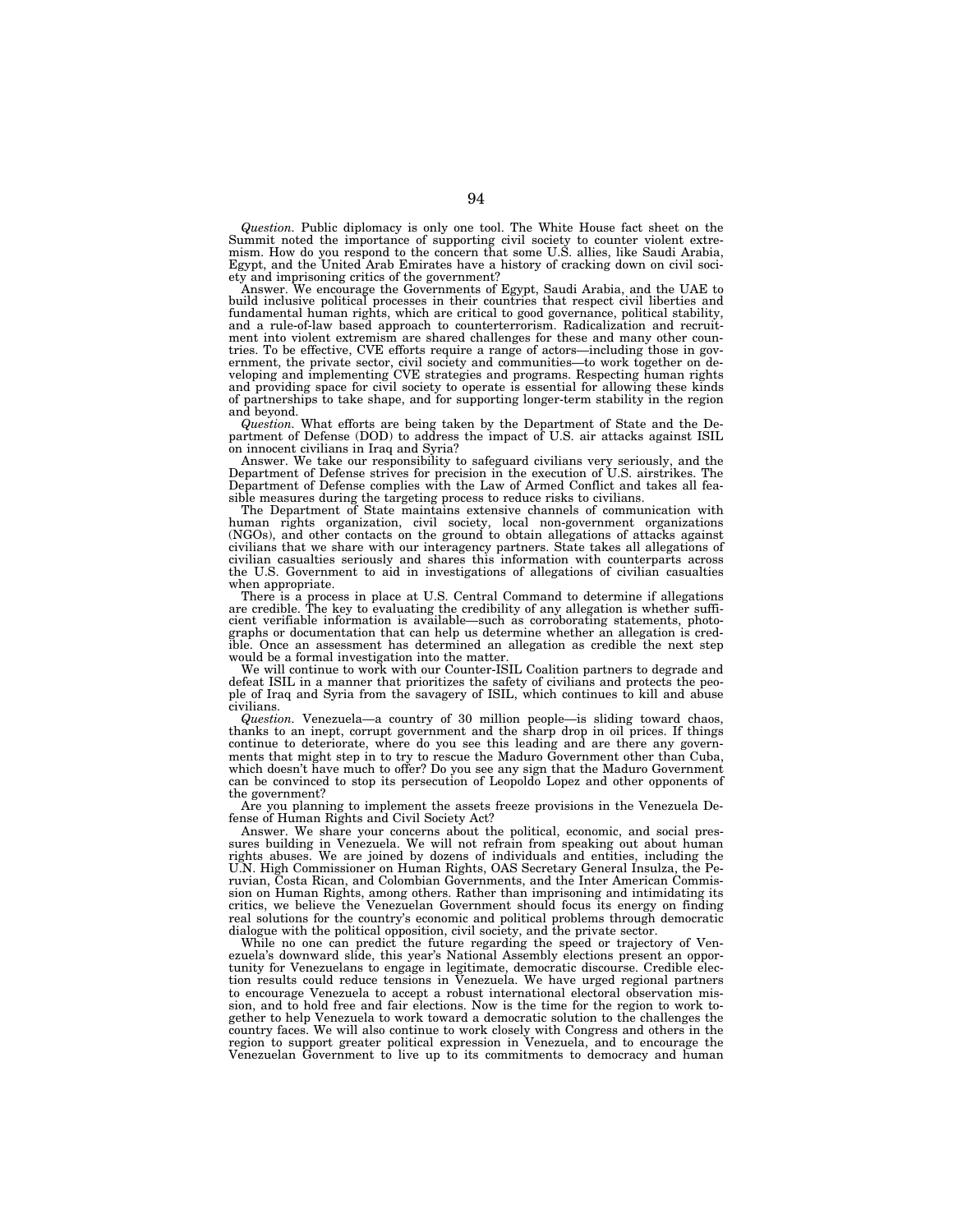rights, as articulated in the OAS Charter, the Inter-American Democratic Charter, and other relevant instruments.

The President issued an Executive order ''Blocking Property and Suspending Entry of Certain Persons Contributing to the Situation in Venezuela'' on March 9. This new authority implements and goes beyond the sanctions provided for in the Venezuela Defense of Human Rights and Civil Society Act of 2014 and is aimed at persons involved in or responsible for certain conduct, including use of violence and human rights violations and abuses, including in response to antigovernment protests, actions that prohibit, limit, or penalize the exercise of freedom of expression or peaceful assembly, as well as significant public corruption by senior government officials in Venezuela. The annex to the Executive order identifies seven individuals subject to economic sanctions under the Executive order. The Executive order does not target the people or the economy of Venezuela.

## INTERNATIONAL MONETARY FUND (IMF) QUOTA REFORMS

*Question.* The President has again requested authorization for the International Monetary Fund governance and quota reform that were agreed to in 2010. The President did not begin requesting the authority to approve these reforms until 3 years ago and has included it each year since then. The Senate has included the authorities and funding but each year the House has refused.

The administration's strategy for gaining congressional support for this has not worked. We are seeing the fallout for not approving the reforms—the U.S. reputation has been damaged and U.S. leverage at the IMF has declined. The IMF members have begun to look at other options to begin implementing the 2010 reforms. Do you know if the administration plans to do anything different this year to help get this through Congress?

Answer. The administration strongly calls for congressional approval of the 2010 IMF quota and governance reforms. The U.S. delay in ratifying the 2010 reforms has eroded our leadership and capacity to influence international development financing. Giving important emerging market and developing economies greater power in the IMF would preserve the integrity of the existing international financial infrastructure without increasing U.S. monetary commitments or endangering the U.S. veto over important IMF decisions. To preserve U.S. influence, we need to work to recognize the legitimate aspirations of several growing economies to become responsible participants in the Bretton Woods Institutions. Delay will ultimately affect the IMF's ability to respond to geopolitical and economic crises in a way that serves our vital national interests.

Despite the fact that the United States championed the 2010 IMF quota and governance reforms, we are now the only major IMF member country that has not yet ratified them. You are correct that the U.S. failure to ratify IMF reforms is generating criticism abroad and eroding our credibility in the  $G-20$ , with emerging economies, and with international financial institutions. Participants at the April 17–19, 2015 World Bank and IMF Spring Meetings criticized the United States for our inability to implement quota and governance reforms, and discussed interim solutions to adjust quota shares. As Secretary Lew underscored at the time of those meetings, the administration is committed to securing legislation to implement the 2010 quota and governance reforms. President Obama has requested approval for the reforms in his current budget request and at the same time the administration is seeking every possible opportunity to work with you to obtain congressional approval as soon as possible.

The administration will continue to make passing the 2010 IMF reform package a priority for this year and will keep Congress informed of the adverse consequences of failing to do so.

*Question.* You are requesting \$124 million for the next construction phase of the Kabul Embassy, which is a fraction of the \$2 billion we have spent on U.S. diplomatic facilities in Kabul. This is an astounding amount. We went through this same thing in Iraq. While the Department has done a better job of planning for the civilian transition in Afghanistan, the construction costs are still too high, particularly when it looks like the security problems will severely limit the ability of U.S. Embassy staff to monitor programs in the field. I am afraid we are maintaining a presence in Afghanistan the size of which cannot be justified for the work that can actually be accomplished there. Why do 4,816 employees and contractors, including 2,000 guards and diplomatic security officers, planned for Kabul in fiscal year 2016 make sense?

Answer. Our diplomatic presence in Kabul is vital to U.S. national security interests and to maintaining the viability of the Afghan Government. Major policy efforts over the last year—the formation of the government of national unity, concluding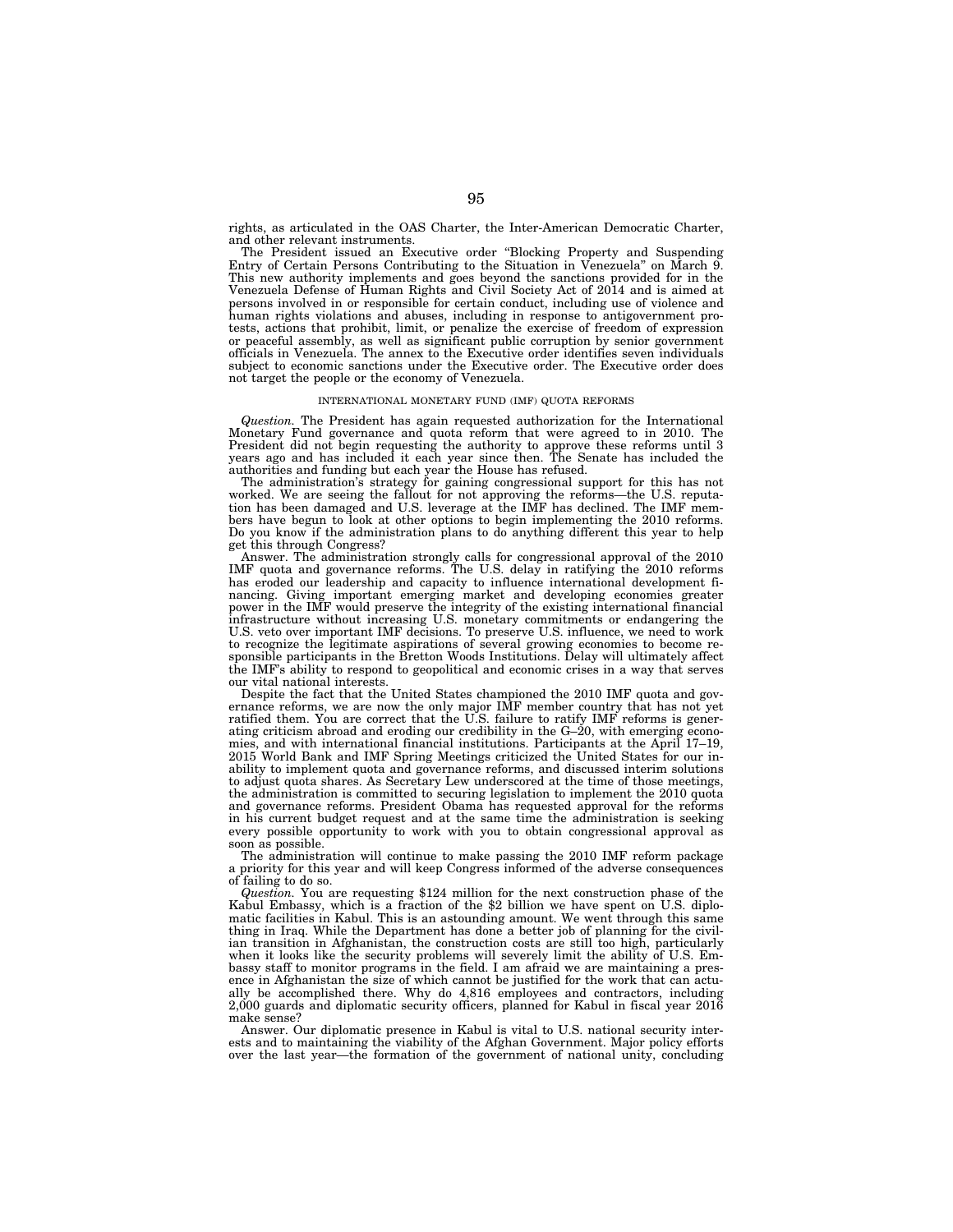the bilateral security agreement, preparing Ashraf Ghani's visit to Washington and maintaining pressure to complete cabinet appointments—demonstrate there is no substitute for direct, face-to-face engagement by our diplomats, assistance experts and military. This on-the-ground engagement is the best way to influence policy makers, oversee accountability of assistance programs, and build Afghanistan's ability to defend its own territory and govern effectively, so that it can never again be used as a safe haven by terrorists to threaten the United States.

This approach is working. A few years ago, we had more than 100,000 troops and more than 1000 diplomats and development professionals scattered throughout the country. We have reduced those numbers dramatically and are centralizing in Kabul as the Afghans have stepped up to govern and secure their country themselves. We are keeping a constant eye on how effectively we can do our work in the evolving security environment, a process that includes looking for ways to lower the number of staff in the field and off-shoring certain functions wherever possible.

Afghanistan will remain a dangerous place for U.S. diplomats. The security environment magnifies the challenges to our diplomacy and greatly increases the security requirements and support staff required for our mission. With continued support from the Congress, the State Department is investing in facilities and security to ensure the safest, most effective platform possible to enable our work. Ongoing construction and security upgrades will create an Embassy compound that mitigates insurgent threats to our facilities and personnel, and allows considerable capacity to sustain operations without relying on local infrastructure. These efforts represent our best estimate of the long-term political and security challenges U.S. diplomacy will face in Afghanistan.

*Question.* The President's fiscal year 2015 request for refugee and disaster assistance was \$1.5 billion less than the fiscal year 2014 level. For fiscal year 2016, these accounts are once again underfunded, this time by roughly \$800 million below the fiscal year 2015 level, despite increasing requirements in Iraq and Syria, Gaza, and Central Africa.

The explanation we've heard is that the Department expects to carry over \$500 million in fiscal year 2015 funds for use in fiscal year 2016. Why not use these appropriated funds when people are freezing in Syria and the United Nations Relief and Works Agency for Palestine Refugees in the Near East (UNRWA) had to suspend operations in Gaza, and then request the necessary amount for fiscal year 2016?

Answer. The administration remains dedicated to providing strong support for humanitarian programs worldwide. The President's fiscal year 2016 request reflects the administration's strong commitment to these programs, while taking into account the current constrained budget environment. The fiscal year 2016 request includes \$2.453 billion for the Migration Refugee Assistance and \$1.741 billion for the International Disaster Assistance (IDA) account. In addition, the Department is requesting \$50 million in the Emergency Refugee and Migration Assistance (ERMA) account to respond to urgent and unforeseen needs.

Overall, this request represents a nearly \$850 million increase from the President's fiscal year 2015 request in response to the dire humanitarian situation resulting from the conflicts in Syria, South Sudan, Iraq, and Central African Republic, among others. The Department of State and the United States Agency for International Development also plan to carry over approximately \$500 million in fiscal year 2015 funding into fiscal year 2016 in order to support humanitarian aid programs. However, should the need for additional funding from the U.S. Government this year exceed our current plans, the administration would tap the planned carryover funding to address them. With the request and planned carryover, we anticipate having the funds necessary to support our humanitarian assistance goals in fiscal year 2015 and fiscal year 2016.

Thanks to generous support from the U.S. Congress, the U.S. Government (USG) is the largest humanitarian donor in the world, including to the crisis in Syria. With significant USG funding, international and non-governmental organization partners have been better able to plan for the effects of winter this year. In Syria, as part of its year-round efforts to provide seasonally appropriate emergency relief, the USG provided supplies such as thermal blankets, floor coverings, water heaters, warm clothing—including winter coats, scarves, hats, socks and boots—and additional plastic sheeting for shelter to prepare Syrians for the cold-weather of winter. Since October 2014, USG partners have reached over 970,000 Syrians with cold-weather relief commodities.

In Jordan, the United Nations High Commissioner for Refugees (UNHCR) and Government of Jordan preparations for winter began months ago with cash programs for heaters and gas cylinders, blankets, and shelter reinforcements for more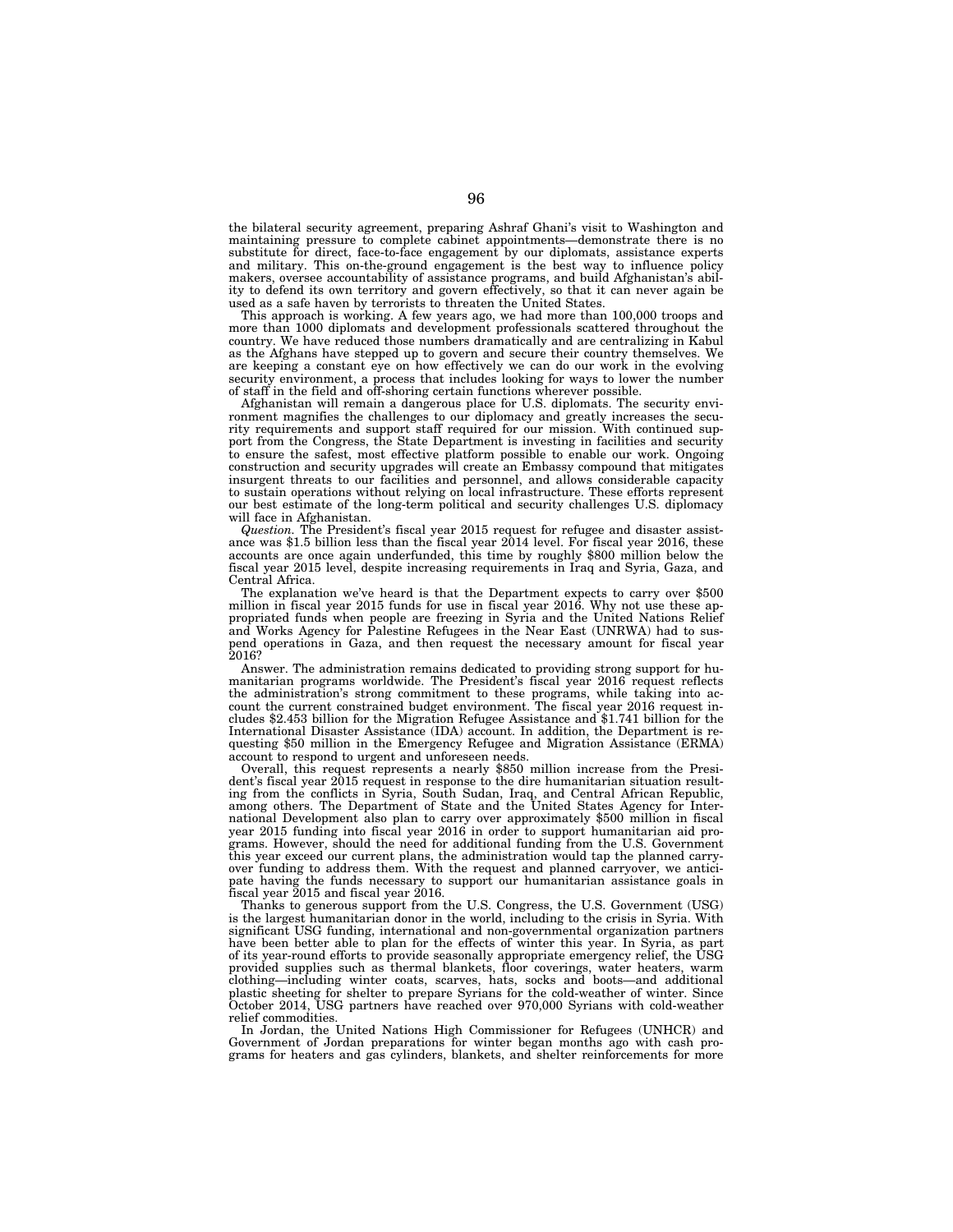than 250,000 refugees. In camps, moving refugees out of tents and into trailers has been a priority for the last year. When the first storm struck Jordan in January bringing snow, heavy rains, winds,

and freezing temperatures, U.N. and non-governmental organization partners quickly activated contingency plans, opening emergency shelters when necessary, repairing damaged infrastructure, and providing gas heaters, blankets, and other sup-<br>plies. In response to the storm that hit in February, partner the storm and stores in camps were pre-stocked and open. The United Nations International Children's Emergency Fund (UNICEF) arranged emergency shelter. The response was a model for good planning and preparation with sufficient fund-

ing. We plan to continue our robust support in fiscal year 2015 and are urging other donors, including the Gulf nations, to contribute to these emergencies.

*Question.* In her recent book ''Thieves of State'', Sarah Chayes says this about Afghanistan:

''Development resources passed through a corrupt system not only reinforced that system by helping to fund it but also inflamed the feelings of injustice that were driving people toward the insurgency.

I think that describes our experience not only in Afghanistan, but also in Iraq and much of Africa, Asia, and the former Soviet Union. We seem to make the same mistakes time after time. Even the best controls do not seem to be enough. Have we learned anything from this? Should the people who design and administer these programs be accountable?

Answer. The Department of State and the United States Agency for International Development (USAID) are continuously assessing our assistance efforts in Afghani-stan to guard against waste, fraud and abuse and to ensure our programs achieve intended results. Our assistance has achieved significant results in Afghanistan despite the challenging environment. Afghanistan has seen historic improvement in health, education, electricity generation, government revenues and other areas that would not have been possible without our support. In some cases we've worked separately with the Afghan private sector and civil society. Certainly not all programs have been successful; that is to be expected in a tough environment like Afghanistan, but we've been vigilant in our monitoring of programs and continuously examine programs to ensure they are achieving the intended re-sults. We work closely with outside auditors and when problems are identified we respond quickly.

Moreover, over the past 3 years the United States and our international donor partners have encouraged the Afghan Government to combat corruption proactively and to improve governance by conditioning a portion of our assistance portfolio on Afghan progress on specific reform deliverables in accordance with the Tokyo Mutual Accountability Framework. This approach resulted in a much improved electoral framework that made the 2014 presidential election possible as well as in the passage of an improved mining law, increased government attention to budget transparency, and an improved asset declaration process for high-ranking government officials.

The United States has developed comprehensive mechanisms and processes to protect foreign assistance resources in Afghanistan from waste and abuse. The U.S. Government employs highly educated and experienced program designers with expertise in difficult environments such as Afghanistan. From beginning to end, U.S. Government-funded programs (whether on-budget or off) take into account the pitfalls associated with the corruption endemic in Afghanistan and employ multiple mechanisms to mitigate the risk. Our on-budget programs specifically work with recipient ministries and governmental entities to strengthen their capacity to manage and track monetary flows so as to create internal mechanisms for combating corruption. Ultimately, there is no substitute for Afghans taking responsibility for their own development challenges and the hands-on experience that on-budget programs provide establishes a solid foundation for more effective Afghan use of resources and ultimately for improved sustainability of our efforts.

We constantly review our programs and make adjustments based on lessons learned. One such modification is the launch of a new multi-tiered monitoring approach to ensure we have sufficient information necessary for reviewing and evaluating our assistance programs. This approach collects information from various sources including direct observation by U.S. Government officials, reports from government, civil society, and implementing partners, third party assessments and au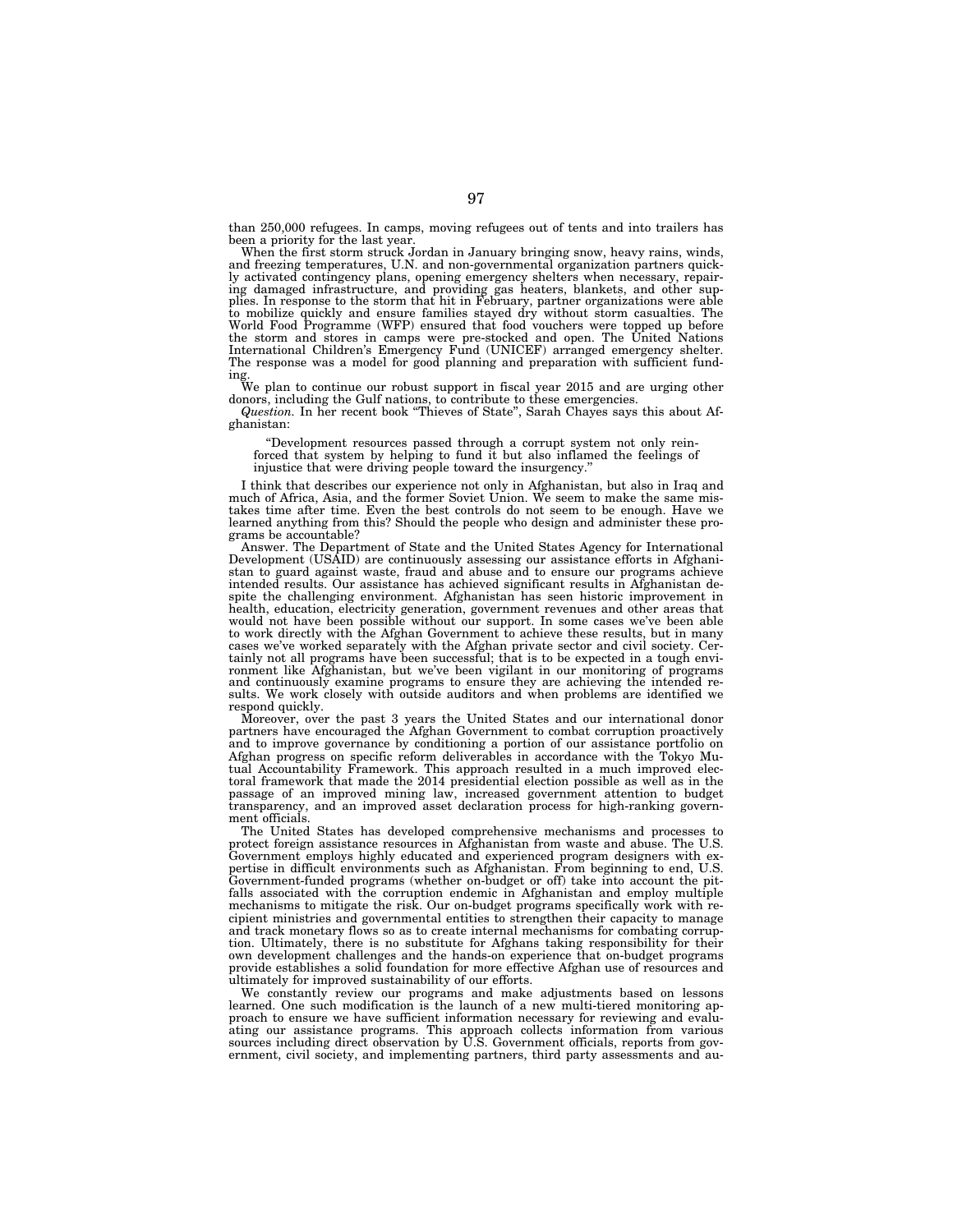dits, enhanced communication with recipients and local leaders, and the use of independent monitors. In addition, we have put in place a special team in Kabul to collect and organize all this additional monitoring information to help oversight officials make more informed decisions.

We work closely with our internal inspectors general and independent auditors including the Special Inspector General for Afghanistan Reconstruction (SIGAR). For instance, we are currently working closely with SIGAR on a lessons learned project that promises to inform the design of future programming.

*Question.* I am very concerned that U.S. citizens working, studying, and traveling overseas, including members of our military, are at risk because the United States has not lived up to its obligations under the Vienna Convention on Consular Relations. That convention guarantees that when an American is arrested in another country the U.S. consulate will be notified and can provide help. Unfortunately, even though we are a required by the Convention, we have not provided the same guarantee to citizens from other countries arrested here. I have tried for 5 years

to pass the Consular Notification Compliance Act to fix this problem. That bill has been supported by the Departments of Defense, Justice, State, and Homeland Security. Your fiscal year 2016 request includes the same language as that bill. Is passing this legislation a priority for the administration? What dif-

ference does it make if we don't pass it? Answer. Passing the Consular Notification Compliance Act is a priority for the administration. Compliance with our legal obligations related to consular notification<br>and access ensures our ability to protect U.S. citizens traveling and working abroad,<br>including members of our Armed Forces and their fam

The United States is severely hampered in our efforts to ensure that other countries respect their obligations under the Vienna Convention on Consular Relations<br>when U.S. citizens are detained abroad if we do not respect our own obligations<br>when foreign nationals are detained in the United States. Wh cially an influential a country like the United States, is seen to take a cavalier approach toward its legal obligations, other countries can be expected to take a cava-<br>lier approach to theirs, particularly when U.S. citizens are involved.<br>The protection of U.S. citizens will always be a priority, and it

we can continue to rely on the protections of the Vienna Convention so that our consular officers can continue to provide essential consular assistance to our citizens abroad. In fiscal year 2014, our consular officers conducted more than 8,685 visits with U.S. citizens, who were arrested overseas. Our consular officers make a real difference in the lives of thousands more U.S. citizens detained abroad each year across the globe by ensuring that they have adequate food, medical care, access to an attorney, and protection from abuse and mistreatment while in prison. Passage of the Consular Notification and Compliance Act is essential to safeguarding our ability to provide these services to U.S. citizens detained abroad.

*Question.* The administration has proposed a new Authorization for the Use of Military Force (AUMF) against ISIL for the next 3 years. It does not limit the battlefield to Syria and Iraq, ISIL's strongholds, and it would permit attacks against persons or forces ''associated'' with ISIL. While it would repeal the 2002 law Congress passed for the invasion of Iraq, it would leave intact the 2001 authorization for the war in Afghanistan, which the administration has relied on to conduct attacks that went well beyond the scope of what Congress authorized. In short, the new AUMF, coupled with the 2001 authorization, would provide the White House with almost unrestricted authority engage in attacks around the globe as long as it can justify a connection, however tenuous, to ISIL. At least that is how I see it. Am I wrong?

Answer. The administration's proposed AUMF reflects bipartisan input and is specifically tailored to address the threat posed by ISIL. The proposal contains reasonable limitations and would provide the President with the flexibility he needs to successfully pursue the armed conflict against ISIL.

The proposed AUMF would grant the President the authority to use ''necessary and appropriate'' force against ISIL or associated persons or forces. In order to determine that a group is an associated force under the proposed AUMF, we must assess not only that the group is in hostilities against the United States or its coalition partners, but also that the group has entered the fight for, on behalf of, or alongside, ISIL (or any closely related successor entity).

This is not an open-ended inquiry, nor does it otherwise provide the administration with unlimited flexibility to define the scope of the AUMF. A group that simply embraces the ideology of ISIL would not be an "associated force," nor would every group or individual that commits terrorist acts.

Moreover, as the administration has made clear in the context of our counterterrorism operations, it is not the case that ''we can use military force whenever we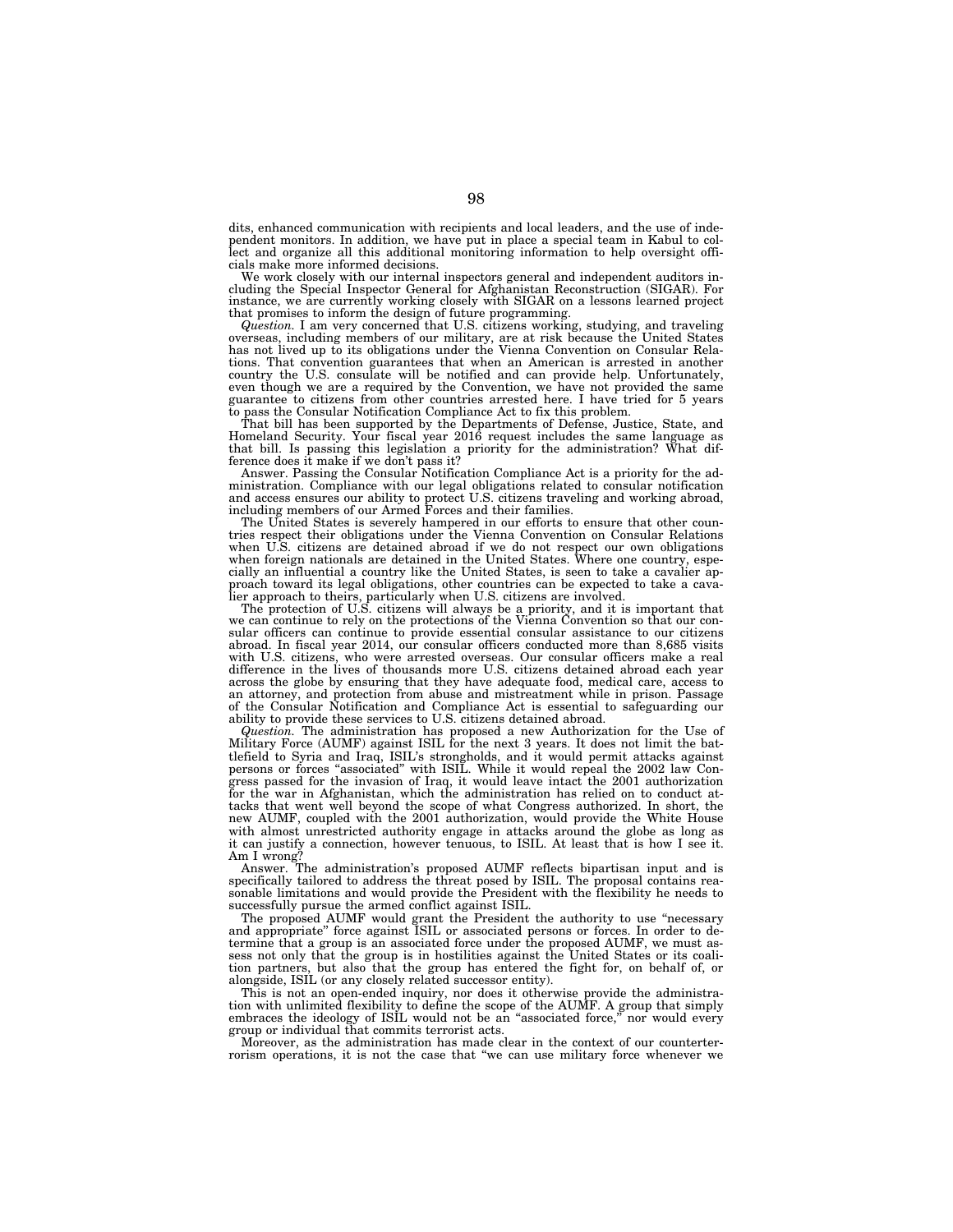want, wherever we want. International legal principles, including respect for a state's sovereignty and the laws of war, impose important constraints on our ability to act unilaterally—and on the way in which we can use force—in foreign territories.''

*Question.* Can you provide examples of what the Department is doing to encourage foreign governments to hold individuals who have committed gross violations of human rights accountable, in accordance with the Leahy law?

Answer. The Department has provided guidance to all diplomatic posts that host governments are to be notified when the U.S. is withholding assistance from a unit governments are to be nothing when the C.C. is wednesdeed in a gross violation<br>due to credible information that such unit has been implicated in a gross violation of human rights. In February 2015, the Department and the Secretary of Defense approved a joint State—the Department of Defense (DOD) policy that establishes a process for deciding whether a foreign government has taken steps sufficient to allow a security force unit credibly implicated in a gross violation of human rights to regain eligibility to receive assistance. The aim is to create an incentive to bring to justice those who have committed abuses. Under the law, the Department is to the maximum extent practicable, to offer assistance in bringing those responsible to justice. Depending upon the type of unit involved, the U.S. military, the Department of State or the Department of Justice may be in a position to provide concrete assistance in specific cases. Many of the Department's foreign assistance programs al-ready incorporate measures to improve transparency and accountability for security sector institutions, and the Department is committed to providing such targeted as-sistance where appropriate. We are working to make more systematic the range of assistance options available in these circumstances.

Over the last several years, Department officers at posts and in Washington have collaborated on cases to develop several successful country-specific courses of action to encourage host governments to bring those responsible for certain gross violations of human rights to justice. We can provide details of these cases in a classified setting.

*Question.* What is the Department doing to help the Government of Iraq address sectarian and ethnic tensions, an issue which you have acknowledged helped pave the way for ISIL's quick advances?

Answer. We have stressed repeatedly that the fight against the Islamic State of Iraq and the Levant (ISIL) in Iraq cannot be based solely on military efforts, but rather must focus on rooting out the conditions and policie tremism to foment. We are focused on supporting the Government of Iraq to govern in an inclusive manner, one that would address the longstanding grievances of religious and ethnic components which have contributed to the current crisis.

President Obama linked U.S. airstrikes and kinetic action to halt ISIL's advancement into Iraq in August on forward movement in Iraq's democratic process, aided by the selection of new Prime Minister Haider al-Abadi, who has committed, through words and actions, to reform the policies of his predecessor and govern in an inclusive manner. In his first 6 months in office, Prime Minister Abadi's government has made significant strides in improving governance as outlined in Iraq's National Program for reform and reconciliation. Recently, on February 3, Iraq's Council of Ministers approved two key pieces of draft reform legislation with significant implications for national reconciliation now being reviewed by parliament:

1. A revision of the country's de-Baathification law; and

2. A restructuring of Iraq's Security Forces (ISF) to integrate local-community volunteers, including Sunni tribal fighters, into provincially based ''National Guard" (NG) units.

The Government of Iraq (GOI) has sought our assistance in developing the National Guard concept based on U.S. experience and our policy and military advisors continue to play an active role in helping the Iraqis to develop their security infrastructure in a manner which would facilitate the inclusion of all religious and ethnic groups into the counter-ISIL campaign. We also continue to meet with Iraqi leaders and tribal sheikhs to ensure that all parties have a seat at the table. A senior delegation of Sunni Sheikhs from Anbar Province traveled to the U.S. just weeks ago, meeting with Vice President Biden and senior State and DOD officials and we stressed the importance of all groups working in coordination on the counter-ISIL strategy.

On February 10, Iraqi President Massum, a Kurd, signed Iraq's new budget law that included an important agreement on energy exports and revenue sharing between the central government and Kurdistan Regional Government (KRG). The Department played a significant role in brokering the agreement between the central government and KRG officials to reach the deal and continues to serve as a key interlocutor on reconciliation matters between both parties. Our commitment to Iraq's national unity has helped fostered better coordination between the KRG and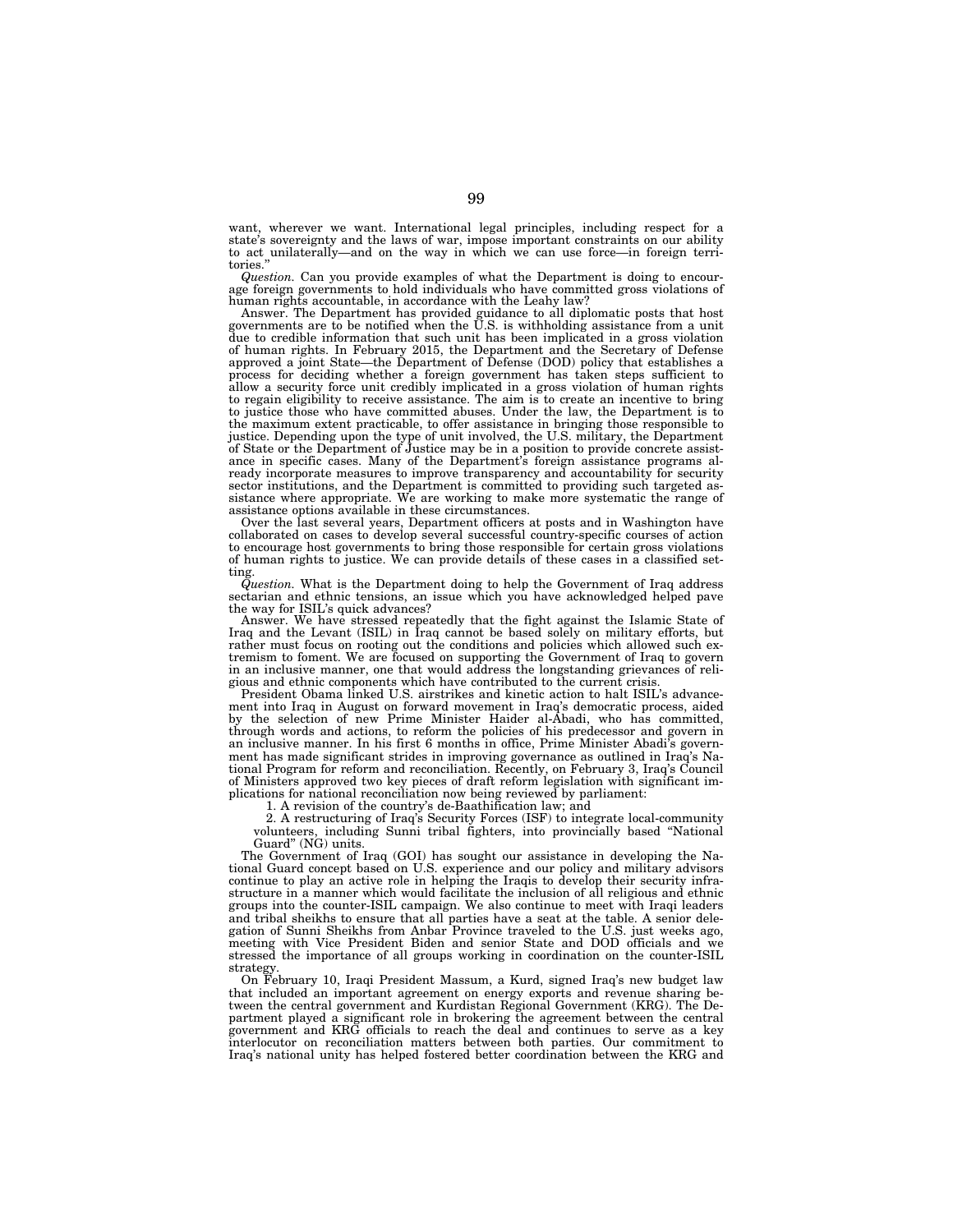central government on the current military campaign against ISIL and it is critical that we continue to work through the central government to build this trust.

Additionally, Prime Minister Abadi has issued a number of executive orders to initiate other critical reforms, such as devolving authority over certain public services to local communities and expediting the release of prisoners held without charge, to the extent possible within his constitutional authority as Prime Minister. As part of our strategy in the counter-ISIL campaign, we continue to work aggressively to pressure the GOI to enact further reforms to unify Iraqis and promote human rights and the rule of law. The State Department's Bureau for Democracy, Human Rights, and Labor (DRL), Embassy Baghdad through the Ambassador's Fund, and USAID continue to carry out targeted interventions to promote reconciliation, the protection of minority communities, and respect for human rights. Notably, we are targeting nearly \$10 million in fiscal year 2014 DRL funding for programs which include activities to address human rights and rule of law as well as atrocities prevention and accountability issues—key areas for building reconciliation. Separately, we have contributed over \$208 million in humanitarian assistance for Iraq in fiscal year 2014 targeting at displaced and vulnerable communities.

Our Ambassador in Baghdad engages regularly with the senior-most officials in the Iraqi Government pressing for additional concessions on Sunni political grievances, the clamping down of human rights abuses by unregulated militias, and the further integration of Sunnis into the armed forces. We continue to believe that addressing the root causes of this conflict and supporting the GOI's effort to promote national reconciliation will be the only effective method to cement battlefield gains against ISIL.

*Question.* In an answer to a question about the administration's claim last fall that Yemen was an example of where the President's counterterrorism strategy has been successful, you defended that characterization because the U.S. was able to use Yemen as a base from which to fight al-Qaeda without getting mired in Yemen's domestic situation. You also said, ''we can't control the quality of governance.'' Our engagement with partner countries against terrorism needs to be more than using their territory as a military base. If a partner has a poor governance record and lacks political will to fix it, we should try to find a more sustainable way to combat terrorism in that region so our efforts do not suffer when the government collapses, like happened in Yemen. Do you agree?

Answer. We approach counterterrorism (CT) in Yemen and elsewhere within the context of our overarching political objectives and the realities on the ground. Among these objectives, and central to the overarching U.S. counterterrorism strategy, is the development of a range of partnerships with governmental and non-governmental entities and civil society in key regions to enable sustained counterterrorism efforts. To the extent possible, we seek to promote partnerships that are rooted in a shared analysis of the threats we face, shared commitments to countering terrorism in a holistic fashion, and shared dedication to good governance and the rule of law. We seek to develop partnerships with countries that have the political will and capacities to counter terrorism within their borders and in their region as part of a global coalition against violent extremism that encourages our partners to take an active role in combating a threat that we all share.

We recognize that successful, sustainable efforts to counter terrorism require strong governance and the rule of law. For this reason, a cornerstone of our CT partnership strategy is the development of rule-of-law institutions and practices that will lead our partners to pursue transparent, lawful counterterrorism efforts. Our partnership model also includes civil society and religious community actors who can work with us disseminating messages to counter efforts by violent extremists to recruit new members. These same civil society partners can help drive reform efforts aimed at strengthening governance.

Our partnership efforts have had an impact, even in the face of chaotic political environments. In Yemen, we supported local forces who could take the fight to al-Qaeda in the Arabian Peninsula (AQAP), and our Yemeni partners succeeded in applying pressure on AQAP in that context. Yemen's fragile central government and forces within Yemen that threaten to disrupt the transition process, however, continue to pose a challenge to our ongoing CT efforts. As we continue to look for avenues to support CT in Yemen, we are pursuing broad diplomatic engagement to encourage a peaceful, political resolution that adheres to the Gulf Cooperation Council Initiative and National Dialogue Conference outcomes and enables Yemen to move forward with its political transition. We continue to support the U.N.-mediated negotiations that are bringing together all parties, including President Hadi, to find a way out of Yemen's political crisis while at the same time maintaining our CT efforts against AQAP.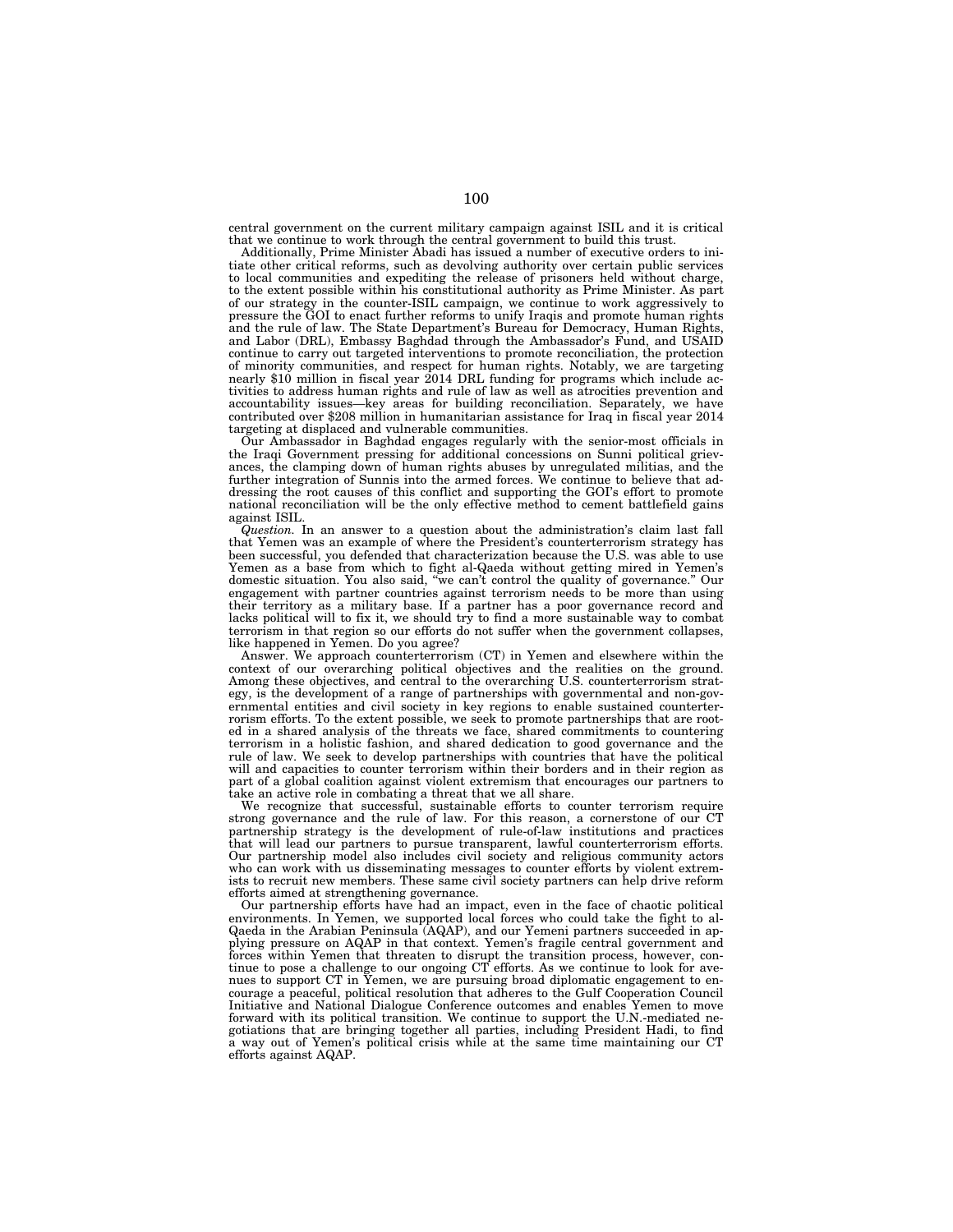*Question.* The President's request includes a proposal to establish an independent grantee organization to carry out broadcasts to Latin America and the Caribbean,<br>including Cuba. I understand that the Broadcasting Board of Governors (BBGs) en-<br>visions that this new grantee would consist of Radio and Tel so I do not know the reasoning behind the proposal.

Since as Secretary of State you are a BBG board member, can you explain why this is being proposed and how this will improve broadcasts to Latin America and Cuba?

Answer. The fiscal year 2016 request proposes the authority for the Broadcasting Board of Governors to establish and supervise grants to an independent grantee organization to carry out media activities to Latin America and the Caribbean, including Cuba. The proposal is intended to improve the quality, reach, and effectiveness of broadcasting operations in Latin America and the Caribbean by giving the grantee organization the ability to recruit and retain staff based on the media environment and expertise needed in the region. This approach is consistent with international media operations in other regions, including Radio Free Europe/Radio Liberty and the Middle East Broadcasting Network. The administration is firmly committed to providing unbiased, objective information to all Cubans through international broadcasting and digital media.

#### QUESTION SUBMITTED BY SENATOR BARBARA A. MIKULSKI

*Question.* Secretary Kerry, the President's Emergency Plan for AIDS Relief (PEPFAR) has been regarded as one of the most successful global health programs in history. It has allowed for the extensive expansion of HIV treatment, and has undoubtedly saved countless lives.

Unfortunately, the pace of new treatment enrollments for PEPFAR declined for the first time ever in 2014. Despite this, the President has proposed level-funding for PEPFAR in 2016. I am concerned that this level of funding will set the U.S. back in its goal of helping establish an AIDS-free generation.

(a) Given the steep decline in new treatment enrollments for PEPFAR, what is President's justification for these cuts and for continued level-funding for PEPFAR?

(b) Do you believe the goals the U.S. has established to help combat AIDS worldwide will be accomplished with these funding levels?

Answer. (a) The Obama Administration's commitment to achieving an AIDS-free generation remains strong. The fiscal year 2016 request for HIV/AIDS programs under PEPFAR is \$5.7 billion, a decrease of \$244 million (4 percent) from both the fiscal year 2014 Actual and fiscal year 2015 Estimate levels. This includes: \$1.1 billion for the U.S. contribution to the Global Fund to Fight AIDS, Tuberculosis and Malaria, fulfilling President Obama's commitment to the Fund's fourth replenishment (2014–2016); and \$4.6 billion for bilateral HIV/AIDS programs, a 7 percent increase over fiscal year 2014, including \$300 million for a new Impact Fund, which is on par with the fiscal year 2015 Estimate. The new Impact Fund resources will be awarded to PEPFAR-supported countries that take concrete steps to use data for decisionmaking and realign their national HIV/AIDS programs programmatically and geographically to accelerate progress toward HIV/AIDS epidemic control, with resources focused on areas with a high burden of HIV/AIDS. If pursued aggressively, this evidence-based approach will position a number of countries to reach epidemic control by the end of fiscal year 2017.

(b) PEPFAR is shifting the way it does business to help reach the Joint United Nations Programme on HIV/AIDS' (UNAIDS) ambitious 90-90-90 global target: 90 percent of people with HIV diagnosed, 90 percent of them on anti-retroviral treatment (ART), and 90 percent of those on treatment virally suppressed by 2020. Achieving the UNAIDS global goals of 90-90-90 by 2020 requires a shared responsibility by partner countries, PEPFAR, and the Global Fund to Fight AIDS, Tuberculosis, and Malaria (Global Fund). To have the greatest impact and to accelerate progress toward an AIDS-free generation, PEPFAR can best contribute to achieving the UNAIDS targets of 90-90-90 and controlling the epidemic by employing a datadriven approach that strategically focuses resources on geographic areas, at the subnational level and populations that have the highest burden of HIV/AIDS.

In fiscal year 2016, PEPFAR's efforts will be driven by five action agendas: Impact, Efficiency, Sustainability, Partnership, and Human Rights. These agendascombined with PEPFAR's overriding commitment to transparency, oversight, and accountability—will continue to guide the initiative's work. PEPFAR will focus on doing the right things, in the right places, and at the right time to control the epi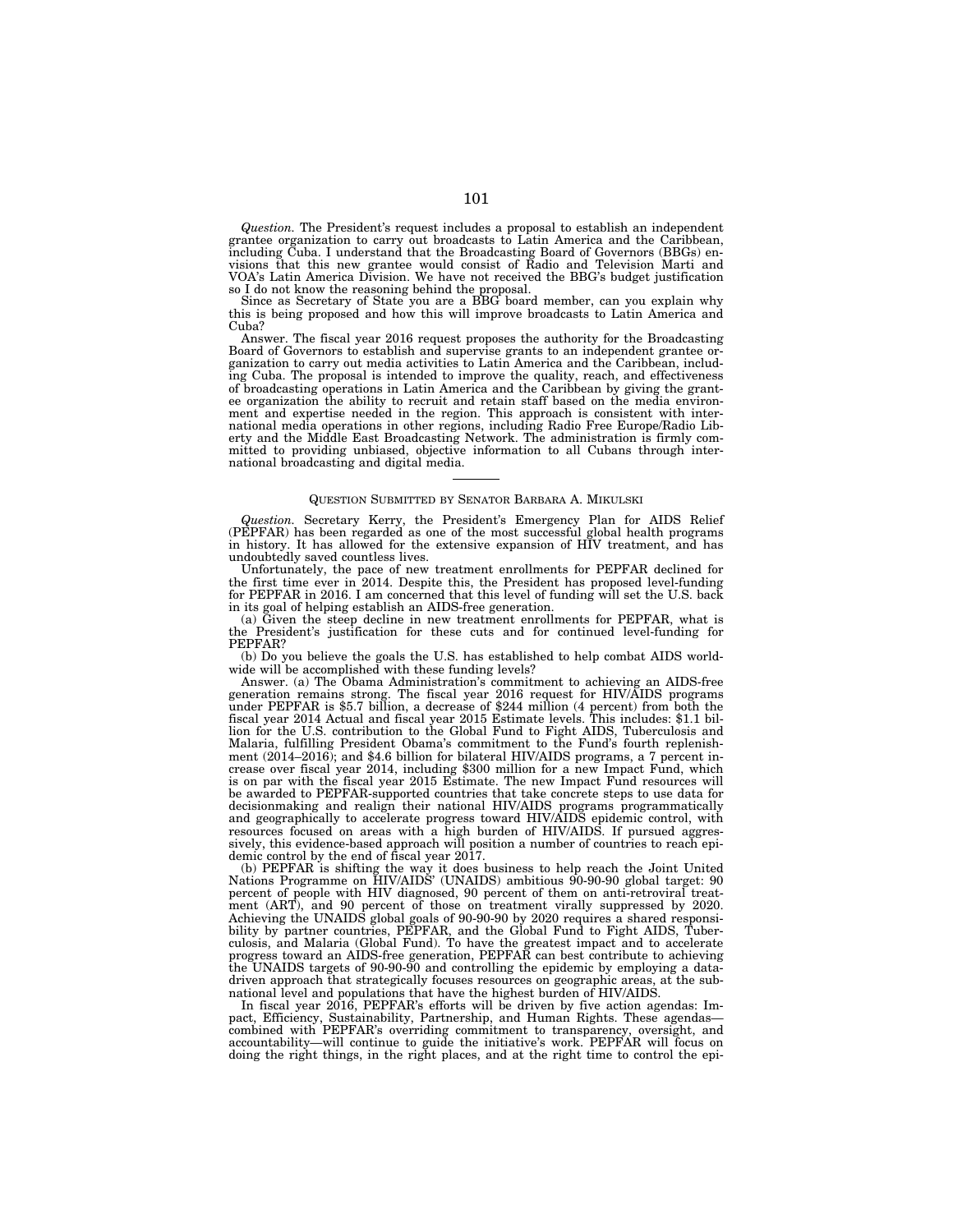demic and, ultimately, achieve an AIDS-free generation. This will entail using the best available data to direct PEPFAR resources toward bringing evidence-based interventions (e.g., ART, prevention of mother-to-child trans prioritize reaching scale quickly and with quality because an expanding HIV epidemic is not financially sustainable.

Vulnerable populations, including children, adolescents and young women, as well as key populations will remain a priority for PEPFAR's investment. PEPFAR will accelerate efforts to prevent HIV infections and ensure treatment among those who need it most. These efforts will be data-driven from the national level down to the site level to best guide programmatic decisionmaking and to solidify sustainability and quality. Access to viral load testing will be essential so everyone can ensure they have effective treatment. Transparency and public access to data will allow for mutual accountability and enables data-driven decisionmaking, allowing PEPFAR to spend every U.S. dollar effectively to achieve the greatest impact —an AIDS-free generation.

## QUESTIONS SUBMITTED BY SENATOR CHRISTOPHER A. COONS

*Question.* Extremist groups in more than a dozen countries have declared allegiance to ISIL and its affiliates in Libya beheaded 21 Coptic Christians last week. Moreover, thousands of foreign fighters continue to travel to Syria and Iraq and ISIL's online propaganda threatens to inspire lone-wolf attacks in countries far from the Middle East. Given these recent developments, how has our strategy against ISIL changed since airstrikes began?

Answer. The strategy to combat ISIL and related groups outside of Iraq and Syria rests on the Coalition efforts within Iraq and Syria. In Iraq, the Coalition is helping Iraqi Security Forces reclaim territory held by ISIL, suppressing ISIL's ability to conduct large-scale operations, degrading its command, control and logistics capabilities, and building the political foundations for long-term security. In Syria, more than 1200 Coalition airstrikes against ISIL targets have destroyed ISIL vehicles and buildings, have degraded its economic infrastructure, and have defended local forces contesting ISIL advances, such as in Kobani. Our efforts in Syria will deny ISIL safe haven while creating the conditions for a stable inclusive Syria that fulfills Syrian's aspirations for freedom and dignity. Our counter-ISIL strategy in both countries will inhibit the group's capability to operate globally and expand. In fact, since September 2014, Coalition efforts have forced ISIL to change its tactics and it is suffering significant losses, reducing its morale and challenging its ongoing propaganda campaigns.

Beyond Iraq and Syria, the international community and the Global Coalition continue to diminish ISIL's capacity to generate revenues and fund its operations, cut off the flow of foreign terrorist fighters transiting to and from Iraq and Syria, and expose its empty and destructive ideology. Starving any new ISIL-related groups of funds and manpower mitigates the risk of attacks against our international partners. Over the past 6 months, the international community has been increasing its efforts to expose the true nature of ISIL to reduce its draw to foreign fighters and other extremist groups. Similarly, international organizations and local communities across the globe are also increasingly working to minimize the influence of this hateful rhetoric and insulate potentially vulnerable sectors of populations. Following meetings with Coalition members which Secretary Kerry chaired in December and January, Coalition working groups are now coordinating combined efforts to address ISIL's finances, foreign fighter draw, and messaging and thereby diminish ISIL's global potential.

As these ISIL-related groups have emerged, the United State has also been working closely with our partners to reduce the safe-havens that many of these groups exploit, build effective governance and security, strengthen the capacity of our partners to deal with these threats internally, enhance economic opportunity, and disrupt any plots. The United States continues to emphasize the importance of a multifaceted, multi-national approach to addressing ISIL and other extremist groups.

*Question.* Did President Obama's Countering Violent Extremist conference reach any conclusions applicable to our anti-ISIL campaign?

Answer. On February 19, the State Department hosted the ministerial component of the WH Summit to Counter Violent Extremism. It included more than 60 governments, civil society representatives from more than 50 countries, more than two dozen private sector leaders, Secretaries General from the U.N. and half-a-dozen regional organizations, the World Bank, and the World Economic Forum. The con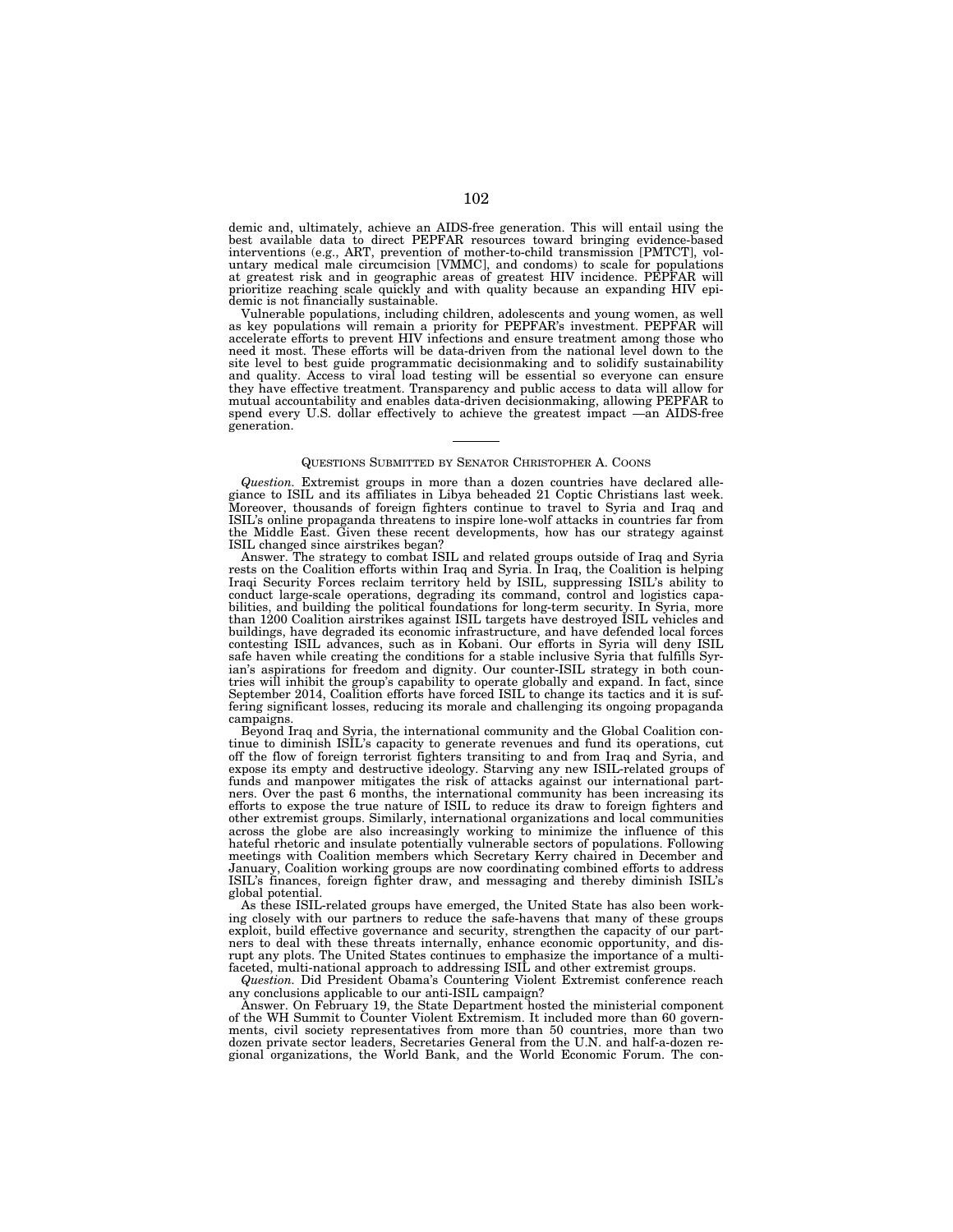ference highlighted the role that communities, civil society, and the private sector can play in addressing the broad drivers of violent extremism. The programs and initiatives catalyzed by this multi-stakeholder global partnership against violent extremism will certainly pay dividends both in the context of countering ISIL and preventing future terrorist threats. The Summit also set in motion a process that will culminate with leaders meeting on the eight-pillar action agenda that was outlined by President Obama and others during the meeting. The Summit's action agenda calls for governments, multilateral bodies, civil society, and the private sector to take concrete steps to, inter alia, (1) promote local research and information on the drivers of violent extremism so we can better target interventions to counter it and prevent its spread; (2) strengthen the role of civil society, in particular youth and women; (3) use strategic messaging, including social media, to counter violent extremist messaging; (4) elevate the role of credible and authentic voices that support tolerance and non-violence and more broadly promote educational initiatives to build resilience against extremist recruiting; (5) prevent radicalization in prisons and rehabilitate and reintegrate violent extremists; (6) identify and fund political and economic opportunities for communities that are vulnerable to radicalization and recruitment to violence; (7) strengthen community-police and community-security force relations; and (8) provide development assistance and stabilization efforts. Throughout the course of the day, participants offered a range of recommendations on steps government, civil society, the private sector, and the U.N. and regional organizations can take to advance this action agenda that will make further inroads against the violent extremist threat both in the context of addressing the immediate threats and preventing future ISILs from emerging.

*Question.* What political, security, and governance initiatives will we pursue to protect reclaimed territory, reduce corruption, and ensure more transparent and effective policies in Baghdad if our military effort successfully ''degrades and destroys'' ISIL?

Answer. In September 2014, Iraq's parliament approved Prime Minister Haydar al-Abadi's National Program and Political Agreement for National Unity, which lay out a roadmap for political and security reforms needed to promote reconciliation and ensure more transparent, effective, and inclusive governance. Central to that roadmap is a legislative agenda focused on building ''functional Federalism''—devolving more governance, including budgetary authority and oversight of public services, to provincial and local governments. Iraqi leaders consider decentralization a pillar of their strategy to improve governance and stabilize the country. For example, the Iraqi parliament is currently considering legislation establishing provincially based ''National Guard'' units that can secure local communities liberated from ISIL while operating in close coordination with Iraq's national command authorities. Long sought by Iraq's various ethno-religious communities, such devolutionary reforms will be essential to ensuring that stabilization and reconstruction of local communities liberated from ISIL will be conducted in a manner that is more inclusive and responsive to local needs and accountable to local residents.

The Department of State is also working with its inter-agency partners to calibrate our assistance programs to complement these reforms—ranging from those aimed at improving efficiency and transparency in public services to advising and equipping security forces at the local, provincial and central governmental levels to pursue U.S. goals in Iraq. For instance, the United States Agency for International Development (USAID) is providing technical assistance to the Iraqi Government to decentralize certain functions from the central government to provincial governments in order to improve the delivery of essential services.

While authorities in Iraq must be responsible for post-liberation reconstruction, the United States will remain actively engaged in reinforcing the Government of Iraq's implementation of the National Program and other reform and stabilization initiatives. For example, we and our international partners are evaluating options for supporting Prime Minister Abadi's request to create an international assistance fund to augment Iraq's own stabilization efforts. Following meetings in Berlin and London earlier this year, we and our Coalition partners are forming working groups to coordinate international contributions effectively and to ensure those contributions build upon, rather than supplant, the Government of Iraq's responsibility to rebuild its country.

*Question.* A final deal with Iran will reportedly enforce strict controls for 10 years and then gradually lift restrictions over the last 5 years of an agreement, after which Iran may be privy to the same restrictions as other Nuclear Non-Proliferation Treaty (NPT) states. How will the U.S. ensure Tehran does not restart its military nuclear program? What factors will change Iran's negotiating calculus and lead it to commit to a deal with the United States and the international community?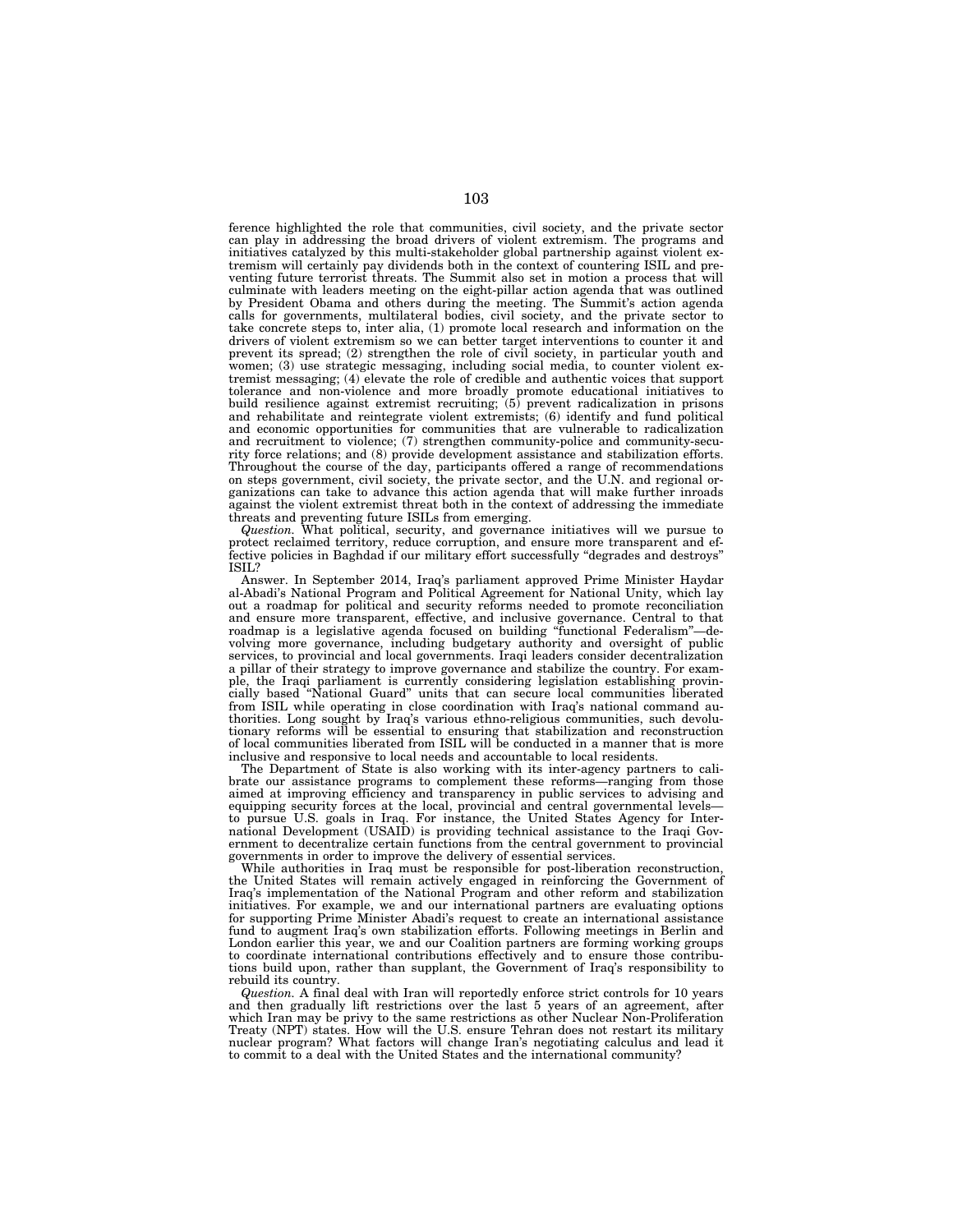Answer. As part of the ongoing P5+1 negotiations with Iran, we seek to achieve a long-term comprehensive deal to the Iranian nuclear issue. Our objectives include ensuring Iran's compliance with the Nuclear Non-Proliferation Treaty (NPT), preventing it from acquiring a nuclear weapon, and ensuring that its nuclear program is used for exclusively peaceful purposes. Our negotiators and technical experts con-

tinue to work on a comprehensive package that will best achieve those goals. Following successful implementation of the comprehensive deal for its full duration, Iran would remain bound by its international nonproliferation obligations, in-<br>cluding the NPT, its International Atomic Energy Agency (IAEA) safeguards agree-<br>ment, and the Additional Protocol (AP). In particular, t to bring into force, and provisionally apply pending entry into force, the AP, which<br>Iran is not currently implementing. The AP is an essential tool for the IAEA to have<br>the enhanced access to information and facilities ne clear activities in Iran.

Verification measures required by Iran's safeguards agreement and the AP would continue after the deal is completed, and we would be prepared to respond to any future Iranian non-compliance with its obligations. Furthermore, we believe the additional insights we would gain into Iran's nuclear program from the enhanced verification and monitoring measures under a comprehensive deal would better enable us to verify Iran's future compliance with its international nuclear obligations in the longer term.

Most importantly, should Iran not comply with its international non-proliferation obligations or provide continued access necessary for verification after the conclusion of this deal, we would retain all of the options for responding to that situation as we do today, including aggressive implementation of sanctions as well as the use of military force.

### PEACEKEEPING

*Question.* The fiscal year 2016 request proposes a series of security initiatives through the peacekeeping accounts, the Security and Governance Initiative (SGI), the African Union Rapid Response Force, and the newly formed African Peacekeeping Rapid Response Partnership (APRRP). Most notably, the request for the new APRRP program requests \$110 million. In 2015 we will look to support stability and transitions in Central African Republic, South Sudan, and Democratic Republic of Congo. How do the new security initiatives such as APRRP and SGI dovetail with our existing peacekeeping and security initiatives in Africa?

Answer. SGI will determine focal areas for improved security sector governance and institutional performance with the partner government. While SGI could complement existing U.S. Government (USG) programs, it is intended to target a different problem set than is currently addressed by security assistance activities. SGI is fundamentally about governance—to assist our African partners in improving the oversight, management, and accountability of the security sector to more efficiently and effectively address shared security challenges.

The African Partnership for Rapid Response and Peacekeeping will develop the capabilities of partner nations to rapidly deploy forces in support of an African Union (AU) and/or UN-mandated operation. APRRP will inject targeted resources to address specific gaps in peacekeeping rapid response capabilities in the selected partner countries. With this specific goal in mind, APRRP works with a set of proven partners to emphasize training, and provision and maintenance of equipment to enable rapid deployment and sustainment.

APRRP assistance will complement, but not replace, existing peace operations capacity building programs, such as the Global Peace Operations Initiative (GPOI), the Africa Contingency Operations Training and Assistance (ACOTA) program (which is funded predominantly through GPOI), and the International Police Peacekeeping Operations Support (IPPOS) program. GPOI and IPPOS emphasize broader, global capacity building efforts focused on addressing a wider range of international peace operations shortfalls and strengthening the effectiveness of U.N. and regional missions. APPRP partners have and may continue to receive training through these other programs as well.

# MATERNAL AND CHILD HEALTH

*Question.* Each year approximately 290,000 women die in pregnancy and childbirth and 2.9 million newborns die in their first month of life. Last summer, the United States Agency for International Development (USAID) released its ''Acting on the Call'' action plan for ending preventable maternal and child deaths. How does the administration's new budget provide the resources necessary to undertake the priority actions to save mothers and children in fragile states and areas of na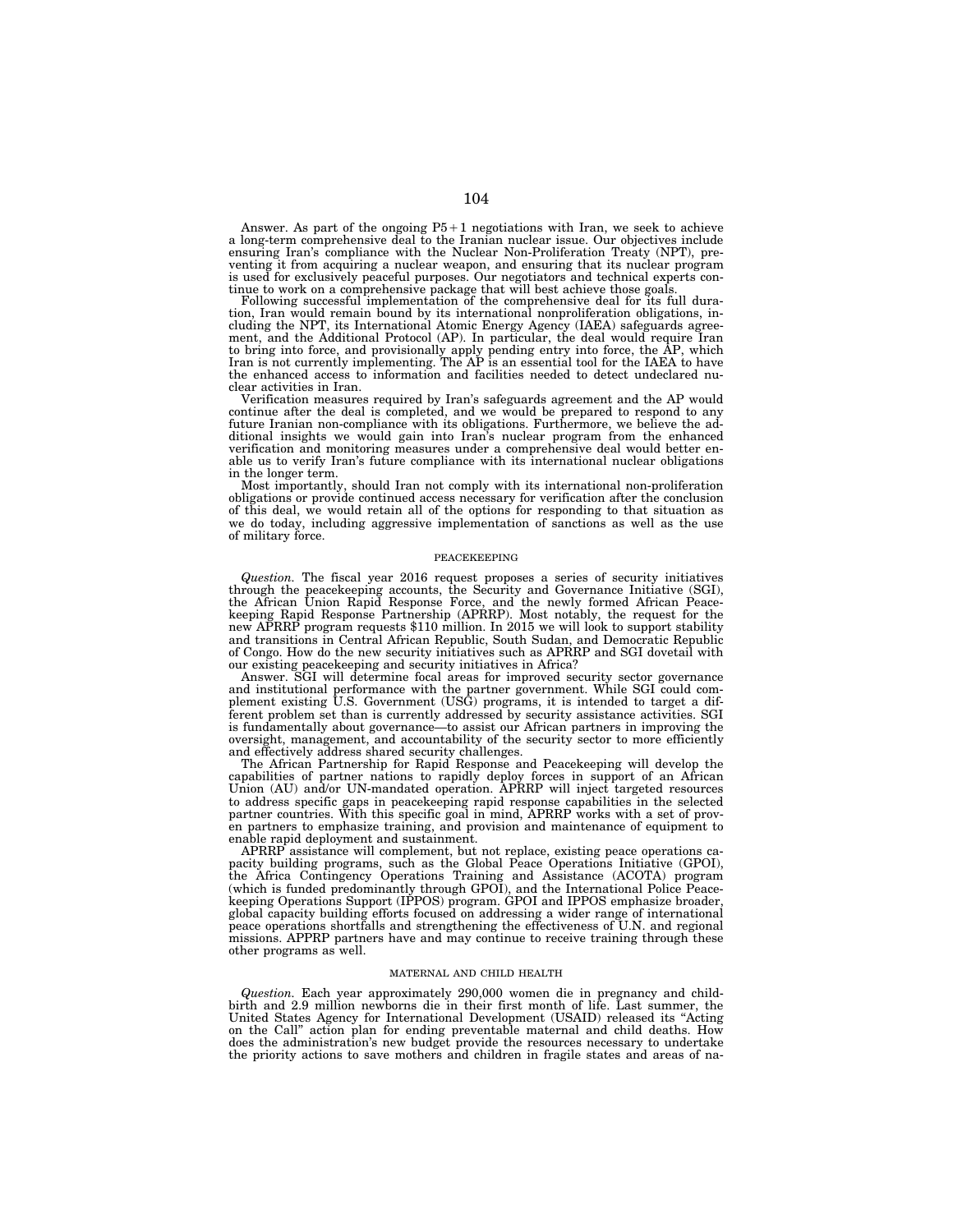ture or man-made disasters? How is USAID now using data and evidence-driven decisionmaking to increase the effectiveness of maternal and child health programming in priority countries? Does the budget support continued development of a vac-<br>cine?

cine?<br>Chaster The fiscal year 2016 budget request provides over \$2.0 billion to support<br>USAID's effort in the global goal of Ending Preventable Child and Maternal Deaths<br>by 2035. This effort is a continuation of the global

To date, more than 178 governments, 220 faith-based groups, and 230 other civil society organizations have signed the pledge to end preventable child and maternal deaths. Twenty governments have launched A Promise Renewed since the 2012 Call to Action and have developed national plans to accelerate progress in reducing child and maternal mortality, setting clear priorities and costs. Many of these countries have developed tools to increase accountability and have developed scorecards to systematically track outcomes and implementation of the plans.

USAID has identified the investments that will have the greatest impact, and will enable us to work together with partner countries, other donors, and multilateral organizations to save the lives of up to 15 million children and nearly 600,000 women by 2020 in 24 focus countries.

Over the last 2 years, USAID has undergone a rigorous review of maternal and child health funding to identify inefficiencies and accelerate progress. USAID has aligned its resources in 24 priority countries primarily in sub-Saharan Africa and South Asia, which account for 70 percent of maternal and child deaths and half of the unmet need for family planning. This budget reflects life-saving interventions that have the highest impact, while taking into account work in fragile states and areas of nature or man-made disasters.

We are also building on our long-standing support of strengthening immunization<br>programs, in line with the administration's pledge of \$1 billion to Gavi, the Vaccine<br>Alliance, over 4 years (2015–2018). Further, USAID has b endorsed by governments around the world.

In parallel, we worked with the World Health Organization and other partners to establish a global target for maternal mortality reduction of 70 deaths per 100,000 live births by 2030, and USAID released its Maternal Health Vision for Action to lay out how we will contribute to this goal and drive down maternal mortality to 50 deaths per 100,000 live births by 2035.

USAID's work is driven by voluntarism and informed choice. As the largest bilateral donor to family planning in the world, USAID continues to work with the global community to reach an additional 120 million women and girl information, commodities and services by 2020. Family planning enables women to practice healthy timing and spacing of pregnancies, which could lower child deaths by 25 percent and cut maternal deaths by one-third. In 2013, 8.4 million additional women and girls used modern contraception in developing countries.

According to the World Health Organization's most recent malaria report (2014), an estimated 4.3 million lives have been saved as a result of the scale-up of malaria interventions since 2000. There was an almost 60 percent decline in malaria deaths in children under age five during this time, with most of that improvement occurring since 2007. The financial and technical contributions made by the U.S. Government—through the U.S. President's Malaria Initiative (PMI) and investments in the Global Fund to Fight AIDS, Tuberculosis and Malaria, as well as those of host country governments and other partners—are a major catalyst in the remarkable progress that has been made to save children's lives while also building countries' capacity to fight malaria.

In 2014, USAID released a Multi-Sectoral Nutrition Strategy, which is aligned with the 2025 World Health Assembly Nutrition Targets and reaffirms both USAID's commitment to global nutrition, and our role as a major international partner in the fight against malnutrition. With this strategy, USAID aims to decrease chronic malnutrition, measured by stunting, by 20 percent through the U.S. Government's Feed the Future and Global Health initiatives, the Office of Food for Peace development programs, resilience efforts, and other nutrition investments.

*Question.* The President's Emergency Plan for AIDS Relief is at a pivotal moment, as continued scientific advances and lessons learned in the field make possible continued declines in new infections and leads to epidemic control. (In addition, the new DREAMs Partnership aims to reduce new infections among girls and women aged 15–24 by 15 percent in hard hit areas across 10 countries.)

(a) How does the funding requested in this budget meet the stated goal of working towards an AIDS-free generation?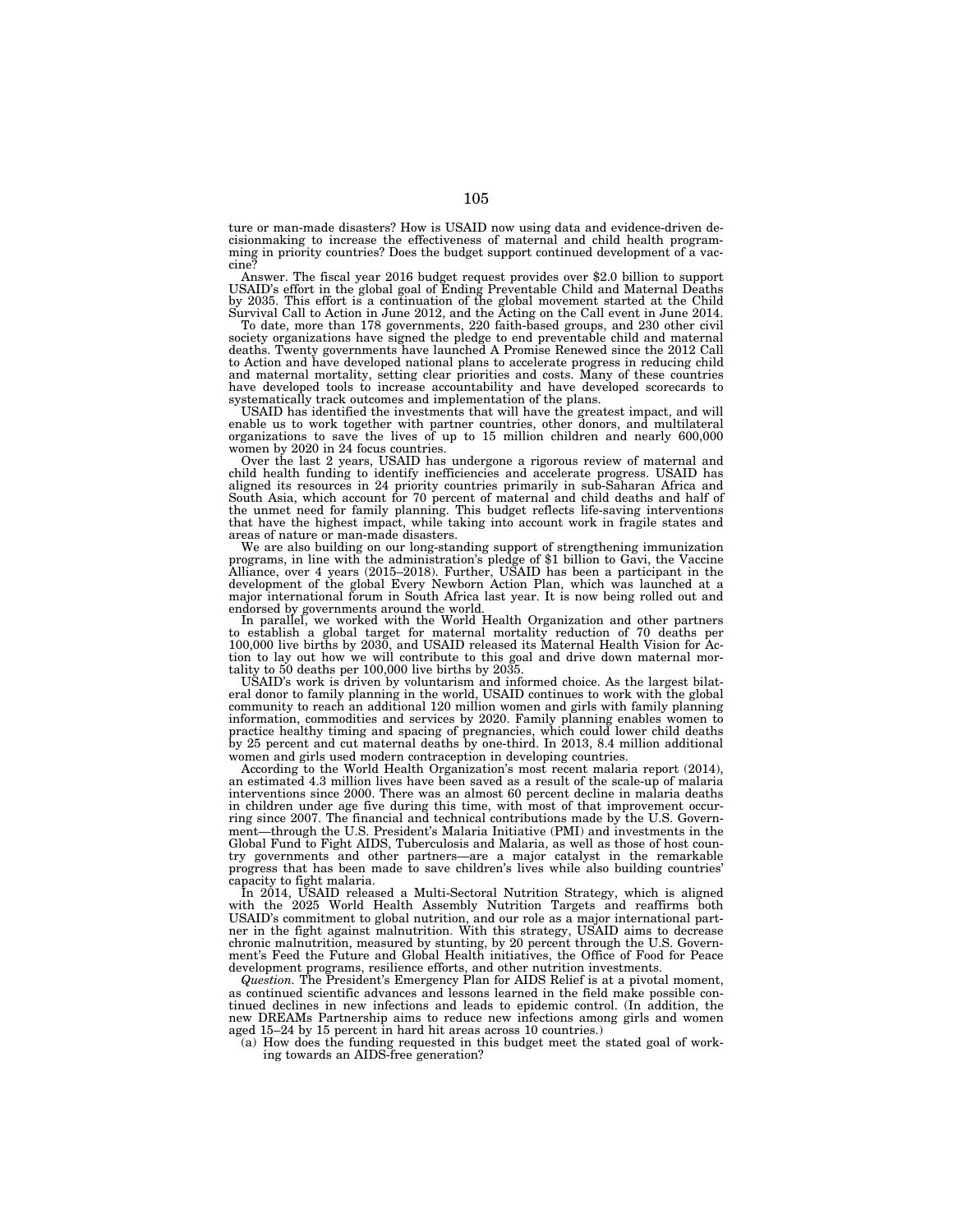- (b) How is the administration using new data tools to direct funding in trans-
- parent and efficient ways? (c) How will the program support those living with HIV currently served by pro-grams funded through PEPFAR in rural or more remote locations?

Answer. (a) The Obama Administration's commitment to achieving an AIDS-free generation remains strong. With this budget, the United States, through PEPFAR, will remain the world's largest contributor to the global HIV/AIDS response. The fiscal year 2016 request for HIV/AIDS programming under PEPFA commitment to the Fund's fourth replenishment (2014–2016); and \$4.6 billion for bi-lateral HIV/AIDS programs, including \$300 million for a new Impact Fund, a 7 percent increase over fiscal year 2014 and on par with the fiscal year 2015 estimate. The new Impact Fund will provide resources to PEPFAR-supported countries that take concrete steps to use data for decisionmaking and realign their national HIV/ AIDS programs programmatically and geographically to accelerate progress toward HIV/AIDS epidemic control, with resources focused on areas with a high burden of HIV/AIDS. If pursued aggressively, this evidence-based approach will position a

number of countries to reach epidemic control by the end of fiscal year 2017. PEPFAR is shifting the way it does business to help reach the Joint United Nations Programme on HIV/AIDS' (UNAIDS) ambitious 90–90–90 global target: 90<br>percent of people with HIV diagnosed, 90 percent of them on anti-retroviral treat-<br>ment (ART), and 90 percent of those on treatment virally suppres bility by partner countries, PEPFAR, and the Global Fund to Fight AIDS, Tuber-<br>culosis, and Malaria (Global Fund). To have the greatest impact and to accelerate<br>progress toward and AIDS-free generation, PEPFAR can best con

data-driven approach that strategically focuses resources on geographic areas, at the sub-national level and populations that have the highest burden of HIV/AIDS.<br>In fiscal year 2016, PEPFAR's efforts will be driven by fiv

PEPFAR will focus on doing the right things, in the right places, and at the right<br>time to control the HIV/AIDS epidemic and, ultimately, achieve an AIDS-free gen-<br>eration. This will entail using the best available data to toward bringing evidence-based interventions (e.g., ART, prevention of mother-to-child transmission (PMTCT), voluntary medical male circumcision (VMMC), and condoms) to scale for populations at greatest risk and in geographic areas of greatest HIV incidence. PEPFAR will prioritize reaching scale quickly and with quality because an expanding HIV epidemic is not financially sustainable.

PEPFAR's DREAMS initiative, announced on December 1, 2014, focuses specifically on preventing HIV infection in 15 to 24-year-old women—a population that represents nearly 7,000 new infections per week. It is a \$210 million initiative in up to 10 countries, and the goal of the partnership is to help girls develop into Determined, Resilient, Empowered, AIDS-free, Mentored and Safe (DREAMS) women. It will provide a core package of evidence-based interventions that have successfully addressed HIV risk behaviors, HIV transmission, and gender-based violence. Evidence shows that girls can reach their full potential and remain HIV-free when they have access to these interventions.

(b) PEPFAR is using site level quality and results data together with granular epidemiologic and expenditure data to inform where PEPFAR resources should be allocated to have the greatest impact. Indicators are focused on core combination prevention activities which have demonstrated population-level impact as well as supportive services indicators. The combination of strengthened monitoring indicators, information regarding site and service delivery quality, site-specific program results, and a more detailed understanding of the geographic distribution of the burden of disease allows PEPFAR to identify exactly where the front edge of the epidemic is occurring and where programs are most effective in response. This ability, together with PEPFAR expenditure data permits realignment of resources to those geographic and population centers responsible for the waves of ongoing new infections, enhances PEPFAR's efforts to ensure further declines in these trends.

Decisionmaking to support these transformations occurs within PEPFAR country teams, in partnership with stake-holders in-country and at U.S. Government (USG) headquarter locations. Much of this data will be made available publically on the PEPFAR Dashboard Website as an unprecedented step toward transparency.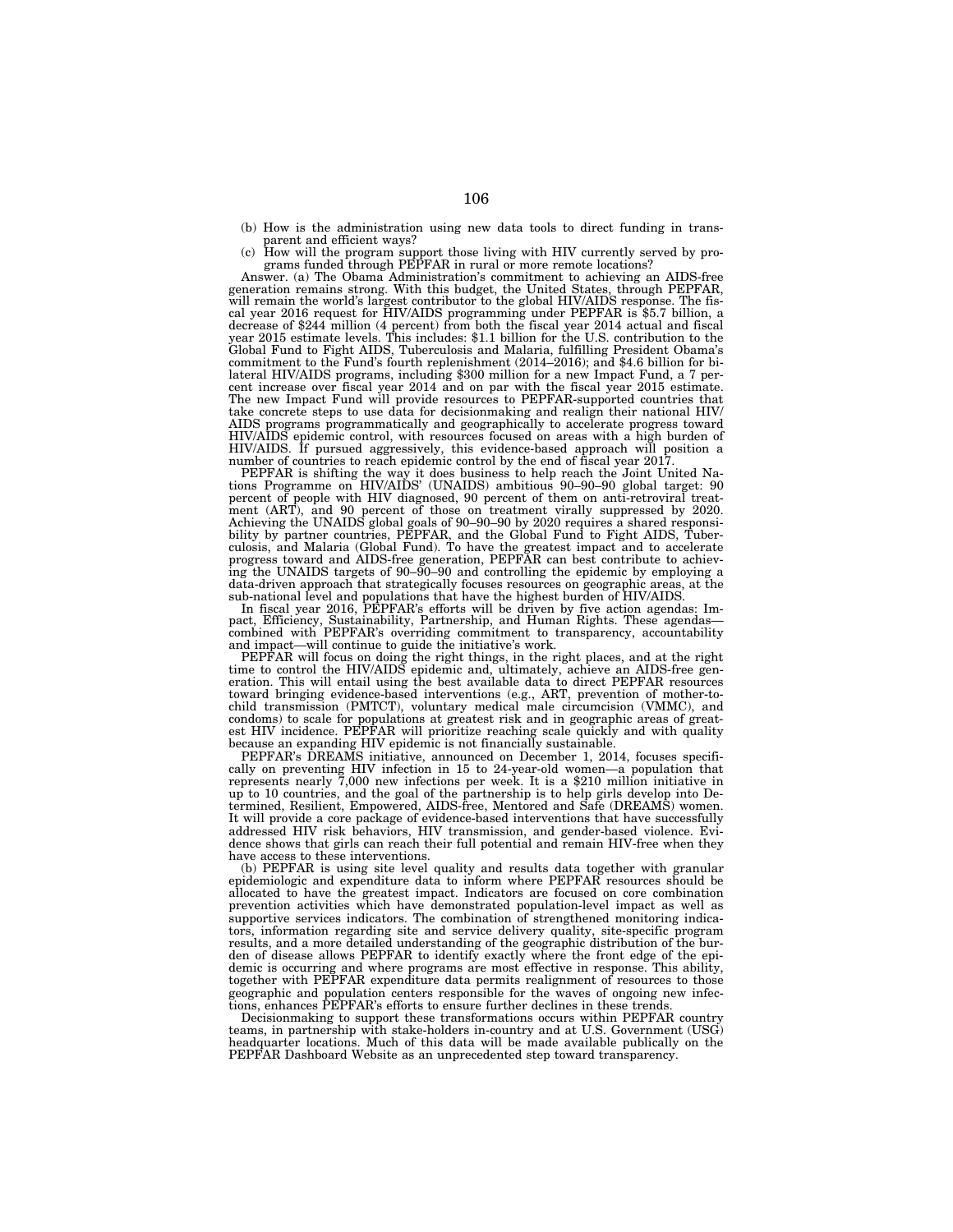(c) PEPFAR is strongly committed to focusing our resources where the virus is. Data transparency, allowing increased data access and oversight, will allow for mutual accountability and innovation so that PEPFAR investments can have the greatest impact, while ensuring that each U.S. taxpayer dollar is spent effectively. PEPFAR is firmly committed to ensuring that all current patients remain on treatment. Underlying all of our programming must be a dedication to ensuring information and program data are understandable, digestible, and actionable. We need to be more nimble making program improvements for impact, and we need to act more rapidly based on data.

PEPFAR works closely with partner governments on their national HIV/AIDS responses. The partner governments will continue to provide HIV-related services for their citizens with support from PEPFAR. PEPFAR will continue support for ART in very low prevalence areas; however, we do want to work with partner governments to ensure that sites provide the highest quality care, which may require consolidating site support or transferring individuals to facilities with higher ART care volume, which will ensure not only continued access to HIV care and treatment but improved quality of care.

*Question.* Does the regionalization of the fight against Boko Haram (BH), including the planned 8,000∂ soldier multinational force drawn from the five regional militaries, represent a real pivot point in fighting BH? How can we maximize the opportunity this might present, given the existing impediments to enhanced collaboration with Nigeria? Are we willing to provide assistance to Nigeria's neighbors that exceeds what we currently provide to Nigeria? Have resources to provide such assistance been requested in this budget? Given the widely reported human rights abuses committed by Nigerian forces in the last few years, what messages have we delivered to the Governments of Chad, Niger, and Cameroon regarding the need for their militaries to respect human rights in the course of counter-Boko Haram operations?

Answer. In recent weeks, Nigeria and its neighbors have made significant progress in establishing an emboldened multinational force—the Multinational Joint Task Force (MNJTF)—to fight Boko Haram. After productive expert-level meetings last month in Yaounde and N'Djamena, the Lake Chad Basin Commission countries (Cameroon, Chad, Niger and Nigeria) and Benin on February 27 approved and signed a Concept of Operations for the MNJTF. These developments represent progress in the region's push to work together to combat Boko Haram.

On March 3, the AU approved the Concept of Operations, which revises the proposed number of troops upward to 10,000, establishes a command structure, defines an area of operations, and sets forth a plan to obtain U.N. endorsement of the force.

The United States, together with the United Kingdom and France, supports these efforts and has participated in many of the meetings to develop the concept for the MNJTF. We are actively considering ways to expand our bilateral support to the member countries as well as to the MNJTF to support their efforts in the form of equipment, advisory support, logistics, and intelligence. Because we have only recently received specific requests for assistance, we have not yet determined all that we will be able to provide or the form that assistance will take. We are currently providing limited individual and unit equipment on a rapid response basis and hope to expand this support in the months ahead using available funding and authorities. Nigeria, as one of the largest recipient of security assistance in sub-Saharan Africa, will continue to be a significant recipient of security assistance to combat Boko Haram and to confront other security challenges.

Deputy Secretary Blinken met with the heads of delegation Cameroon, Chad, Niger, and Nigeria during the Countering Violent Extremism Summit on February 19. During this meeting, Deputy Secretary Blinken confirmed U.S. support for the region's efforts to combat Boko Haram while also conveying our commitment to human rights and the need to ensure that troops engaged against Boko Haram respect human rights and protect civilians. He also underscored the importance of following military success against the Boko Haram with police and civilian engagement to address the underlying conditions so the cycle of violence doesn't repeat itself. We have been encouraged by the region's commitment to incorporate human rights standards into the MNJTF's Concept of Operations and will continue to support their commitment to human rights training and standards.

*Question.* The nomination of the first Ambassador to Somalia in more than two decades is a strong signal of the administration's confidence in the current Somali Government and the improved security situation. What is your estimated timeline for a potential reopening of Embassy Mogadishu? Are resources sufficient to cover all associated costs included in this budget? There have been significant military advances against al-Shabaab in recent months. What is the administration's plan for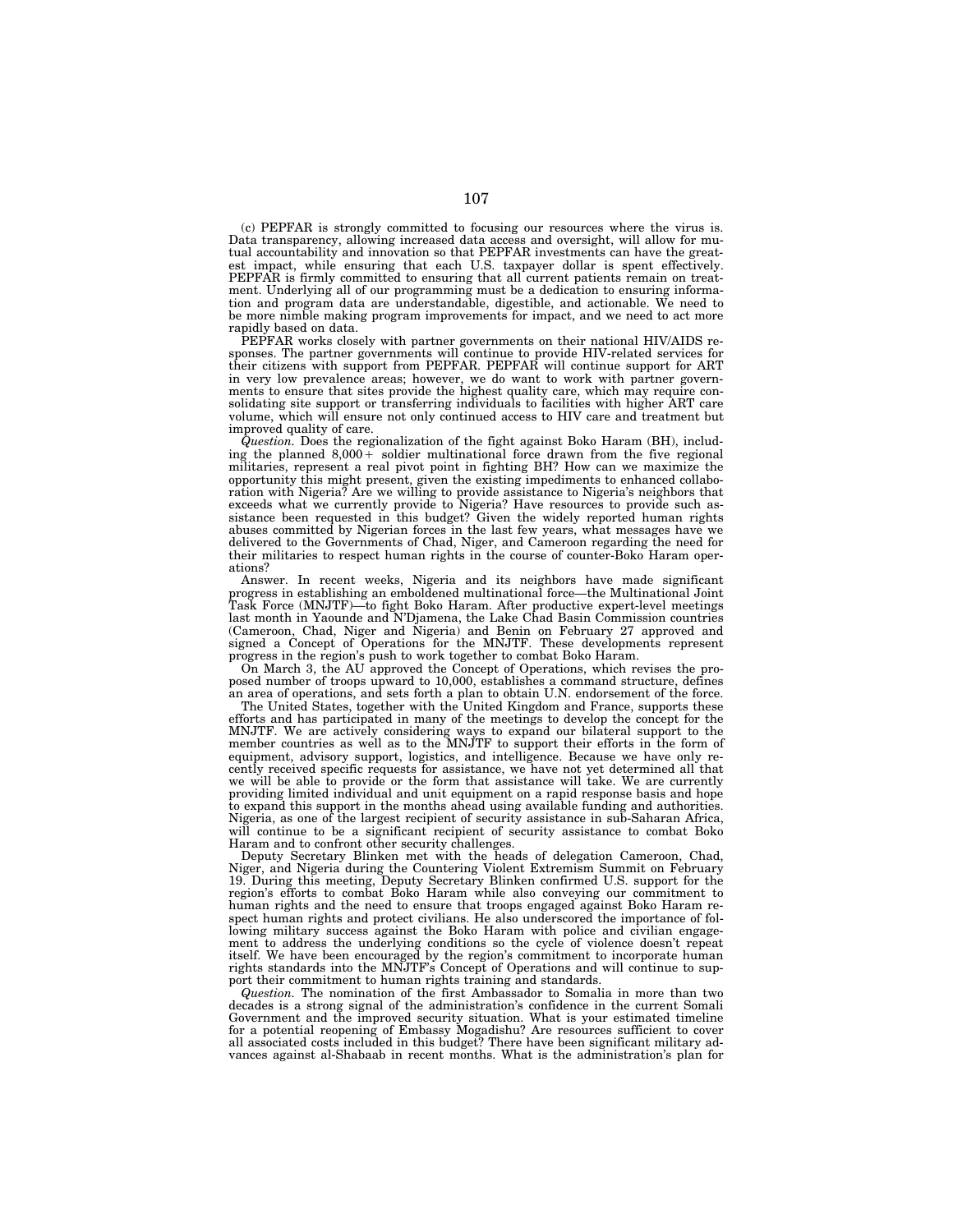advancing police reform in Somalia, so that these hard-won gains are not relinquished amidst a subsequent security vacuum?

Answer. The Department of State does not have a permanent diplomatic presence in Somalia due to continued instability and the high-threat security environment in Mogadishu. The Department will consider increasing our presence posture, as security conditions permit. U.S. diplomatic officials based in the Somalia Unit of the U.S. Embassy in Nairobi, Kenya conduct U.S. bilateral engagement with Somalia. Security conditions permitting, U.S. officials regularly travel to a secure compound at Mogadishu International Airport to meet with Somali, international, and civil society actors. They also travel periodically to other locations in Somalia. The Department currently expends \$1,378,600 to cover lodging, food, and other life support expenses for Chief of Mission personnel visiting Mogadishu International Airport. Diplomatic Security incurs expenses of less than \$300,000 annually for security support to U.S. Government personnel in Mogadishu. The current budget is sufficient to maintain this level of engagement.

A capable Somali civilian police force is critical to ensuring recent territorial and operational gains against al-Shabaab and to extend basic rule of law structures throughout the country. U.S. Department of State programs are building the capacity of the Somalia National Police Force to investigate serious crimes and support police deployments to recaptured areas. We are in the process of awarding an \$8.5 million training and mentoring cooperative agreement to initiate this 4-year program, which will begin in the spring of 2015. In addition to police capacity building efforts, we support criminal justice sector programming that focuses on improving the knowledge and skills of lawyers in the areas of women's and juvenile justice, counterterrorism legislation, and procedural law.

# QUESTIONS SUBMITTED BY SENATOR LINDSEY GRAHAM FOR SENATOR SHELLY MOORE CAPITO

*Question.* Please explain how the Department justifies proceeding with release of the Foreign Affairs Security Training Center (FASTC) revised environmental impact statement (EIS) without prior notification to Congress in direct contravention of the legislative provision in Public Law 113–235.

Answer. Regarding the language in the Joint Explanatory Statement accompanying the Department of State, Foreign Operations, and Related Programs Appropriations Act, 2015 (Division J, Public Law 113–235), all funds currently being expended towards FASTC, including the Supplemental Environmental Impact statement were obligated for the FASTC project in prior fiscal years, in accordance with applicable congressional notification requirements. Expenditures of funds previously obligated for FASTC are not subject to further notification. Future obligations for FASTC will be in accordance with applicable congressional notification requirements.

*Question.* The most recent cost projections for development and construction of the FASTC are nearly \$500 million. Please provide a detailed accounting of the total expenditures to date, and identify the accounts from which those funds were drawn.

Answer. The total project costs going forward for the Foreign Affairs Security Training Center (FASTC) are \$413 million, of which some funding has already been appropriated. Of the money appropriated to date, the Department of State has obligated \$135.5 million for FASTC, of which \$70 million was from Diplomatic and Consular Programs (D&CP) appropriations provided in the American Recovery and Reinvestment Act and \$65.5 million was from prior year D&CP appropriations for the Worldwide Security Program. All funds have been obligated on a reimbursable work order to the General Services Administration. As of the date of the hearing, \$17 million has been expended.

*Question.* The scope of the proposed project at the Foreign Affairs Security Training Center (FASTC) has been significantly reduced. It is our understanding that 85– 90 percent of the ''hard skills'' training is currently being performed at Summit Point. Please specifically identify training services and facilities that will be included at the proposed facility that are not currently available, or could not be expanded more cost effectively, at Summit Point.

Answer. A review of Diplomatic Security (DS) expenditures for contract training facilities in the mid-Atlantic region for fiscal year 2014 indicates that only 38 percent of available funds were utilized for training at Summit Point. DS believes this is an accurate proportion of the amount of training that took place at Bill Scott

Raceway (BSR), located in Summit Point, West Virginia. A primary goal of FASTC is to consolidate U.S.-based advanced tactical training at one site to achieve operational efficiencies. The space to be utilized at Pickett to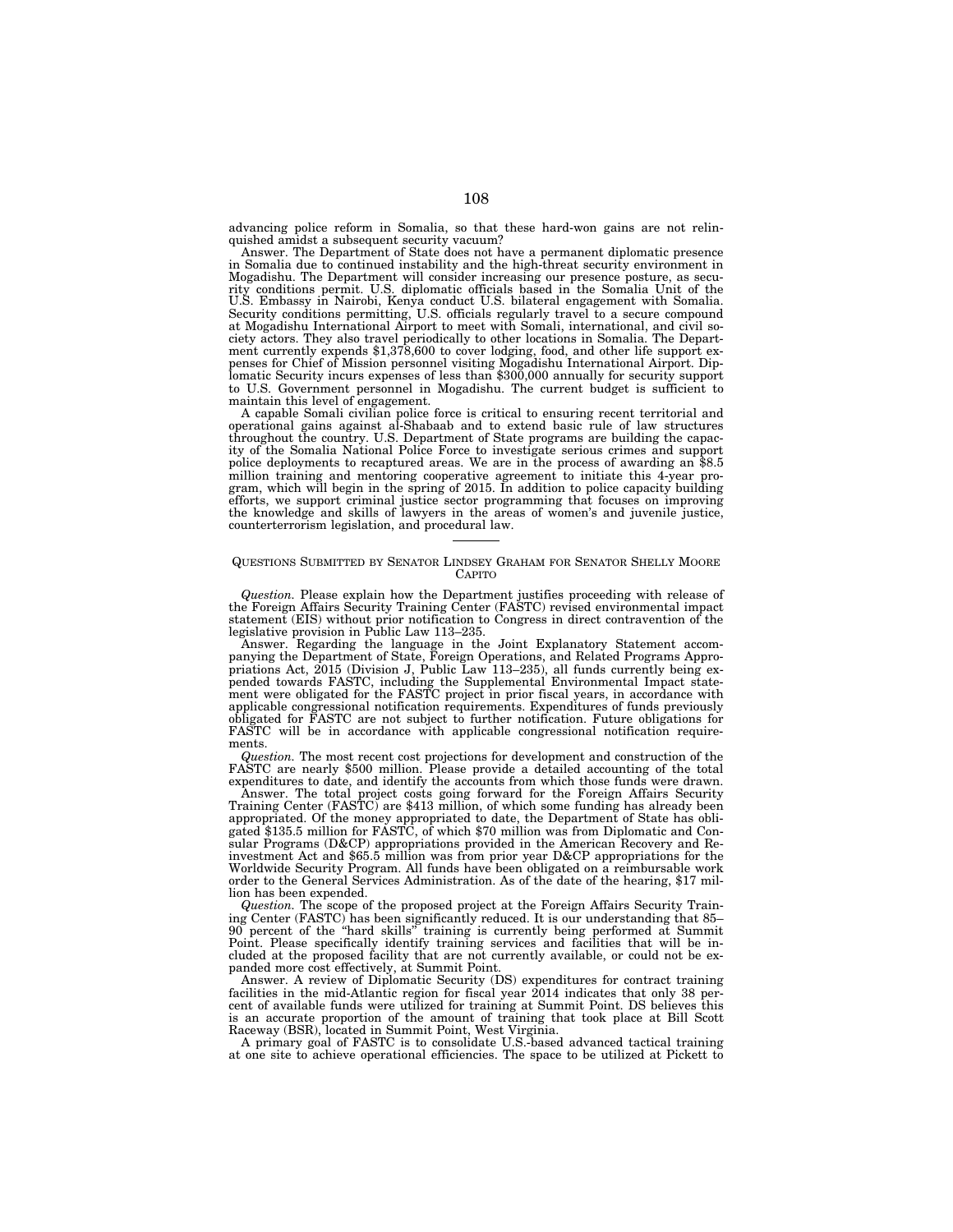consolidate DS tactical training is approximately 1,400 acres. BSR has a maximum land size of approximately 750 acres.

FASTC will be a purpose-built, fully integrated facility capable of 24/7 training operations. Fort Pickett has no night time ''quiet hours'' training restrictions or other noise abatement issues. The Fort Pickett site will enable DS to have full scheduling control of three driving tracks on a 24/7 basis, with no concerns about other USG or commercial clients; long distance firearms ranges up to 1,000 meters; a Mock Embassy approximately twice the size of the interim structure at Summit Point; three separate explosives ranges that fully meet Federal safety requirements; access to an adjacent military/civilian operating air field capable of taking military aircraft and DOS chartered aircraft; a live fire shoot house; a half mile long explosives simulations alley; a large, purpose-built urban training area; and other advantages that enhance DS training.

*Question.* The Department claims the proposed new facility for the Foreign Affairs Security Training Center (FASTC) will enable consolidation of the current 11 sites where these training activities are conducted. Please provide a list of the facilities that will be closed and/or contracts terminated, the kinds of training currently conducted at each of the existing facilities, and the anticipated dates when services at those facilities will be terminated. Explain why these functions could not be carried out at Summit Point, West Virginia. Please provide the estimated cost to expand the facilities at Summit Point to accommodate further consolidation of the remaining hard skills training from other locations.

Answer. Diplomatic Security currently utilizes contracts with or pays for the use of 11 sites to conduct its standard hard-skills training, and plans to consolidate the activities of 10 of them at FASTC at Fort Pickett. These sites cumulatively account for several dozen firearms ranges of varying lengths, multiple explosive training pads and simulation areas, various specialized tactical training facilities such as live fire shoot houses, etc. Taken together, their total capacity far exceeds what Summit Point, West Virginia by itself can provide. The sites and training conducted at them are listed below. DS would continue to use only Venue 1 below, while Venues 2– 11 will be gradually phased out during the 2017–2019 period.

1. Federal Law Enforcement Training Center Cheltenham, Cheltenham, Maryland

An indoor range complex utilized for standard firearms re-qualifications for agents in the Washington, DC area. DS plans to continue to use this facility on a limited basis for re-qualifications.

2. Marine Corps Base Quantico, Virginia

DS utilizes Marine Corps Base Quantico long distance firearms ranges. The longest firearms range at Summit Point is 100 meters. DS has requirements that extend out to 800∂ meters.

- 3. Interim Training Facility/Bill Scott Raceway, Summit Point, West Virginia DS conduct multiple types of training at this site, including firearms, driving, explosives, fire as a weapon, first aid (responder), defensive tactics, Embassy defense scenarios, tactical training in urban environments and room clearing. Anti-Terrorism Assistance (ATA) Quick Reaction Force training will commence in June 2015. Summit Point also has noise abatement and night training rules that impede 24/7 training. DS conducts night training (currently at different venues) between 190–200 nights per year depending upon course schedules. Also, upon consolidation, DS will require the use of three highspeed driving tracks on an exclusive basis simply to meet its own training needs.
- 4. U.S. Training Center (Academi), Moyock, North Carolina DS/ATA utilizes this site for crisis response training (SWAT type training) for foreign nationals. The site has multiple ranges, driving track, live fire shoot houses (not present at Summit Point), several urban training areas and explosive training areas.
- 5. O'Gara Training Center, Montross, Virginia DS/ATA utilizes this site for explosives training for foreign nationals. Additionally, and as with Academi, the site has multiple ranges, a live fire shoot house, driving track, a large tactical urban training area and multiple explosive training areas.
- 6. Alcohol, Tobacco, Firearms and Explosives (ATF) Huntsville, Alabama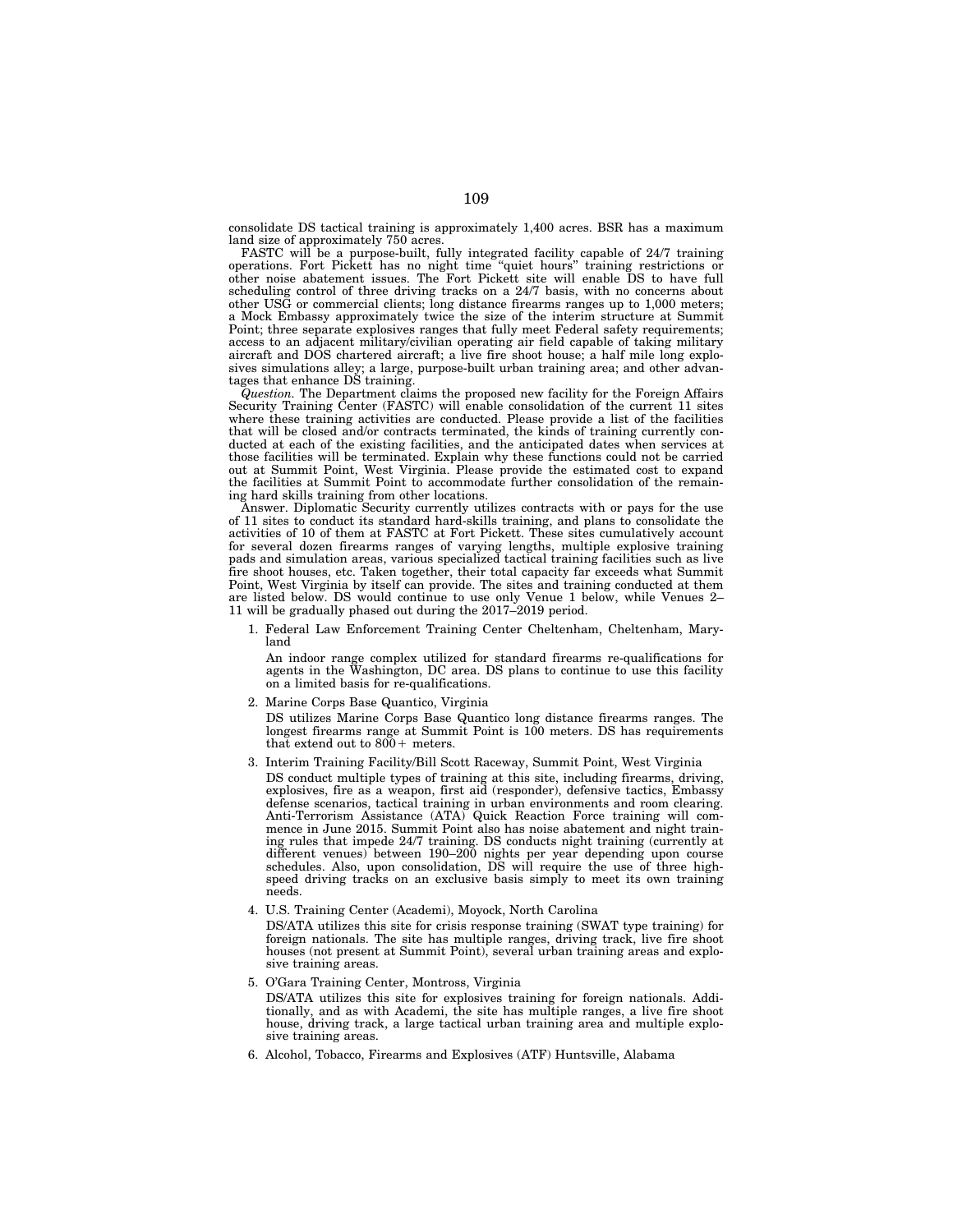DS Regional Security Officer students take Post-Blast Investigative training at this site. Summit Point has one blast range. Cumulative DS explosives training will require a minimum of three, with Federal safety standards incorporated in their construction and operation.

7. Mid-South Institute of Self-Defense Shooting, Memphis, Tennessee

DS Office of Mobile Security Deployments (MSD) utilizes this site for advanced firearms training. It has specialized tactical shooting venues not present at Summit Point.

8. Combat Shooting and Tactics, Nacogdoches, Texas

The office of Mobile Security Deployments (MSD) utilizes this facility for multiple firearms and tactical training. It possesses ranges up to 800 yards and a range available to shoot from vehicles. As noted, Summit Point's longest range is 100 meters, and the capability to shoot from moving vehicles does not exist.

9. Virginia Ki Society, Fairfax, Virginia

A gym used on an intermittent basis by DS/MSD for defensive tactics train-ing. The current mat rooms at the DS Interim Training Facility at Summit Point cannot accommodate consolidated training of MSD and ATA.

10. Panthera Training Center, Moorefield, West Virginia

DS/MSD currently conducts most of their specialized training at Panthera. The facility has five flat ranges (50 yards to 800 yards), a live fire shoot house, a driving track, off-road course, urban training area, and three simunition training ''houses.'' Summit Point does not have the ranges, shoot house or quantity of simunition training areas.

11. Fort AP Hill, Virginia

DS coordinates with the Asymmetric Warfare Group (AWG) for use of their urban training area to conduct joint DOD–DS CAPSTONE exercises (a 3 day 24/7 exercise conducted approximately 5 times per year as the culmination of the 10 week High Threat Operations course). This exercise requires night training and generates loud noise due to night time helicopter operations and the use of loud training munitions such as artillery simulators and blanks fired from belt-fed weapons such as machine guns.

DS is currently developing a transition plan to move hard-skills training from Venues 2–11 to Fort Pickett as the several construction phases are completed.

The property at Summit Point is privately owned. DS is not able to provide cost estimates for expansion for a site that is not owned by the United States Government.

*Question.* The revised Environmental Impact Study regarding the Foreign Affairs Security Training Center (FASTC) estimates a needed training capacity of 8,000– 10,000 trainees per year. It is our understanding that sufficient training capacity exists at Summit Point to accommodate this growth. Please verify.

Answer. As part of the original 2009 site selection process, over 30 sites were reviewed by the General Services Administration (GSA) and the Department of State, including Bill Scott Raceway (BSR), and it was determined that BSR did not meet the Department of State's hard-skills security training needs. The Department of State has hard-skills venue requirements that are not present at Summit Point in West Virginia, nor is it realistic to expect that Summit Point can almost double its size (about 750 acres) to match the approximate size of the FASTC site at Fort Pickett (about 1,400 acres). Further, issues remain at BSR concerning the exclusive availability of track/range use, noise abatement, night training and overall capacity to meet the Department of State's hard-skills security consolidated training needs.

*Question.* Please provide the estimated annual operating costs for the proposed Foreign Affairs Security Training Center (FASTC) facility.

Answer. The Department has analyzed the operating expenses and has determined that fiscal efficiency can be achieved by consolidating multiple, disparate, leased or contracted training facilities into a single, purpose-built facility that satisfies the agency's need for expanded high-threat training capability and capacity. The projected operating cost for FASTC is \$59 million per year. By consolidating existing hard-skills operations into a single, purpose built, FASTC facility, the Department can reduce total annual hard-skills training operating expenses by approximately \$11 million, while nearly doubling training capacity from 5,000 to 9,200. Not only does consolidation reduce per-student operating costs by over \$7,500 per student, it also allows the Department to provide critical security training to a larger population.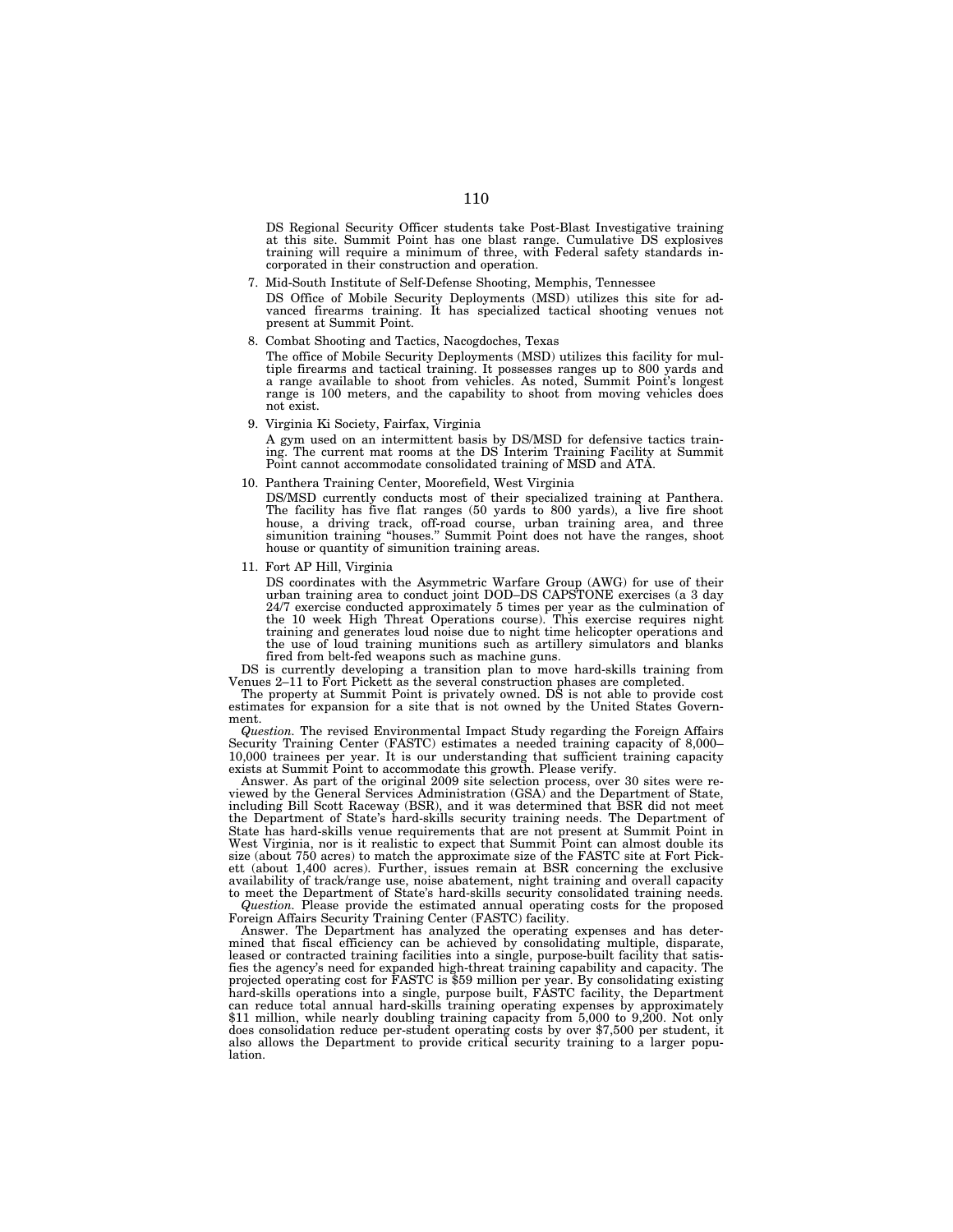*Question.* The proposed site for Foreign Affairs Security Training Center (FASTC) is at least a 4-hour drive from the DC area, whereas the current contract facility at Summit Point is approximately an hour away from the Bureau of Diplomatic Se-curity headquarters. Please provide an estimate of the increased costs for trainee travel, per diem and lost productivity that would result from a more remote location.

Answer. The future location for the Foreign Affairs Security Training Center (FASTC) will be located in Blackstone, Virginia, a 21⁄2 hour drive from the State Department area. While this drive marginally exceeds the hour and a half drive to Summit Point in West Virginia, the Department will be able to achieve cost efficiencies by consolidating existing hard-skills operations from 11 separate locations into a single, purpose built, FASTC facility in Blackstone, Virginia. This drive is also a much shorter and less expensive than the two full travel days and flights that would be required to utilize FLETC in Georgia. Through consolidation, the Department can reduce total annual operating expenses by approximately \$11 million, while nearly doubling training capacity from 5,000 to 9,200. Not only does consolidation reduce per-student operating costs by over \$7,500 per student, it also allows the Department to provide critical security training to a larger population. Any increase in the costs of buses or possibly an extra meal by going to Blackstone will be offset by the overall savings.

## QUESTIONS SUBMITTED BY SENATOR LINDSEY GRAHAM FOR SENATOR JOHN CORNYN

*Question.* Mr. Secretary, the 1944 treaty (''Utilization of Waters of the Colorado and Tijuana Rivers and of the Rio Grande'') governs water sharing between the United States and Mexico. Specifically, Article 4 provides that Mexico shall deliver to the United States from the designated tributaries of the Rio Grande, not less than 350,000 acre-feet annually as an average amount in cycles of five consecutive years. The treaty provides one set of circumstances under which Mexico may be allowed to deliver less than the minimum required amount: "In the event of extraordinary drought or serious accident to the hydraulic system on the measures Mexican tributaries, making it difficult for Mexico to make available the run-off of 350,000 acre-feet annually . . . '' Throughout Article 4, the language of the treaty makes explicit reference to 350,000 acre-feet as an annual delivery requirement. However, the practice of the U.S. Section of the International Boundary and Water Commission (USIBWC) and the State Department is to treat this amount as both a delivery ceiling, rather than a floor, and to provide wide latitude to Mexico to under-deliver even in years without extraordinary drought or hydraulic system damage.

- —Please provide the subcommittee with a fair and thorough reading of Article 4, specifically addressing this apparent contradiction between plain language and current practice.
- —Is it the position of the State Department that Mexico should be allowed to end both year-4, and the overall current 5-year cycle, in a deficit to the United States, even if extraordinary circumstances have not existed in Mexico's portion of the basin since 2012?
- —Assume that during a future 5-year cycle, Mexico does not experience extraordinary drought or an accident to the hydraulic system. Would the Department still allow Mexico to carry a deficit into the next 5-year cycle? If so, how does that represent an equitable distribution of water? If not, what steps would the State Department be willing to take to ensure compliance within the 5-year cycle and prevent further harm to U.S. stakeholders?

Answer. Mexico's water delivery obligations related to the waters of the Rio Grande are spelled out plainly in Article 4 of the 1944 Water Treaty. Article 4, paragraph B, subsection (c) of the treaty allots to the United States, among other waters, one-third of the flow reaching the main channel of the Rio Grande [from certain] designated tributaries], provided that this third shall not be less, as an average amount in cycles of 5 consecutive years, than 350,000 acre-feet (431,721,000 cubic meters) annually.'' Mexico's water delivery requirement on the Rio Grande is therefore one-third of the entire measured flow from those tributaries, but in any case not less than the average annual amount, calculated on a 5-year cycle, of 350,000 acre-feet. The U.S. Section of the International Boundary and Water Commission's (USIBWC's) and the Department of State's interpretation of these provisions is consistent with the terms of the treaty and has not changed.

Subsection (d) provides for a remedy in situations where at the end of the 5-year cycle Mexico has failed to provide a total amount that averages out to 350,000 acre-feet per annum (1,750,000 acre-feet). Subsection (d) states: ''In the event of extraordinary drought or serious accident to the hydraulic systems on the measured Mexi-